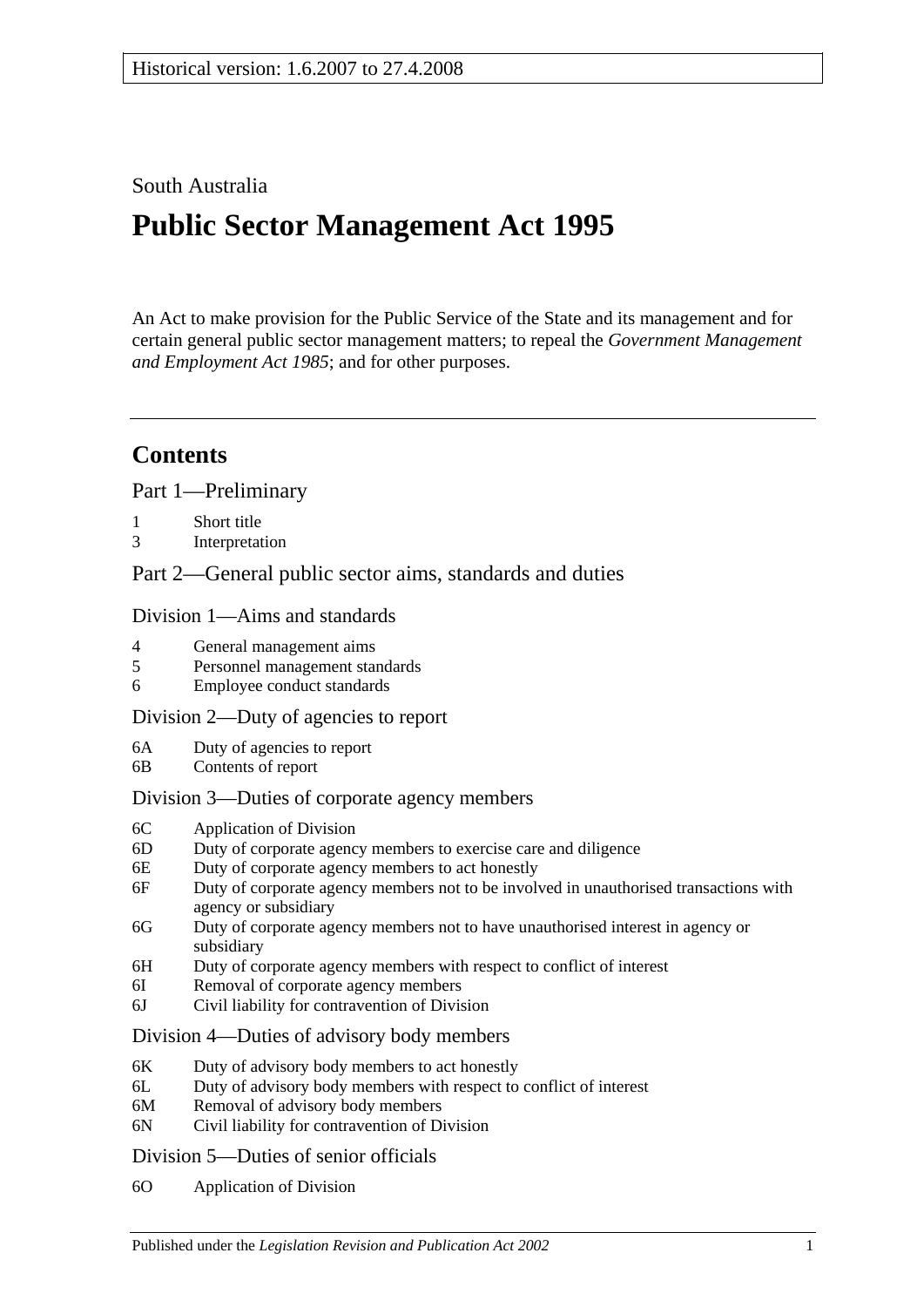- 6P [Duty of senior officials to act honestly](#page-16-4)
- 6Q [Duty of senior officials with respect to conflict of interest](#page-16-5)
- 6R [Civil liability for contravention of Division](#page-17-0)

#### [Division 6—Duties of corporate agency executives](#page-18-0)

- 6S [Application of Division](#page-18-1)
- 6T [Duty of corporate agency executives to act honestly](#page-18-2)
- 6U [Duty of corporate agency executives not to be involved in unauthorised transactions with](#page-18-3)  [agency or subsidiary](#page-18-3)
- 6V [Duty of corporate agency executives not to have unauthorised interest in agency or](#page-19-0)  [subsidiary](#page-19-0)
- 6W [Duty of corporate agency executives with respect to conflict of interest](#page-19-1)
- 6X [Civil liability for contravention of Division](#page-20-0)

#### [Division 7—Duties of employees](#page-20-1)

- 6Y [Application of Division](#page-20-2)
- 6Z [Duty of employees to act honestly](#page-21-0)
- 6ZA [Duty of employees with respect to conflict of interest](#page-21-1)
- 6ZB [Civil liability for contravention of Division](#page-22-0)

#### [Division 8—Duties of persons performing contract work](#page-22-1)

- 6ZC [Duty of persons performing contract work to act honestly](#page-22-2)
- 6ZD [Duty of persons performing contract work with respect to conflict of interest](#page-22-3)
- 6ZE [Civil liability for contravention of Division](#page-23-0)

#### [Division 9—Exemptions](#page-24-0)

6ZF [Exemptions](#page-24-1)

#### [Part 3—Public Service structure](#page-24-2)

- 7 [Public Service structure](#page-24-3)
- 8 [Crown employees to be employed in Public Service](#page-25-0)

#### [Part 4—Chief Executives](#page-25-1)

- 9 [Administrative units to have Chief Executives](#page-25-2)
- 10 [Conditions of Chief Executive's appointment](#page-25-3)
- 11 [Contract overrides other provisions](#page-26-0)
- 12 [Termination of Chief Executive's appointment](#page-26-1)
- 13 [Provision for statutory office holder to have powers etc of Chief Executive](#page-27-0)
- 14 [Chief Executive's general responsibilities](#page-27-1)
- 15 [Extent to which Chief Executive is subject to Ministerial direction](#page-27-2)
- 16 [Right of employee representatives and recognised organisations to make representations](#page-27-3)
- 17 [Delegation](#page-28-0)

## [Part 5—Commissioner for Public Employment](#page-28-1)

- 19 [Commissioner for Public Employment](#page-28-2)
- 20 [Conditions of Commissioner's appointment](#page-28-3)
- 21 [Termination of Commissioner's appointment](#page-28-4)
- 22 Functions [of Commissioner](#page-29-0)
- 23 [Extent to which Commissioner is subject to Ministerial direction](#page-30-0)<br>24 Recognised organisations and right of employee representatives a
- 24 [Recognised organisations and right of employee representatives and organisations to make](#page-30-1)  [representations](#page-30-1)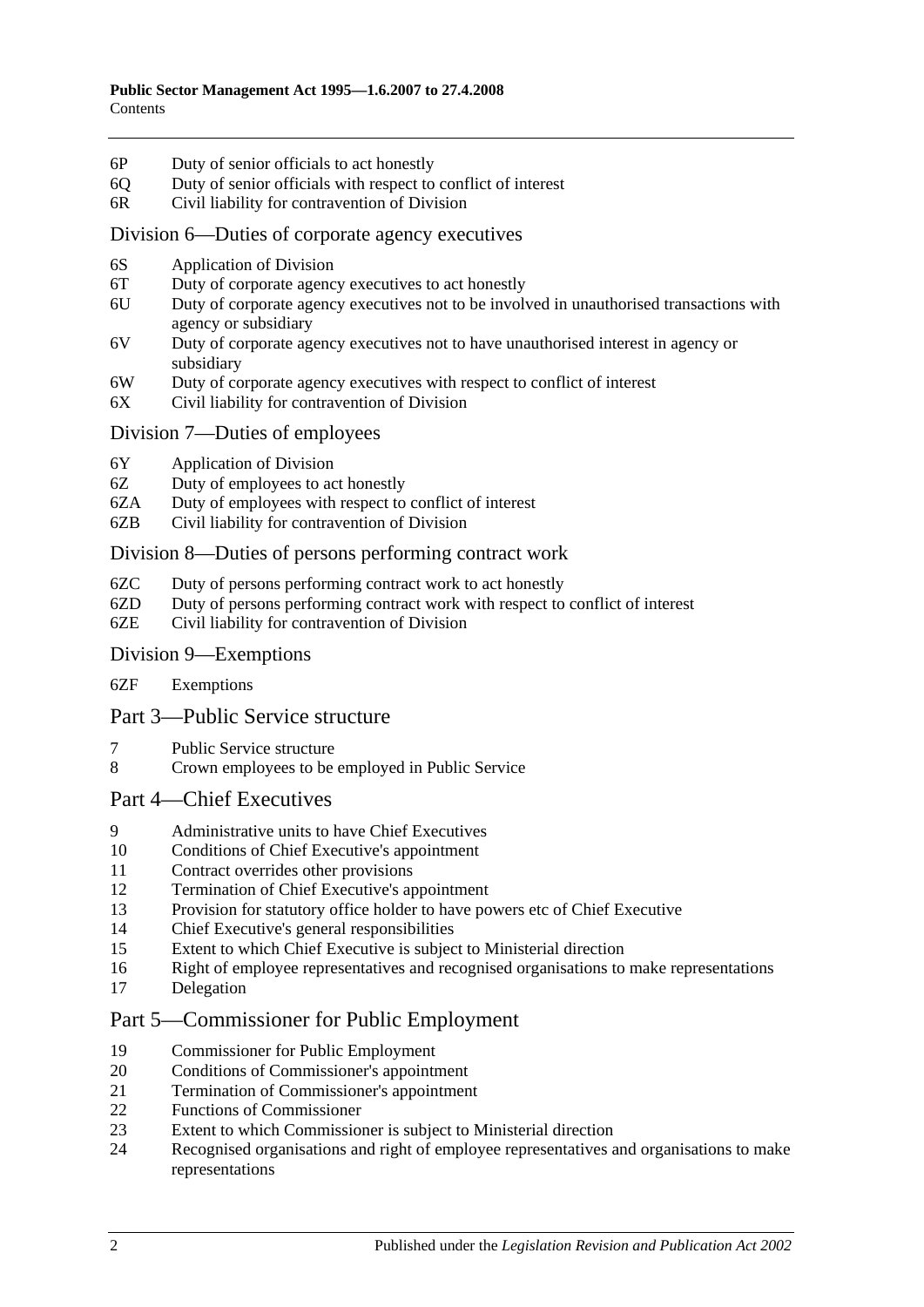- [Investigative powers of Commissioner](#page-31-0)
- [Delegation by Commissioner](#page-32-0)
- [Annual report](#page-32-1)
- [Special reports](#page-33-0)

## [Part 6—General employment determinations and positions](#page-33-1)

- [General employment determinations](#page-33-2)
- [Positions](#page-34-0)
- [Review of remuneration level of position](#page-34-1)

### [Part 7—Public Service appointments \(apart from Chief Executives\)](#page-35-0)

### [Division 1—Executive positions](#page-35-1)

- [Appointment of executives](#page-35-2)
- [Conditions of executive's employment](#page-36-0)
- [Contract overrides other provisions](#page-37-0)
- [Termination of executive's employment by notice](#page-37-1)
- [Executive's general responsibilities](#page-38-0)

#### [Division 2—Other positions](#page-38-1)

- [Division applies to positions other than executive positions](#page-38-2)
- [Appointment](#page-38-3)
- [Conditions of employment](#page-38-4)
- [Probation](#page-39-0)

## [Division 3—Appointment procedures and promotion appeals](#page-40-0)

- [Appointment procedures](#page-40-1)
- [Promotion appeals](#page-41-0)

## [Part 8—General Public Service employment provisions](#page-42-0)

#### [Division 1—Assignment between positions](#page-42-1)

[Assignment](#page-42-2)

#### [Division 2—Remuneration](#page-42-3)

- [Remuneration](#page-42-4)
- [Additional duties allowance](#page-42-5)
- [Reduction in salary arising from refusal or failure to carry out duties](#page-43-0)
- [Payment of remuneration on death](#page-43-1)

#### [Division 3—Hours of duty and leave](#page-43-2)

[Hours of duty and leave](#page-43-3)

#### [Division 4—Excess employees](#page-43-4)

[Excess employees](#page-43-5)

#### [Division 5—Mental or physical incapacity](#page-44-0)

[Mental or physical incapacity](#page-44-1)

#### [Division 6—Unsatisfactory performance](#page-46-0)

[Unsatisfactory performance](#page-46-1)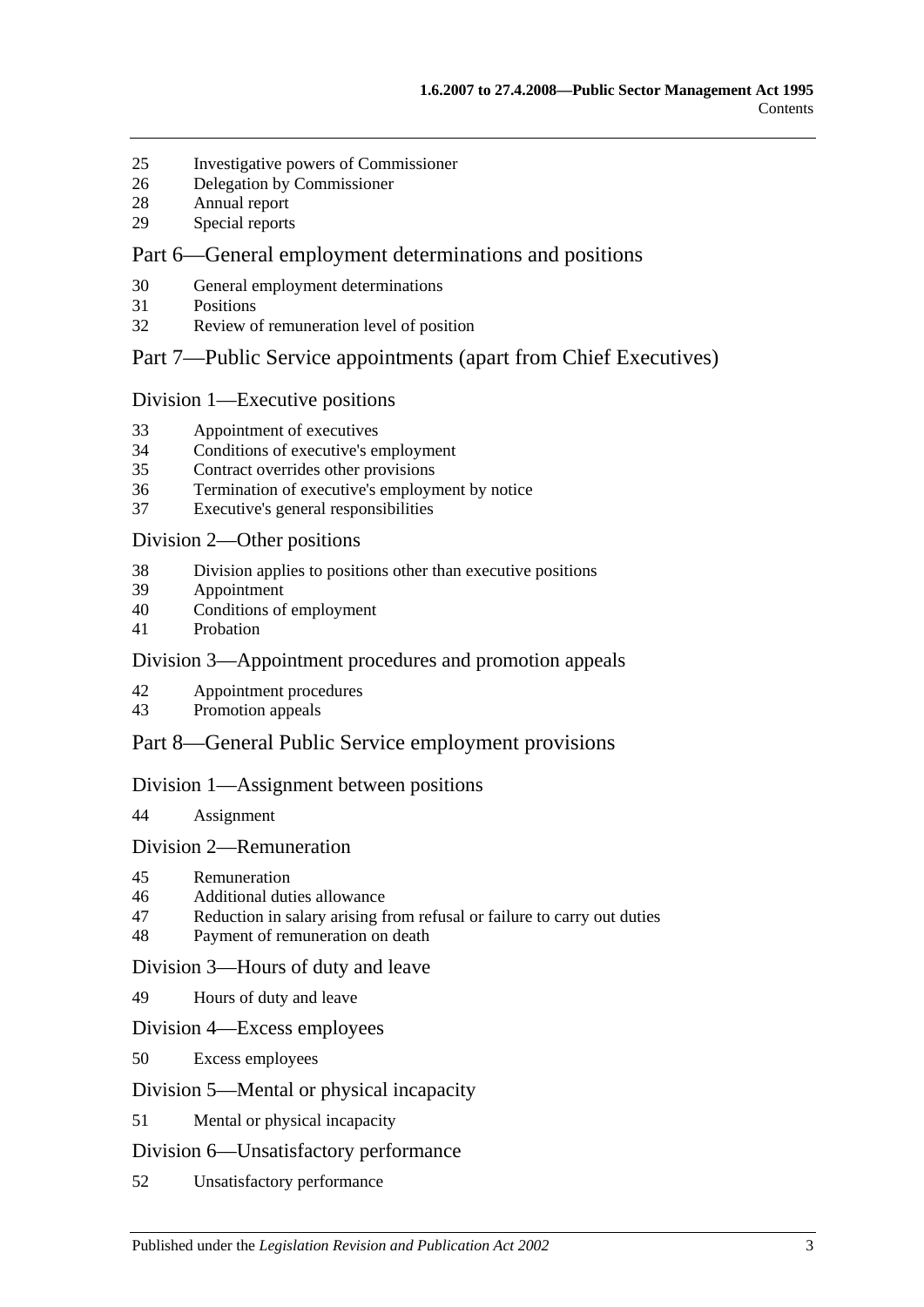### [Division 7—Resignation and retirement](#page-47-0)

- [Resignation](#page-47-1)
- [Reappointment of employee who resigns to contest election](#page-47-2)
- [Retirement](#page-47-3)

## [Division 8—Conduct and discipline](#page-47-4)

- [General rules of conduct](#page-47-5)
- [Inquiries and disciplinary action](#page-48-0)
- [Suspension or transfer where disciplinary inquiry or offence punishable by imprisonment](#page-49-0)  [charged](#page-49-0)
- [Disciplinary action on conviction of an offence punishable by imprisonment](#page-50-0)
- [Disciplinary appeals](#page-51-0)
- [Payments where employee has liability to Crown](#page-51-1)

#### [Division 9—Appeal against administrative decisions](#page-52-0)

- [Chief Executive's responsibility to conciliate grievances](#page-52-1)
- [Grievance appeals](#page-52-2)

### [Part 9—Miscellaneous](#page-52-3)

- [Preservation of powers of Governor to appoint, transfer and dismiss](#page-52-4)
- [Equal employment opportunity programs](#page-53-0)
- [Transfers of employees within public sector](#page-53-1)
- [Appointment of Ministerial staff](#page-53-2)
- [Commissioner may approve arrangements for multiple appointments etc](#page-54-0)
- 70A [Incompatible public offices](#page-54-1)
- [Extension of operation of certain provisions of Act](#page-55-0)
- [Operation of Industrial and Employee Relations Act](#page-55-1)
- [Freedom of association for employees](#page-55-2)
- [Immunity of public sector employees, office holders and advisory body members](#page-56-0)
- [Temporary exercise of statutory powers](#page-56-1)
- [Obsolete references](#page-56-2)
- [Evidentiary provision](#page-57-0)
- [War Service \(Preference in Employment\) Act](#page-57-1)
- [Service of notices](#page-57-2)
- 79A [Proceedings for offences](#page-57-3)
- [Regulations](#page-57-4)

[Schedule 1—Persons excluded from Public Service](#page-58-0)

[Schedule 2—Hours of attendance, holidays and leave of absence](#page-59-0)

## Part 1—Hours of attendance

- [Hours of attendance](#page-59-1)
- [Directions relating to part-time employment](#page-59-2)

## Part 2—Holidays and closure of offices

- [Public Service holidays](#page-59-3)
- [Closure of offices etc](#page-59-4)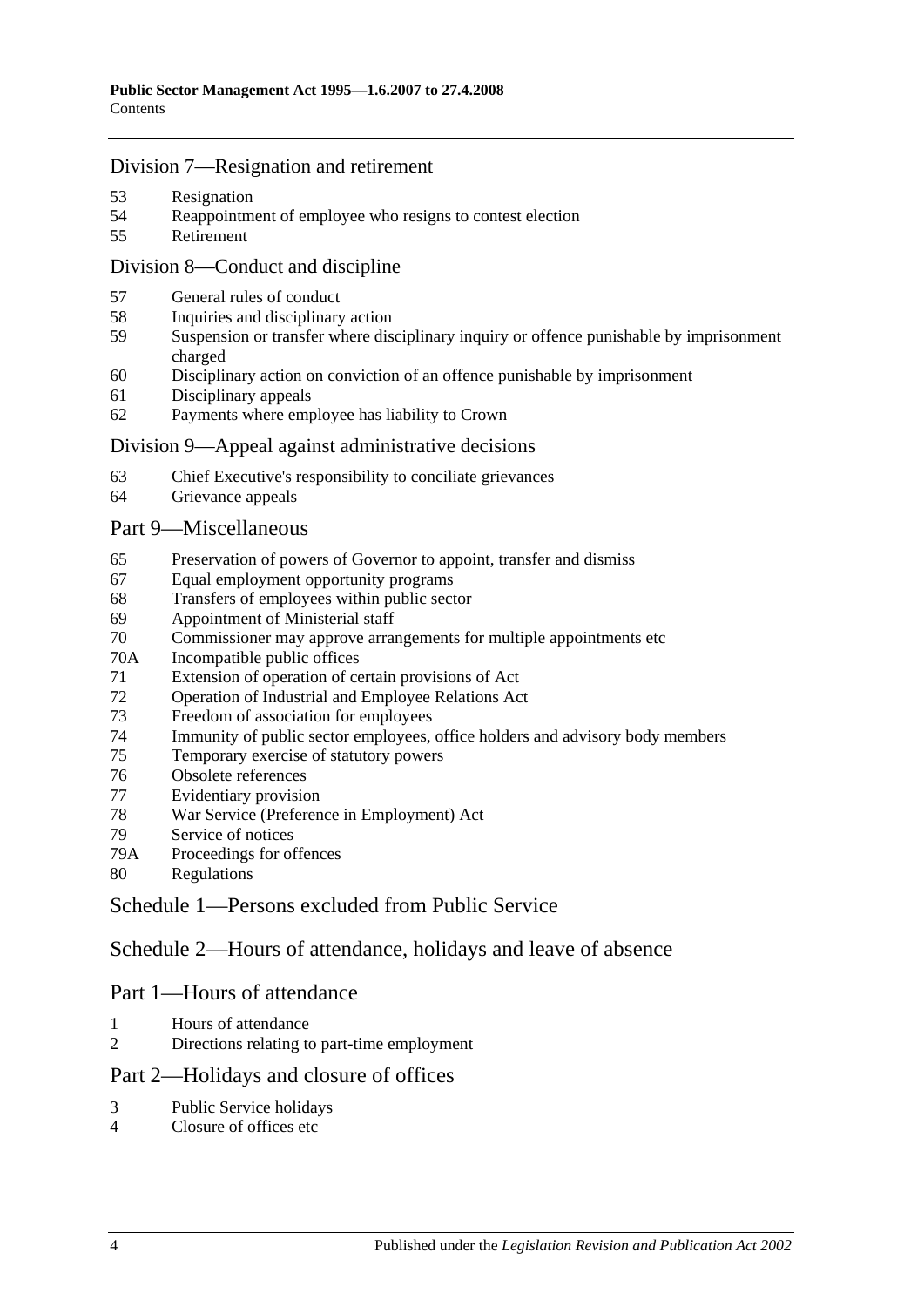## Part 3—Recreation leave

#### Part 4—Sick leave

[Sick leave etc](#page-60-0)

### Part 5—Special leave

[Special leave](#page-61-0)

## Part 6—Long service leave

- [Long service leave](#page-62-0)
- [Time and manner in which long service leave is to be taken](#page-62-1)
- [Long service leave to be on full pay](#page-62-2)
- [Payment in lieu of long service leave](#page-63-0)

### Part 7—Adjustment to leave rights based on prior service

[Adjustment to leave rights based on prior service](#page-64-0)

### Part 8—Payments on death

[Payment in respect of leave on death](#page-64-1)

## [Schedule 3—Promotion and Grievance Appeals Tribunal and Disciplinary](#page-64-2)  [Appeals Tribunal](#page-64-2)

- [Promotion and Grievance Appeals Tribunal and Disciplinary Appeals Tribunal](#page-64-3)<br>2 Appointment of Presiding Officer and Deputy Presiding Officer
- [Appointment of Presiding Officer and Deputy Presiding Officer](#page-64-4)
- [Panels of nominees](#page-65-0)
- [Constitution of Tribunal and divisions of Tribunal](#page-66-0)
- [Procedure at meetings of Tribunal](#page-66-1)
- [Employee not subject to direction](#page-67-0)
- [Secretary to Tribunal](#page-67-1)
- [Principles on which Promotion and Grievance Appeals Tribunal is to](#page-67-2) act
- [Notice of proceedings etc](#page-67-3)
- [Representation](#page-67-4)
- [Powers of Tribunal](#page-67-5)
- [Witness fees](#page-68-0)
- [Reasons for decision](#page-68-1)
- [Report on proceedings of Tribunal](#page-68-2)

#### [Schedule 4—Repeal and transitional provisions](#page-69-0)

- [Repeal](#page-69-1)
- [Commissioner](#page-69-2)
- [Administrative units continued](#page-69-3)
- [Positions continued](#page-69-4)
- [Employees continued in positions](#page-69-5)
- [Basis of employment](#page-69-6)
- **[Executives](#page-70-0)**
- [Chief Executives](#page-70-1)
- [Temporary promotional reassignments](#page-72-0)
- [Classification and remuneration levels of positions](#page-72-1)
- [Tribunals continued](#page-72-2)
- [Leave rights](#page-72-3)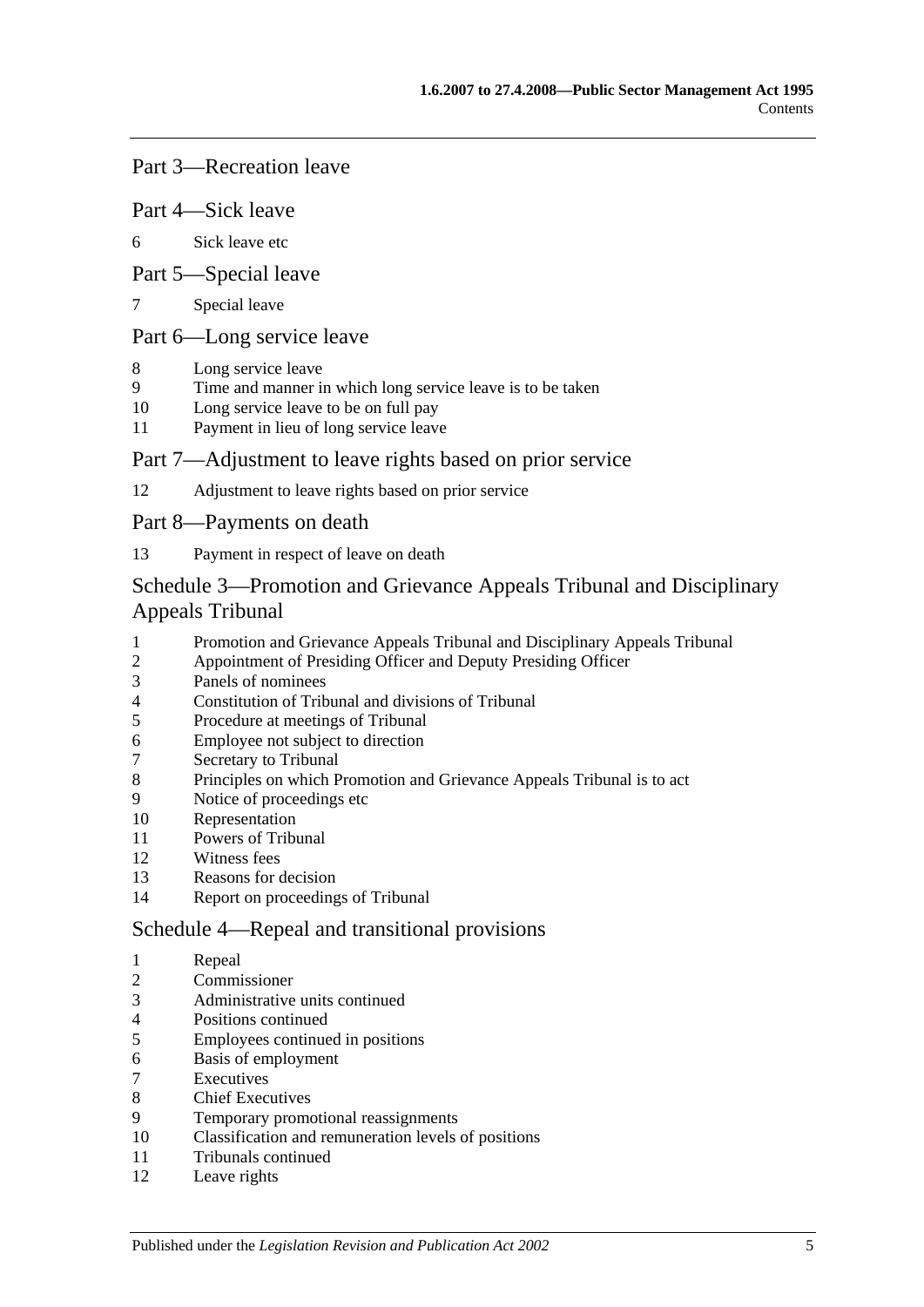- 13 [Directions etc continued](#page-72-4)
- 14 [Acts Interpretation Act applies](#page-72-5)
- 15 [Interaction with Superannuation legislation](#page-72-6)

#### [Legislative history](#page-73-0)

[Appendix—Divisional penalties and expiation fees](#page-76-0)

## <span id="page-5-0"></span>**The Parliament of South Australia enacts as follows:**

# **Part 1—Preliminary**

### <span id="page-5-1"></span>**1—Short title**

This Act may be cited as the *Public Sector Management Act 1995*.

### <span id="page-5-2"></span>**3—Interpretation**

(1) In this Act, unless the contrary intention appears—

#### *administrative decision* means—

- (a) a decision; or
- (b) failure or refusal to make a decision,

in the exercise or purported exercise of administrative authority, but does not include a decision or failure or refusal on the part of—

- (c) the Governor; or
- (d) a Minister; or
- (e) the Commissioner when acting under [Part 5](#page-28-1) or [6;](#page-33-1) or
- (f) the Disciplinary Appeals Tribunal or the Promotion and Grievance Appeals Tribunal; or
- (g) the Director of Public Prosecutions when acting under [section](#page-57-3) 79A;

*administrative unit* means an administrative structure in which persons are or are to be employed, established under this Act as an administrative unit;

*advisory body* means an unincorporated body comprised of members appointed by the Governor or a Minister (whether or not under an Act) with a function of providing advice to a public sector agency;

**beneficiary** includes a person who is an object of a discretionary trust;

*casual position* means a position with duties required to be performed—

- (a) for a period not exceeding four weeks; or
- (b) for hours that are not regular or do not exceed 15 hours in a week;

*Chief Executive* means a person holding, or acting in, the position of Chief Executive of an administrative unit;

*the Commissioner* means the person holding, or acting in, the position of Commissioner for Public Employment;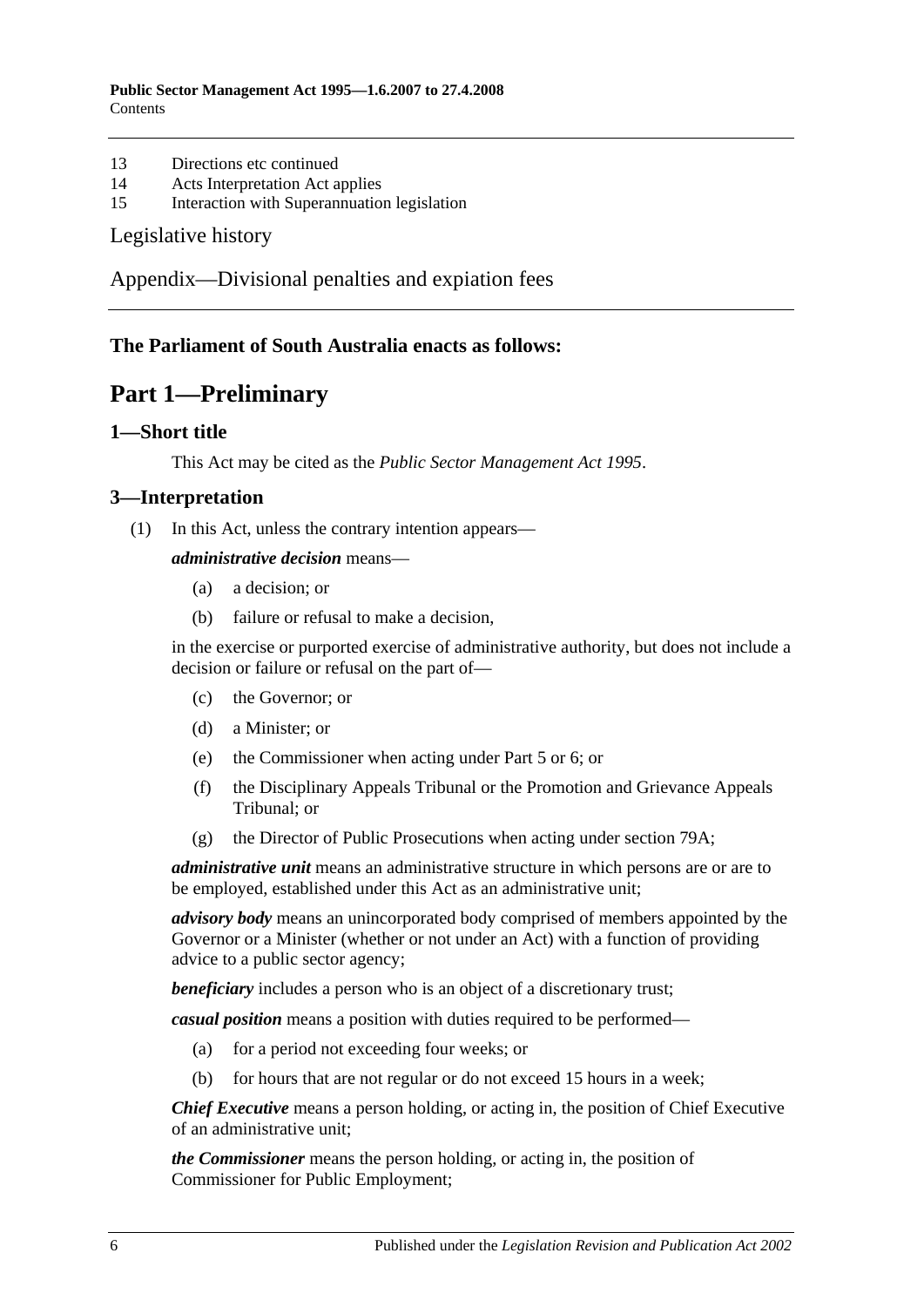*contractor* does not include a public sector agency;

*contract work* means work performed by a person as a contractor or as an employee of a contractor or otherwise directly or indirectly on behalf of a contractor, but does not include work performed as a member of an unincorporated body with a function of advising a public sector agency;

*corporate agency executive* means a person who is employed by a public sector agency that is a body corporate and is concerned or takes part in the management of the agency;

*corporate agency member* means—

- (a) a member of a public sector agency that is a body corporate; or
- (b) a member of the governing body of a public sector agency that is a body corporate;

*debenture* has the same meaning as in the *Corporations Act 2001* of the Commonwealth;

*the Disciplinary Appeals Tribunal* means the Tribunal of that name established under [Schedule 3;](#page-64-2)

*domestic partner* means a person who is a domestic partner within the meaning of the *[Family Relationships Act](http://www.legislation.sa.gov.au/index.aspx?action=legref&type=act&legtitle=Family%20Relationships%20Act%201975) 1975*, whether declared as such under that Act or not;

*effective service* of an employee means the period of the employee's continuous service in the Public Service subject to any adjustment required to be made to that period under this Act;

*employee* means—

- (a) in relation to [Part 2—](#page-10-0)a public sector employee; or
- (b) in relation to the remainder of this Act—a Chief Executive or executive of an administrative unit or any other person appointed to the Public Service;

*executive* means an employee occupying a position determined by the Commissioner under [Part 6](#page-33-1) to be an executive position;

*managed investment scheme* has the same meaning as in the *Corporations Act 2001* of the Commonwealth;

*merit*, in relation to selection processes, means—

- (a) the extent to which each of the applicants has abilities, aptitude, skills, qualifications, knowledge, experience (including community experience) and personal qualities relevant to the carrying out of the duties in question; and
- (b) if relevant—
	- (i) the manner in which each of the applicants carried out any previous employment or occupational duties or functions; and
	- (ii) the extent to which each of the applicants has potential for development;

*the Minister* means the Minister to whom the administration of this Act is for the time being committed;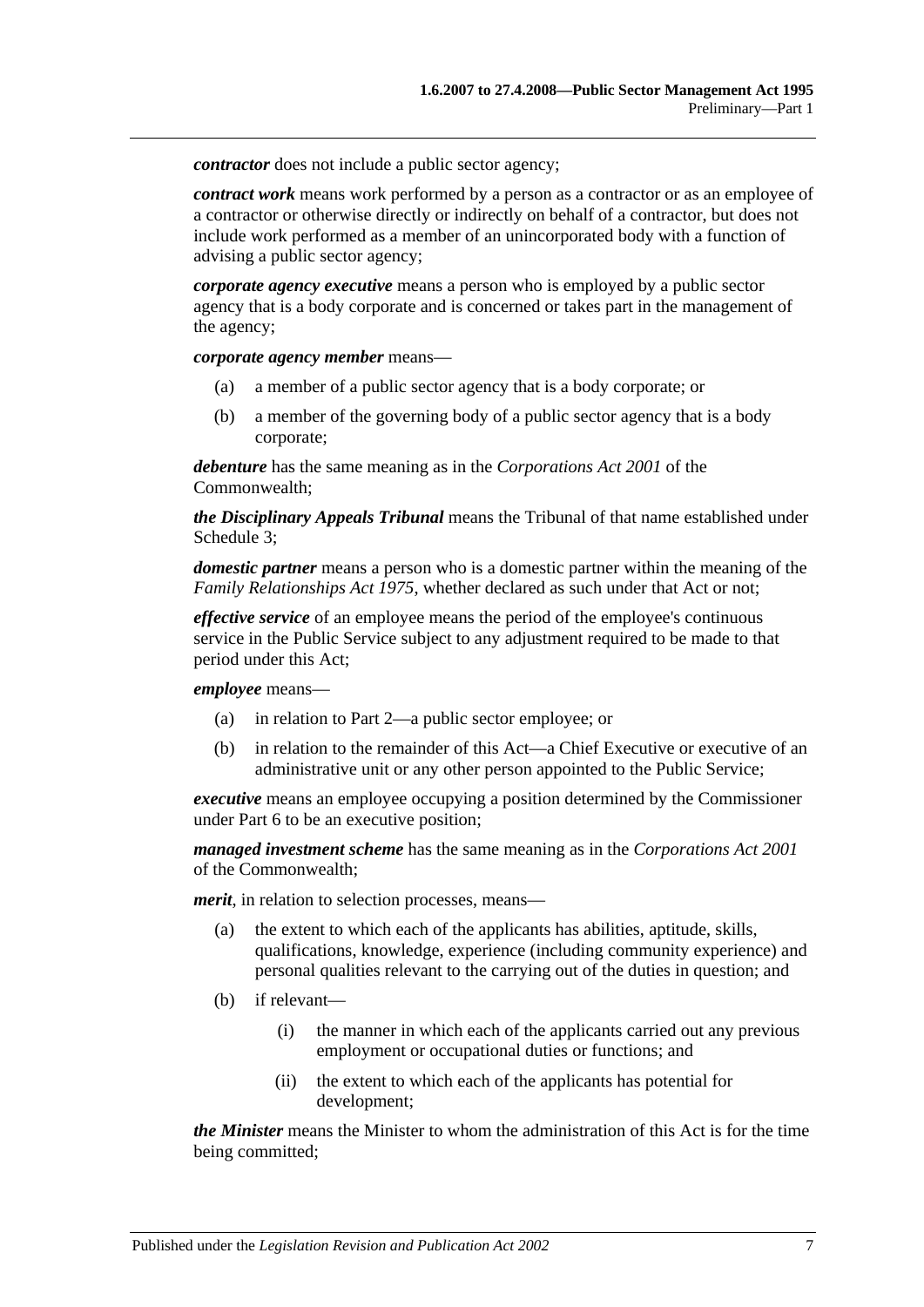*the Promotion and Grievance Appeals Tribunal* means the Tribunal of that name established under [Schedule 3;](#page-64-2)

*the public sector* means all public sector agencies and public sector employees and the operations and activities carried on by the agencies and employees;

<span id="page-7-0"></span>*public sector agency* means—

- (a) an administrative unit; or
- (b) an agency or instrumentality of the Crown (including a Minister); or
- <span id="page-7-1"></span>(c) a body corporate—
	- (i) comprised of persons, or with a governing body comprised of persons, a majority of whom are appointed by the Governor, a Minister or an agency or instrumentality of the Crown; or
	- (ii) subject to control or direction by a Minister; or
	- (iii) declared under [subsection](#page-9-0) (2) to be a public sector agency; or
- (d) a subsidiary of a person or body referred to in [paragraph](#page-7-0) (b) or [\(c\),](#page-7-1)

but does not include a person or body declared under [subsection](#page-9-0) (2) not to be a public sector agency;

*public sector employee* means a person appointed to the Public Service or employed by the Crown or a public sector agency;

*recognised organisation* means an association declared to be a recognised organisation by the Commissioner under [Part 5;](#page-28-1)

*relative*, in relation to a person, means the spouse, domestic partner, parent or remoter linear ancestor, son, daughter or remoter issue or brother or sister of the person;

*relevant interest* has the same meaning as in the *Corporations Act 2001* of the Commonwealth;

*relevant Minister* means—

- (a) in relation to a public sector agency—
	- (i) in the case of an agency that is a Minister—that Minister; or
	- (ii) in the case of an agency (other than an incorporated Minister) established under an Act other than this Act—the Minister responsible for the administration of the Act; or
	- (iii) in any other case—the Minister responsible for the agency; or
- (b) in relation to a corporate agency member or corporate agency executive—the relevant Minister in relation to the agency; or
- (c) in relation to an advisory body member—the relevant Minister in relation to a public sector agency to which the body provides advice; or
- (d) in relation to a senior official or employee—
	- (i) in the case of the Commissioner or the Deputy Commissioner for Public Employment—the Minister responsible for the administration of this Act; or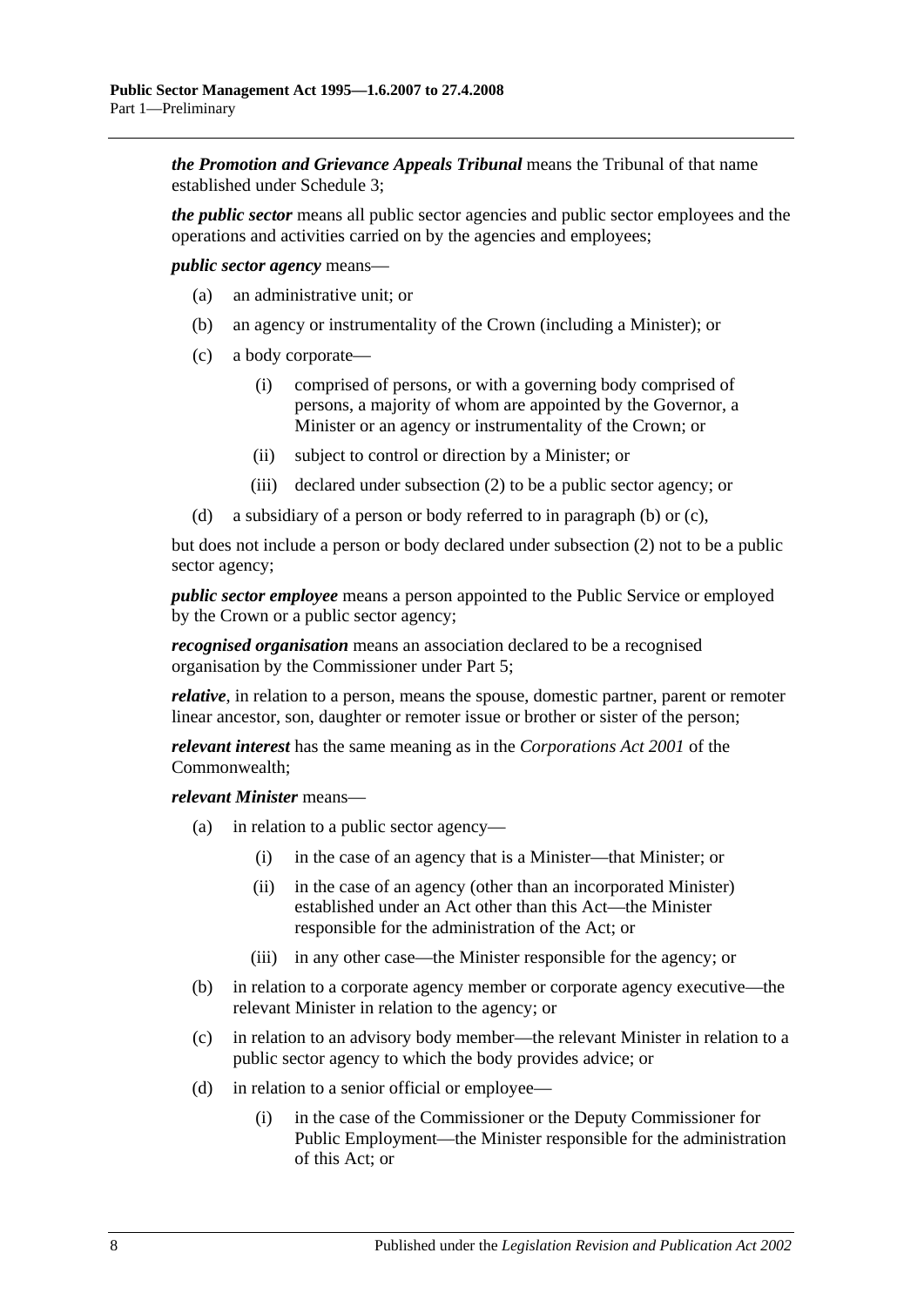- (ii) in the case of a senior official or employee appointed under an Act other than this Act—the Minister responsible for the administration of the Act; or
- (iii) in any other case—the relevant Minister in relation to the agency by or in which the senior official or employee is employed; or
- (e) in relation to a person performing contract work—
	- (i) for a public sector agency—the relevant Minister in relation to the agency; or
	- (ii) for the Crown—the Minister responsible for the administration of this Act;

*remuneration* means salary, allowances and other monetary benefits payable to an employee;

*remuneration level* of a position in the Public Service means the level fixed for the position in a structure of remuneration levels in accordance with the appropriate determination of the Commissioner under [Part 6;](#page-33-1)

*selection processes* means the processes by which applications are sought and applicants selected for the purpose of employment in the public sector;

#### *senior official* means—

- (a) the Commissioner for Public Employment; or
- (b) the Deputy Commissioner for Public Employment; or
- (c) the Chief Executive of an administrative unit; or
- (d) a statutory office holder with the powers and functions of a Chief Executive of an administrative unit; or
- (e) a chief executive (or acting chief executive) of a public sector agency other than an administrative unit; or
- (f) a person declared by another Act or under [subsection](#page-9-0) (2) to be a senior official;

*spouse*—a person is the spouse of another if they are legally married;

*subsidiary* has the same meaning as in the *Corporations Act 2001* of the Commonwealth;

*temporary position* means a position—

- (a) with duties that—
	- (i) are of a temporary nature; or
	- (ii) are required to be performed urgently without the delay involved in conducting selection processes; and
- (b) with a term of employment not exceeding 12 months;

*total remuneration package value* of a position under a contract means the sum that results from aggregating—

(a) the remuneration specified in the contract; and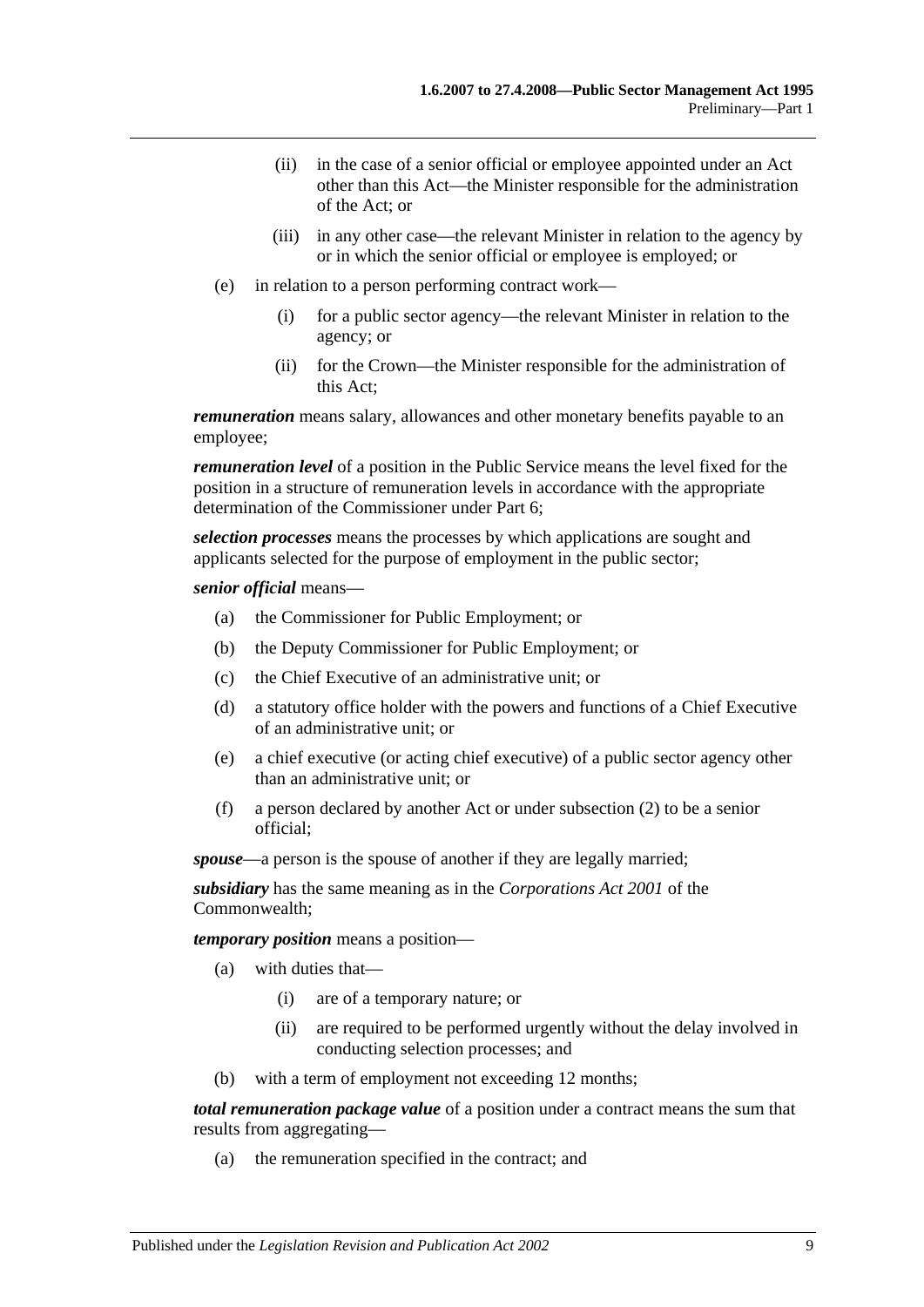(b) the sums specified in the contract as representing the values of the benefits (other than remuneration) to which the employee is entitled under the contract;

*whole-of-Government objectives* means objectives for Government that are approved in Cabinet from time to time and relate to the functions or operations of all or various public sector agencies.

- <span id="page-9-1"></span>(1a) For the purposes of this Act—
	- (a) a person is an *associate* of another person if—
		- (i) the other person is a relative of the person or of the person's spouse or domestic partner; or
		- (ii) the other person—
			- (A) is a body corporate; and
			- (B) the person or a relative of the person or of the person's spouse or domestic partner has, or two or more such persons together have, a relevant interest or relevant interests in shares in the body corporate the nominal value of which is not less than 10 per cent of the nominal value of the issued share capital of the body corporate; or
		- (iii) the other person is a trustee of a trust of which the person, a relative of the person or of the person's spouse or domestic partner or a body corporate referred to in [subparagraph](#page-9-1) (ii) is a beneficiary; or
		- (iv) the person is declared by the regulations to be an associate of the other person;
	- (b) in determining whether a company is a *subsidiary* of a public sector agency, any shares held, or powers exercisable by, the agency or any other body are not to be taken to be held or exercisable in a fiduciary capacity by reason of the fact that the agency is an instrumentality of the Crown or holds its property on behalf of the Crown.
- <span id="page-9-0"></span>(2) The Minister may, by notice published in the Gazette—
	- (a) declare that a specified person or body is or is not a public sector agency for the purposes of this Act; or
	- (ab) declare that a person holding or acting in a specified position (being a position established by an Act or an executive position) is a senior official; or
	- (b) vary or revoke a notice under this subsection.

#### **Note—**

For definition of divisional penalties (and divisional expiation fees) see Appendix.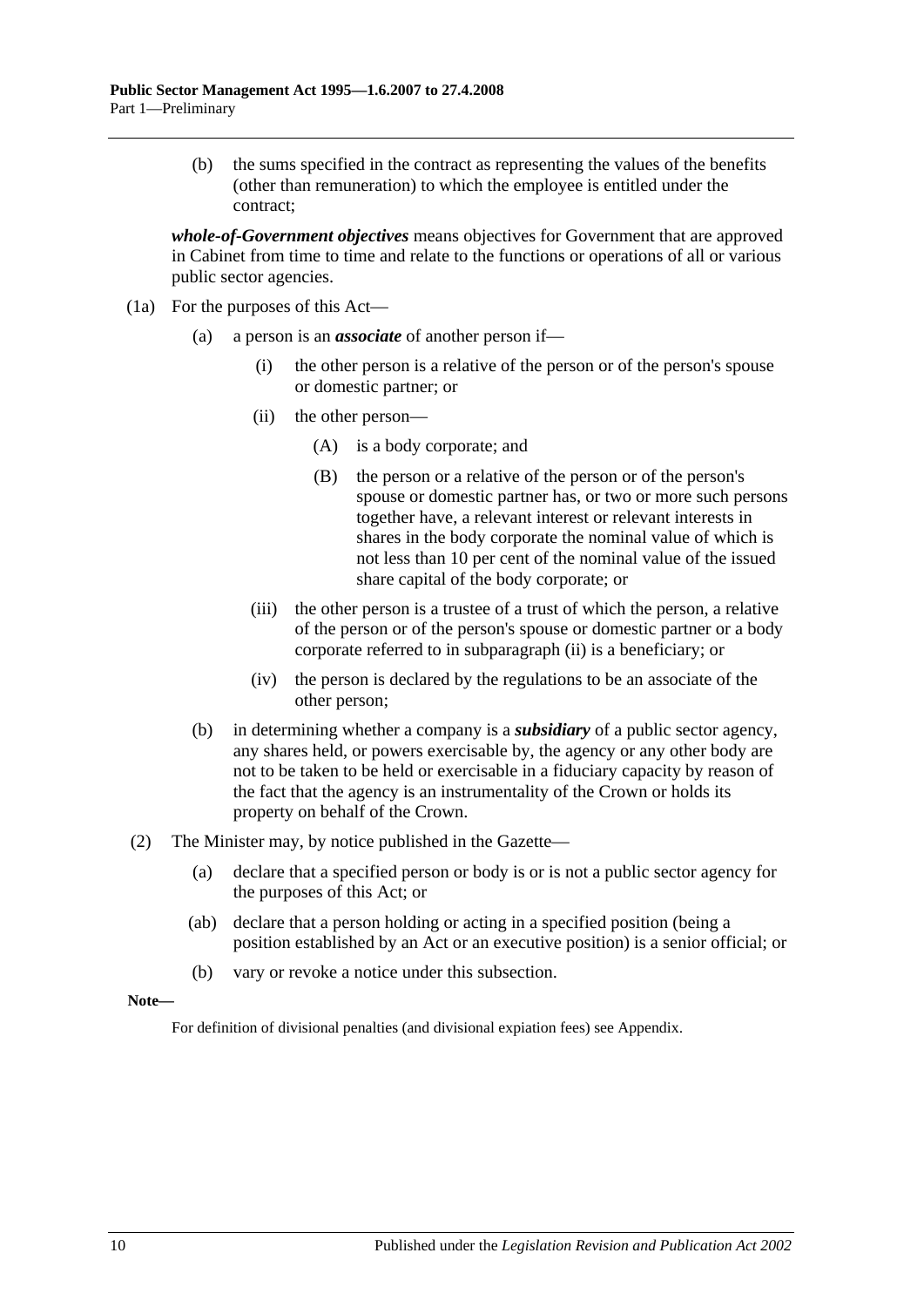# <span id="page-10-0"></span>**Part 2—General public sector aims, standards and duties**

## <span id="page-10-1"></span>**Division 1—Aims and standards**

## <span id="page-10-2"></span>**4—General management aims**

- (1) Public sector agencies will aim to—
	- (a) provide responsive, effective and efficient services to the community and the Government; and
	- (b) maintain structures, systems and processes that work without excessive formality and that can adapt quickly to changing demands; and
	- (c) recognise the importance of their people through training, ongoing development and appropriate remuneration; and
	- (d) manage all resources effectively, prudently and in a fully accountable manner; and
	- (e) continuously improve their performance in delivering services.
- (2) Public sector agencies must implement all legislative requirements relevant to the agencies.

## <span id="page-10-3"></span>**5—Personnel management standards**

In personnel management, public sector agencies will—

- (a) base all selection decisions on a proper assessment of merit; and
- (b) treat employees fairly and consistently and not subject employees to arbitrary or capricious administrative decisions; and
- (c) prevent unlawful discrimination against employees or persons seeking employment in the public sector on the ground of sex, sexuality, marital status, pregnancy, race, physical impairment or any other ground and ensure that no form of unjustifiable discrimination is exercised against employees or persons seeking employment in the public sector; and
- (d) use diversity in their workforces to advantage and afford employees equal opportunities to secure promotion and advancement in their employment; and
- (e) afford employees reasonable avenues of redress against improper or unreasonable administrative decisions; and
- (f) provide safe and healthy working conditions; and
- (g) prevent nepotism and patronage.

## <span id="page-10-4"></span>**6—Employee conduct standards**

Public sector employees are expected to—

- (a) treat the public and other employees with respect and courtesy; and
- (b) utilise resources at their disposal in an efficient, responsible and accountable manner; and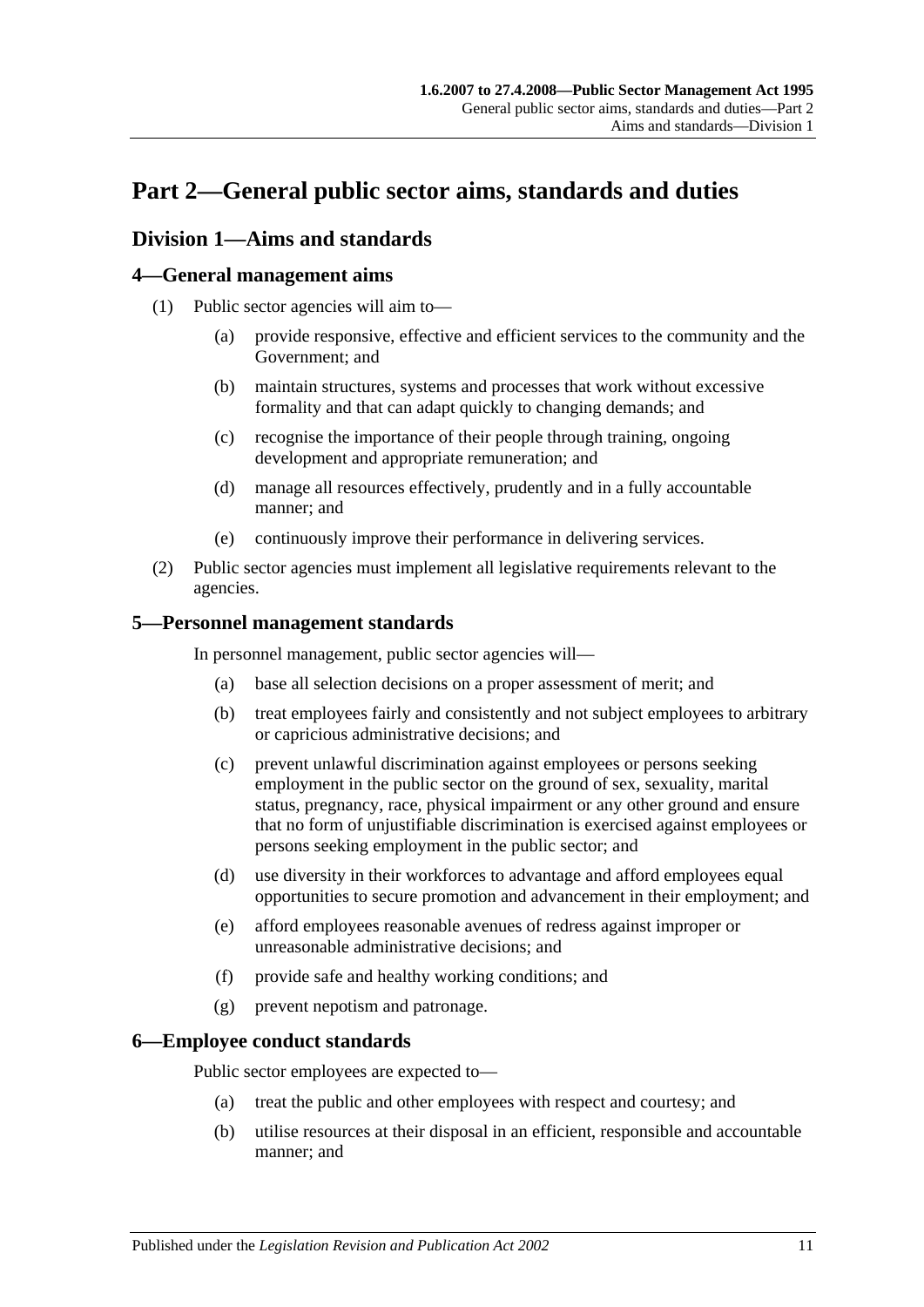- (c) deal with information of which they have knowledge as a result of their work only in accordance with the requirements of their agencies; and
- (d) endeavour to give their best to meet performance standards and other organisational requirements; and
- (e) conduct themselves in public in a manner that will not reflect adversely on the public sector, their agencies and other employees; and
- (ea) observe the requirements of any code of conduct for employees issued from time to time by the Commissioner and published in the Gazette; and
- (f) observe all relevant legislative requirements.

## <span id="page-11-0"></span>**Division 2—Duty of agencies to report**

## <span id="page-11-1"></span>**6A—Duty of agencies to report**

- (1) Each public sector agency must, once in each year, present a report on the agency's operations to the relevant Minister in accordance with this Division.
- (2) Subject to this section, the report must be related to a financial year and must be presented within three months after the end of the financial year to which it relates.
- (3) If a public sector agency is under some other statutory obligation to make an annual report to the relevant Minister—
	- (a) the report required by this section may be incorporated with that other report; and
	- (b) the period to which the report relates must be the same as for that other report; and
	- (c) the report must be presented within three months after the end of the reporting period referred to above.
- (4) A Minister must, within 12 sitting days after receipt of a report under this section, cause copies of the report to be laid before each House of Parliament.
- (5) The copy of the report to be laid before Parliament must set out in a prominent position the date on which it was presented to the relevant Minister and if a report is presented to the relevant Minister after the end of the period allowed under this section, the report must be accompanied by a written statement of the reasons for the delay and the statement must be laid before each House of Parliament together with the report.

## <span id="page-11-2"></span>**6B—Contents of report**

- (1) The public sector agency must ensure that the report is accurate, comprehensive, deals with all significant issues affecting the agency and written and presented in a manner that aids ready comprehension.
- (2) The report must contain the information required by the regulations.

## <span id="page-11-3"></span>**Division 3—Duties of corporate agency members**

## <span id="page-11-4"></span>**6C—Application of Division**

(1) This Division does not apply in relation to a corporation sole.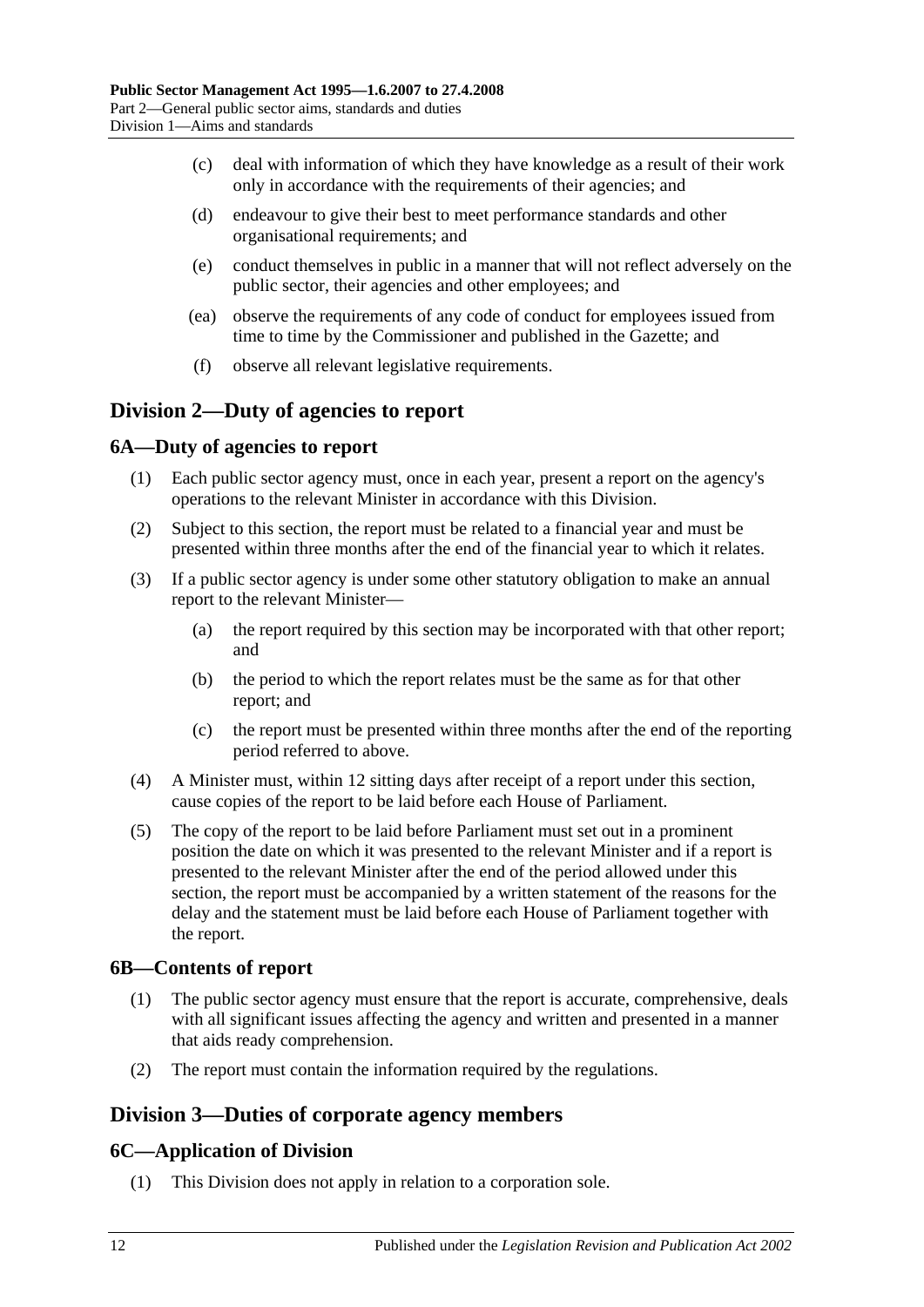(2) This Division does not apply to a corporate agency member if provisions of the *[Public](http://www.legislation.sa.gov.au/index.aspx?action=legref&type=act&legtitle=Public%20Corporations%20Act%201993)  [Corporations Act](http://www.legislation.sa.gov.au/index.aspx?action=legref&type=act&legtitle=Public%20Corporations%20Act%201993) 1993* apply to the public sector agency.

## <span id="page-12-0"></span>**6D—Duty of corporate agency members to exercise care and diligence**

- (1) A corporate agency member must at all times exercise a reasonable degree of care and diligence in the performance of his or her functions.
- <span id="page-12-3"></span>(2) If a corporate agency member is culpably negligent in the performance of his or her functions, the member is guilty of an offence.

Penalty: Division 4 fine.

- (3) A corporate agency member is not culpably negligent for the purposes of [subsection](#page-12-3) (2) unless the court is satisfied the member's conduct fell sufficiently short of the standards required under this Act of the member to warrant the imposition of a criminal sanction.
- (4) A corporate agency member does not commit any breach of duty under this section by acting in accordance with a direction or requirement of the relevant Minister.

### <span id="page-12-4"></span><span id="page-12-1"></span>**6E—Duty of corporate agency members to act honestly**

(1) A corporate agency member must at all times act honestly in the performance of the functions of his or her office, whether within or outside the State.

Penalty: Division 4 fine or division 4 imprisonment, or both.

(2) [Subsection](#page-12-4) (1) does not apply to conduct that is merely of a trivial character and does not result in significant detriment to the public interest.

### <span id="page-12-2"></span>**6F—Duty of corporate agency members not to be involved in unauthorised transactions with agency or subsidiary**

- <span id="page-12-5"></span>(1) Neither a corporate agency member nor an associate of a corporate agency member may, without the approval of the relevant Minister, be directly or indirectly involved in a transaction with the agency or any subsidiary of the agency.
- (2) A person will be treated as being indirectly involved in a transaction for the purposes of [subsection](#page-12-5) (1)—
	- (a) if the person initiates, promotes or takes any part in negotiations or steps leading to the making of the transaction with a view to that person or an associate of that person gaining some financial or other benefit (whether immediately or at a time after the making of the transaction); and
	- (b) despite the fact that neither that person nor an agent, nominee or trustee of that person becomes a party to the transaction.
- (3) [Subsection](#page-12-5) (1) does not apply—
	- (a) to the provision of services by the agency or any subsidiary of the agency in the ordinary course of its ordinary business and on ordinary terms; or
	- (b) to the employment of a person under a contract of service with the agency or a subsidiary of the agency or to a transaction that is ancillary or incidental to such employment; or
	- (c) to transactions of a prescribed class.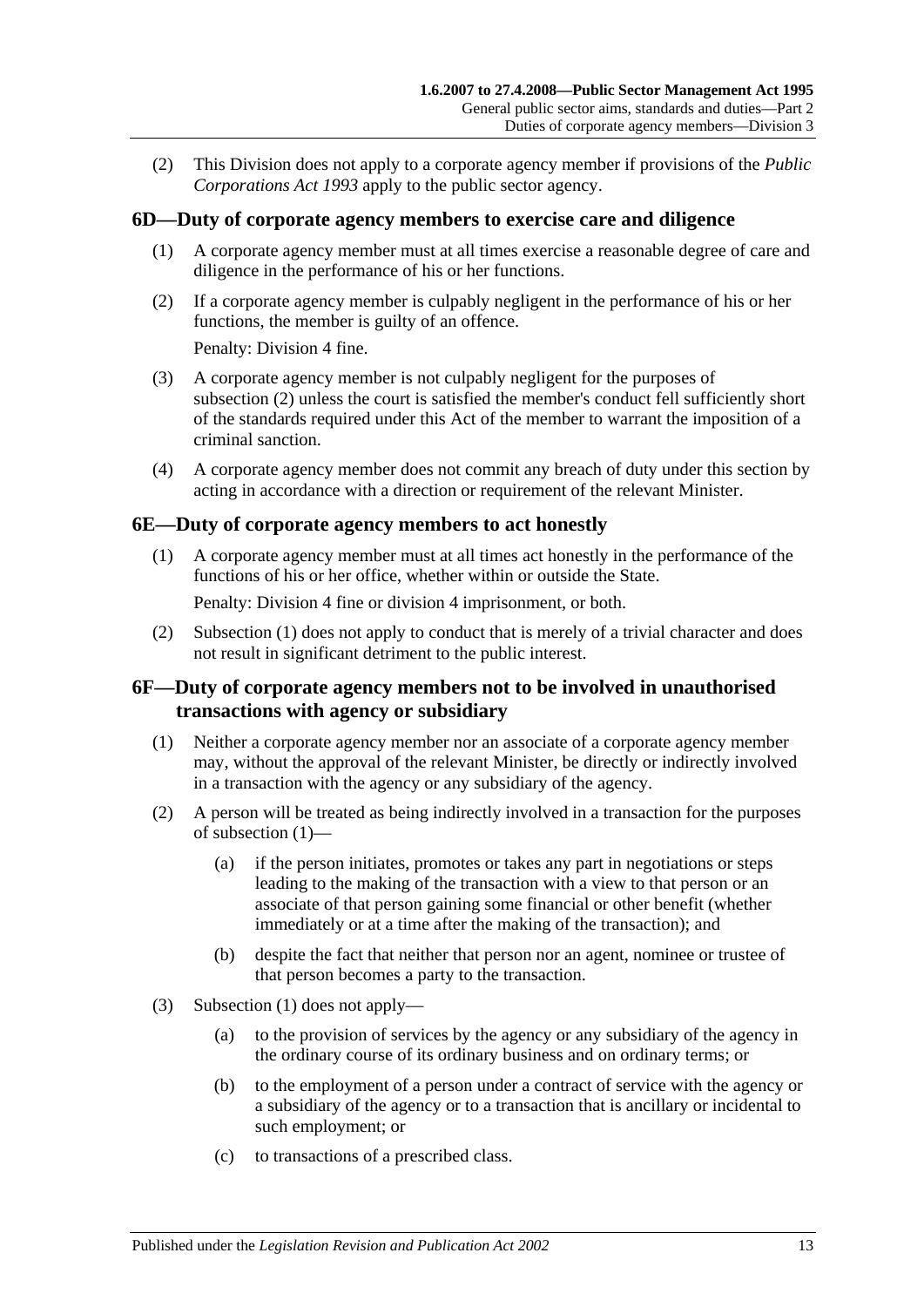- <span id="page-13-2"></span>(4) If a transaction is made with an agency or any subsidiary of the agency in contravention of [subsection](#page-12-5) (1), the transaction is liable to be avoided by the agency or by the relevant Minister.
- (5) A transaction may not be avoided under [subsection](#page-13-2) (4) if a person has acquired an interest in property the subject of the transaction in good faith for valuable consideration and without notice of the contravention.
- (6) A corporate agency member must not counsel, procure, induce or be in any way (whether by act or omission or directly or indirectly) knowingly concerned in, or party to, a contravention of [subsection](#page-12-5) (1).

Penalty:

If an intention to deceive or defraud is proved—Division 4 fine or division 4 imprisonment, or both.

In any other case—Division 6 fine.

## <span id="page-13-0"></span>**6G—Duty of corporate agency members not to have unauthorised interest in agency or subsidiary**

- <span id="page-13-3"></span>(1) Neither a corporate agency member nor an associate of a corporate agency member may, without the approval of the relevant Minister—
	- (a) have or acquire a beneficial interest in shares in, debentures of or managed investment schemes of the agency or any subsidiary of the agency; or
	- (b) have or hold or acquire (whether alone or with another person or persons) a right or option in respect of the acquisition or disposal of shares in, debentures of or interests in managed investment schemes of the agency or any subsidiary of the agency; or
	- (c) be a party to, or entitled to a benefit under, a contract under which a person has a right to call for or make delivery of shares in, debentures of or interests in managed investment schemes of the agency or any subsidiary of the agency.
- (2) A corporate agency member must not counsel, procure, induce or be in any way (whether by act or omission or directly or indirectly) knowingly concerned in, or party to, a contravention of [subsection](#page-13-3) (1).

Penalty:

If an intention to deceive or defraud is proved—Division 4 fine or division 4 imprisonment, or both.

In any other case—Division 6 fine.

## <span id="page-13-4"></span><span id="page-13-1"></span>**6H—Duty of corporate agency members with respect to conflict of interest**

- (1) A corporate agency member who has a direct or indirect personal or pecuniary interest in a matter decided or under consideration by the agency or the governing body of the agency—
	- (a) must, as soon as reasonably practicable, disclose in writing to the agency or the governing body of the agency full and accurate details of the interest; and
	- (b) must not take part in any discussion by the agency or the governing body of the agency relating to that matter; and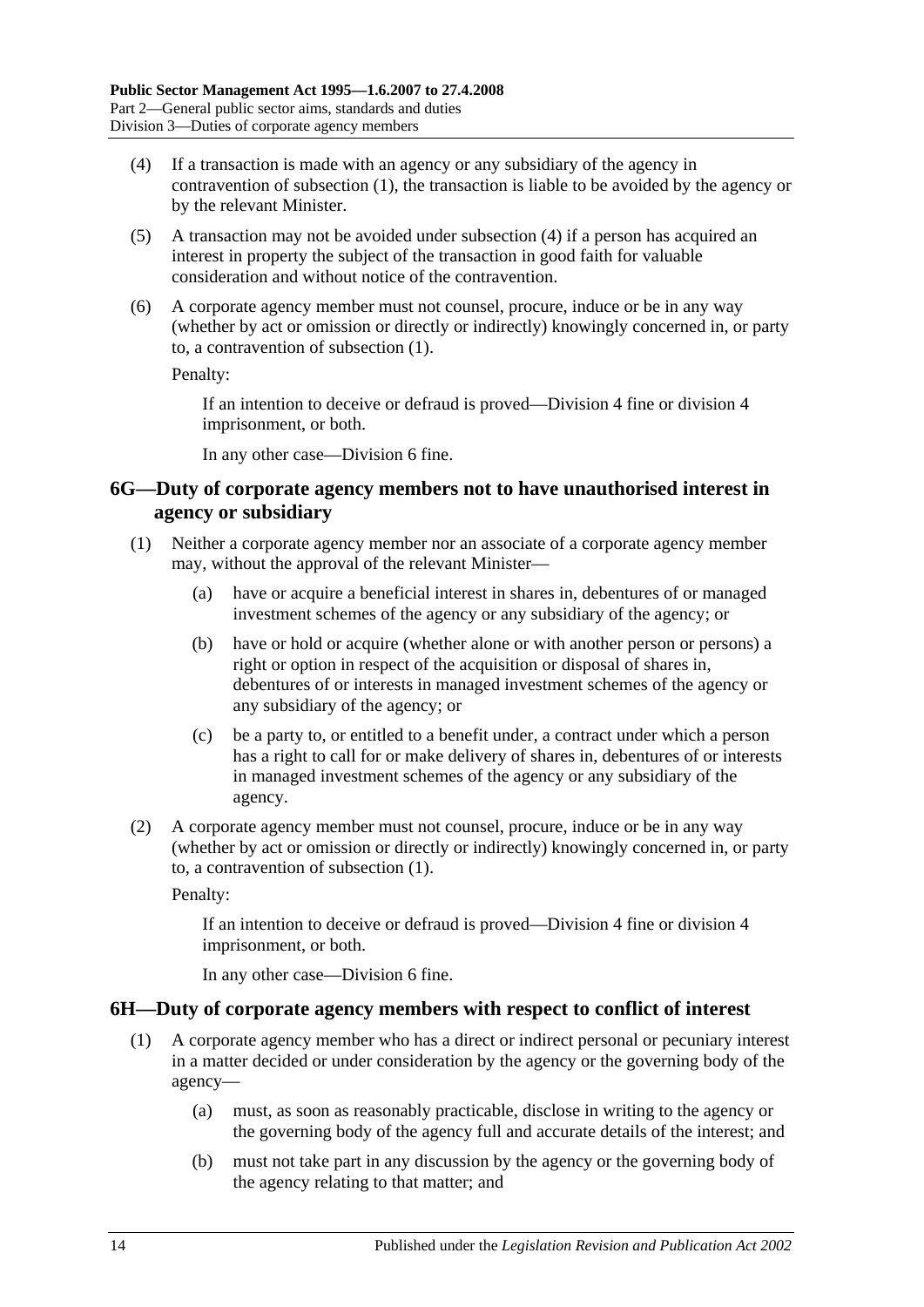- (c) must not vote in relation to that matter; and
- (d) must be absent from the meeting room when any such discussion or voting is taking place.

Penalty: Division 4 fine.

- (2) If a corporate agency member makes a disclosure of interest and complies with the other requirements of [subsection](#page-13-4) (1) in respect of a proposed contract—
	- (a) the contract is not liable to be avoided by the agency; and
	- (b) the corporate agency member is not liable to account to the agency for profits derived from the contract.
- <span id="page-14-1"></span>(3) If a corporate agency member fails to make a disclosure of interest or fails to comply with any other requirement of [subsection](#page-13-4) (1) in respect of a proposed contract, the contract is liable to be avoided by the agency or by the relevant Minister.
- (4) A contract may not be avoided under [subsection](#page-14-1) (3) if a person has acquired an interest in property the subject of the contract in good faith for valuable consideration and without notice of the contravention.
- (5) Where a corporate agency member has or acquires a personal or pecuniary interest, or is or becomes the holder of an office, such that it is reasonably foreseeable that a conflict might arise with his or her duties as a corporate agency member of the agency, the corporate agency member must, as soon as reasonably practicable, disclose in writing to the agency or the governing body of the agency full and accurate details of the interest or office.

Penalty: Division 4 fine.

- (6) A disclosure under this section must be recorded in the minutes of the agency or the governing body of the agency and reported to the relevant Minister.
- (7) If, in the opinion of the relevant Minister, a particular interest or office of a corporate agency member is of such significance that the holding of the interest or office is not consistent with the proper discharge of the duties of the corporate agency member, the Minister may require the corporate agency member either to divest himself or herself of the interest or office or to resign from the agency or governing body of the agency (and non-compliance with the requirement constitutes misconduct and hence a ground for removal of the corporate agency member from the agency or governing body of the agency).
- (8) Without limiting the effect of this section, a corporate agency member will be taken to have an interest in a matter for the purposes of this section if an associate of the corporate agency member has an interest in the matter.
- (9) This section does not apply in relation to a matter in which a corporate agency member has an interest while the corporate agency member remains unaware that he or she has an interest in the matter, but in any proceedings against the corporate agency member the burden will lie on the corporate agency member to prove that he or she was not, at the material time, aware of his or her interest.

#### <span id="page-14-0"></span>**6I—Removal of corporate agency members**

Non-compliance by a corporate agency member with a duty imposed by this Division constitutes a ground for removal of the corporate agency member from office.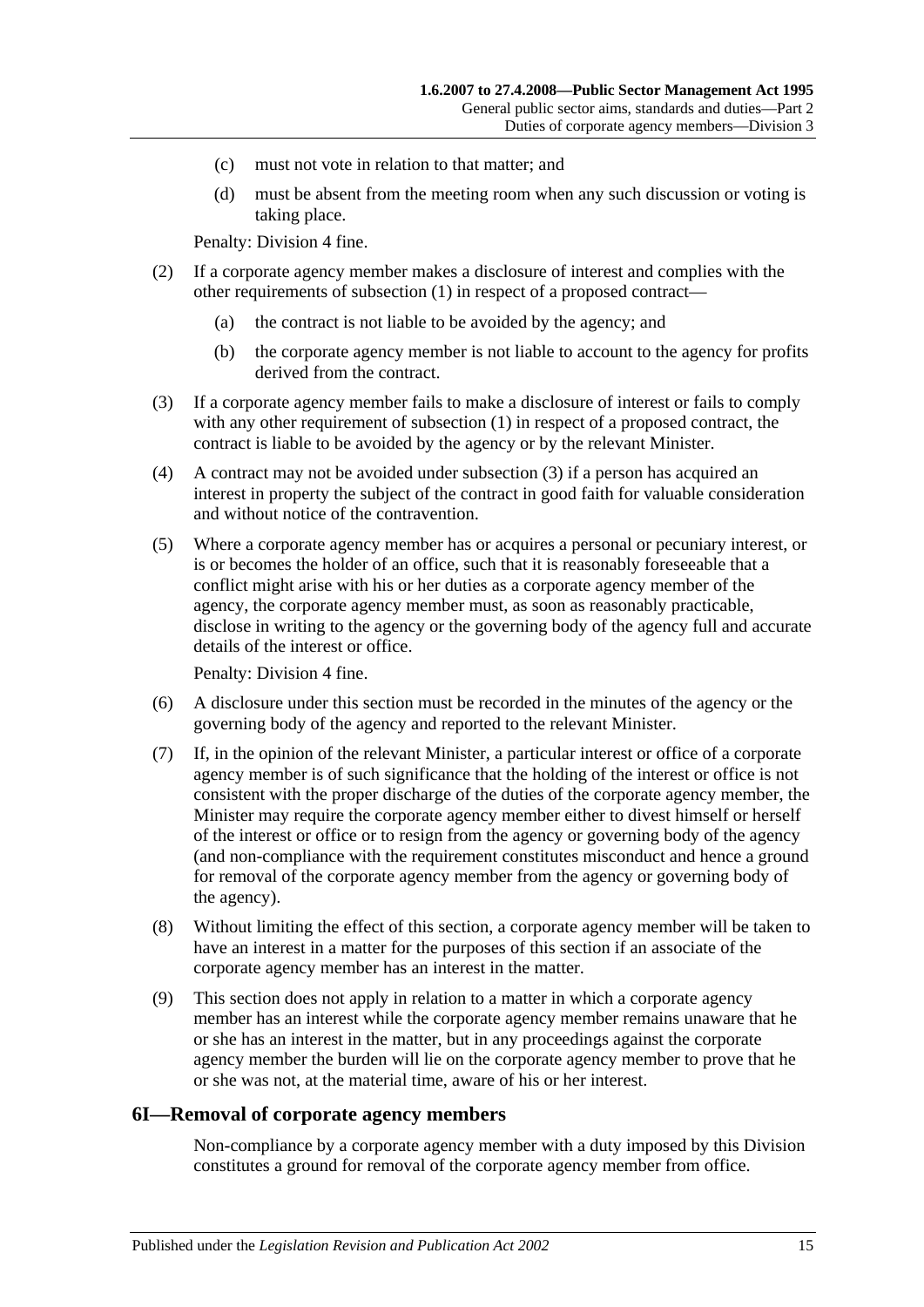## <span id="page-15-0"></span>**6J—Civil liability for contravention of Division**

- (1) If a person who is a corporate agency member or former corporate agency member is convicted of an offence for a contravention of this Division (other than an offence consisting of culpable negligence), the court by which the person is convicted may, in addition to imposing a penalty, order the convicted person to pay to the agency—
	- (a) if the court is satisfied that the person or any other person made a profit as a result of the contravention—an amount equal to the profit; and
	- (b) if the court is satisfied that the agency or a subsidiary of the agency suffered loss or damage as a result of the contravention—compensation for the loss or damage.
- (2) If a person who is a corporate agency member or former corporate agency member is guilty of a contravention of this Division for which a criminal penalty is fixed (other than a contravention consisting of culpable negligence), the agency or the relevant Minister may (whether or not proceedings have been brought for the offence) recover from the person by action in a court of competent jurisdiction—
	- (a) if the person or any other person made a profit as a result of the contravention—an amount equal to the profit; and
	- (b) if the agency or a subsidiary of the agency suffered loss or damage as a result of the contravention—compensation for the loss or damage.

## <span id="page-15-1"></span>**Division 4—Duties of advisory body members**

#### <span id="page-15-4"></span><span id="page-15-2"></span>**6K—Duty of advisory body members to act honestly**

(1) An advisory body member must at all times act honestly in the performance of the functions of his or her office, whether within or outside the State.

Penalty: Division 4 fine or division 4 imprisonment, or both.

(2) [Subsection](#page-15-4) (1) does not apply to conduct that is merely of a trivial character and does not result in significant detriment to the public interest.

## <span id="page-15-3"></span>**6L—Duty of advisory body members with respect to conflict of interest**

- (1) An advisory body member who has a direct or indirect personal or pecuniary interest in a matter decided or under consideration by the body—
	- (a) must, as soon as reasonably practicable, disclose in writing to the relevant Minister full and accurate details of the interest; and
	- (b) must not take part in any discussion by the body relating to that matter; and
	- (c) must not vote in relation to that matter; and
	- (d) must be absent from the meeting room when any such discussion or voting is taking place.

Penalty: Division 4 fine.

(2) Without limiting the effect of this section, an advisory body member will be taken to have an interest in a matter for the purposes of this section if an associate of the advisory body member has an interest in the matter.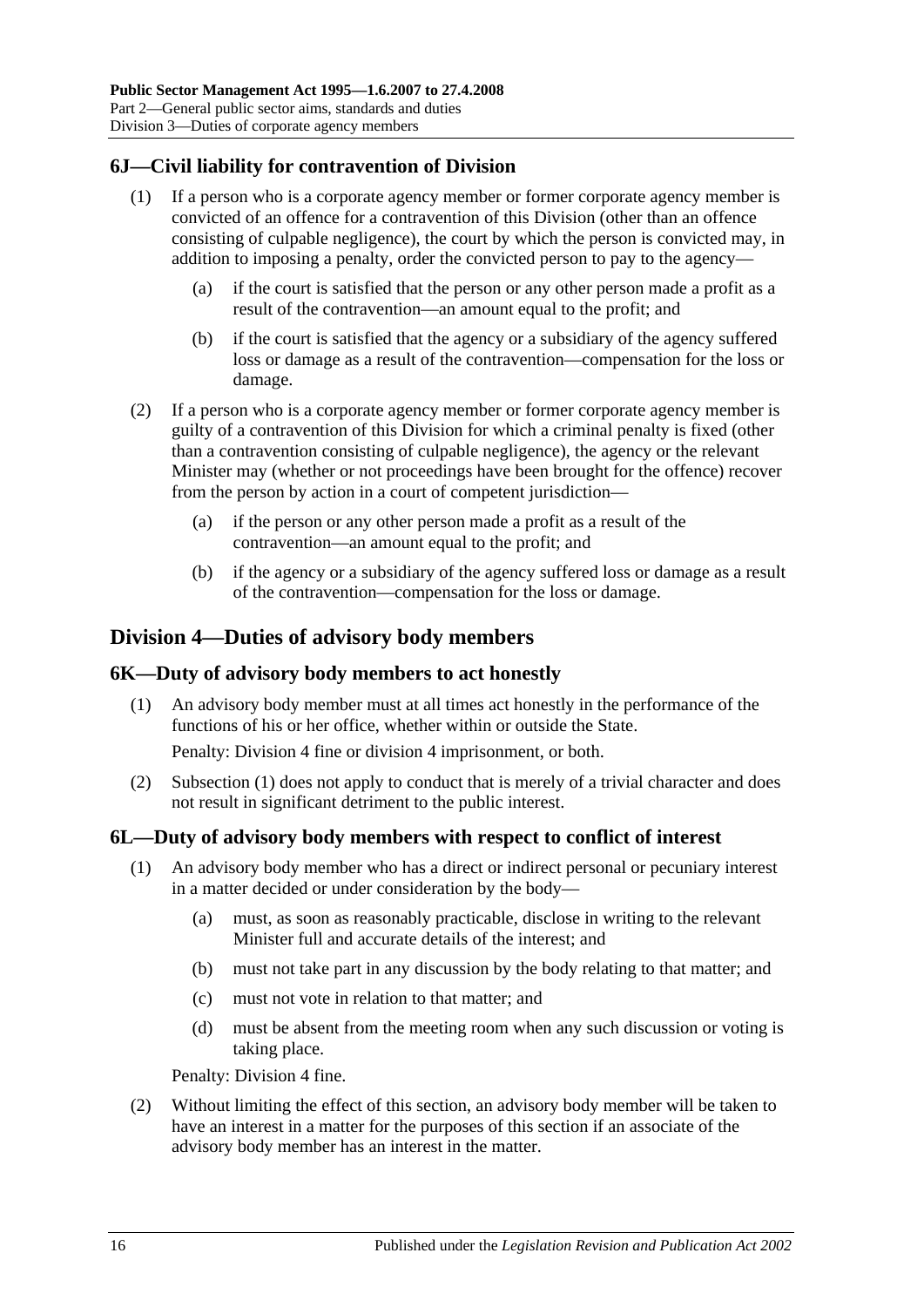(3) This section does not apply in relation to a matter in which an advisory body member has an interest while the member remains unaware that he or she has an interest in the matter, but in any proceedings against the advisory body member the burden will lie on the advisory body member to prove that he or she was not, at the material time, aware of his or her interest.

## <span id="page-16-0"></span>**6M—Removal of advisory body members**

Non-compliance by an advisory body member with a duty imposed by this Division constitutes a ground for removal of the member from office.

## <span id="page-16-1"></span>**6N—Civil liability for contravention of Division**

- (1) If a person who is an advisory body member or former advisory body member is convicted of an offence for a contravention of this Division, the court by which the person is convicted may, in addition to imposing a penalty, order the convicted person to pay to the relevant Minister—
	- (a) if the court is satisfied that the person or any other person made a profit as a result of the contravention—an amount equal to the profit; and
	- (b) if the court is satisfied that any loss or damage has been suffered as a result of the contravention—compensation for the loss or damage.
- (2) If a person who is an advisory body member or former advisory body member is guilty of a contravention of this Division, the relevant Minister may (whether or not proceedings have been brought for the offence) recover from the person by action in a court of competent jurisdiction—
	- (a) if the person or any other person made a profit as a result of the contravention—an amount equal to the profit; and
	- (b) if any loss or damage has been suffered as a result of the contravention—compensation for the loss or damage.

# <span id="page-16-2"></span>**Division 5—Duties of senior officials**

## <span id="page-16-3"></span>**6O—Application of Division**

This Division does not apply to a senior official if provisions of the *[Public](http://www.legislation.sa.gov.au/index.aspx?action=legref&type=act&legtitle=Public%20Corporations%20Act%201993)  [Corporations Act](http://www.legislation.sa.gov.au/index.aspx?action=legref&type=act&legtitle=Public%20Corporations%20Act%201993) 1993* apply to the senior official.

## <span id="page-16-6"></span><span id="page-16-4"></span>**6P—Duty of senior officials to act honestly**

(1) A senior official must at all times act honestly in the performance of his or her duties, whether within or outside the State.

Penalty: Division 4 fine or division 4 imprisonment, or both.

(2) [Subsection](#page-16-6) (1) does not apply to conduct that is merely of a trivial character and does not result in significant detriment to the public interest.

## <span id="page-16-8"></span><span id="page-16-5"></span>**6Q—Duty of senior officials with respect to conflict of interest**

- <span id="page-16-7"></span>(1) A senior official must—
	- (a) on appointment as a senior official, disclose his or her pecuniary interests to the relevant Minister in writing in accordance with the regulations; and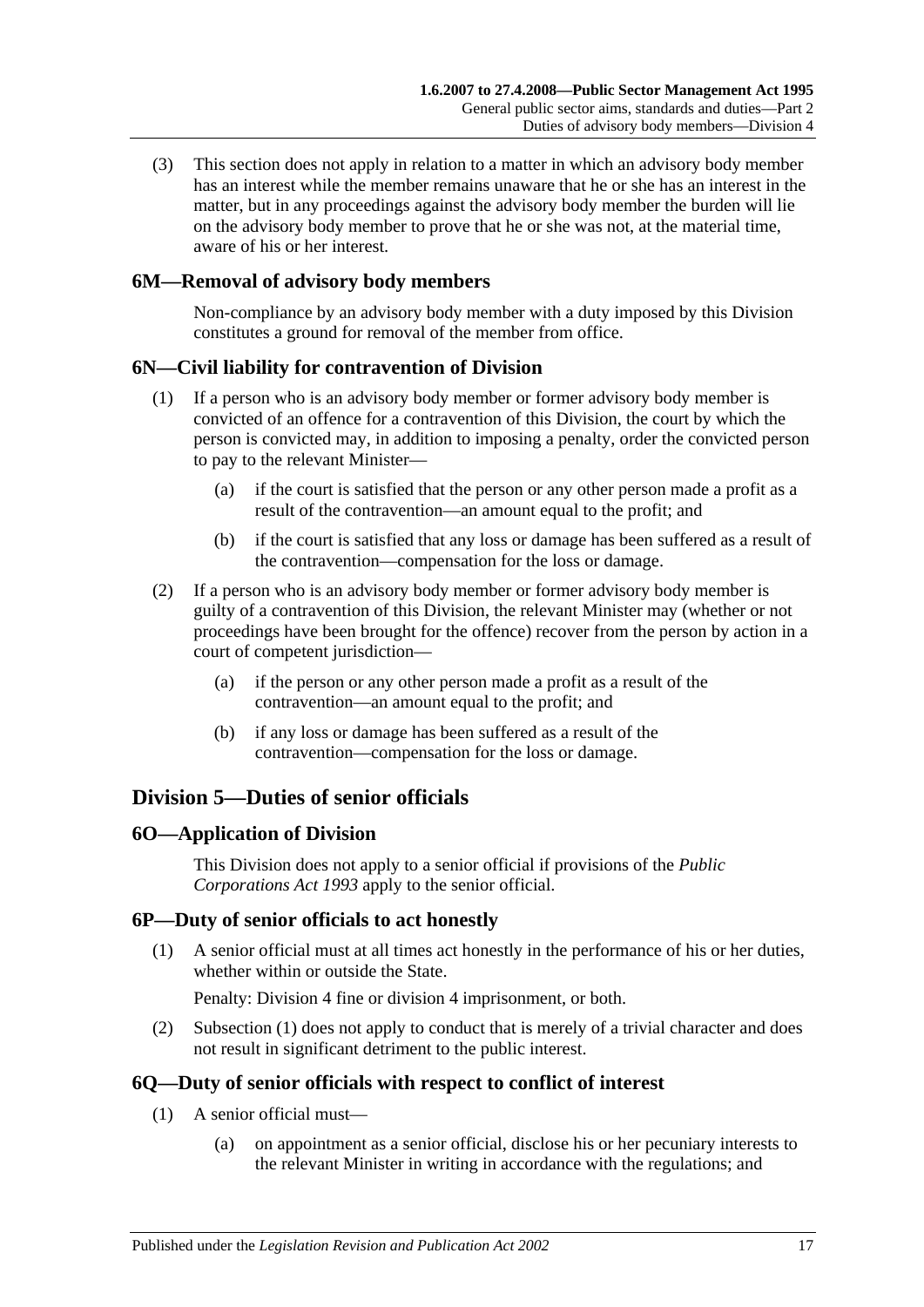- <span id="page-17-1"></span>(b) on acquiring any further pecuniary interest of a kind specified in the regulations, disclose the pecuniary interest to the relevant Minister in writing in accordance with the regulations; and
- (c) if a pecuniary interest (whether or not required to be disclosed under [paragraph](#page-16-7) (a) or [\(b\)\)](#page-17-1) or other personal interest of the senior official conflicts or may conflict with his or her duties—
	- (i) disclose in writing to the relevant Minister the nature of the interest and the conflict or potential conflict; and
	- (ii) not take action or further action in relation to the matter except as authorised in writing by the relevant Minister.

Penalty: Division 4 fine.

- (2) [Subsection](#page-16-7)  $(1)(a)$  applies to a person who is a senior official on the commencement of this section as if the requirement to disclose interests on appointment as a senior official were a requirement to disclose the interests within one month after that commencement.
- (3) A senior official must comply with any written directions given by the relevant Minister to resolve a conflict between the senior official's duties and a pecuniary or other personal interest.

Penalty: Division 4 fine.

- (4) Without limiting the effect of this section, a senior official will be taken to have an interest in a matter for the purposes of this section if an associate of the senior official has an interest in the matter.
- (5) If a senior official makes a disclosure of interest and complies with the other requirements of [subsection](#page-16-8) (1) in respect of a proposed contract—
	- (a) the contract is not liable to be avoided; and
	- (b) the senior official is not liable to account for profits derived from the contract.
- <span id="page-17-2"></span>(6) If a senior official fails to make a disclosure of interest or fails to comply with any other requirement of [subsection](#page-16-8) (1) in respect of a proposed contract, the contract is liable to be avoided by the relevant Minister.
- (7) A contract may not be avoided under [subsection](#page-17-2) (6) if a person has acquired an interest in property the subject of the contract in good faith for valuable consideration and without notice of the contravention.
- (8) This section does not apply in relation to a conflict or potential conflict between a senior official's duties and a pecuniary or other personal interest while the senior official remains unaware of the conflict or potential conflict, but in any proceedings against the senior official the burden will lie on the senior official to prove that he or she was not, at the material time, aware of the conflict or potential conflict.

## <span id="page-17-0"></span>**6R—Civil liability for contravention of Division**

- (1) If a person is convicted of an offence against this Division, the court by which the person is convicted may, in addition to imposing a penalty, order the convicted person to pay to the relevant Minister—
	- (a) if the court is satisfied that the person or any other person made a profit as a result of the contravention—an amount equal to the profit; and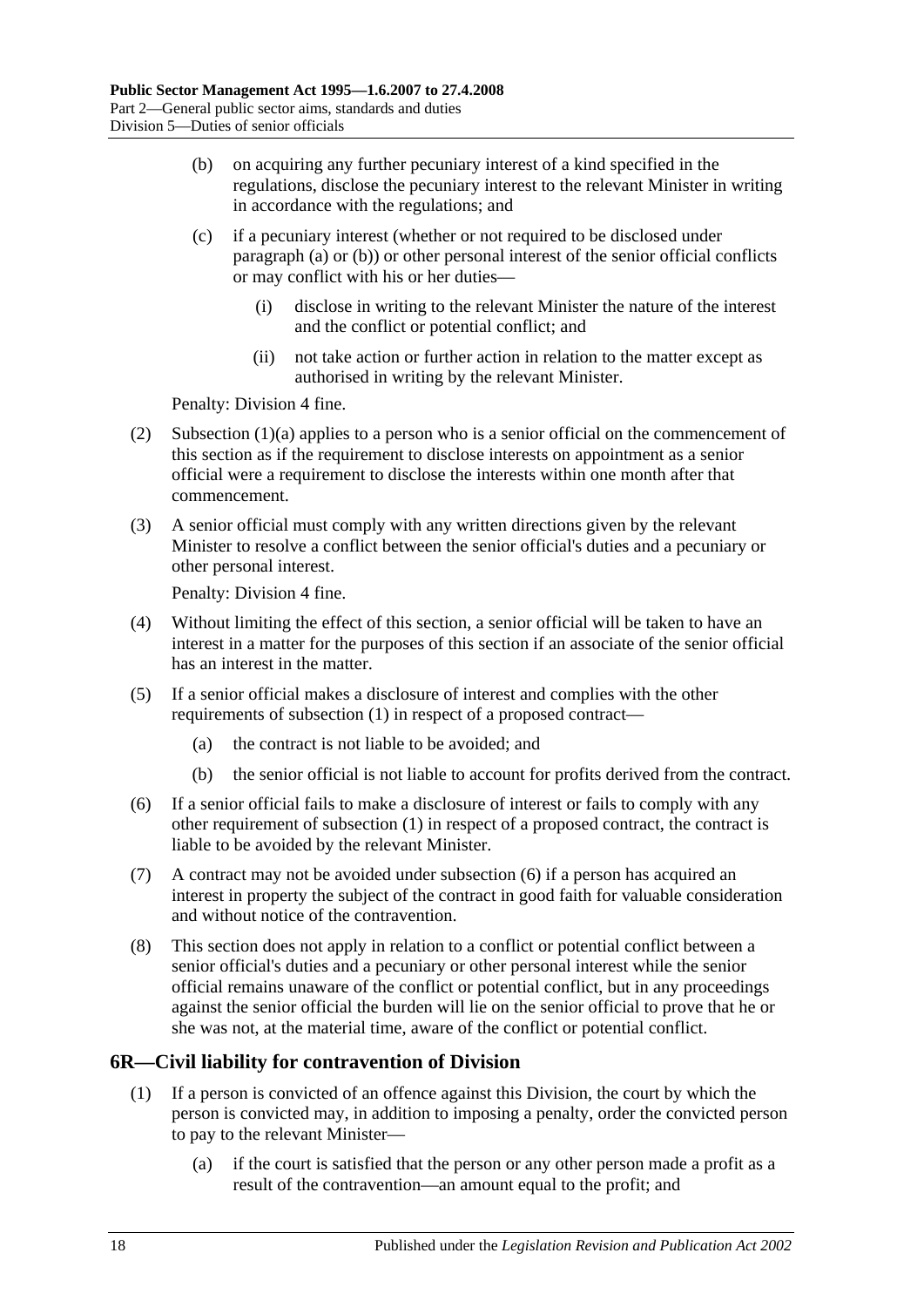- (b) if the court is satisfied that any loss or damage has been suffered as a result of the contravention—compensation for the loss or damage.
- (2) If a person contravenes this Division, the relevant Minister may (whether or not proceedings have been brought for the offence) recover from the person by action in a court of competent jurisdiction—
	- (a) if the person or any other person made a profit as a result of the contravention—an amount equal to the profit; and
	- (b) if any loss or damage has been suffered as a result of the contravention—compensation for the loss or damage.

## <span id="page-18-0"></span>**Division 6—Duties of corporate agency executives**

## <span id="page-18-1"></span>**6S—Application of Division**

- (1) This Division does not apply to a corporate agency executive if provisions of the *[Public Corporations Act](http://www.legislation.sa.gov.au/index.aspx?action=legref&type=act&legtitle=Public%20Corporations%20Act%201993) 1993* apply to the public sector agency.
- (2) [Sections](#page-18-2) 6T and [6W](#page-19-1) do not apply to a corporate agency executive who is a senior official.

## <span id="page-18-4"></span><span id="page-18-2"></span>**6T—Duty of corporate agency executives to act honestly**

(1) A corporate agency executive must at all times act honestly in the performance of his or her duties, whether within or outside the State.

Penalty: Division 4 fine or division 4 imprisonment, or both.

(2) [Subsection](#page-18-4) (1) does not apply to conduct that is merely of a trivial character and does not result in significant detriment to the public interest.

## <span id="page-18-3"></span>**6U—Duty of corporate agency executives not to be involved in unauthorised transactions with agency or subsidiary**

- <span id="page-18-5"></span>(1) Neither a corporate agency executive nor an associate of a corporate agency executive may, without the approval of the relevant Minister, be directly or indirectly involved in a transaction with the agency or any subsidiary of the agency.
- (2) A person will be treated as being indirectly involved in a transaction for the purposes of [subsection](#page-18-5) (1)—
	- (a) if the person initiates, promotes or takes any part in negotiations or steps leading to the making of the transaction with a view to that person or an associate of that person gaining some financial or other benefit (whether immediately or at a time after the making of the transaction); and
	- (b) despite the fact that neither that person nor an agent, nominee or trustee of that person becomes a party to the transaction.
- (3) [Subsection](#page-18-5) (1) does not apply—
	- (a) to the provision of services by the agency or any subsidiary of the agency in the ordinary course of its ordinary business and on ordinary terms; or
	- (b) to the employment of a person under a contract of service with the agency or a subsidiary of the agency or to a transaction that is ancillary or incidental to such employment; or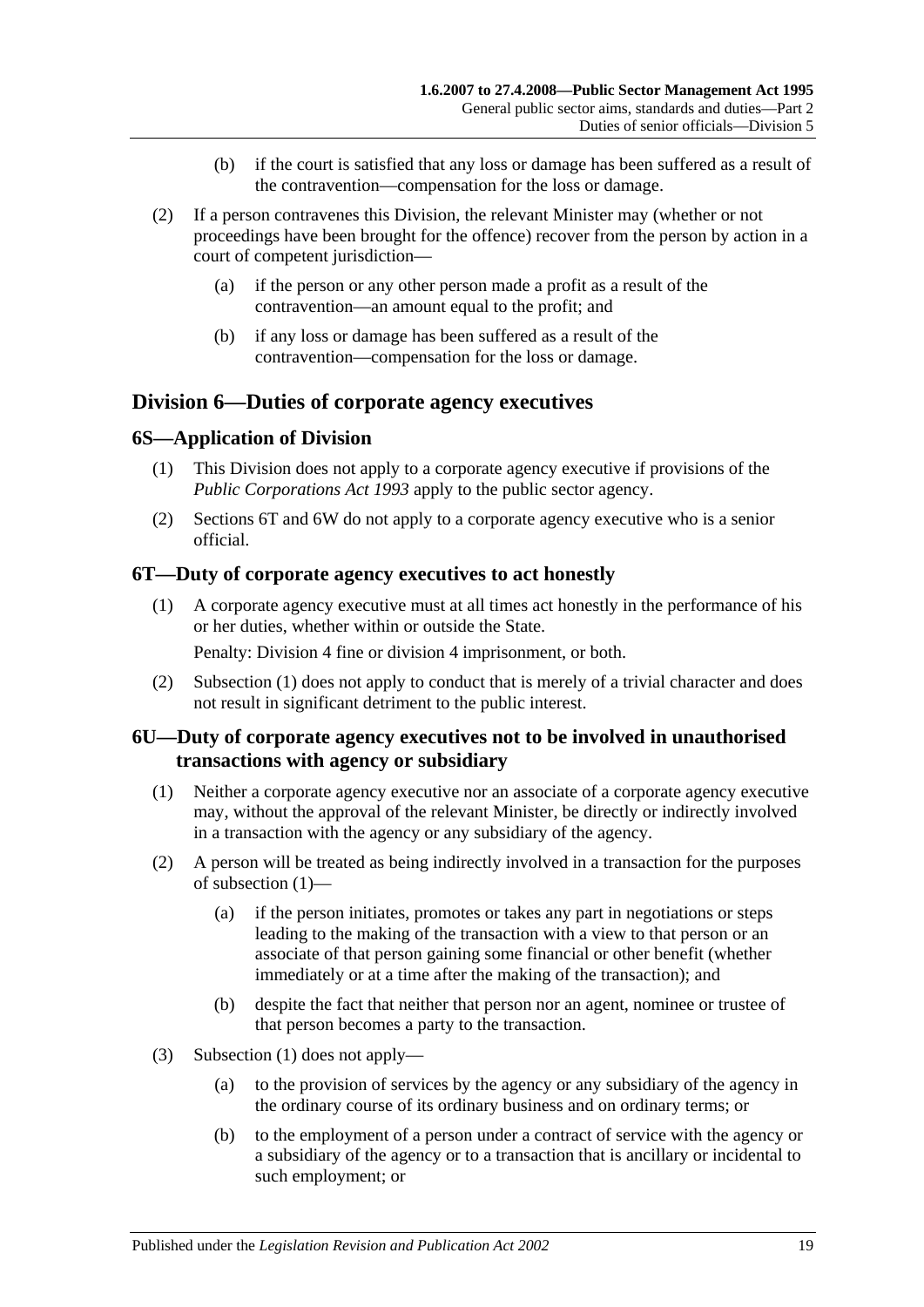- (c) to transactions of a prescribed class.
- <span id="page-19-2"></span>(4) If a transaction is made with an agency or any subsidiary of the agency in contravention of [subsection](#page-18-5) (1), the transaction is liable to be avoided by the agency or by the relevant Minister.
- (5) A transaction may not be avoided under [subsection](#page-19-2) (4) if a person has acquired an interest in property the subject of the transaction in good faith for valuable consideration and without notice of the contravention.
- (6) A corporate agency executive must not counsel, procure, induce or be in any way (whether by act or omission or directly or indirectly) knowingly concerned in, or party to, a contravention of [subsection](#page-18-5) (1).

Penalty:

If an intention to deceive or defraud is proved—Division 4 fine or division 4 imprisonment, or both.

In any other case—Division 6 fine.

### <span id="page-19-0"></span>**6V—Duty of corporate agency executives not to have unauthorised interest in agency or subsidiary**

- <span id="page-19-3"></span>(1) Neither a corporate agency executive nor an associate of a corporate agency executive may, without the approval of the relevant Minister—
	- (a) have or acquire a beneficial interest in shares in, debentures of or managed investment schemes of the agency or any subsidiary of the agency; or
	- (b) have or hold or acquire (whether alone or with another person or persons) a right or option in respect of the acquisition or disposal of shares in, debentures of or interests in managed investment schemes of the agency or any subsidiary of the agency; or
	- (c) be a party to, or entitled to a benefit under, a contract under which a person has a right to call for or make delivery of shares in, debentures of or interests in managed investment schemes of the agency or any subsidiary of the agency.
- (2) A corporate agency executive must not counsel, procure, induce or be in any way (whether by act or omission or directly or indirectly) knowingly concerned in, or party to, a contravention of [subsection](#page-19-3) (1).

Penalty:

If an intention to deceive or defraud is proved—Division 4 fine or division 4 imprisonment, or both.

In any other case—Division 6 fine.

#### <span id="page-19-4"></span><span id="page-19-1"></span>**6W—Duty of corporate agency executives with respect to conflict of interest**

- (1) If a corporate agency executive has a pecuniary or other personal interest that conflicts or may conflict with the executive's duties, the executive must disclose in writing to the agency the nature of the interest and the conflict or potential conflict.
- (2) A corporate agency executive must comply with any written directions given by the agency to resolve a conflict between the executive's duties and a pecuniary or other personal interest.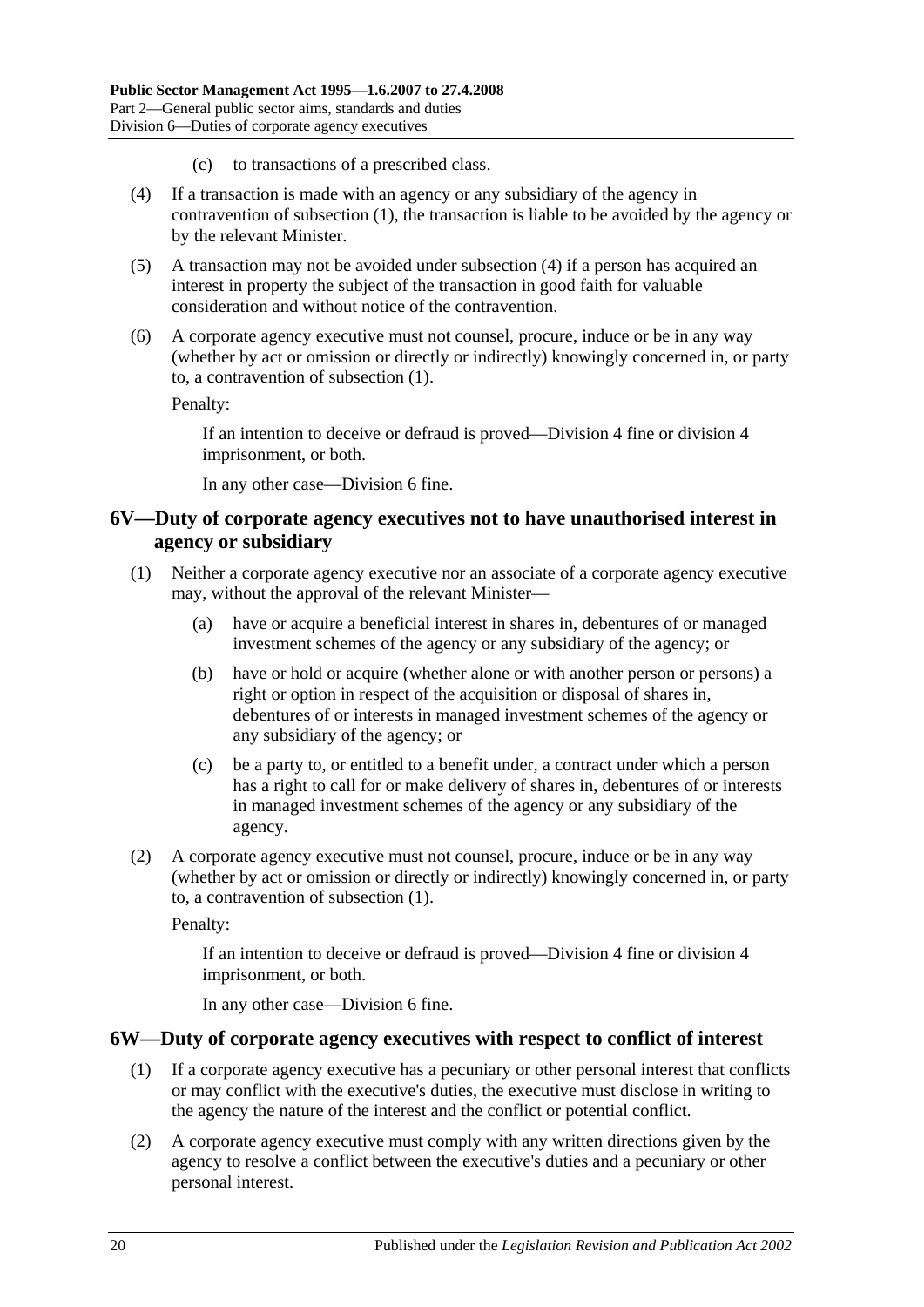- (3) Without limiting the effect of this section, a corporate agency executive will be taken to have an interest in a matter for the purposes of this section if an associate of the executive has an interest in the matter.
- (4) Failure by a corporate agency executive to comply with this section constitutes grounds for termination of the executive's employment (but this does not derogate from any statutory provisions or other law governing the process for discipline or termination of employment of an employee).
- (5) If a corporate agency executive makes a disclosure of interest under [subsection](#page-19-4) (1) in respect of a proposed contract—
	- (a) the contract is not liable to be avoided; and
	- (b) the executive is not liable to account for profits derived from the contract.
- <span id="page-20-3"></span>(6) If a corporate agency executive fails to make a disclosure of interest under [subsection](#page-19-4) (1) in respect of a proposed contract, the contract is liable to be avoided by the relevant Minister.
- (7) A contract may not be avoided under [subsection](#page-20-3) (6) if a person has acquired an interest in property the subject of the contract in good faith for valuable consideration and without notice of the contravention.
- (8) This section does not apply in relation to a conflict or potential conflict between a corporate agency executive's duties and a pecuniary or other personal interest while the executive remains unaware of the conflict or potential conflict, but in any proceedings against the executive the burden will lie on the executive to prove that he or she was not, at the material time, aware of the conflict or potential conflict.

## <span id="page-20-0"></span>**6X—Civil liability for contravention of Division**

- (1) If a person is convicted of an offence against this Division, the court by which the person is convicted may, in addition to imposing a penalty, order the convicted person to pay to the relevant Minister—
	- (a) if the court is satisfied that the person or any other person made a profit as a result of the contravention—an amount equal to the profit; and
	- (b) if the court is satisfied that any loss or damage has been suffered as a result of the contravention—compensation for the loss or damage.
- (2) If a person contravenes this Division, the relevant Minister may (whether or not proceedings have been brought for an offence) recover from the person by action in a court of competent jurisdiction—
	- (a) if the person or any other person made a profit as a result of the contravention—an amount equal to the profit; and
	- (b) if any loss or damage has been suffered as a result of the contravention—compensation for the loss or damage.

# <span id="page-20-1"></span>**Division 7—Duties of employees**

## <span id="page-20-2"></span>**6Y—Application of Division**

This Division does not apply to an employee if [Division 5,](#page-16-2) [Division 6](#page-18-0) or provisions of the *[Public Corporations Act](http://www.legislation.sa.gov.au/index.aspx?action=legref&type=act&legtitle=Public%20Corporations%20Act%201993) 1993* apply to the employee.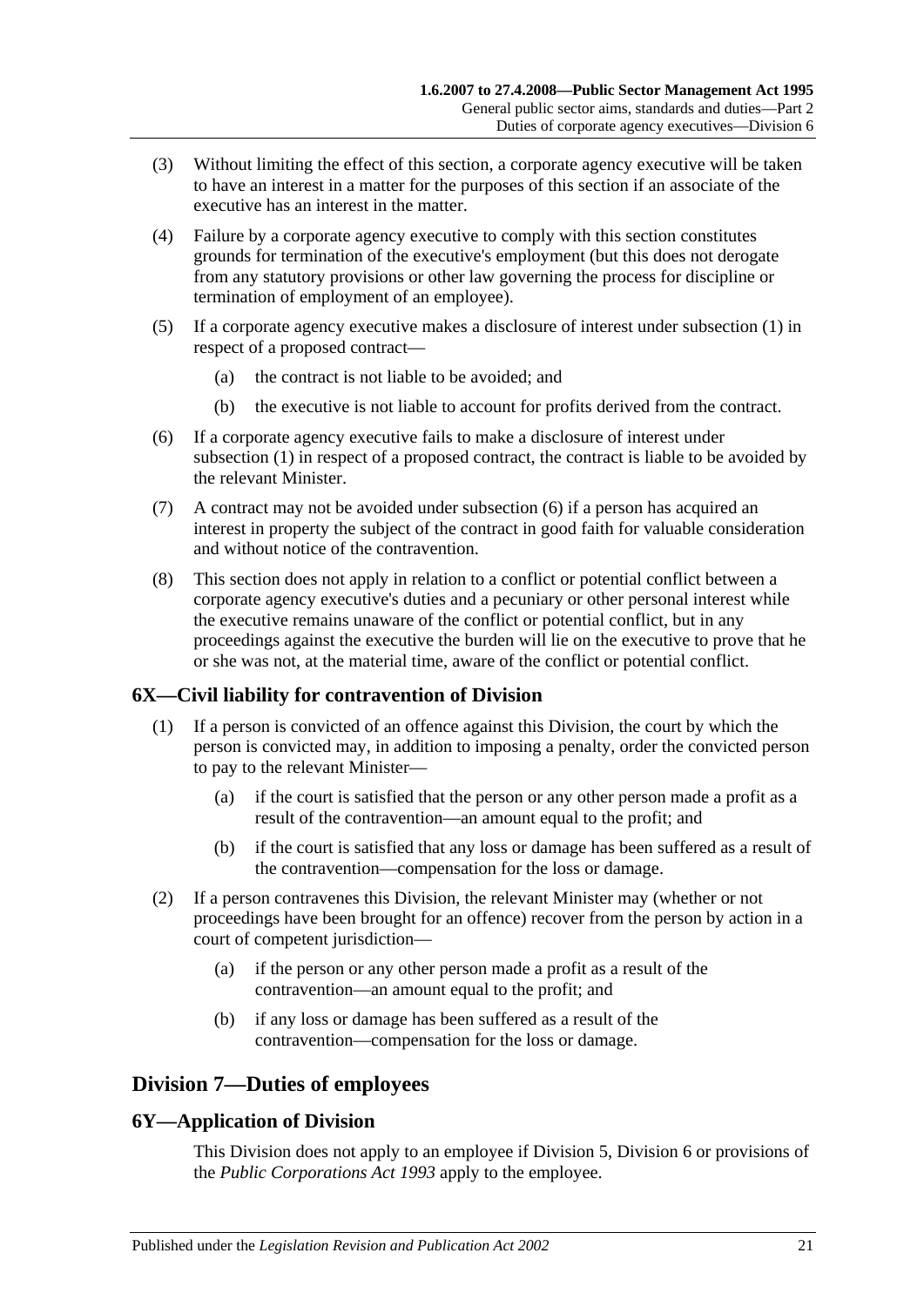## <span id="page-21-2"></span><span id="page-21-0"></span>**6Z—Duty of employees to act honestly**

(1) A public sector employee must at all times act honestly in the performance of his or her duties, whether within or outside the State.

Penalty: Division 4 fine or division 4 imprisonment, or both.

(2) [Subsection](#page-21-2) (1) does not apply to conduct that is merely of a trivial character and does not result in significant detriment to the public interest.

#### <span id="page-21-3"></span><span id="page-21-1"></span>**6ZA—Duty of employees with respect to conflict of interest**

- (1) If a public sector employee has a pecuniary or other personal interest that conflicts or may conflict with the employee's duties, the employee must disclose in writing to the relevant authority the nature of the interest and the conflict or potential conflict.
- (2) A public sector employee must comply with any written directions given by the relevant authority to resolve a conflict between the employee's duties and a pecuniary or other personal interest.
- (3) Without limiting the effect of this section, a public sector employee will be taken to have an interest in a matter for the purposes of this section if an associate of the employee has an interest in the matter.
- (4) Failure by an employee to comply with this section constitutes grounds for termination of the employee's employment (but this does not derogate from any statutory provisions or other law governing the process for discipline or termination of employment of an employee).
- (5) If an employee makes a disclosure of interest under [subsection](#page-21-3) (1) in respect of a proposed contract—
	- (a) the contract is not liable to be avoided; and
	- (b) the employee is not liable to account for profits derived from the contract.
- <span id="page-21-4"></span>(6) If an employee fails to make a disclosure of interest under [subsection](#page-21-3) (1) in respect of a proposed contract, the contract is liable to be avoided by the relevant Minister.
- (7) A contract may not be avoided under [subsection](#page-21-4) (6) if a person has acquired an interest in property the subject of the contract in good faith for valuable consideration and without notice of the contravention.
- (8) This section does not apply in relation to a conflict or potential conflict between an employee's duties and a pecuniary or other personal interest while the employee remains unaware of the conflict or potential conflict, but in any proceedings against the employee the burden will lie on the employee to prove that he or she was not, at the material time, aware of the conflict or potential conflict.
- (9) In this section—

*relevant authority* means—

- (a) in relation to an employee employed by or in a public sector agency with a chief executive (or acting chief executive)—the chief executive (or acting chief executive) of the agency; or
- (b) in any other case—the relevant Minister or the nominee of the relevant Minister.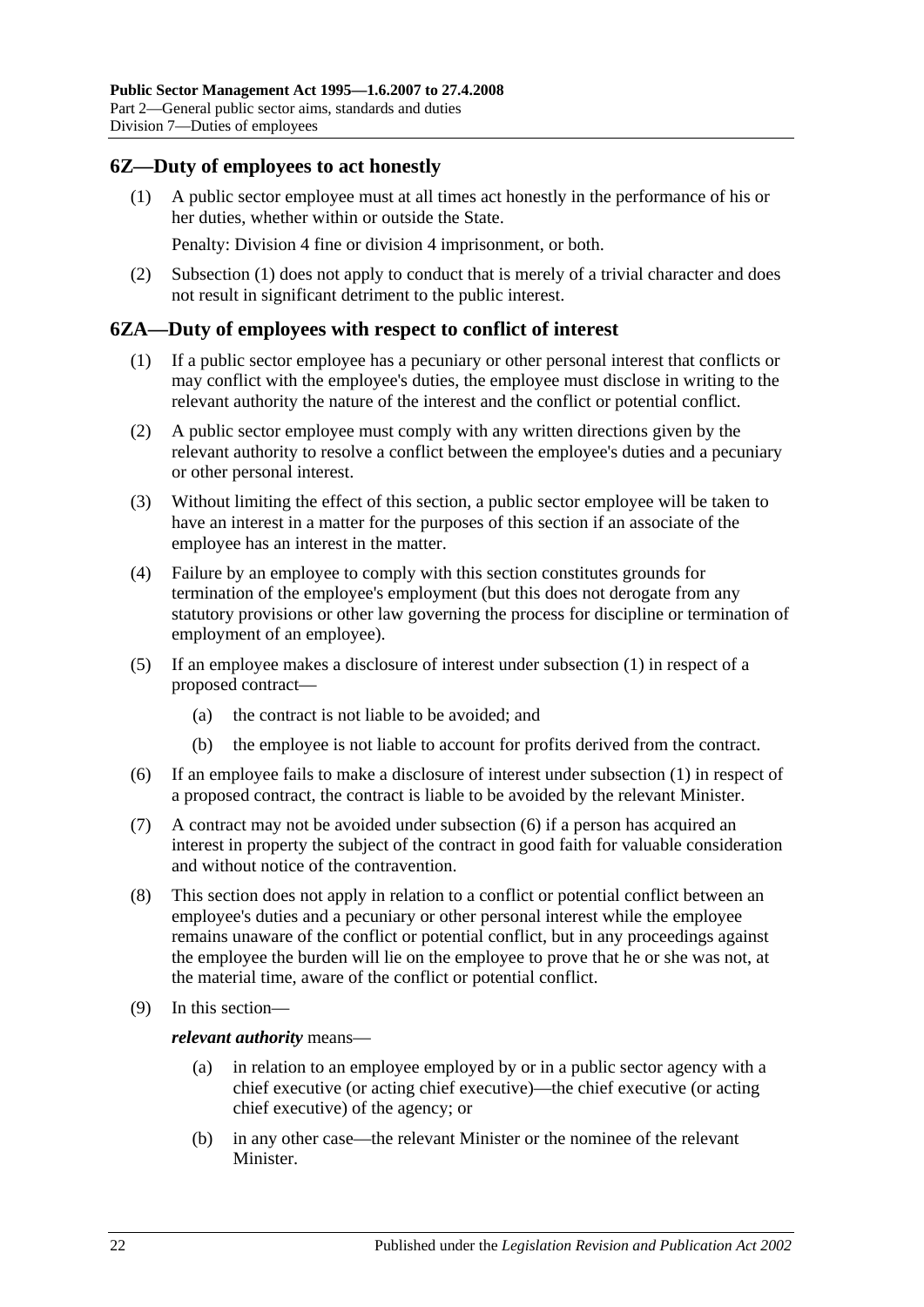## <span id="page-22-0"></span>**6ZB—Civil liability for contravention of Division**

- (1) If a person is convicted of an offence against this Division, the court by which the person is convicted may, in addition to imposing a penalty, order the convicted person to pay to the relevant Minister—
	- (a) if the court is satisfied that the person or any other person made a profit as a result of the contravention—an amount equal to the profit; and
	- (b) if the court is satisfied that any loss or damage has been suffered as a result of the contravention—compensation for the loss or damage.
- (2) If a person contravenes this Division, the relevant Minister may (whether or not proceedings have been brought for an offence) recover from the person by action in a court of competent jurisdiction—
	- (a) if the person or any other person made a profit as a result of the contravention—an amount equal to the profit; and
	- (b) if any loss or damage has been suffered as a result of the contravention—compensation for the loss or damage.

## <span id="page-22-1"></span>**Division 8—Duties of persons performing contract work**

## <span id="page-22-4"></span><span id="page-22-2"></span>**6ZC—Duty of persons performing contract work to act honestly**

(1) A person performing contract work for a public sector agency or the Crown must at all times act honestly in the performance of that work, whether within or outside the State.

Penalty: Division 4 fine or division 4 imprisonment, or both.

(2) [Subsection](#page-22-4) (1) does not apply to conduct that is merely of a trivial character and does not result in significant detriment to the public interest.

## <span id="page-22-3"></span>**6ZD—Duty of persons performing contract work with respect to conflict of interest**

- <span id="page-22-5"></span>(1) If a person performing contract work for a public sector agency or the Crown has a pecuniary or other personal interest that conflicts or may conflict with duties that the person has in that capacity and the conflict relates to a contract or proposed contract binding the agency or the Crown (other than the contract for the performance of the contract work), the person must—
	- (a) disclose in writing to the relevant authority the nature of the interest and the conflict or potential conflict; and
	- (b) not take action or further action in relation to the matter except as authorised in writing by the relevant authority.

Penalty: Division 4 fine.

(2) Without limiting the effect of this section, a person will be taken to have an interest in a matter for the purposes of this section if an associate of the person has an interest in the matter.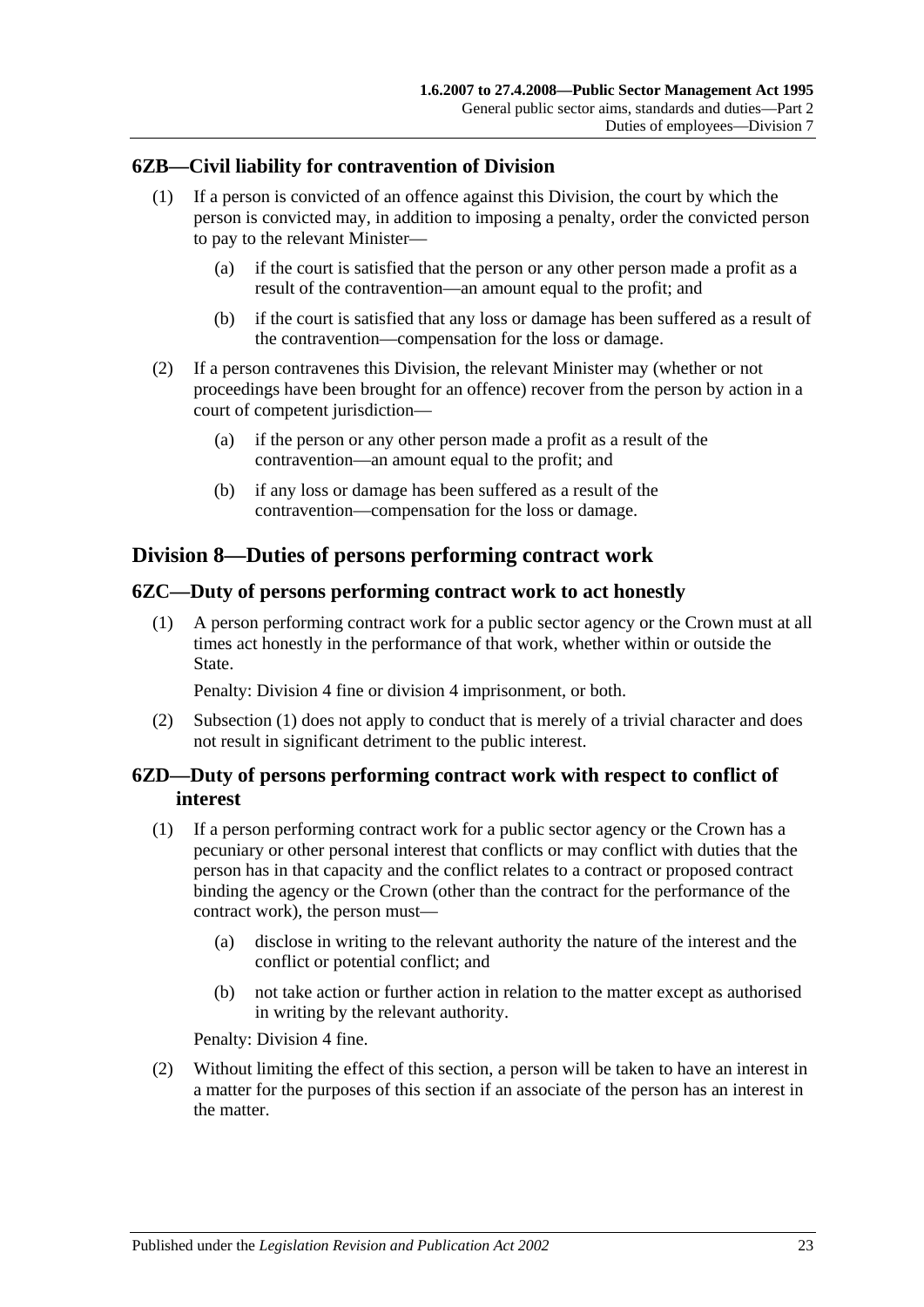- (3) If a person performing contract work for a public sector agency or the Crown makes a disclosure of interest under [subsection](#page-22-5) (1) in respect of a proposed contract—
	- (a) the contract is not liable to be avoided; and
	- (b) the person is not liable to account for profits derived from the contract.
- <span id="page-23-1"></span>(4) If a person performing contract work for a public sector agency or the Crown fails to make a disclosure of interest under [subsection](#page-22-5) (1) in respect of a proposed contract, the contract is liable to be avoided by the relevant Minister.
- (5) A contract may not be avoided under [subsection](#page-23-1) (4) if a person has acquired an interest in property the subject of the contract in good faith for valuable consideration and without notice of the contravention.
- (6) This section does not apply in relation to a conflict or potential conflict between a person's duties and a pecuniary or other personal interest while the person remains unaware of the conflict or potential conflict, but in any proceedings against the person the burden will lie on the person to prove that he or she was not, at the material time, aware of the conflict or potential conflict.
- (7) In this section—

#### *relevant authority* means—

- (a) in relation to a person performing contract work for a public sector agency with a chief executive (or acting chief executive)—the chief executive (or acting chief executive) of the agency; or
- (b) in any other case—the relevant Minister or the nominee of the relevant Minister.

#### <span id="page-23-0"></span>**6ZE—Civil liability for contravention of Division**

- (1) If a person is convicted of an offence against this Division, the court by which the person is convicted may, in addition to imposing a penalty, order the convicted person to pay to the relevant Minister—
	- (a) if the court is satisfied that the person or any other person made a profit as a result of the contravention—an amount equal to the profit; and
	- (b) if the court is satisfied that any loss or damage has been suffered as a result of the contravention—compensation for the loss or damage.
- (2) If a person contravenes this Division, the relevant Minister may (whether or not proceedings have been brought for the offence) recover from the person by action in a court of competent jurisdiction—
	- (a) if the person or any other person made a profit as a result of the contravention—an amount equal to the profit; and
	- (b) if any loss or damage has been suffered as a result of the contravention—compensation for the loss or damage.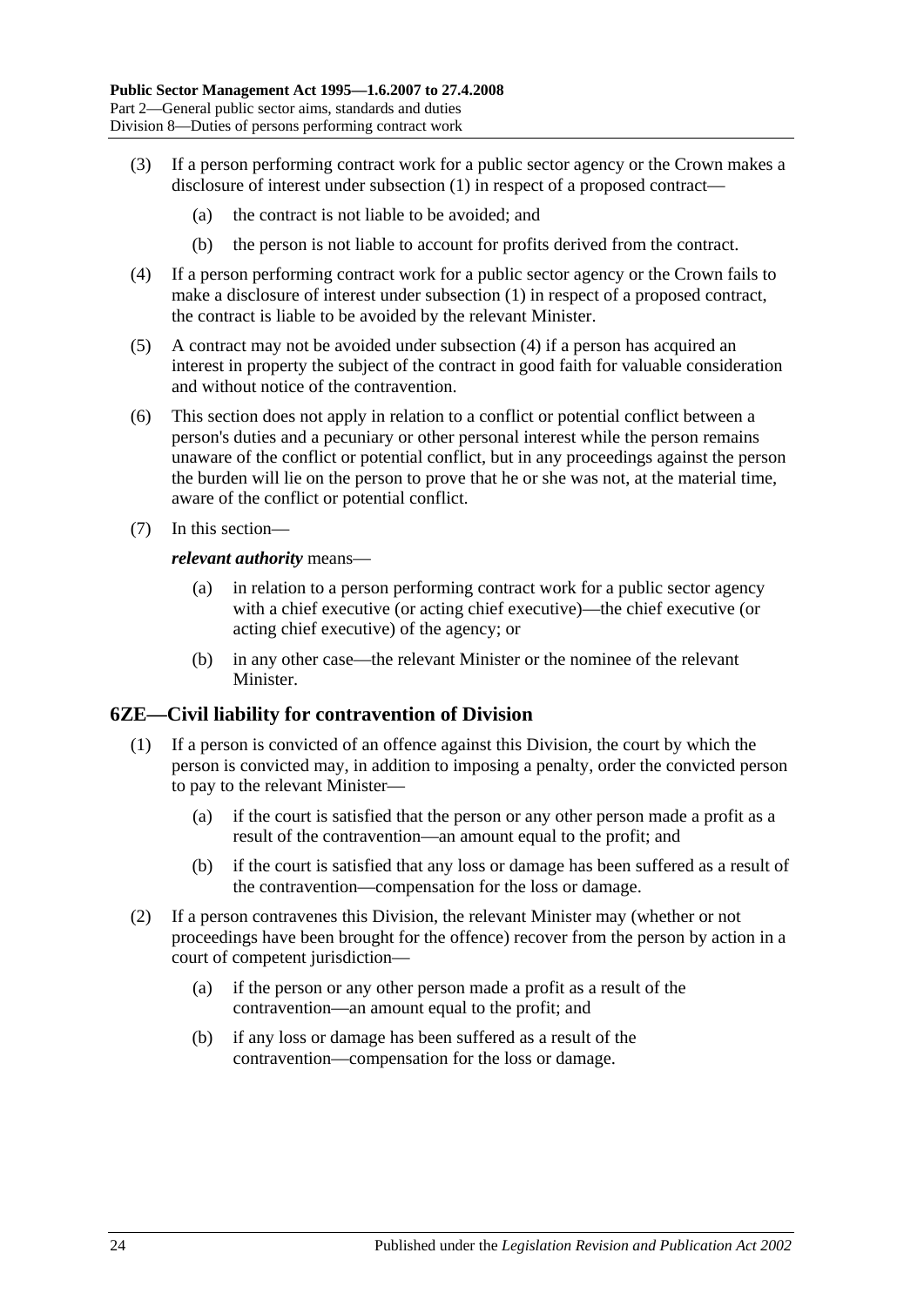## <span id="page-24-0"></span>**Division 9—Exemptions**

## <span id="page-24-1"></span>**6ZF—Exemptions**

The Governor may, by regulation, exempt a person or class of persons, conditionally or unconditionally, from the application of a provision of this Part other than a provision of [Division 1](#page-10-1) or [2.](#page-11-0)

# <span id="page-24-2"></span>**Part 3—Public Service structure**

## <span id="page-24-3"></span>**7—Public Service structure**

- (1) The Public Service consists of administrative units established under this Act.
- (2) The Governor may, by proclamation—
	- (a) establish an administrative unit and assign a title to it; and
	- (b) alter the title of an administrative unit; and
	- (c) abolish an administrative unit.
- <span id="page-24-4"></span>(3) The Governor may, by the same or a separate proclamation—
	- (a) transfer particular employees or classes of employees from an administrative unit to another administrative unit; and
	- (b) incorporate particular public sector employees or classes of public sector employees (not forming part of the Public Service) into an administrative unit; and
	- (c) exclude from the Public Service particular public sector employees or classes of public sector employees previously incorporated into an administrative unit; and
	- (d) make any appointment or transitional or ancillary provision that may be necessary or expedient in the circumstances.
- (4) The Governor may, by proclamation, vary or revoke a proclamation under this section.
- (5) If a proclamation abolishing an administrative unit makes no provision for the transfer of employees in the administrative unit, the employees become employees in an administrative unit designated by the Commissioner.
- (6) Before a recommendation is made to the Governor as to a matter referred to in [subsection](#page-24-4) (3) that will affect a significant number of employees, the Minister must, so far as is practicable—
	- (a) give notice of the proposed recommendation—
		- (i) to the employees; and
		- (ii) if a significant number of the members of a recognised organisation will be affected by the proposed recommendation—to the organisation; and
	- (b) hear any representations or argument that representatives of the employees or the organisation may wish to present in relation to the proposed recommendation.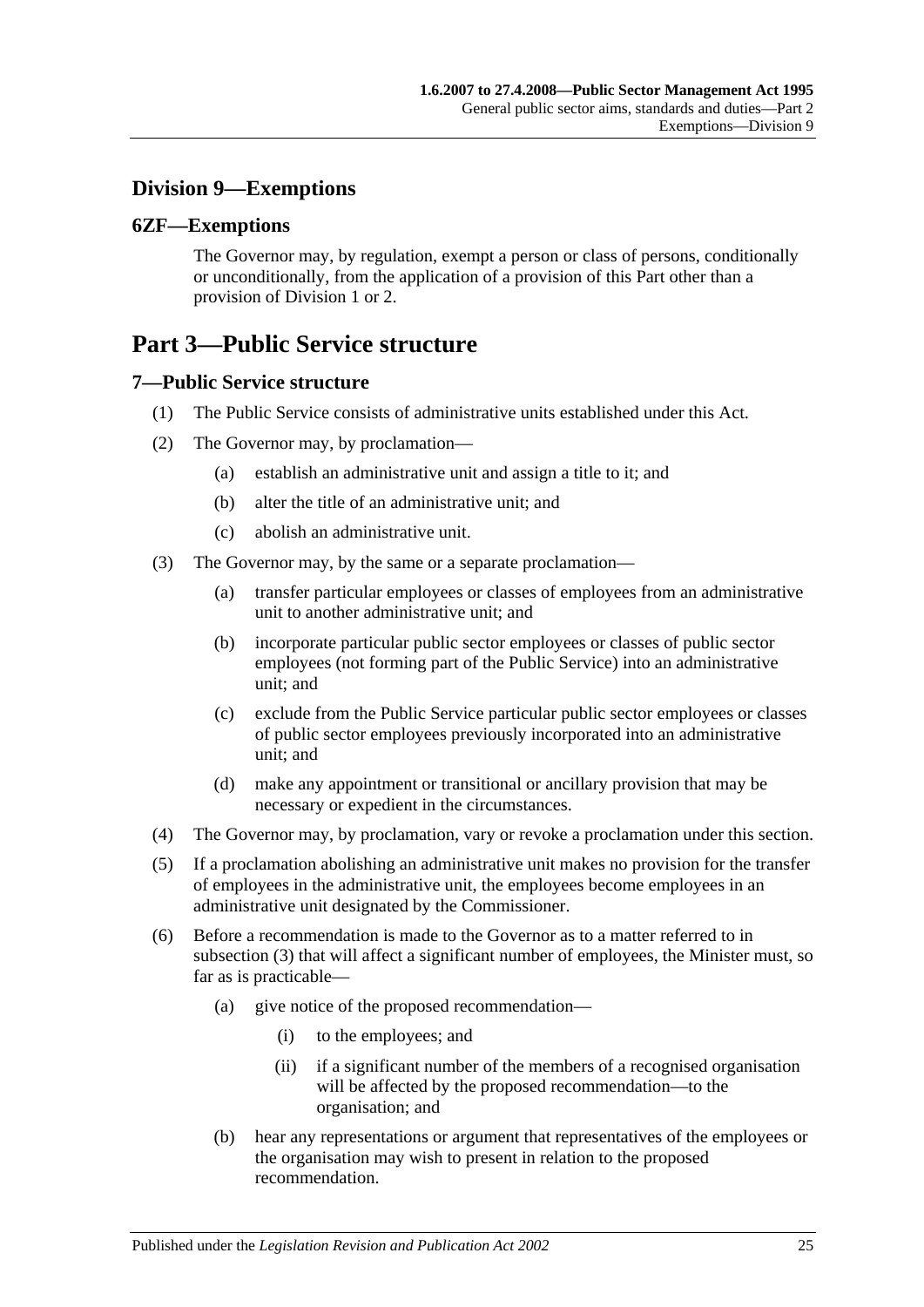(7) A proclamation under this section has effect according to its terms and despite any other Act.

## <span id="page-25-0"></span>**8—Crown employees to be employed in Public Service**

Subject to [Schedule 1,](#page-58-0) all persons employed by or on behalf of the Crown must be employed in the Public Service under this Act.

# <span id="page-25-1"></span>**Part 4—Chief Executives**

### <span id="page-25-2"></span>**9—Administrative units to have Chief Executives**

- (1) There is to be a Chief Executive of each administrative unit.
- (2) A Chief Executive is to be appointed by the Governor.
- (3) The Governor may assign a title to a position of Chief Executive and may subsequently alter the title.
- (4) When—
	- (a) there is a temporary vacancy in the position of Chief Executive of an administrative unit; or
	- (b) the Chief Executive is absent from, or unable to discharge, official duties,

the Minister may assign an employee to act in the position or the Minister responsible for the unit may assign an employee in the unit to act in the position.

## <span id="page-25-3"></span>**10—Conditions of Chief Executive's appointment**

- (1) The conditions of appointment to a position of Chief Executive of an administrative unit are to be subject to a contract made between the Chief Executive and the Premier in consultation with the Minister responsible for the unit.
- (2) The contract must specify—
	- (a) that the Chief Executive is appointed for a term not exceeding five years specified in the contract and is eligible for reappointment; and
	- (b) that the Chief Executive is to meet performance standards as set from time to time by the Premier and the Minister responsible for the administrative unit; and
	- (c) that the Chief Executive is entitled to remuneration and other benefits specified in the contract; and
	- (d) the sums representing the values of the benefits (other than remuneration); and
	- (e) the total remuneration package value of the position under the contract.
- (3) The decision whether to reappoint to the position at the end of a term of appointment must be made and notified to the Chief Executive not less than three months before the end of the term.
- (4) If the contract so provides, the Chief Executive will be entitled to some other specified appointment in the Public Service (without any requirement for selection processes to be conducted) in the event that he or she is not reappointed at the end of a term of appointment or in other circumstances specified in the contract.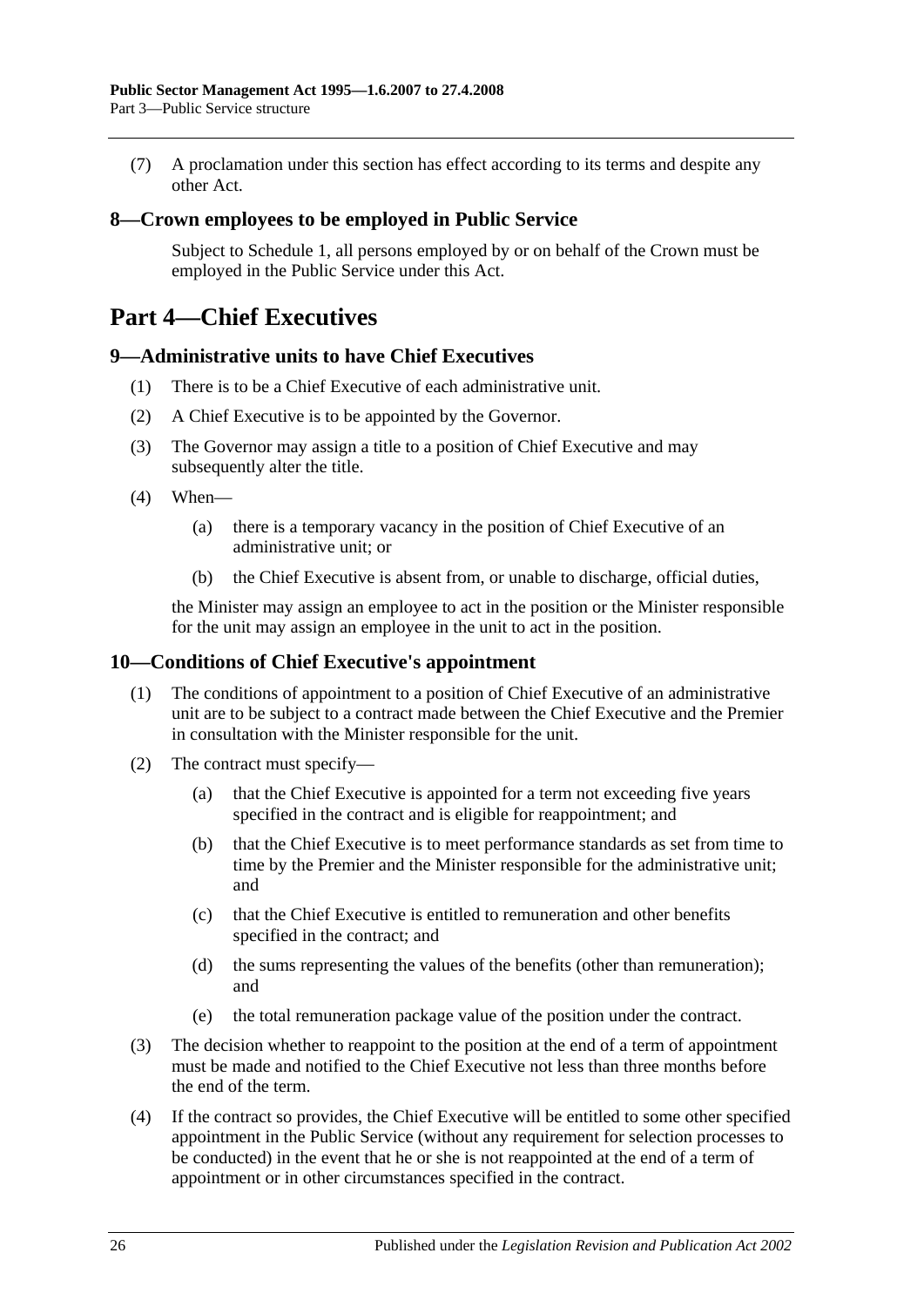## <span id="page-26-0"></span>**11—Contract overrides other provisions**

- (1) The contract relating to a Chief Executive's appointment may make any other provision considered appropriate, including provision excluding or modifying a provision of this Act (other than this Part).
- (2) The contract will prevail, to the extent of any inconsistency, over the provisions of this Act (other than this Part).

#### <span id="page-26-1"></span>**12—Termination of Chief Executive's appointment**

- (1) A Chief Executive's appointment may be terminated by the Governor—
	- (a) on the ground that the Chief Executive—
		- (i) has been guilty of misconduct; or
		- (ii) has been convicted of an offence against this Act or an offence punishable by imprisonment; or
		- (iii) has engaged in any remunerative employment, occupation or business outside the duties of the position without the consent of the Minister responsible for the administrative unit; or
		- (iv) has become bankrupt or has applied to take the benefit of a law for the relief of insolvent debtors; or
		- (v) has, because of mental or physical incapacity, failed to carry out duties of the position satisfactorily or to the performance standards set from time to time by the Premier and the Minister responsible for the administrative unit under the contract relating to his or her appointment; or
		- (vi) has, for any other reason, in the opinion of the Premier and the Minister responsible for the administrative unit, failed to carry out duties of the position satisfactorily or to the performance standards set from time to time by the Premier and the Minister under the contract relating to his or her appointment; or
	- (b) by not less than three months notice in writing to the Chief Executive.
- <span id="page-26-2"></span>(2) A Chief Executive's appointment is terminated if the Chief Executive—
	- (a) becomes a member, or a candidate for election as a member, of the Parliament of the State or the Commonwealth; or
	- (b) is sentenced to imprisonment for an offence.
- (3) A Chief Executive may resign from the position by not less than three months notice in writing to the Minister responsible for the administrative unit (unless notice of a shorter period is accepted by that Minister).
- (4) Subject to this section and any provision in the contract relating to the Chief Executive's appointment, if a Chief Executive's appointment is terminated by the Governor by notice under [subsection](#page-26-2) (1)(b), the Chief Executive is entitled to a termination payment of an amount equal to three months remuneration (as determined for the purposes of this subsection under the contract) for each uncompleted year of the term of appointment (with a *pro rata* adjustment in relation to part of a year) up to a maximum of 12 months remuneration (as so determined).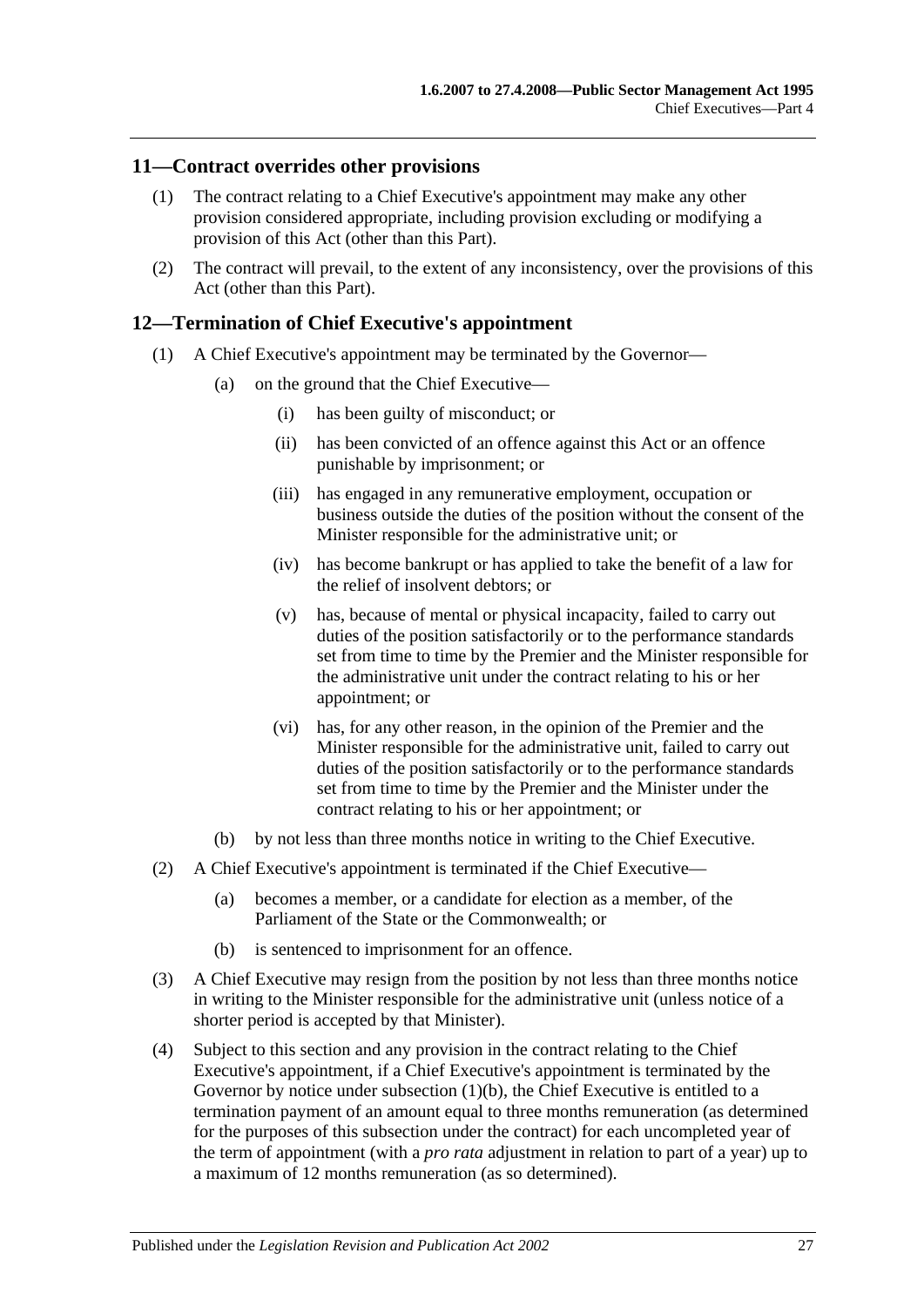(5) A Chief Executive is not entitled to a termination payment if the Chief Executive is appointed to some other position in the Public Service in accordance with the contract relating to his or her appointment.

### <span id="page-27-0"></span>**13—Provision for statutory office holder to have powers etc of Chief Executive**

Despite the preceding provisions of this Part, the Minister may, by notice published in the Gazette—

- (a) declare that the person for the time being holding or acting in a specified statutory office established under an Act will have the powers and functions of Chief Executive in relation to an administrative unit; and
- (b) revoke a declaration under this section.

### <span id="page-27-1"></span>**14—Chief Executive's general responsibilities**

The Chief Executive of an administrative unit is responsible to the Premier and the Minister responsible for the unit for—

- (a) ensuring that the unit makes an effective contribution to the attainment of the whole-of-Government objectives that are from time to time communicated in writing to the Chief Executive of the unit by the Premier or the Minister responsible for the unit and relate to the functions or operations of the unit; and
- (b) the effective management of the unit and the general conduct of its employees; and
- (c) the attainment of the performance standards set from time to time by the Premier and the Minister responsible for the unit under the contract relating to the Chief Executive's appointment; and
- (d) ensuring the observance within the unit of the aims and standards contained in Part 2.

#### <span id="page-27-2"></span>**15—Extent to which Chief Executive is subject to Ministerial direction**

- (1) Subject to this section, the Chief Executive of an administrative unit is subject to direction—
	- (a) by the Premier with respect to matters concerning the attainment of whole-of-Government objectives; and
	- (b) by the Minister responsible for the unit.
- (2) No Ministerial direction may be given to a Chief Executive relating to the appointment, assignment, transfer, remuneration, discipline or termination of a particular person.

## <span id="page-27-3"></span>**16—Right of employee representatives and recognised organisations to make representations**

- (1) Before making a decision, or taking action, that will affect a significant number of employees, a Chief Executive must, so far as is practicable—
	- (a) give notice of the proposed decision or action—
		- (i) to the employees; and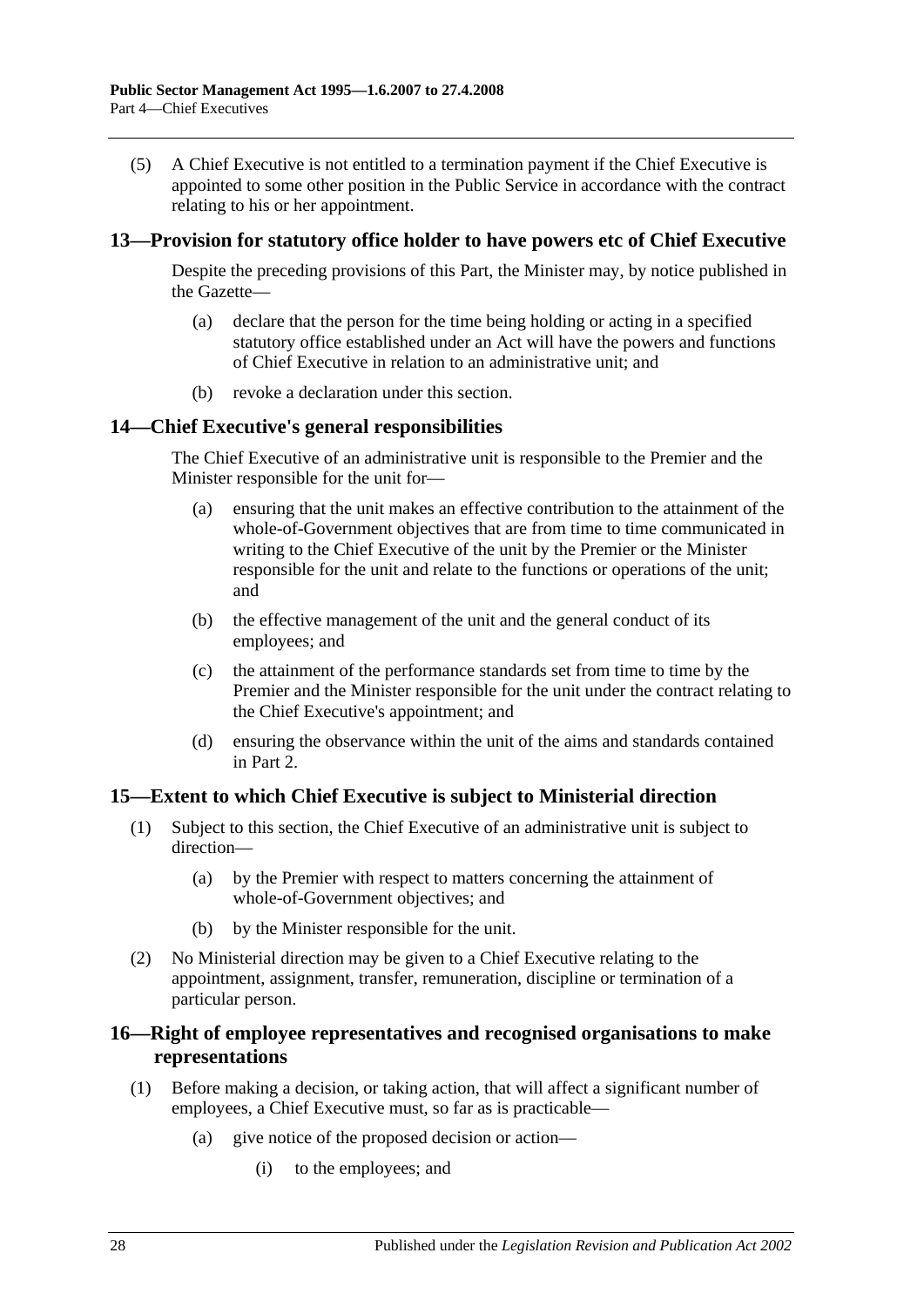- (ii) if a significant number of the members of a recognised organisation will be affected by the proposed decision or action—to the organisation; and
- (b) hear any representations or argument that representatives of the employees or the organisation may wish to present in relation to the proposed decision or action.
- (2) Nothing in this section limits or restricts the carrying out of a function or exercise of a power by a Chief Executive under this Act.

## <span id="page-28-0"></span>**17—Delegation**

- (1) The Chief Executive of an administrative unit may, by instrument in writing, delegate a power or function under this Act—
	- (a) to a particular person or committee; or
	- (b) to the person for the time being occupying a particular position.
- (2) A power or function delegated under this section may, if the instrument of delegation so provides, be further delegated.
- (3) A delegation—
	- (a) may be absolute or conditional; and
	- (b) does not derogate from the power of the delegator to act personally in a matter; and
	- (c) is revocable at will.

# <span id="page-28-1"></span>**Part 5—Commissioner for Public Employment**

## <span id="page-28-2"></span>**19—Commissioner for Public Employment**

- (1) There is to be a *Commissioner for Public Employment*.
- (2) The Commissioner is to be appointed by the Governor.
- (3) There is to be a *Deputy Commissioner for Public Employment* who is also to be appointed by the Governor.
- (4) The Deputy Commissioner is to act as Commissioner—
	- (a) during a vacancy in the position of the Commissioner; or
	- (b) when the Commissioner is absent from, or unable to discharge, official duties.

## <span id="page-28-3"></span>**20—Conditions of Commissioner's appointment**

- (1) The Commissioner is to be appointed for a term not exceeding five years and on conditions determined by the Governor.
- (2) The Commissioner is, at the end of a term of appointment, eligible for reappointment.

## <span id="page-28-4"></span>**21—Termination of Commissioner's appointment**

- (1) The Commissioner's appointment may be terminated by the Governor on the ground that the Commissioner—
	- (a) has been guilty of misconduct; or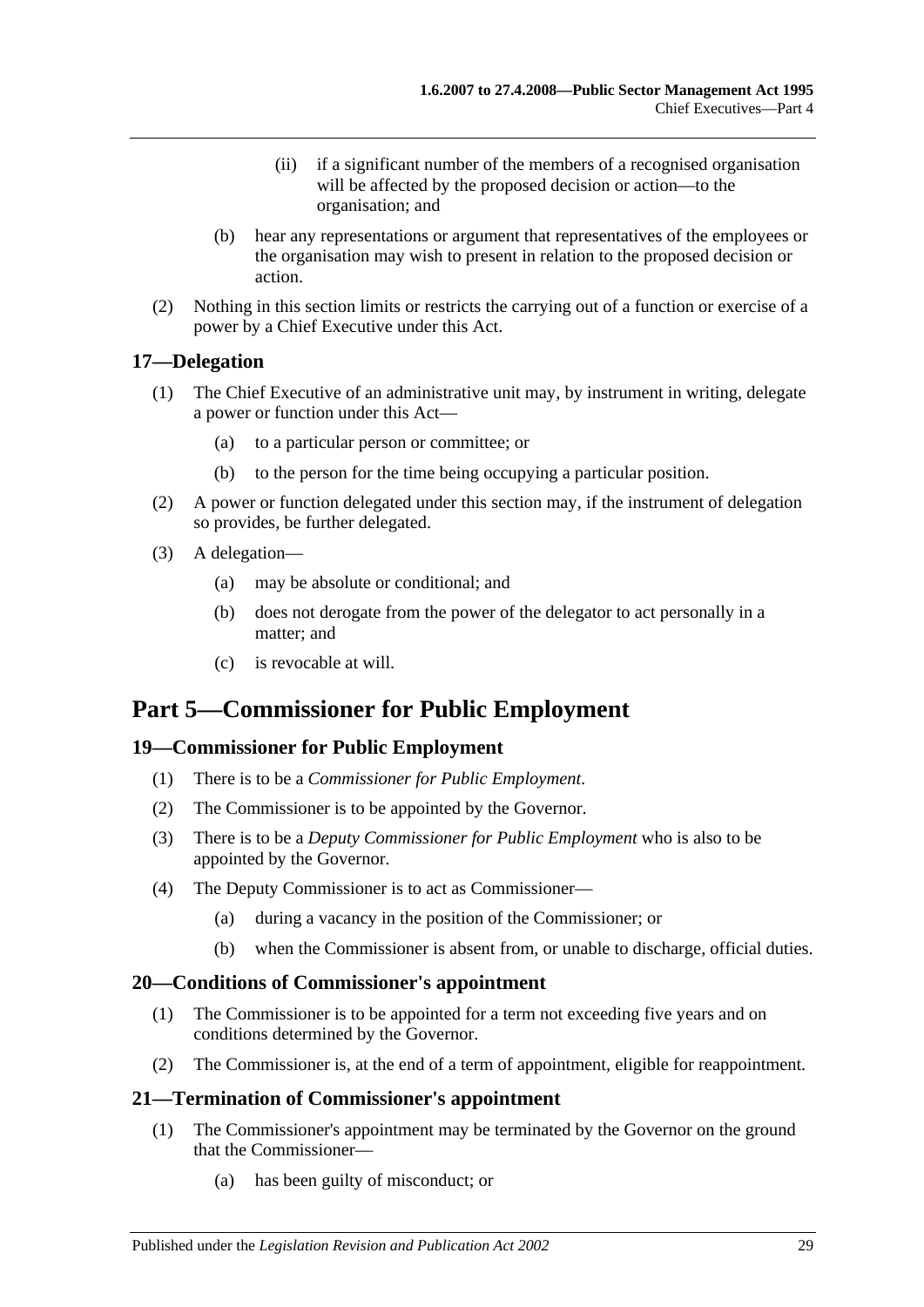- (b) has been convicted of an offence against this Act or an offence punishable by imprisonment; or
- (c) has engaged in any remunerative employment, occupation or business outside the duties of the position without the consent of the Minister; or
- (d) has become bankrupt or has applied to take the benefit of a law for the relief of insolvent debtors; or
- (e) has, because of mental or physical incapacity, failed to carry out duties of the position satisfactorily; or
- (f) is incompetent or has neglected the duties of the position.
- (2) The Commissioner's appointment is terminated if the Commissioner—
	- (a) becomes a member, or a candidate for election as a member, of the Parliament of the State or the Commonwealth; or
	- (b) is sentenced to imprisonment for an offence.
- (3) The Commissioner may resign from the position by not less than three months notice in writing to the Minister (unless notice of a shorter period is accepted by the Minister).

### <span id="page-29-0"></span>**22—Functions of Commissioner**

- (1) The functions of the Commissioner are as follows:
	- (a) to develop and issue directions and guidelines relating to personnel management matters in the Public Service, including—
		- (i) appointment; and
		- (ii) deployment; and
		- (iii) termination of employment; and
		- (iv) merit and equity; and
		- (v) performance management; and
		- (vi) conduct, discipline and grievances;
	- (b) to provide advice on personnel management issues, including—
		- (i) conditions of employment; and
		- (ii) remuneration; and
		- (iii) selection and development of executives;
	- (c) to monitor and review personnel management and industrial relations practices, including—
		- (i) observance of the personnel management standards contained in [Part](#page-10-0) 2; and
		- (ii) observance of the directions and guidelines issued by the Commissioner; and
		- (iii) the resolution of grievances in respect of administrative decisions;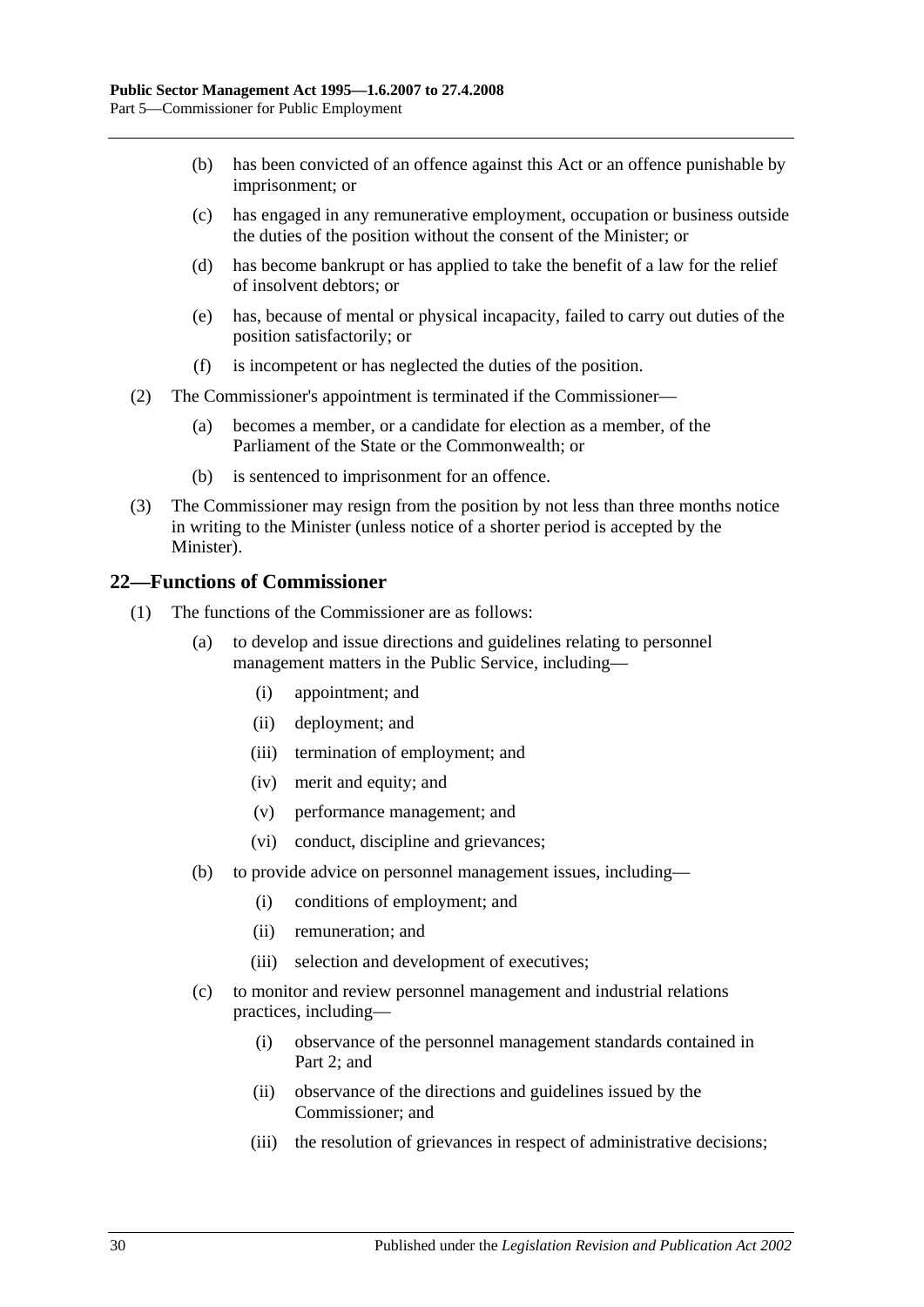- (d) to make binding determinations as to the cases or classes of cases in which selection processes will not be required to be conducted for appointments to positions in the Public Service;
- (e) to conduct reviews of personnel management or industrial relations practices as required by the Minister or on the Commissioner's own initiative;
- (f) to investigate or assist in the investigation of matters in connection with the conduct or discipline of employees;
- (g) to perform any other functions assigned to the Commissioner under this Act or by the Minister.
- (2) The Commissioner's directions—
	- (a) may be expressed to apply to all employees or particular employees or classes of employees (including statutory office holders with the powers and functions of a Chief Executive under this Act); and
	- (b) are binding on the persons to whom they are expressed to apply.

#### <span id="page-30-0"></span>**23—Extent to which Commissioner is subject to Ministerial direction**

- (1) Subject to this section, the Commissioner is subject to direction by the Minister.
- (2) No Ministerial direction may be given to the Commissioner—
	- (a) relating to the appointment, assignment, transfer, remuneration, discipline or termination of a particular person; or
	- (b) requiring that material be included in, or excluded from, a report that is to be laid before Parliament; or
	- (c) requiring the Commissioner to refrain from making a particular review or investigation; or
	- (d) requiring the Commissioner to declare, or refrain from declaring, a particular association to be a recognised organisation or to revoke, or refrain from revoking, such a declaration.
- (3) A Ministerial direction to the Commissioner—
	- (a) must be communicated to the Commissioner in writing; and
	- (b) must be included in the annual report of the Commissioner.

## <span id="page-30-1"></span>**24—Recognised organisations and right of employee representatives and organisations to make representations**

- <span id="page-30-2"></span>(1) If the Commissioner is of the opinion that an association registered under the *[Industrial and Employee Relations Act](http://www.legislation.sa.gov.au/index.aspx?action=legref&type=act&legtitle=Industrial%20and%20Employee%20Relations%20Act%201994) 1994* or under the *Industrial Relations Act 1988* of the Commonwealth represents the interests of a significant number of employees, the Commissioner must, by notice published in the Gazette, declare the association to be a recognised organisation for the purposes of this Act.
- (2) If the Commissioner is of the opinion that a recognised organisation has ceased to represent the interests of a significant number of employees, the Commissioner must, by notice published in the Gazette, revoke a declaration under [subsection](#page-30-2) (1).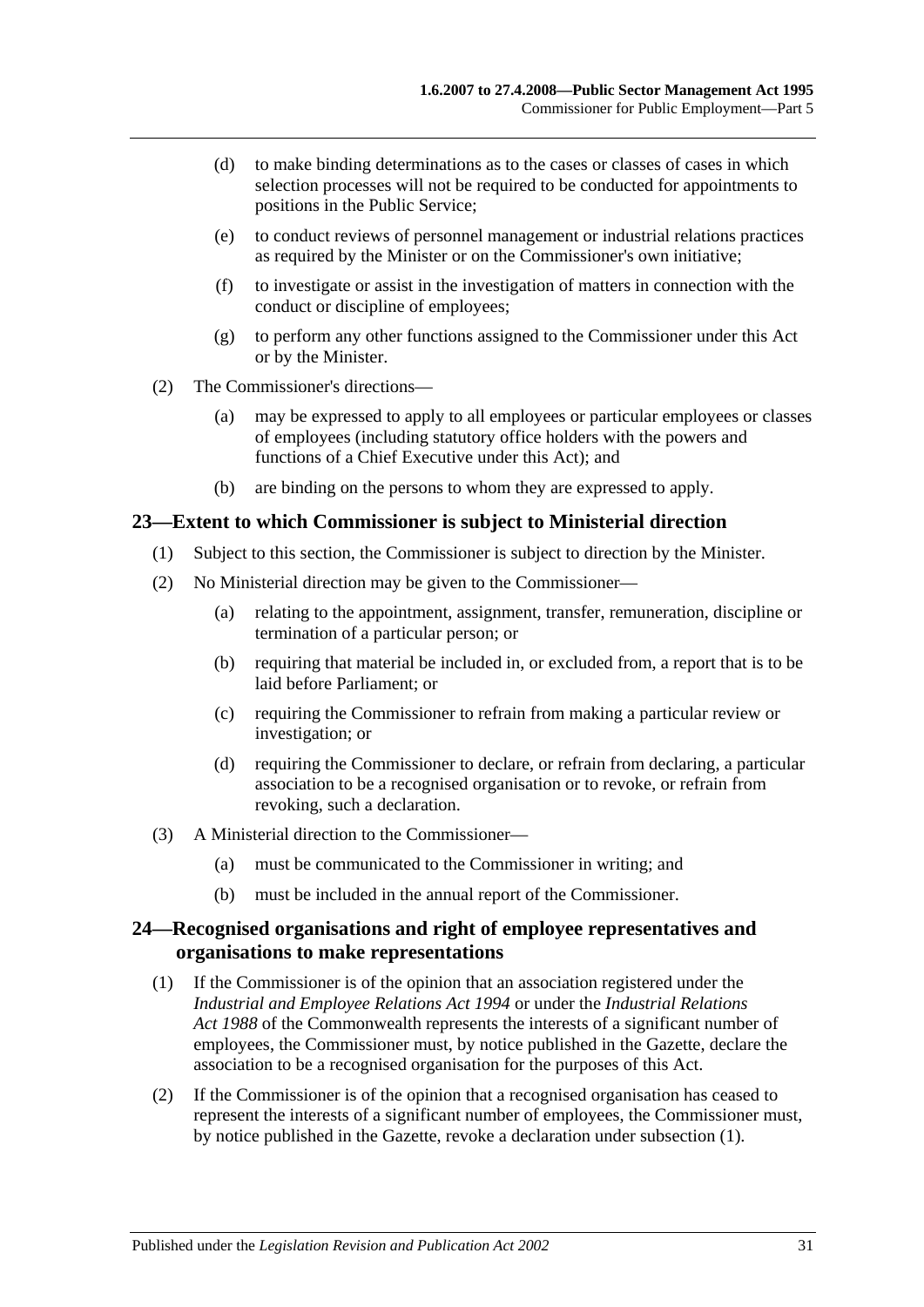- (3) Before making a decision or determination, or taking action, that will affect a significant number of employees, the Commissioner must, so far as is practicable—
	- (a) give notice of the proposed decision, determination or action—
		- (i) to the employees; and
		- (ii) if a significant number of the members of a recognised organisation will be affected by the proposed decision, determination or action—to the organisation; and
	- (b) hear any representations or argument that representatives of the employees or the organisation may wish to present in relation to the proposed decision, determination or action.
- (4) Nothing in this section limits or restricts the carrying out of a function or exercise of a power by the Commissioner under this Act.

### <span id="page-31-0"></span>**25—Investigative powers of Commissioner**

- (1) The powers conferred by this section—
	- (a) may be exercised as reasonably required for the purposes of—
		- (i) the Commissioner's function of reviewing personnel management or industrial relations practices; or
		- (ii) the Commissioner's function of investigating matters in connection with the conduct or discipline of employees; or
		- (iii) a disciplinary inquiry under [Division 8](#page-47-4) of [Part 8;](#page-42-0)
	- (b) may (without limiting the Commissioner's power of delegation) be delegated by the Commissioner to a Chief Executive or a person conducting such a review, investigation or inquiry.
- (2) The Commissioner may—
	- (a) by notice in writing—
		- (i) require a public sector employee or former public sector employee to appear at a specified time and place for examination; or
		- (ii) require a public sector employee or former public sector employee to produce a specified record or object that is relevant to the subject matter of the review, investigation or inquiry; and
	- (b) require a public sector employee or former public sector employee to answer truthfully questions that are relevant to the subject matter of the review, investigation or inquiry; and
	- (c) enter and inspect premises occupied by the Crown or a public sector agency.
- (3) A public sector employee or former public sector employee who fails to comply with a requirement under this section or hinders the exercise of powers under this section is—
	- (a) in the case of a public sector employee—liable to disciplinary action (whether under this Act or otherwise, as the case requires); or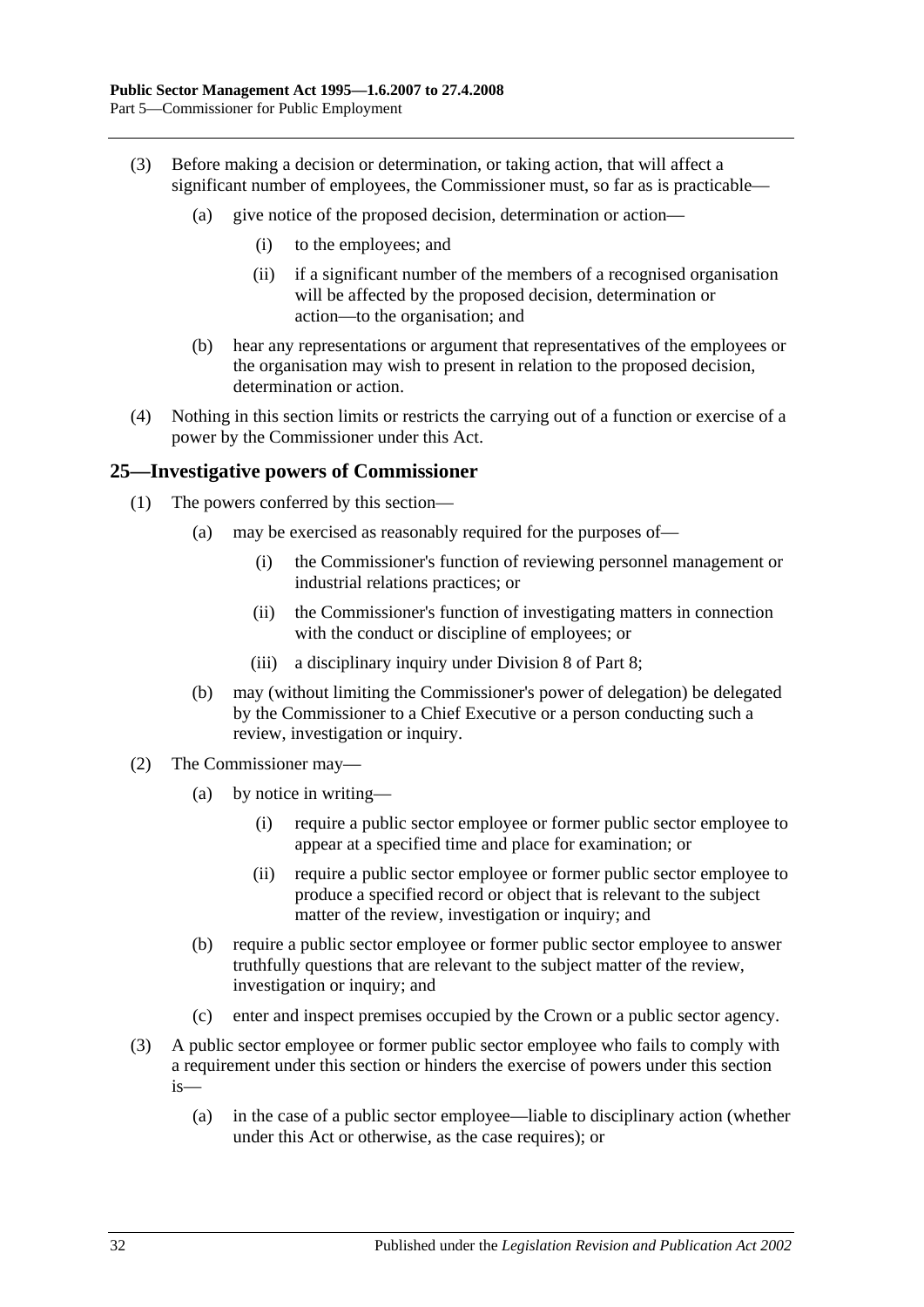(b) in the case of a former public sector employee—guilty of an offence.

Penalty: Division 7 fine.

(4) A person is not obliged to answer a question or to produce a record or object (other than a record or object of the Government) under this section if to do so would tend to incriminate the person of an offence.

### <span id="page-32-0"></span>**26—Delegation by Commissioner**

- (1) The Commissioner may, by instrument in writing, delegate a power or function under this Act—
	- (a) to a particular person or committee; or
	- (b) to the person for the time being occupying a particular position.
- (2) A power or function delegated under this section may, if the instrument of delegation so provides, be further delegated.
- (3) A delegation—
	- (a) may be absolute or conditional; and
	- (b) does not derogate from the power of the delegator to act personally in a matter; and
	- (c) is revocable at will.

#### <span id="page-32-1"></span>**28—Annual report**

- (1) The Commissioner must, before 30 September in each year, present a report to the Minister on personnel management and industrial relations in the Public Service during the preceding financial year.
- (2) The report must—
	- (a) describe the extent of observance within the Public Service of—
		- (i) the personnel management standards contained in [Part 2;](#page-10-0) and
		- (ii) the personnel management guidelines and directions issued by the Commissioner,

and measures taken to ensure observance of those standards, guidelines and directions; and

- (b) describe measures taken to improve personnel management in the various administrative units; and
- (c) describe any determinations made by the Commissioner that selection processes are not required to be conducted for appointments to positions in the Public Service; and
- (d) describe the extent to which disciplinary procedures were invoked in the Public Service; and
- (e) deal with any other matters stipulated by the regulations.
- (3) The Minister must, within 12 sitting days after receipt of a report under this section, cause copies of the report to be laid before each House of Parliament.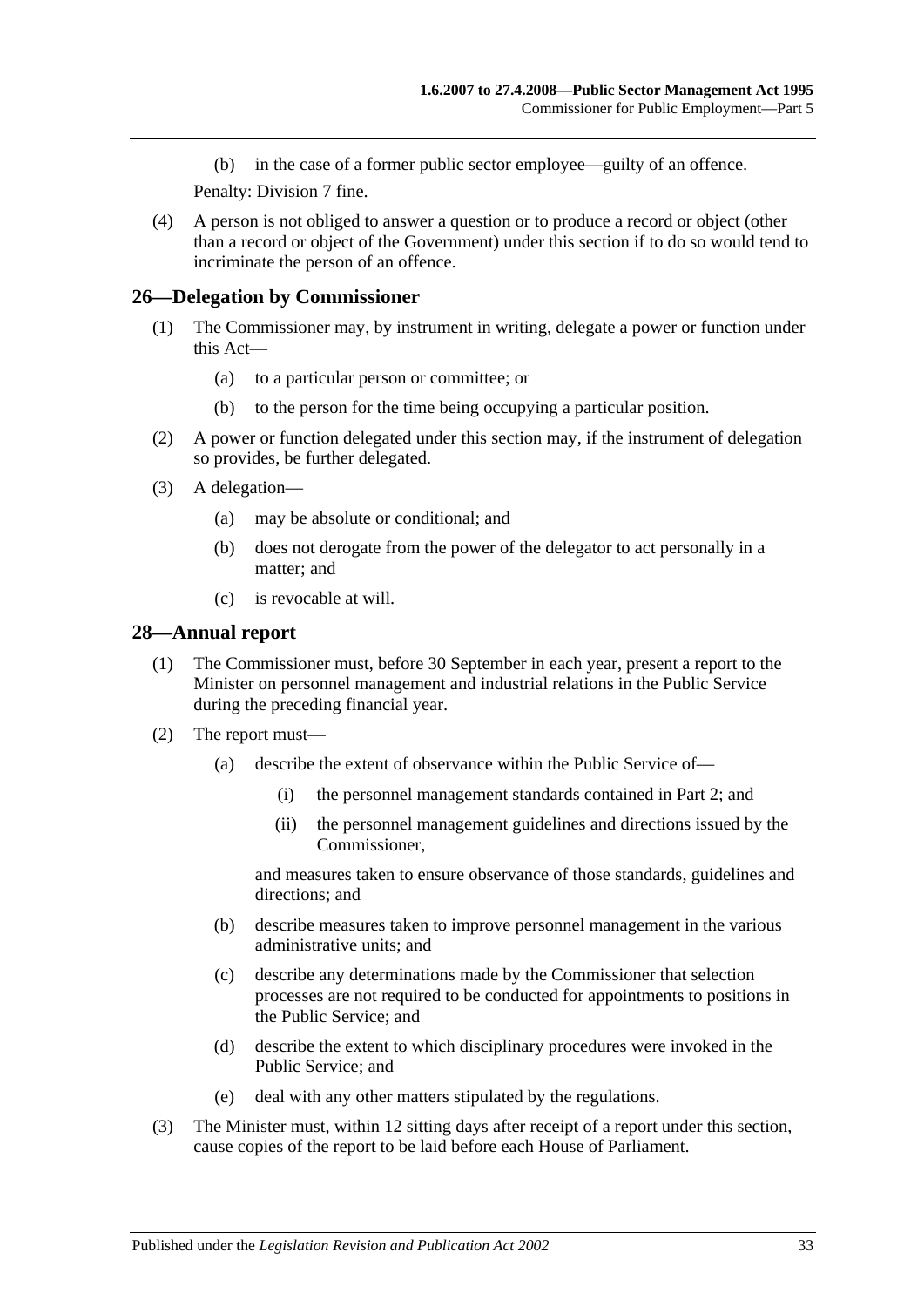## <span id="page-33-0"></span>**29—Special reports**

- (1) The Commissioner may at any time submit a special report to the Minister on matters relating to personnel management or industrial relations in the Public Service or a part of the Public Service.
- <span id="page-33-3"></span>(2) If the Commissioner becomes aware that significant breaches or evasions of—
	- (a) the personnel management standards contained in [Part 2;](#page-10-0) or
	- (b) the personnel management guidelines or directions issued by the Commissioner,

have occurred in an administrative unit, the Commissioner must make a special report to the Minister describing the breaches or evasions.

- <span id="page-33-4"></span>(3) On receipt of a special report under [subsection](#page-33-3) (2), the Minister must obtain a report from the Minister responsible for the administrative unit dealing with the matters raised by the Commissioner and describing any corrective measures taken by the Chief Executive of the administrative unit.
- (4) The Minister must, within 12 sitting days after receipt of a special report under this section, cause copies of the report (together with any further report obtained under [subsection](#page-33-4) (3)) to be laid before each House of Parliament.

# <span id="page-33-1"></span>**Part 6—General employment determinations and positions**

### <span id="page-33-2"></span>**30—General employment determinations**

- (1) The Commissioner may determine—
	- (a) structures in accordance with which remuneration levels may be fixed for positions in the Public Service; and
	- (b) conditions of employment other than remuneration; and
	- (c) processes to be followed in fixing remuneration levels and other employment conditions for positions; and
	- (d) classes of positions that are to be executive positions for the purposes of this Act; and
	- (e) allowances payable to employees and the circumstances in which they are payable; and
	- (f) charges payable by employees in respect of accommodation, services, goods or other benefits provided to them in connection with their employment.
- (2) A determination by the Commissioner—
	- (a) may be varied or revoked by subsequent determination; and
	- (b) must be published in accordance with the regulations; and
	- (c) is binding on Chief Executives and other employees; and
	- (d) has effect from a date fixed by the Commissioner which may be a date earlier than the date of the determination.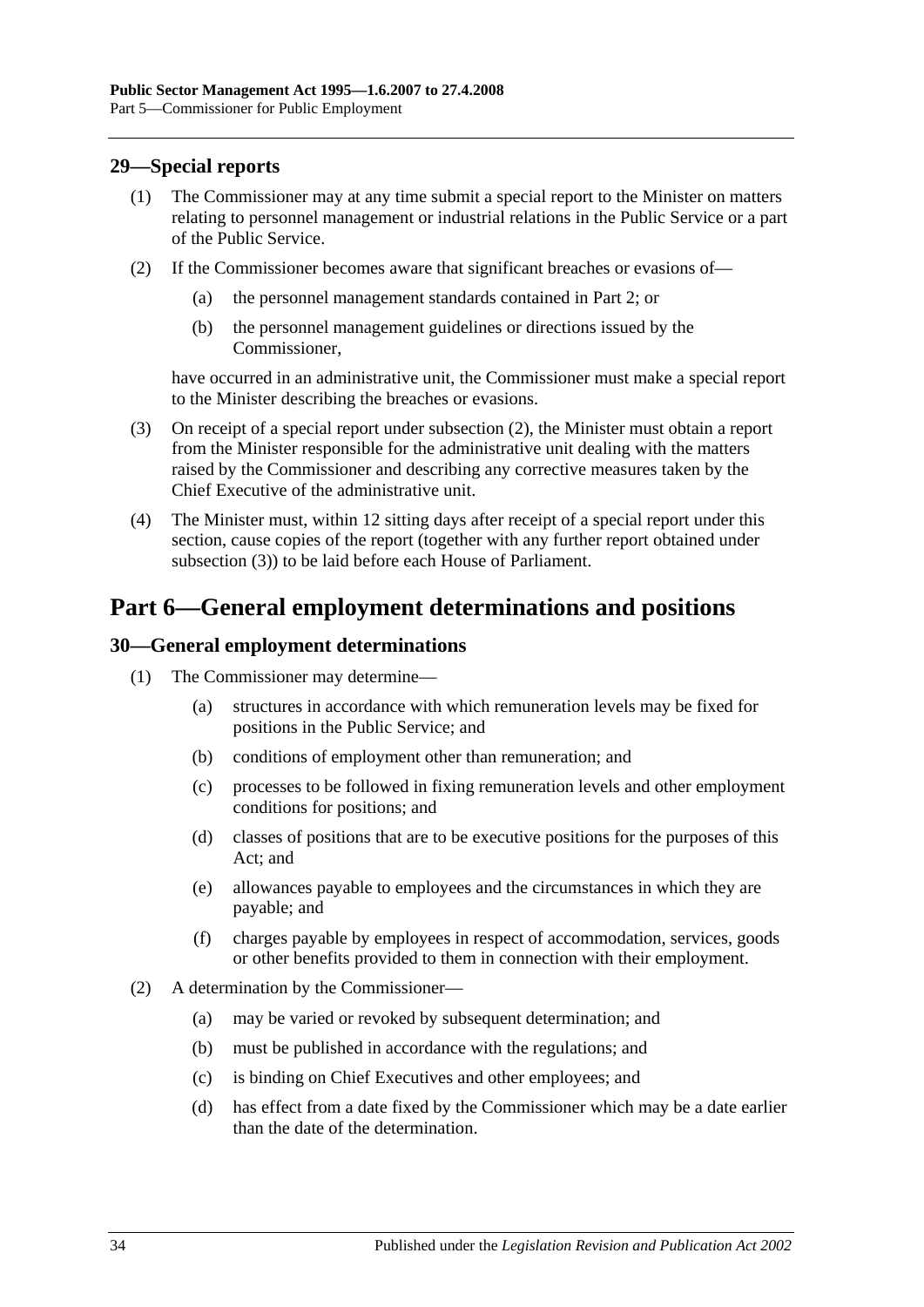### <span id="page-34-0"></span>**31—Positions**

- (1) The Chief Executive of an administrative unit may fix or vary the duties, titles and remuneration levels of positions in the unit.
- (2) The remuneration level of a position may be varied at the initiative of the Chief Executive or on application made in accordance with the regulations by the employee occupying the position.
- (3) A variation of the remuneration level of a position has effect from a date determined by the Chief Executive which may be a date earlier than the date of the decision to vary the level.
- (4) No position may—
	- (a) be abolished while the position is occupied by an employee; or
	- (b) have its remuneration level reduced while the position is occupied by an employee except—
		- (i) with the employee's consent; or
		- (ii) in order to correct a clerical error made in the course of the process of fixing or varying the remuneration level of the position.

### <span id="page-34-1"></span>**32—Review of remuneration level of position**

- (1) The Commissioner may establish review panels for the purposes of this section.
- <span id="page-34-2"></span>(2) A review panel is to consist of—
	- (a) the Commissioner or a delegate of the Commissioner; and
	- (b) an employee selected by the Commissioner from a panel of employees nominated by recognised organisations; and
	- (c) an employee selected by the Commissioner from a panel of employees nominated by the Commissioner.
- <span id="page-34-3"></span>(3) The Minister may from time to time invite the recognised organisations to nominate employees to constitute the panel referred to in [subsection](#page-34-2) (2)(b).
- (4) If a recognised organisation fails to make a nomination in response to an invitation under [subsection](#page-34-3) (3) within the time allowed in the invitation, the Minister may choose employees instead of nominees of the recognised organisation and any employees so chosen are to be taken to have been nominated to the relevant panel.
- (5) A person ceases to be a member of a panel if the person—
	- (a) ceases to be an employee; or
	- (b) resigns by notice in writing addressed to the Minister; or
	- (c) is removed from the panel by the Minister on the ground of misconduct, neglect of duty, incompetence or mental or physical incapacity to carry out official duties; or
	- (d) has completed a period of two years as a member of the panel since being nominated, or last renominated, as a member of the panel, and is not renominated to the panel.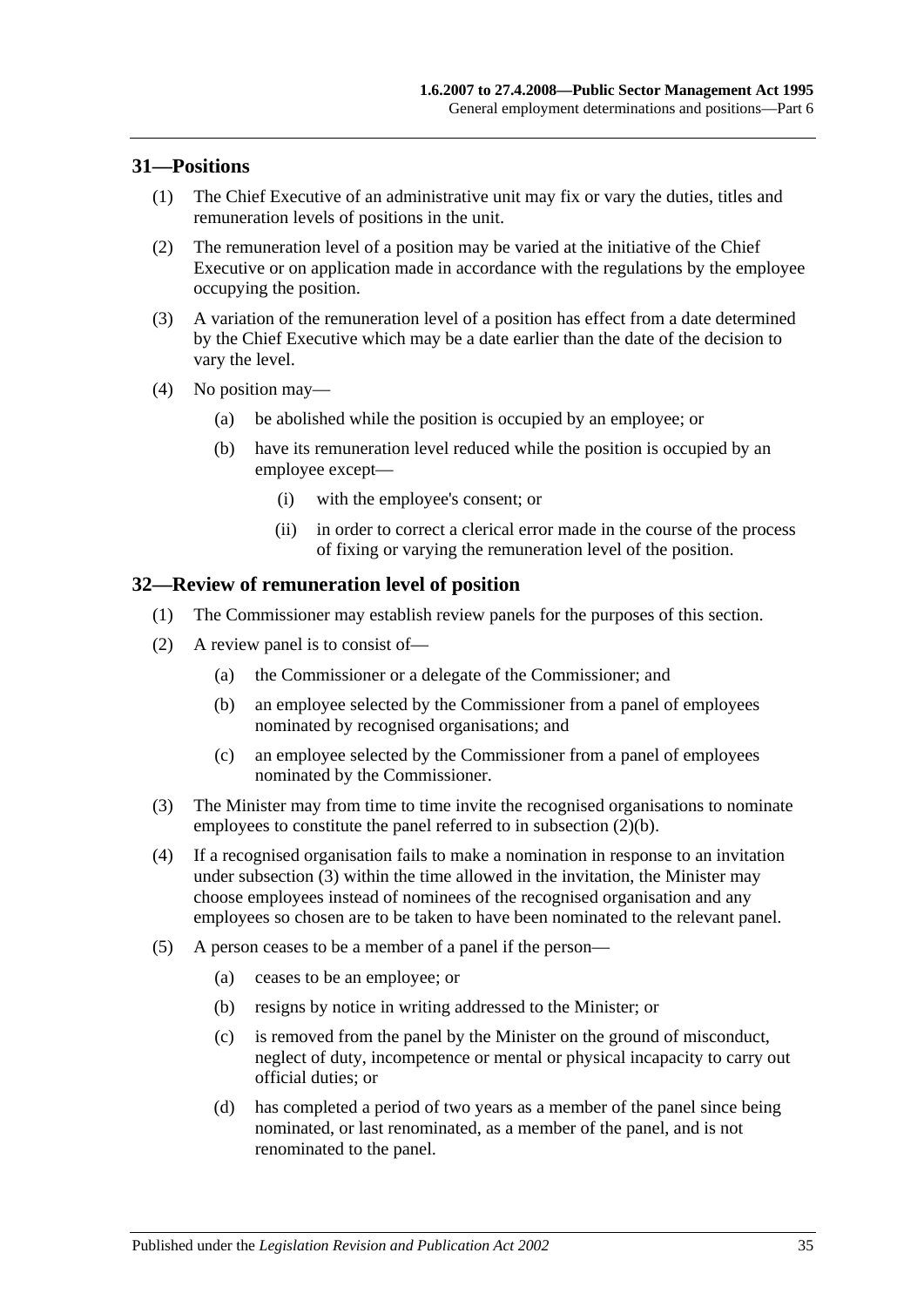- (6) Subject to [subsection](#page-35-3) (7), an employee who—
	- (a) has made an application under this Part for variation of the remuneration level of the employee's position; and
	- (b) is dissatisfied with the decision on the application,

may, within 30 days after receiving notice of the decision, apply to the Commissioner for a review of the remuneration level of the employee's position.

- <span id="page-35-3"></span>(7) An application for review may not be made—
	- (a) by an executive or any employee whose employment is subject to a contract under [Part 7;](#page-35-0) or
	- (b) in a case of a kind excluded by the regulations.
- (8) On an application for review, the Commissioner must refer the application to a review panel.
- (9) A review panel to which an application for review is referred must afford—
	- (a) the applicant; and
	- (b) the Chief Executive, or a nominee of the Chief Executive of the administrative unit in which the applicant is employed,

a reasonable opportunity to make submissions orally or in writing to the panel on the questions raised by the application.

- (10) If an applicant wishes to make oral submissions, the applicant may appear before the panel personally or by a representative (who may not be a legal practitioner).
- (11) On completion of a review, the review panel may—
	- (a) confirm the existing remuneration level of the applicant's position; or
	- (b) determine that the remuneration level of the position should be varied with effect from a date determined by the panel (which may not be earlier than the date of the application for review nor later than three months from the date of that application).
- (13) A decision in which any two or more members of a review panel concur is a decision of the panel.
- (14) If a review panel determines that the remuneration level of a position should be varied, the Chief Executive must vary the remuneration level of the position in accordance with the determination.

# <span id="page-35-0"></span>**Part 7—Public Service appointments (apart from Chief Executives)**

## <span id="page-35-1"></span>**Division 1—Executive positions**

#### <span id="page-35-2"></span>**33—Appointment of executives**

(1) The Chief Executive of an administrative unit may appoint persons as executives of the unit.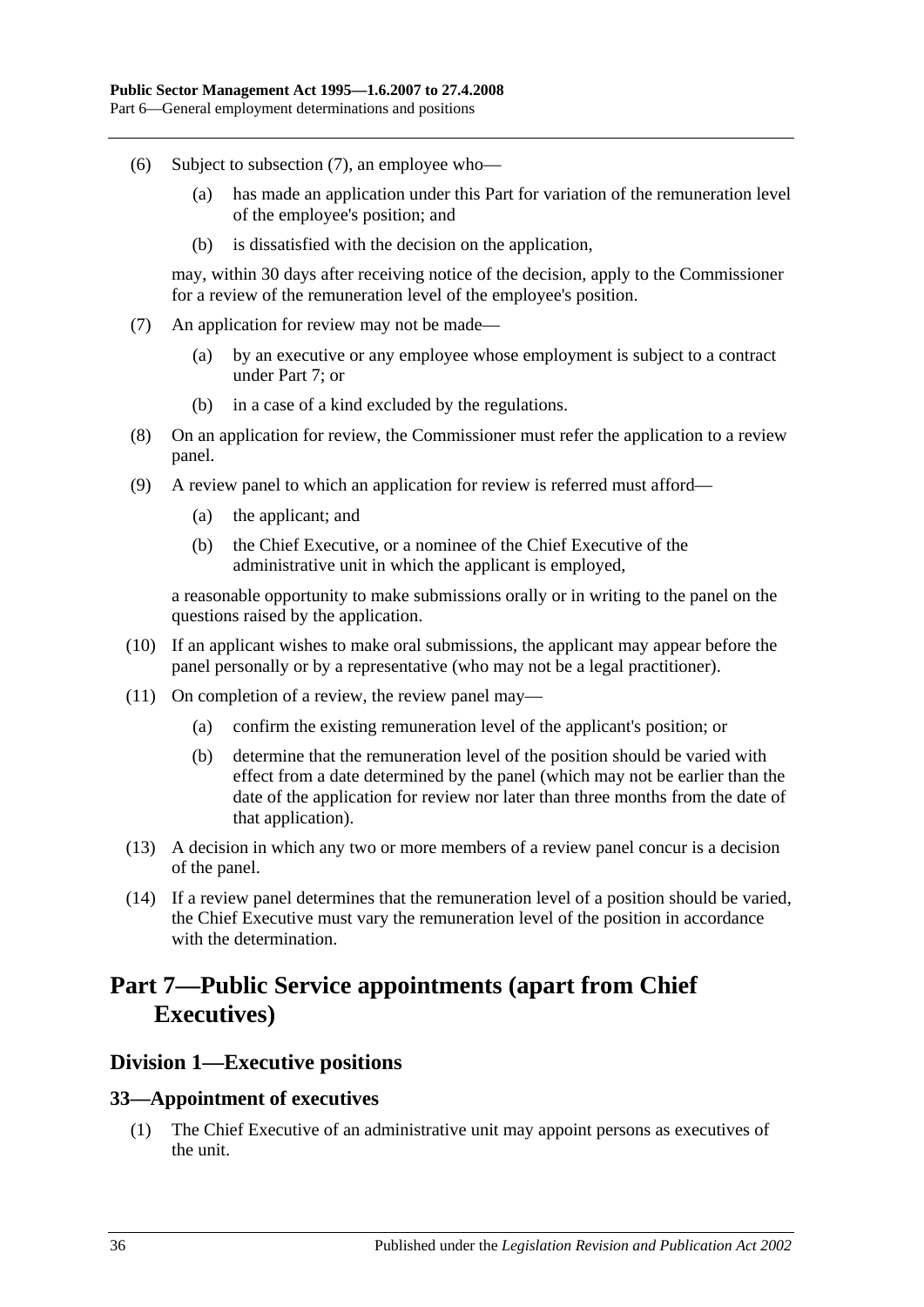(2) Subject to a determination of the Commissioner under [Part 5,](#page-28-0) an appointment to an executive position may only be made as a consequence of selection processes conducted on the basis of merit in accordance with the regulations.

#### **34—Conditions of executive's employment**

- (1) The conditions of employment in an executive position are to be subject to a contract made between the executive and the Chief Executive.
- (2) The contract must specify—
	- (a) that the executive is employed for a term not exceeding five years specified in the contract and is eligible for reappointment to the position; and
	- (b) that the executive is to meet performance standards as set from time to time by the Chief Executive; and
	- (c) that the executive is entitled to remuneration and other benefits specified in the contract; and
	- (d) the sums representing the values of the benefits (other than remuneration); and
	- (e) the total remuneration package value of the position under the contract; and
	- (f) that the executive may resign from the Public Service by not less than three months notice in writing to the Chief Executive (unless notice of a shorter period is accepted by the Chief Executive).
- (3) The decision whether to reappoint to the position at the end of a term of employment must be made and notified to the executive not less than three months before the end of the term.
- (4) If the contract so provides, the executive will be entitled to some other specified appointment in the Public Service (without any requirement for selection processes to be conducted) in the event that he or she is not reappointed to the position at the end of a term of employment or in other circumstances specified in the contract.
- <span id="page-36-0"></span> $(5)$  If—
	- (a) the executive is not reappointed to the position at the end of a term of employment; and
	- (b) the contract does not provide that he or she is entitled to some other specified appointment in that event; and
	- (c) immediately before the executive was first appointed to any executive position under this Act, he or she was employed in the Public Service (but not under a contract for a fixed term with no entitlement to employment in another position at the end of the fixed term); and
	- (d) the contract does not exclude the operation of this subsection,

the executive is entitled to be appointed (without any requirement for selection processes to be conducted) to a position in the Public Service with a remuneration level the same as, or at least equivalent to, that of the position he or she occupied immediately before the commencement of his or her first term of employment in the position to which he or she is not being reappointed.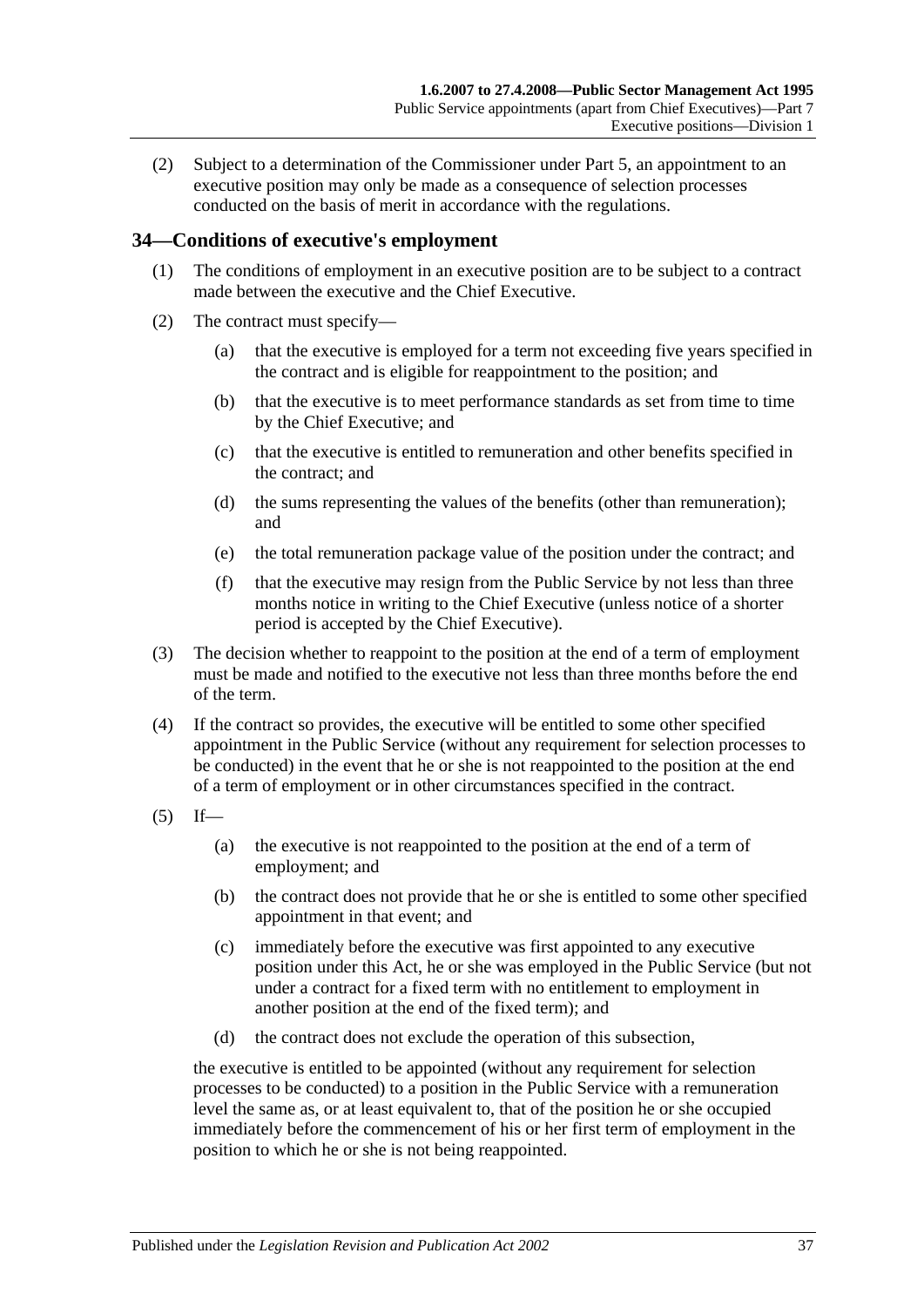- (6) If an employee is appointed as required by [subsection](#page-36-0) (5) to a position that is an executive position, the conditions of his or her employment will not be required to be subject to a contract under this section (except in the event that he or she is appointed to another executive position).
- (7) This section does not apply to an employee who is an executive as a result of assignment from a position other than an executive position.

#### **35—Contract overrides other provisions**

- (1) The contract relating to an executive's employment may make any other provision considered appropriate, including provision excluding or modifying a provision of this Act (other than this Division).
- (2) The contract will prevail, to the extent of any inconsistency, over the provisions of this Act (other than [Part 2](#page-10-0) and this Division).

#### **36—Termination of executive's employment by notice**

- (1) This section applies only to an executive whose conditions of employment are subject to a contract under this Division.
- (2) The Chief Executive of the administrative unit in which an executive is employed may, with the approval of the Commissioner, terminate the executive's employment by not less than three months notice in writing to the executive.
- <span id="page-37-0"></span>(3) If an executive's employment is terminated by the Chief Executive by notice under this section, the following provisions apply:
	- $(a)$  if—
		- (i) the contract relating to the executive's employment does not provide that he or she is entitled to some other specified appointment in the event of such termination; and
		- (ii) immediately before the executive was first appointed to any executive position under this Act, he or she was employed in the Public Service (but not under a contract for a fixed term containing provision for termination of his or her employment by notice in writing of a specified period); and
		- (iii) the contract does not exclude the operation of this paragraph,

the executive is entitled to be appointed (without any requirement for selection processes to be conducted) to a position in the Public Service with a remuneration level the same as, or at least equivalent to, that of the position he or she occupied immediately before the commencement of his or her first term of employment in the position occupied at the time of termination;

(b) in any other case—the executive is, subject to any provision in the contract, entitled to a termination payment of an amount equal to three months remuneration (as determined for the purposes of this subsection under the contract) for each uncompleted year of the term of employment (with a *pro rata* adjustment in relation to part of a year) up to a maximum of 12 months remuneration (as so determined).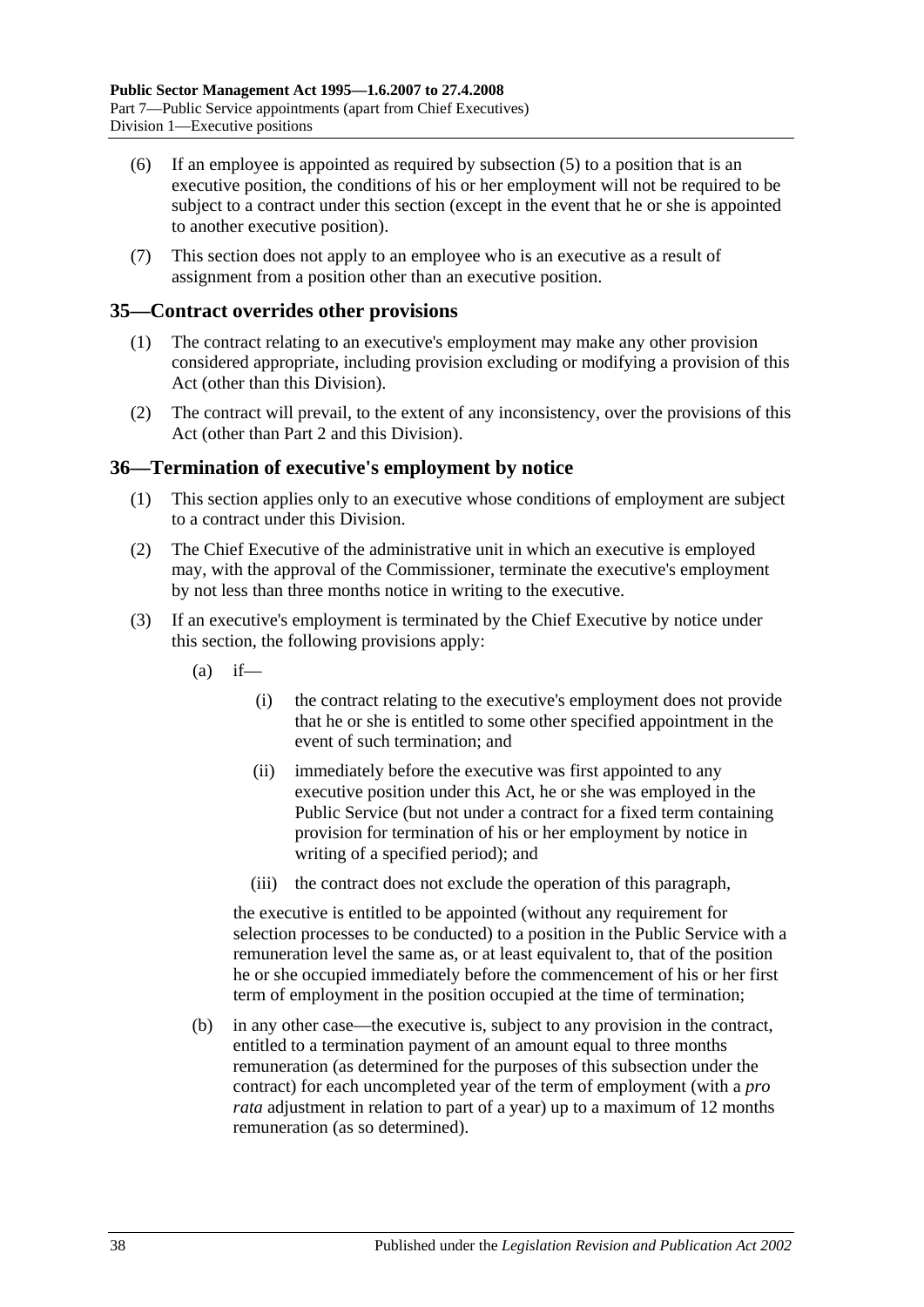- (4) If an employee is appointed as required by [subsection](#page-37-0) (3)(a) to a position that is an executive position, the conditions of his or her employment will not be required to be subject to a contract under this Division (except in the event that he or she is appointed to another executive position).
- (5) Nothing in this section prevents termination of an executive's employment by a shorter period of notice than three months provided that a payment is made to the executive in lieu of notice of an amount equal to the salary and allowances (if any) that the executive would have been entitled to receive during the balance of the period of three months less, in the case of an executive appointed to another position under [subsection](#page-37-0) (3)(a), the salary and allowances (if any) payable in respect of employment in that position during the balance of the period of three months.
- (6) The provisions of [Part 8](#page-42-0) relating to termination of an employee's employment apply to an executive in addition to this section but subject to any provision in the contract relating to the executive's employment.

#### **37—Executive's general responsibilities**

An executive is responsible to the Chief Executive of the administrative unit in which he or she is employed for—

- (a) the efficient and effective management of the resources under his or her control; and
- (b) the attainment of the performance standards set from time to time under the contract relating to his or her employment; and
- (c) ensuring the observance within the areas under his or her control of the aims and standards contained in [Part 2;](#page-10-0) and
- (d) contributing to the attainment of the Government's overall objectives consistently with legislative requirements.

### **Division 2—Other positions**

#### **38—Division applies to positions other than executive positions**

This Division applies to positions other than executive positions.

#### **39—Appointment**

- (1) The Chief Executive of an administrative unit may appoint a person to a position in the unit.
- (2) Subject to a determination of the Commissioner under [Part 5](#page-28-0) and except in the case of appointment to a temporary or casual position, an appointment may only be made as a consequence of selection processes conducted on the basis of merit in accordance with the regulations.

#### **40—Conditions of employment**

- (1) The conditions of an employee's employment in a position in an administrative unit may—
	- (a) be left to be governed by the provisions of this Act; or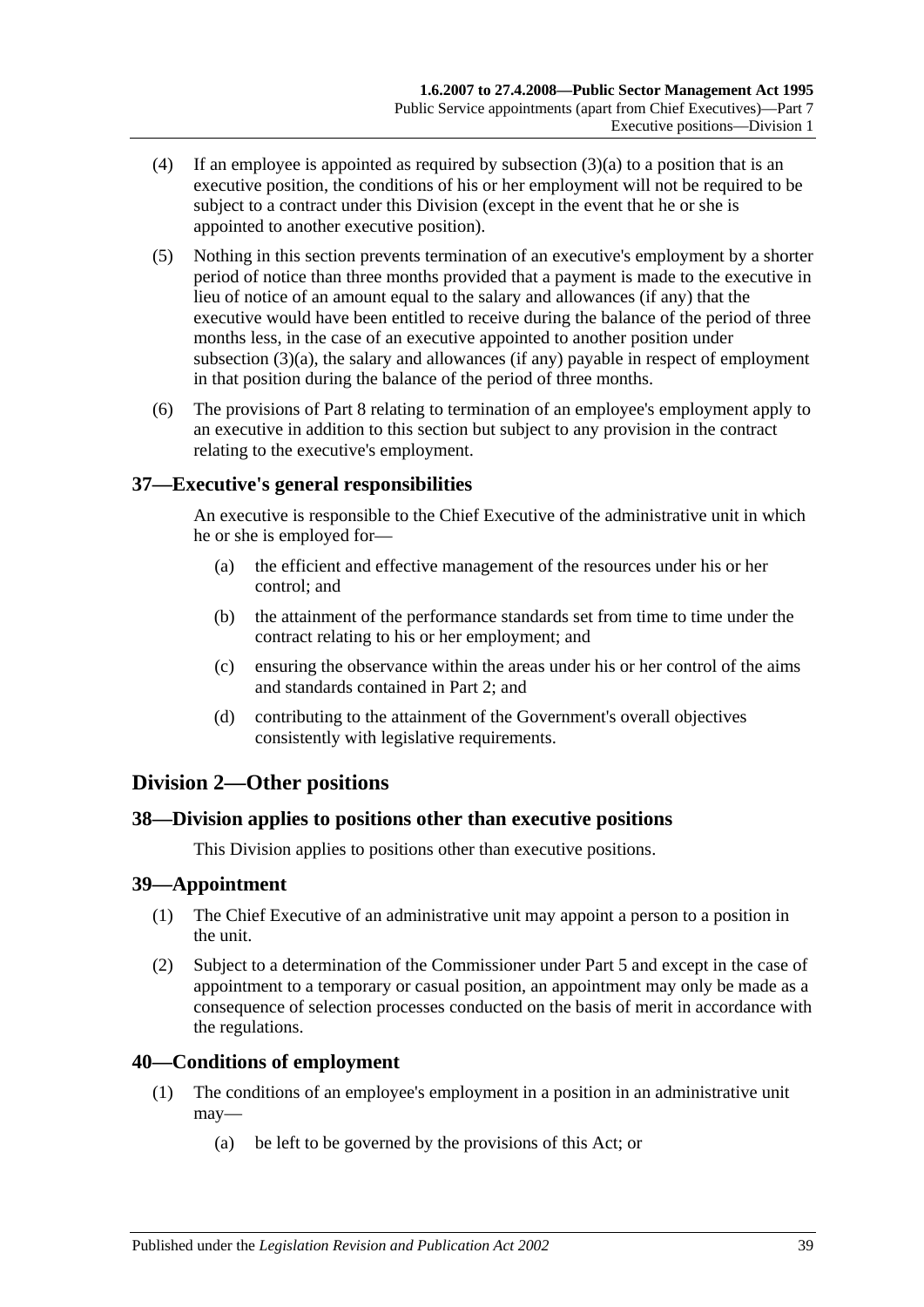- (b) subject to this section, be made subject to a contract between the employee and the Chief Executive of the administrative unit.
- <span id="page-39-0"></span>(2) A contract may do one or more of the following:
	- (a) provide that the employee is employed for a term of not less than 12 months (except in the case of a casual or temporary position) and not exceeding five years specified in the contract;
	- (b) provide that the employee is, at the end of a term of employment specified under [paragraph](#page-39-0) (a), eligible for reappointment, or entitled to some other appointment in the Public Service, without any requirement for selection processes to be conducted;
	- (c) provide that the employee is entitled to remuneration and other benefits specified in the contract;
	- (d) in the case of a temporary or casual position, provide that the Chief Executive may terminate the employee's employment at any time;
	- (e) make any other provision that the Chief Executive considers appropriate, including provision excluding or modifying a provision of this Act.
- (3) A contract will prevail, to the extent of any inconsistency, over the provisions of this Act (other than [Part 2\)](#page-10-0).
- <span id="page-39-1"></span>(4) Conditions of employment may not be made subject to a contract under this section except—
	- (a) in the case of a temporary or casual position; or
	- (b) with the Commissioner's approval—
		- (i) in the case of a position required for the carrying out of a project of a duration not exceeding five years; or
		- (ii) where special conditions need to be offered in respect of a position to secure or retain the services of a suitable person; or
		- (iii) in other cases of a special or exceptional kind prescribed by regulation.
- (5) The term of an employee's employment in a temporary position may be extended from time to time and an employee may be reappointed to a temporary position, but the aggregate period for which an employee continues in a temporary position may not exceed two years.
- (6) The Commissioner may give a general approval that will be sufficient for the purposes of [subsection](#page-39-1) (4)(b) in relation to a class of positions that the Commissioner is satisfied are required for the carrying out of projects of a duration not exceeding five years.

#### **41—Probation**

- (1) Unless the Chief Executive otherwise determines, a person who is not already employed in the Public Service is when appointed to a position in an administrative unit at first on probation.
- (2) The appointment of an employee who is on probation may be terminated by the Chief Executive at any time.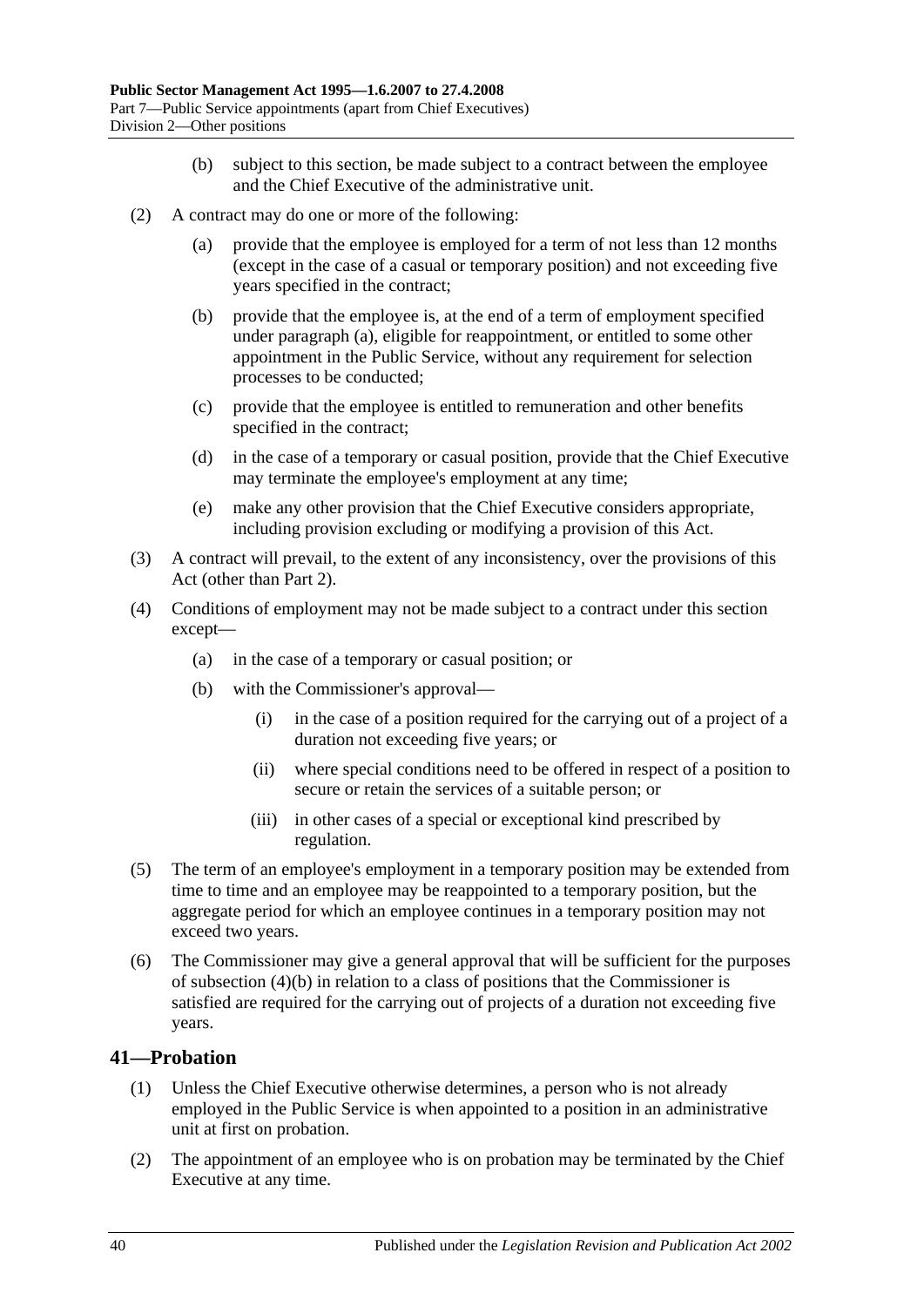- (3) If an employee has been on probation for six months or more, the Chief Executive may confirm the appointment and, in that event, the employee ceases to be on probation.
- (4) Unless the appointment is sooner confirmed or terminated, the employee ceases to be on probation at the end of a period of 12 months probationary service.
- (5) For the purposes of this section, probationary service does not include a period for which the employee has been absent on leave without pay.

## **Division 3—Appointment procedures and promotion appeals**

#### **42—Appointment procedures**

- (1) This section applies to an appointment to a position that is required to be made as a consequence of selection procedures conducted on the basis of merit.
- (2) A Chief Executive may, for the purpose of filling a position—
	- (a) cause applications to be sought and an applicant selected on the basis of merit in accordance with the regulations; or
	- (b) if a pool of applicants has been established under [subsection](#page-40-0) (3) for the purpose of filling positions of a class to which the position belongs—cause an applicant to be selected on the basis of merit in accordance with the regulations from amongst applicants in the pool.
- <span id="page-40-0"></span>(3) A Chief Executive may, with the approval of the Commissioner, for the purpose of filling positions of a class prescribed by regulation—
	- (a) cause applications to be sought in accordance with the regulations; and
	- (b) cause selections to be made on the basis of merit in accordance with the regulations for the purpose of establishing a pool of applicants from which further selections may be made to fill positions of that class as from time to time required.
- (4) If an applicant selected for a position is not an employee, the Chief Executive may proceed directly to appoint the person to the position.
- (5) If an applicant selected for a position is an employee, then—
	- (a) in a case where no other employee applied for the position or the Chief Executive is authorised by the regulations to do so—the Chief Executive may proceed directly to appoint the person to the position;
	- (b) in any other case—the Chief Executive must first nominate the person for appointment to the position.
- (6) The Chief Executive may withdraw a nomination for appointment to a position at any time before appointment of the nominee if—
	- (a) the nominee requests in writing that the nomination be withdrawn; or
	- (b) the Commissioner approves withdrawal of the nomination,

and, in the event of such withdrawal, another applicant may be selected for appointment to the position.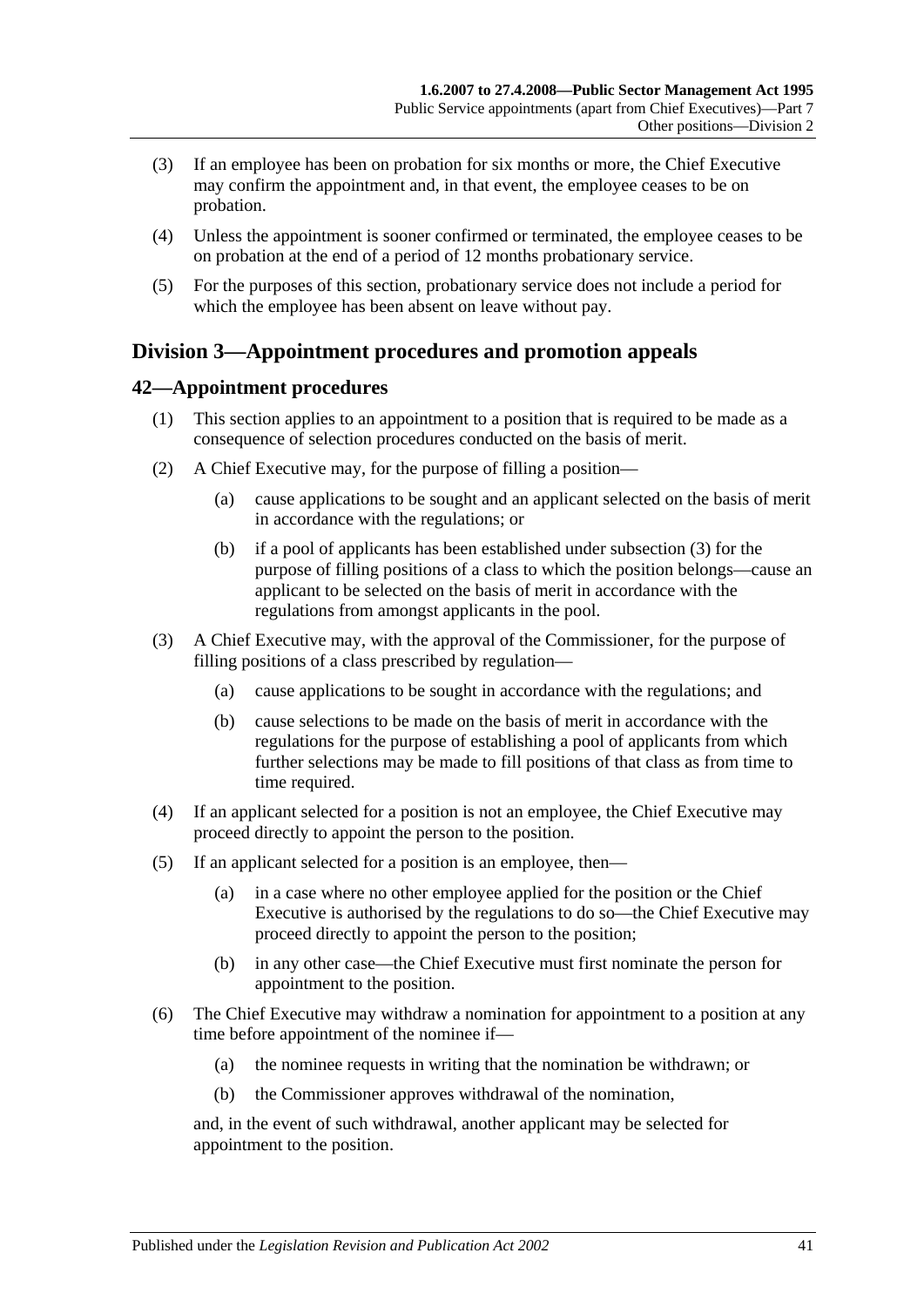#### **43—Promotion appeals**

- (1) Where an employee has been nominated for appointment to a position, any other employee who applied for the position and is eligible for appointment to the position may, within seven days after the publication of the notice of nomination, appeal to the Promotion and Grievance Appeals Tribunal against the nomination.
- (2) An appeal against a nomination may only be made on one or more of the following grounds:
	- (a) that the employee nominated is not eligible for appointment to the position; or
	- (b) that the selection processes leading to the nomination were affected by nepotism or patronage or were otherwise not properly based on assessment of the respective merits of the applicants; or
	- (c) that there was some other serious irregularity in the selection processes,

and may not be made merely on the basis that the Tribunal should redetermine the respective merits of the appellant and the employee nominated.

- (3) The Tribunal may, if of the opinion that an appeal is frivolous or vexatious, decline to entertain the appeal.
- (4) Where, on an appeal under this section, the Tribunal is satisfied that there has been some serious irregularity in the selection processes leading to the nomination such that it would be unreasonable for the nomination to stand, the Tribunal may—
	- (a) set aside the nomination; and
	- (b) order that the selection processes be recommenced from the beginning or some later stage specified by the Tribunal.
- (5) For the purposes of this section—
	- (a) a person is not eligible for appointment to a position if the person does not have qualifications determined by the Commissioner to be essential in respect of the position; and
	- (b) a determination by the Chief Executive seeking to fill a position that specific qualifications, experience or other attributes are essential or desirable in respect of the position will be binding on the Tribunal.
- (6) Where an employee has been nominated for appointment to a position and no other employee is entitled to appeal or successfully appeals against the nomination, the nominee must be appointed to the position.
- (7) The regulations may make provision with respect to entitlement to appeal against a nomination under this section.
- (8) Nothing in this section prevents a Chief Executive or the Commissioner from attempting to resolve by conciliation a matter the subject of an appeal under this section prior to the commencement of the hearing of the appeal.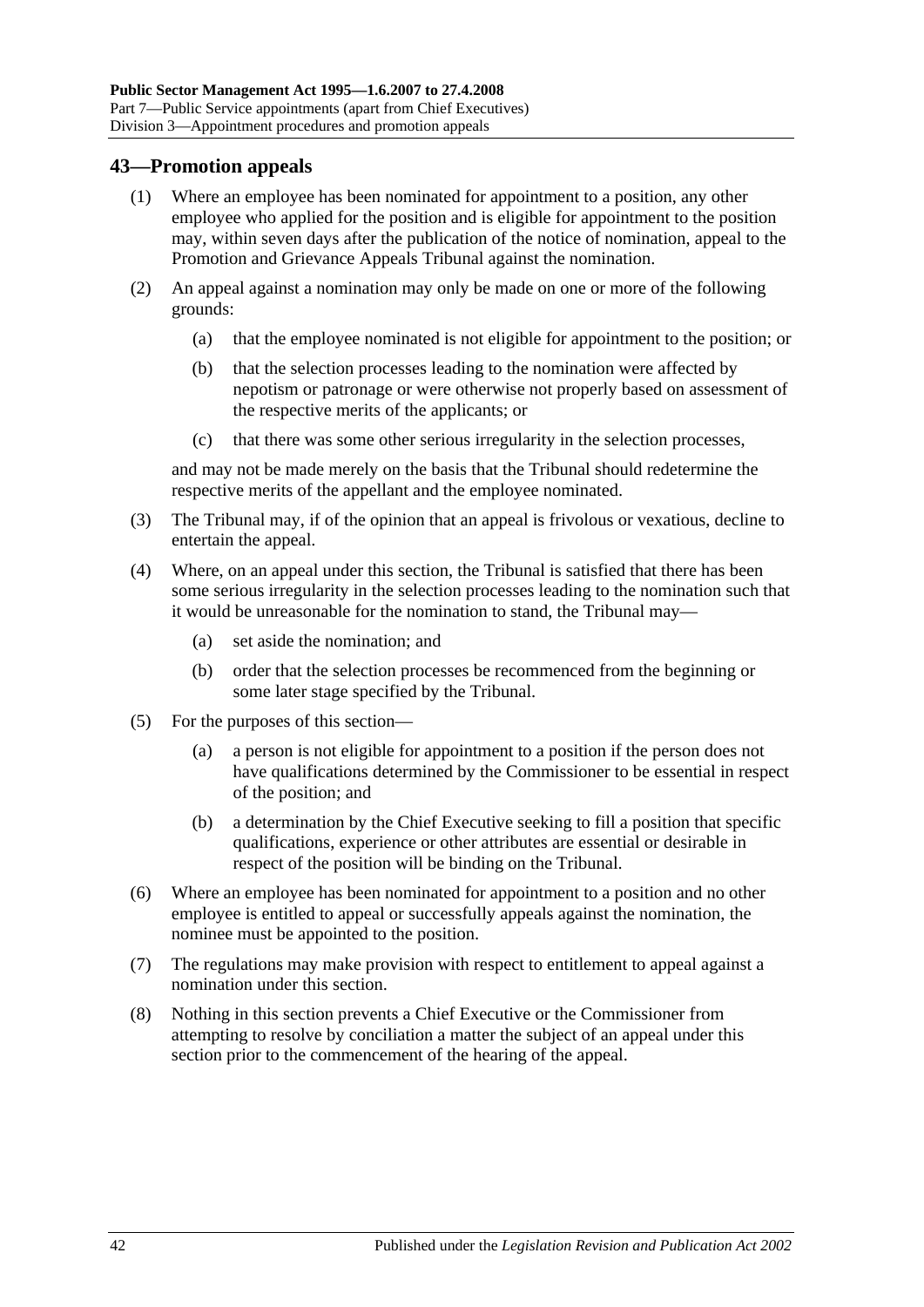# <span id="page-42-0"></span>**Part 8—General Public Service employment provisions**

## <span id="page-42-2"></span>**Division 1—Assignment between positions**

### **44—Assignment**

- (1) Subject to this section, the Chief Executive of an administrative unit may assign an employee from one position in the unit to another position in the unit.
- (2) Subject to this section, an employee may be assigned from a position in one administrative unit to a position in another administrative unit by the Commissioner in consultation with the Chief Executives of the units.
- <span id="page-42-1"></span>(3) Promotion of an employee to a higher remuneration level through assignment under this section—
	- (a) may be made only subject to conditions determined by the Commissioner; and
	- (b) may continue only for up to 12 months or such longer period not exceeding three years as the Commissioner may allow in a particular case.
- (4) An employee may not be assigned from a position to another position with a lower remuneration level except—
	- (a) with the employee's consent; or
	- (b) in order to return an employee to his or her former remuneration level as required for compliance with [subsection](#page-42-1) (3).
- (5) If an employee whose employment is subject to a contract is assigned to another position, the provisions of the contract continue to apply in relation to the employee's employment in the new position subject to any necessary modifications or further agreement between the employee and the Chief Executive.

## **Division 2—Remuneration**

#### **45—Remuneration**

- (1) Subject to this Act, an employee is entitled to remuneration at the rate appropriate to the remuneration level of the position occupied by the employee.
- (2) A deduction may be made from an employee's remuneration for any charge payable by the employee under a determination of the Commissioner under [Part 6](#page-33-0) in respect of accommodation, services, goods or any other benefit provided to the employee in connection with his or her employment.

#### **46—Additional duties allowance**

- (1) The Chief Executive of an administrative unit may direct an employee in the unit to perform specified duties in addition to those on which the remuneration level of the employee's position is based.
- (2) If an employee performs duties in accordance with a direction under this section for a continuous period of more than one week, the Chief Executive may authorise payment to the employee of an allowance appropriate to the duties being performed.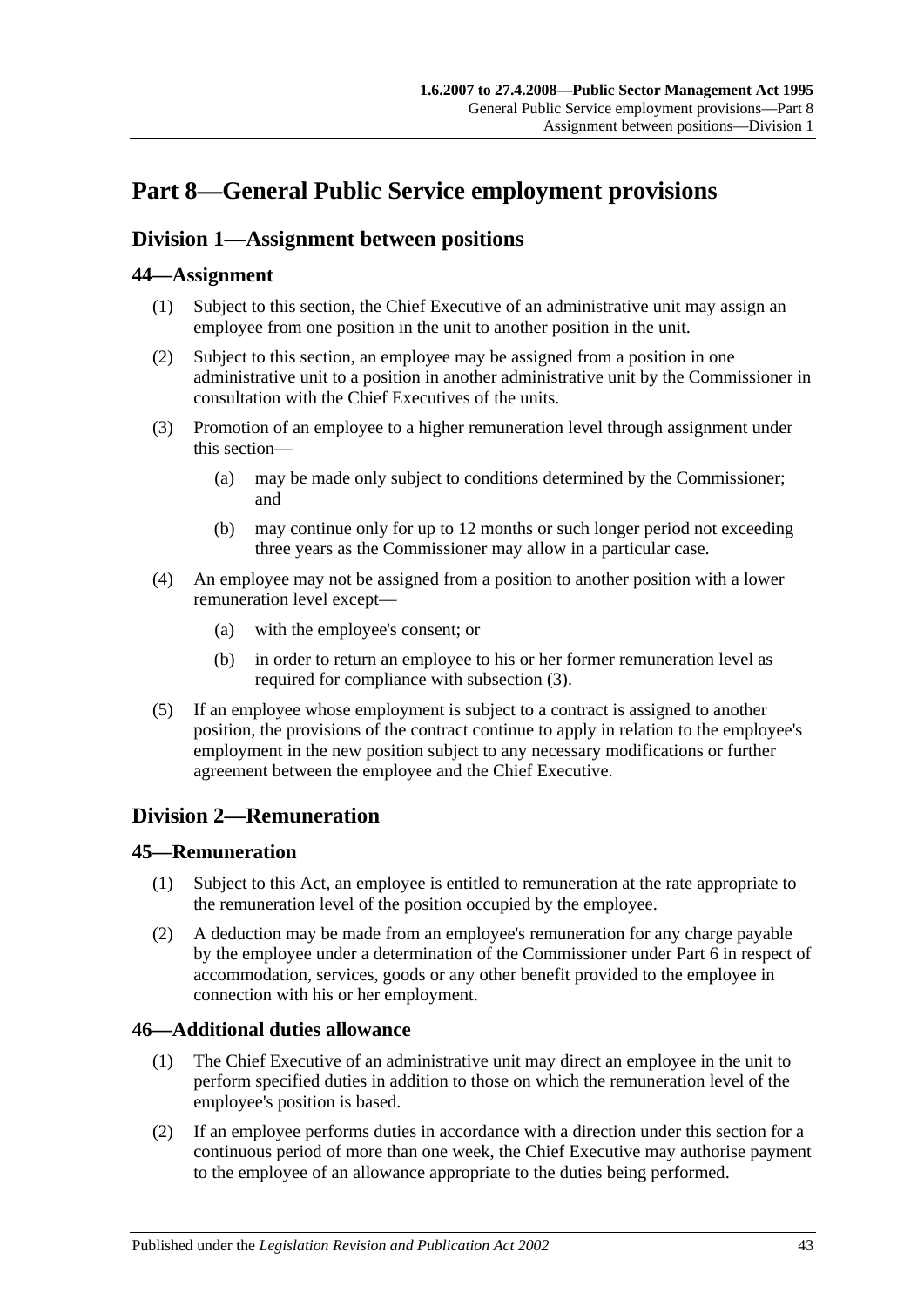#### **47—Reduction in salary arising from refusal or failure to carry out duties**

- (1) If, in consequence or furtherance of industrial action, an employee refuses or fails to carry out duties that the employee has been lawfully instructed to perform, the employee must not, if the Commissioner so directs, be paid salary for any day (or part of a day) on which the employee refuses or fails to carry out those duties.
- (2) A direction under this section is effective to prevent payment of salary to an employee despite the fact that, on any day (or part of a day) to which the direction relates, the employee performs some (but not all) of the duties that the employee has been lawfully instructed to perform.

#### **48—Payment of remuneration on death**

On the death of an employee, the Commissioner may, if of the opinion that it is appropriate to do so, direct that an amount payable in respect of the employee's remuneration be paid to dependants of the employee and not to the personal representative.

### **Division 3—Hours of duty and leave**

#### **49—Hours of duty and leave**

The hours of duty of an employee and the rights of an employee to holidays and leave are governed by [Schedule 2.](#page-59-0)

#### **Division 4—Excess employees**

#### <span id="page-43-0"></span>**50—Excess employees**

- <span id="page-43-1"></span>(1) If the Chief Executive of an administrative unit is satisfied—
	- (a) that—
		- (i) the services of an employee have become underutilised; or
		- (ii) an employee is no longer required to perform, or cannot perform, the duties of his or her position,

because of—

- (iii) changes in technology or work methods or in the organisation or nature or extent of operations of the administrative unit; or
- (iv) loss of a qualification that is necessary for the performance or proper performance of the duties; and
- (b) that it is not practicable to assign the employee under [Division 1](#page-42-2) to another position in the administrative unit,

the Chief Executive must refer the matter to the Commissioner.

- (2) If a matter is referred to the Commissioner under [subsection](#page-43-0) (1) and the Commissioner is satisfied
	- (a) as to the matters referred to in [subsection](#page-43-1)  $(1)(a)$ ; and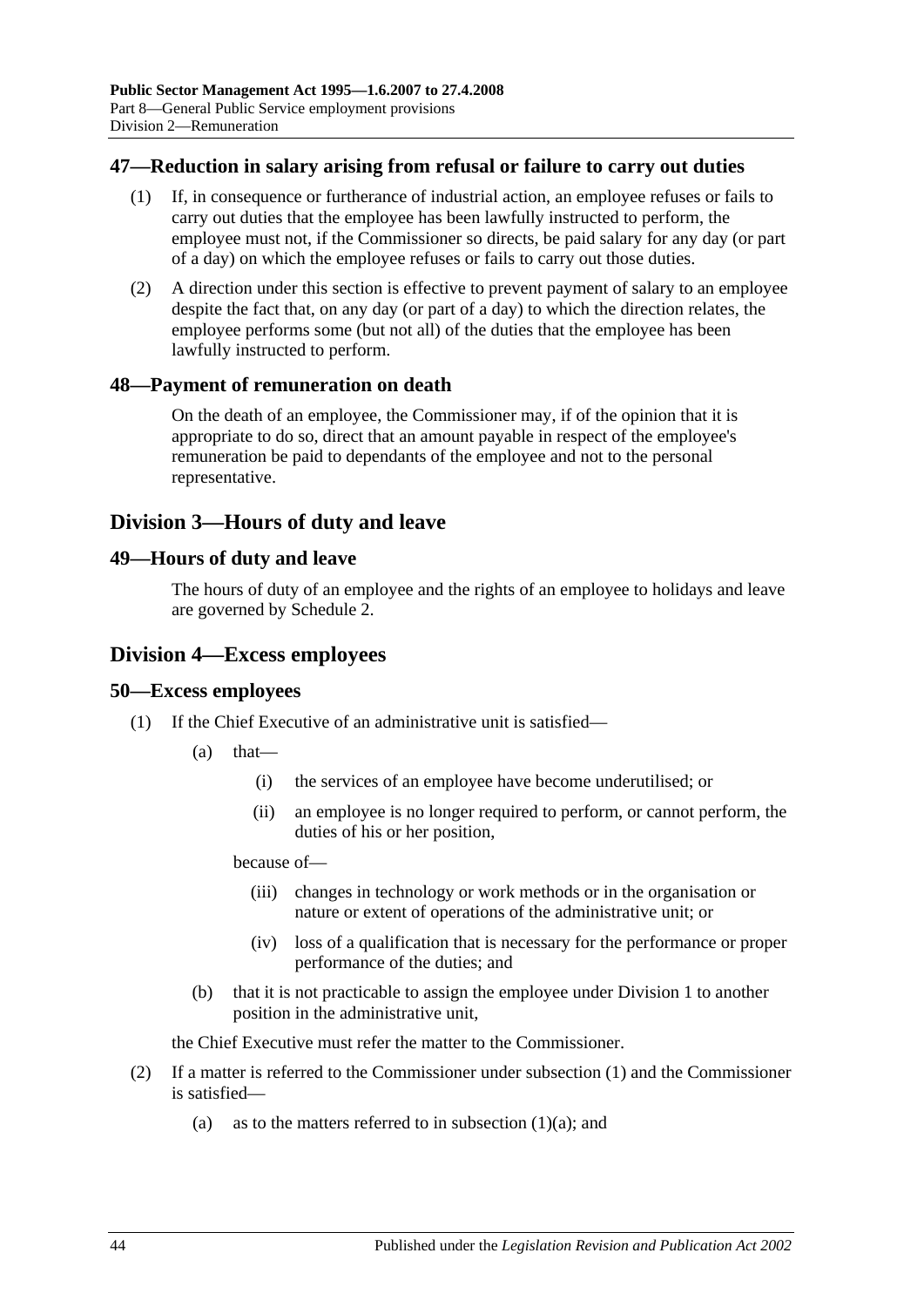- (b) that all reasonable endeavours have been made to assign the employee under [Division 1](#page-42-2) to another position in the Public Service (whether in the same or another administrative unit) but that it is not practicable to do so in the circumstances of the case; and
- (c) that reasonable consultations have taken place with the appropriate recognised organisation,

the Commissioner may—

- (d) transfer the employee to another position in the Public Service with a lower remuneration level; or
- (e) recommend to the Governor that the employee's employment in the Public Service be terminated.
- (3) The Governor may, on the recommendation of the Commissioner under this section, terminate an employee's employment in the Public Service.
- (4) If an employee is transferred under this section to a position with a lower remuneration level, the employee is entitled to supplementation of the employee's remuneration in accordance with the relevant provisions of an award or enterprise or industrial agreement or, if there is no award or enterprise or industrial agreement covering the matter, in accordance with a scheme prescribed by the regulations.

## **Division 5—Mental or physical incapacity**

### <span id="page-44-0"></span>**51—Mental or physical incapacity**

- $(1)$  If—
	- (a) the Chief Executive of an administrative unit is satisfied that an employee in the unit is not performing duties of his or her position satisfactorily; and
	- (b) it appears to the Chief Executive that the employee's unsatisfactory performance is caused by mental or physical illness or disability,

the Chief Executive may require the employee to undergo a medical examination by a medical practitioner selected by the employee from a panel of medical practitioners nominated by the Chief Executive.

- (2) If an employee refuses or fails, without reasonable excuse, to submit to a medical examination as required under [subsection](#page-44-0) (1), the Chief Executive may suspend the employee from duty in the Public Service (without remuneration and, as the Chief Executive thinks fit, with or without accrual of rights in respect of recreation leave and long service leave) until the employee submits to a medical examination as required by the Chief Executive.
- <span id="page-44-1"></span>(3) The Chief Executive must—
	- (a) furnish the employee with a copy of any report on the results of a medical examination required under this section; and
	- (b) before considering the report under [subsection](#page-45-0) (4), allow the employee a period of not less than 14 days from the date of the employee's receipt of the report to furnish the Chief Executive with any medical reports obtained by the employee on his or her mental or physical condition.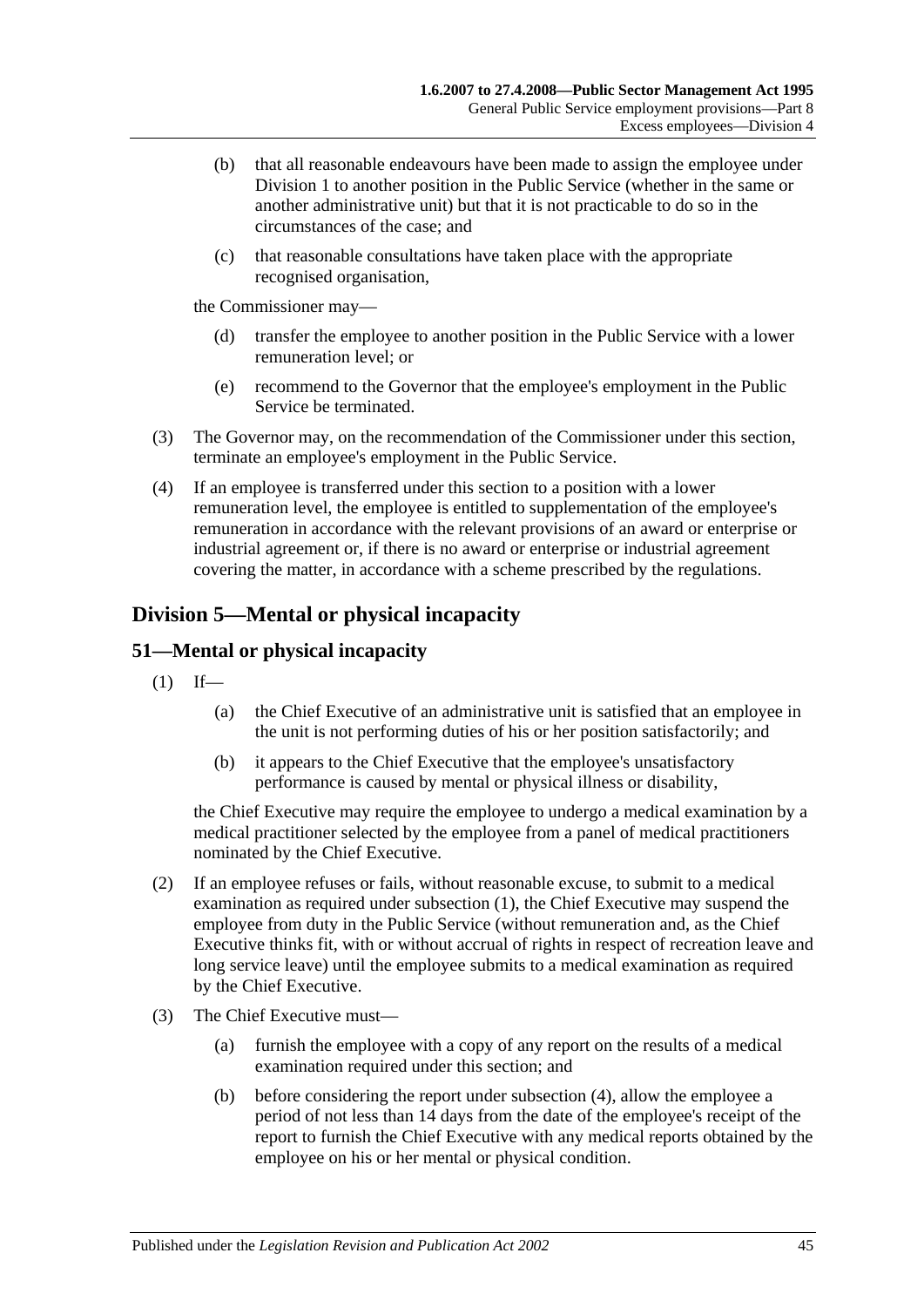- <span id="page-45-0"></span>(4) If the Chief Executive of an administrative unit is satisfied, after consideration of all relevant medical reports, that—
	- (a) an employee in the unit is not performing duties of his or her position satisfactorily; and
	- (b) the employee's unsatisfactory performance is caused by mental or physical illness or disability; and
	- (c) it is not practicable to assign the employee under [Division 1](#page-42-2) to another position (whether in the same or another administrative unit) with duties within the employee's capacity,

the Chief Executive must consult with the Commissioner about the matter.

- (5) If the Commissioner and the Chief Executive are both satisfied that it is not practicable to assign the employee under [Division 1](#page-42-2) to another position (whether in the same or another administrative unit), the following provisions apply:
	- (a) the Commissioner and the Chief Executive must examine whether it is practicable to transfer the employee to another position with a lower remuneration level (whether in the same or another administrative unit);
	- (b) if it is practicable to do so, the employee may be transferred by the Chief Executive to another position with a lower remuneration level in the same unit, or may be transferred to a position with a lower remuneration level in another unit by the Commissioner in consultation with the Chief Executive of the other unit;
	- (c) if the Commissioner and the Chief Executive are satisfied that it is not practicable to so transfer the employee, the Commissioner may recommend to the Governor that the employee's employment in the Public Service be terminated.
- (6) The Governor may, on the recommendation of the Commissioner under this section, terminate an employee's employment in the Public Service.
- (7) The termination of an employee's employment under this section may, with the consent of the employee, have effect from a date earlier than the date of the decision to terminate the employee's employment.
- (8) In this section—

*relevant medical report* means—

- (a) if a medical examination is required by the Chief Executive under [subsection](#page-44-0) (1)—
	- (i) the report on the results of that examination; and
	- (ii) any medical reports furnished to the Chief Executive by the employee before or within the period allowed under [subsection](#page-44-1) (3); or
- (b) in any other case—any medical report furnished to the Chief Executive by the employee.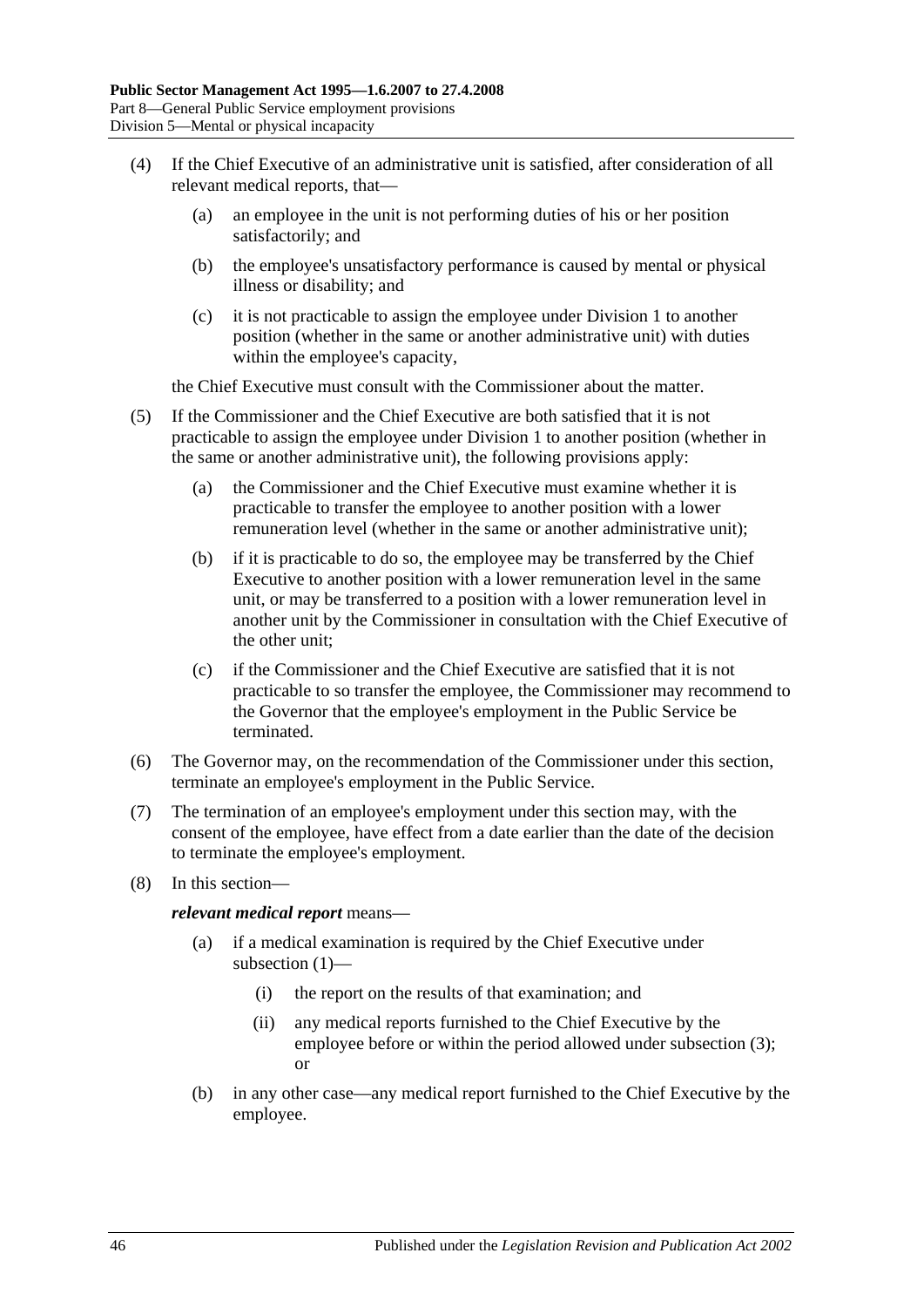## **Division 6—Unsatisfactory performance**

#### **52—Unsatisfactory performance**

- (1) If the Chief Executive of an administrative unit is satisfied that—
	- (a) an employee in the unit is not performing duties of his or her position satisfactorily or to performance standards specified in a contract relating to his or her employment; and
	- (b) it is not practicable to assign the employee under [Division 1](#page-42-2) to another position (whether in the same or another administrative unit) with duties suited to the employee's capabilities or qualifications,

the Chief Executive must consult with the Commissioner about the matter.

- (2) If the Commissioner and the Chief Executive are both satisfied that it is not practicable to assign the employee under [Division 1](#page-42-2) to another position (whether in the same or another administrative unit), the following provisions apply:
	- (a) the Commissioner and the Chief Executive must examine whether it is practicable to transfer the employee to another position with a lower remuneration level (whether in the same or another administrative unit);
	- (b) if it is practicable to do so, the employee may be transferred by the Chief Executive to another position with a lower remuneration level in the same unit, or may be transferred to a position with a lower remuneration level in another unit by the Commissioner in consultation with the Chief Executive of the other unit;
	- (c) if the Commissioner and the Chief Executive are satisfied that it is not practicable to so transfer the employee, the Commissioner may recommend to the Governor that the employee's employment in the Public Service be terminated.
- (3) The Chief Executive may not take action under this section on the ground that an employee is not performing duties satisfactorily or to applicable performance standards unless the employee has first been advised of his or her unsatisfactory performance and allowed a reasonable opportunity to improve.
- <span id="page-46-0"></span>(4) An employee must be given not less than 14 days notice in writing of a decision to transfer the employee or recommend that the employee's employment in the Public Service be terminated under this section.
- (5) If, within the period referred to in [subsection](#page-46-0) (4), the employee appeals to the Promotion and Grievance Appeals Tribunal against the decision, the decision is suspended until the determination of the appeal.
- (6) The Governor may, on the recommendation of the Commissioner under this section, terminate an employee's employment in the Public Service.
- (7) This section does not apply if an employee's unsatisfactory performance is due to mental or physical illness or disability.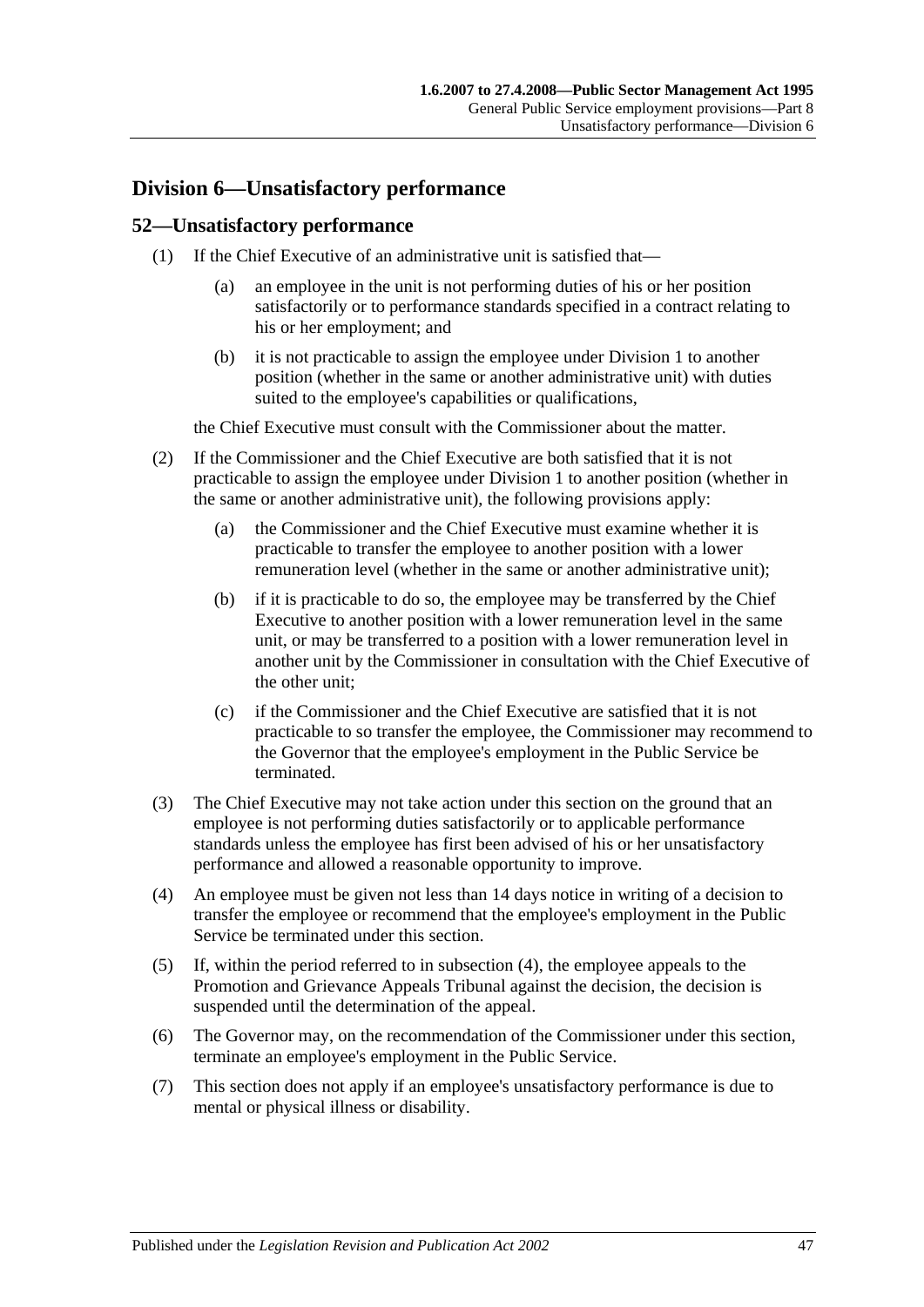## **Division 7—Resignation and retirement**

#### **53—Resignation**

- (1) An employee may resign from the Public Service by not less than 14 days notice in writing to the Chief Executive of the administrative unit in which the employee is employed (unless notice of a shorter period is accepted by the Chief Executive).
- (2) If an employee—
	- (a) is absent, without authority, from employment in the Public Service for a period of 10 working days; and
	- (b) gives no proper written explanation or excuse for the absence to the Chief Executive of the administrative unit in which the employee is employed before the end of that period,

the employee will, if the Chief Executive so determines, be taken to have resigned from the Public Service.

#### **54—Reappointment of employee who resigns to contest election**

- $(1)$  If—
	- (a) an employee resigns from the Public Service for the purpose of standing as a candidate for election to the Parliament of the State or the Commonwealth; and
	- (b) the resignation takes effect not more than one month before the issue of the writ for the election; and
	- (c) the former employee is not elected and applies for reappointment to the Public Service within two months after the return of the writ for the election,

the employee must be reappointed (without any requirement for selection processes and without probation) to his or her former position in the Public Service or a position with the same remuneration level as that position.

(2) For the purpose of determining the rights of an employee who is reappointed to the Public Service under this section, the period between the resignation and reappointment is to be taken to be leave without pay granted under this Act.

#### **55—Retirement**

An employee who has attained the age of 55 years is entitled to retire from the Public Service.

### **Division 8—Conduct and discipline**

#### **57—General rules of conduct**

An employee is liable to disciplinary action if the employee—

- (a) contravenes or fails to comply with—
	- (i) a provision of this Act; or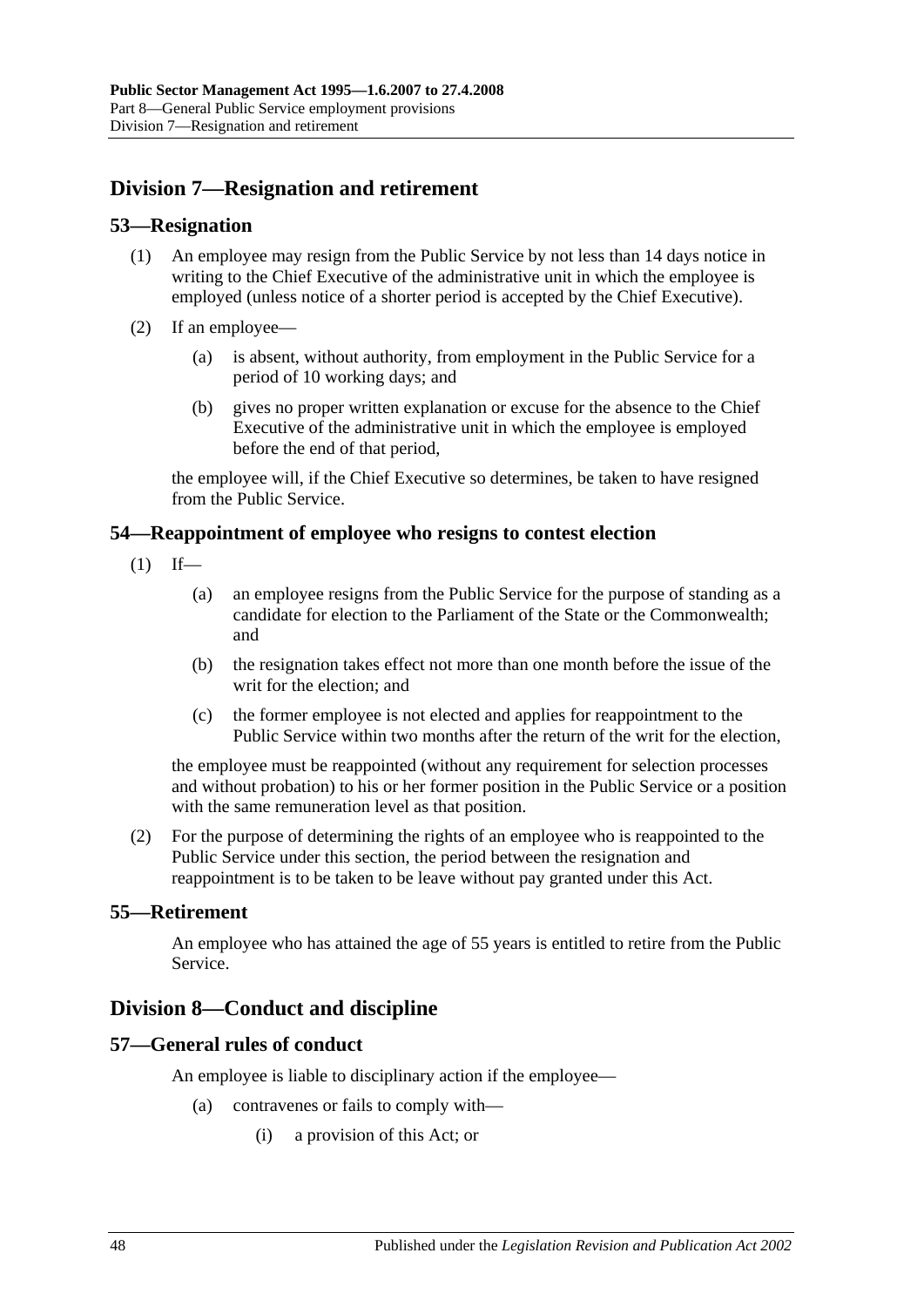- (ii) a direction given to the person as an employee by a person with authority to give that direction (whether the authority derives from this Act or otherwise); or
- (b) is negligent or indolent in the discharge of the duties of the employee's position; or
- (c) is absent from duty without reasonable excuse (proof of which lies on the employee); or
- (d) is guilty of disgraceful or improper conduct in an official capacity, or is guilty in a private capacity of disgraceful or improper conduct that reflects seriously and adversely on the Public Service; or
- (e) makes improper use of property of the Crown; or
- (f) except as authorised under the regulations, engages in any remunerative employment, occupation or business outside the Public Service; or
- (g) except as authorised under the regulations, discloses information gained in the employee's official capacity, or comments on any matter affecting the Public Service or the business of the Public Service.

#### **58—Inquiries and disciplinary action**

- (1) If the Chief Executive of an administrative unit suspects on reasonable grounds that an employee in the unit may be liable to disciplinary action, the Chief Executive may hold an inquiry to determine whether the employee is liable to disciplinary action.
- (2) Notice in writing of an inquiry under this section setting out the grounds on which the employee is suspected of being liable to disciplinary action must be given to the employee.
- (3) Nothing in this section prevents the making of any preliminary investigations prior to the holding of an inquiry or the giving of a notice of inquiry under this section.
- (4) The employee affected by an inquiry under this section—
	- (a) may be assisted or represented in the inquiry by another person; and
	- (b) must be afforded a reasonable opportunity—
		- (i) to be present throughout the course of the inquiry; and
		- (ii) to question persons making allegations against the employee or providing information in support of the allegations; and
		- (iii) to bring persons or documents before the Chief Executive to provide information in support of the employee; and
		- (iv) to make statements and representations to the Chief Executive.
- <span id="page-48-0"></span>(5) If, on an inquiry under this section, the Chief Executive is satisfied on the balance of probabilities that the employee is liable to disciplinary action, then the Chief Executive may do one or more of the following:
	- (a) reprimand the employee;
	- (b) order that the leave entitlement of the employee be reduced by a specified amount;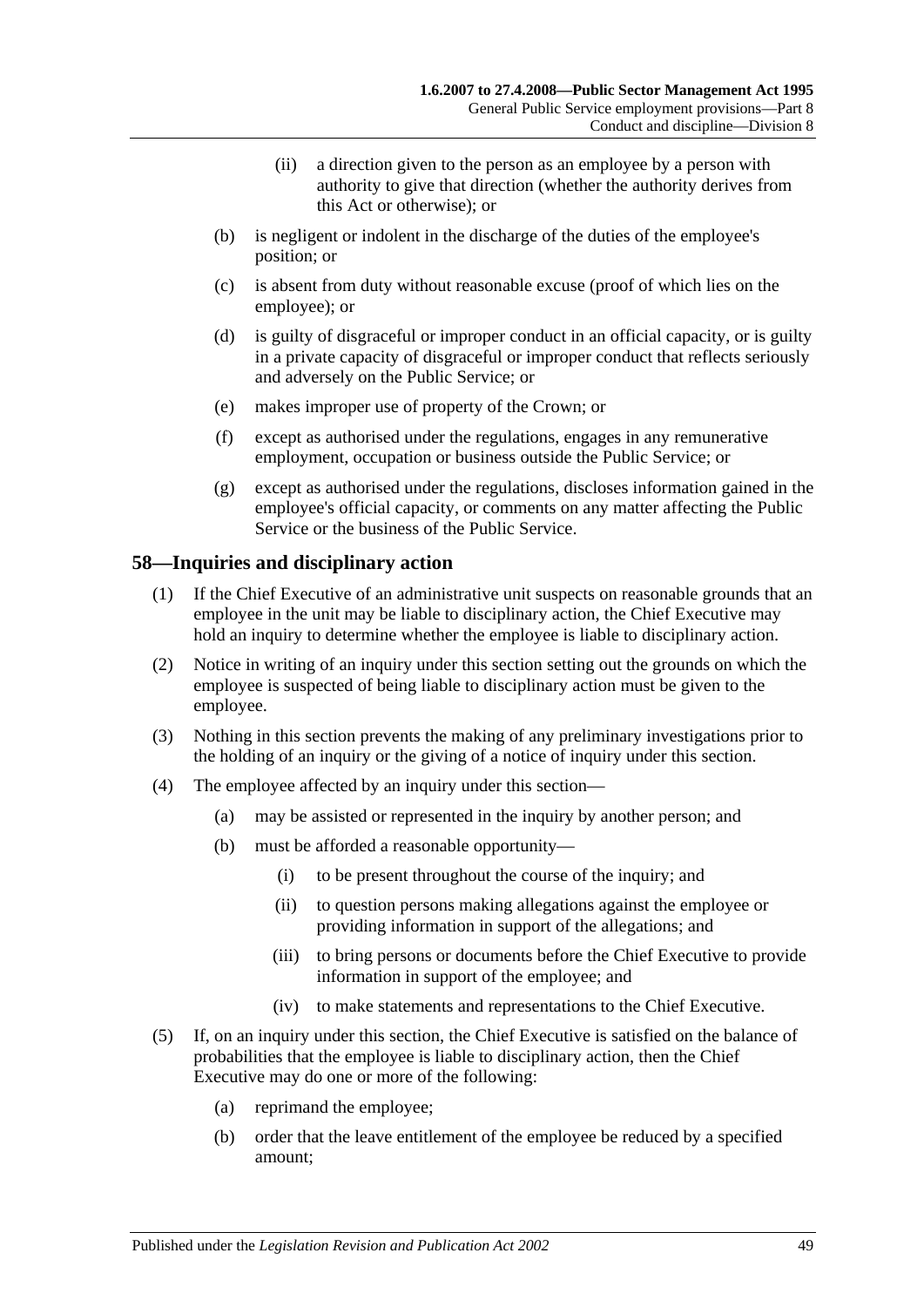- (c) order that the employee be suspended from duty in the Public Service for a specified period with or without remuneration and, as the Chief Executive thinks fit, with or without accrual of rights in respect of recreation leave and long service leave;
- (d) order that the salary of the employee be reduced by a specified amount for a specified period;
- (e) recommend to the Governor—
	- (i) that the employee be transferred to some other position in the Public Service with a lower remuneration level; or
	- (ii) that the employee's employment in the Public Service be terminated.
- (6) For the purposes of [subsection](#page-48-0) (5), a period of suspension may, if the Chief Executive thinks fit to so order, be comprised of or include the whole or part of any period for which the employee has been suspended without remuneration under another power conferred by this Division.
- (7) The Chief Executive may, if he or she thinks fit, suspend an order under [subsection](#page-48-0) (5) subject to compliance by the employee with conditions specified by the Chief Executive.
- (8) Before taking or recommending disciplinary action in respect of an employee under [subsection](#page-48-0) (5), the Chief Executive must give the employee at least 14 days notice in writing of his or her findings and of the disciplinary action (if any) that he or she proposes to take or recommend.
- (9) The holding of an inquiry under this section in respect of an employee must, if the employee is charged with an offence relating to a matter to which the inquiry relates, be suspended pending the determination of the proceedings in respect of the offence.
- (10) The Governor may, on the recommendation of the Chief Executive under this section—
	- (a) transfer an employee to some other position in the Public Service with a lower remuneration level; or
	- (b) terminate an employee's employment in the Public Service.

#### **59—Suspension or transfer where disciplinary inquiry or offence punishable by imprisonment charged**

- (1) If an employee—
	- (a) is charged with an offence punishable by imprisonment; or
	- (b) is given notice of a disciplinary inquiry under this Division,

the Chief Executive of the administrative unit in which the employee is employed may—

- (c) suspend the employee from duty in the Public Service (with or without remuneration and, as the Chief Executive thinks fit, with or without accrual of rights in respect of recreation leave and long service leave); or
- (d) transfer the employee from his or her position to some other position in the administrative unit with the same remuneration level; or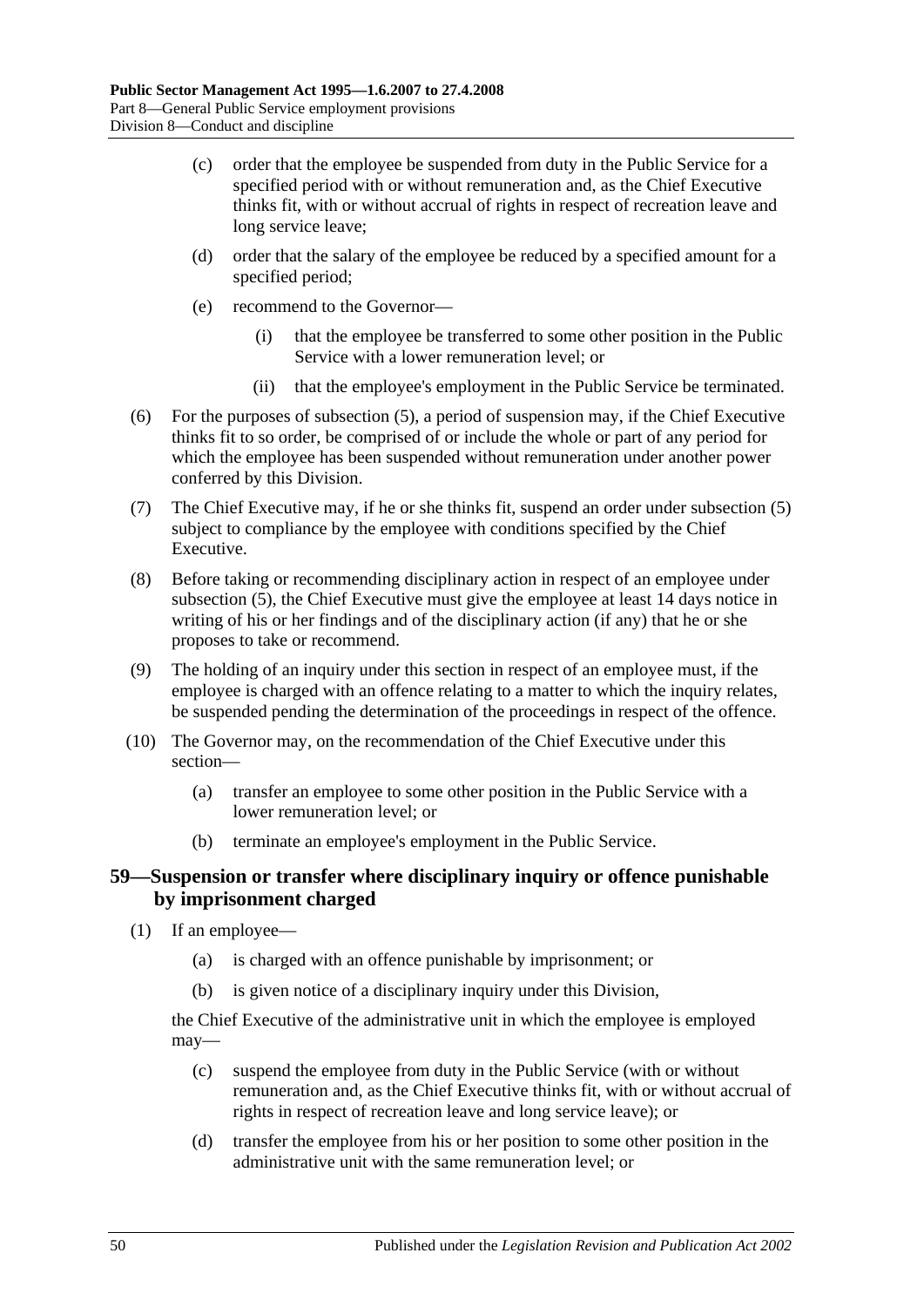- (e) recommend to the Commissioner that the employee be transferred to a position in another administrative unit with the same remuneration level.
- (2) An employee who is charged with an offence punishable by imprisonment must, as soon as practicable, notify the Chief Executive of the administrative unit in which he or she is employed of that fact.
- (3) The Commissioner may, on the recommendation of the Chief Executive under this section, transfer an employee to a position in another administrative unit with the same remuneration level.
- <span id="page-50-0"></span>(4) A suspension or transfer imposed under this section is revocable at any time and must be revoked by the Chief Executive—
	- (a) where the employee has been both charged with an offence (whether or not punishable by imprisonment) and given notice of a disciplinary inquiry under this Division relating to a matter to which the charge relates—if the employee is both acquitted of the charge and found not liable to disciplinary action on the inquiry; or
	- (b) in any other case—if the employee is acquitted of the charge, or found not liable to disciplinary action on the inquiry, in relation to which the suspension or transfer was imposed.
- (5) For the purposes of [subsection](#page-50-0) (4), if a charge against an employee is dismissed, lapses or is withdrawn, the employee will be taken to have been acquitted of the charge.
- (6) If a suspension imposed under this section is revoked, the employee is, subject to [subsection](#page-50-1) (7), entitled to any remuneration and accrual of leave rights withheld in consequence of the suspension and any additional payment approved by the Commissioner.
- <span id="page-50-1"></span>(7) If a suspension imposed under this section is revoked on the employee being convicted of an offence punishable by imprisonment or being found liable to disciplinary action, the employee will not, unless the Chief Executive so determines, be entitled to any remuneration or accrual of leave rights withheld in consequence of the suspension.
- (8) If a transfer imposed under this section is revoked, the employee must be transferred back to the employee's former position or, if that position is no longer available, to a position with the same remuneration level as the employee's former position.
- (9) Subject to [subsection](#page-50-2) (10), a decision to suspend or transfer an employee under this section is not subject to appeal or review under this Act or any other law.
- <span id="page-50-2"></span>(10) A decision that remuneration be withheld from a person suspended under this section may be the subject of an appeal under this Act.

#### **60—Disciplinary action on conviction of an offence punishable by imprisonment**

- <span id="page-50-3"></span>(1) If an employee is convicted of an offence punishable by imprisonment, the Chief Executive of the administrative unit in which the employee is employed may recommend to the Governor—
	- (a) that the employee be transferred to some other position in the Public Service with a lower remuneration level; or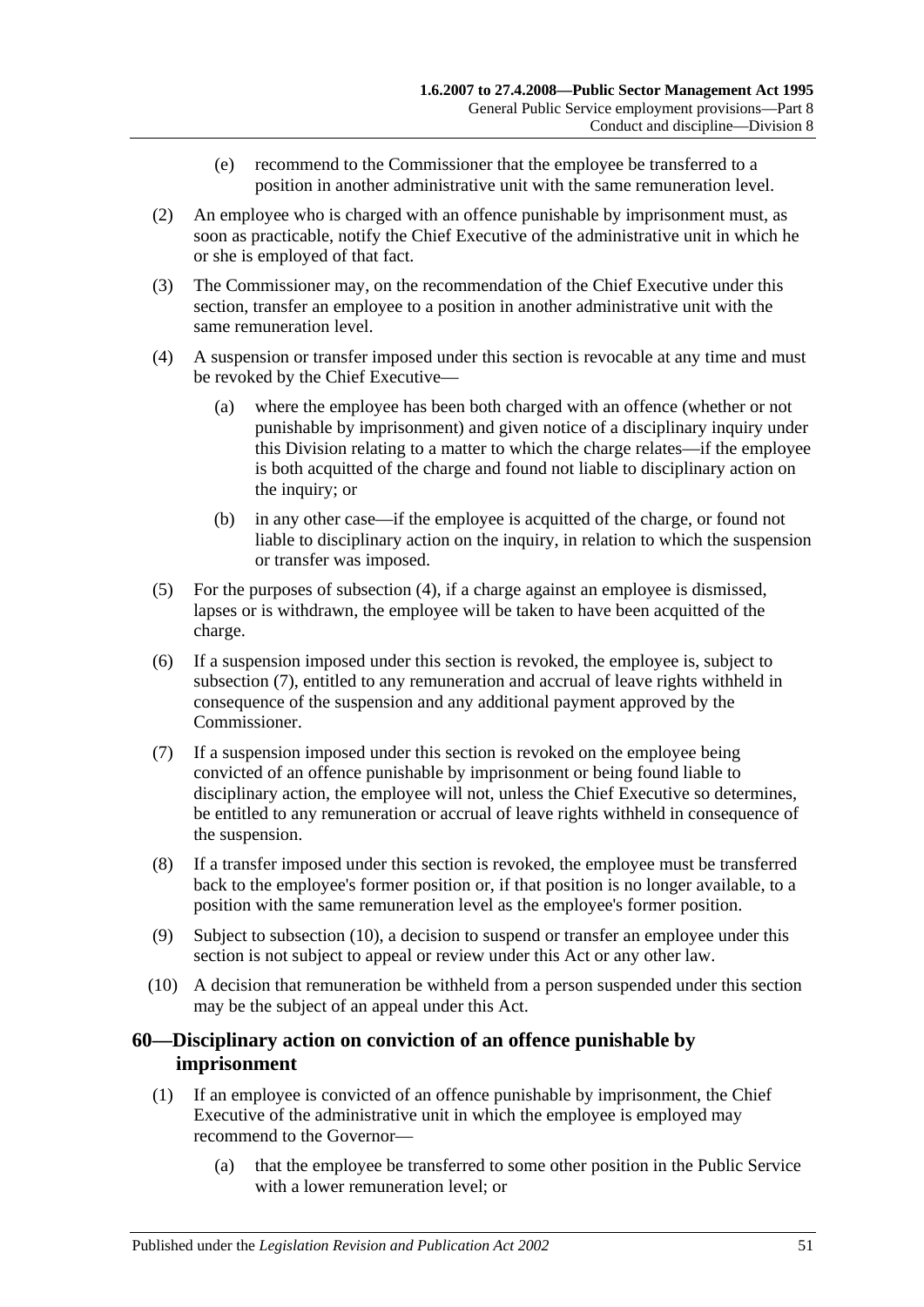- (b) that the employee's employment in the Public Service be terminated.
- (2) The Chief Executive must, before recommending any disciplinary action under [subsection](#page-50-3) (1) because an employee has been convicted of a summary offence, give the employee at least 14 days notice in writing of the disciplinary action that the Chief Executive proposes to recommend.
- (3) Disciplinary action must not be taken under this section on the basis of a conviction that is under appeal, or against which a right of appeal still lies.
- (4) The Governor may, on the recommendation of the Chief Executive under this section—
	- (a) transfer an employee to some other position in the Public Service with a lower remuneration level; or
	- (b) terminate an employee's employment in the Public Service.

#### **61—Disciplinary appeals**

- (1) An employee may, within 14 days after receiving notice of a decision that the employee is liable to disciplinary action or a decision as to disciplinary action to be taken or recommended in respect of the employee under this Division, appeal to the Disciplinary Appeals Tribunal against the decision.
- (2) The Tribunal may, on an appeal under this section—
	- (a) affirm the decision subject to the appeal;
	- (b) set aside the decision subject to the appeal and substitute a decision that should have been made in the first instance;
	- (c) make any consequential or ancillary orders.
- (3) If an appellant succeeds in an appeal under this section, the Tribunal may order costs against the Crown.
- (4) An employee does not have a right of appeal under this section against a decision recommending disciplinary action because the employee has been convicted of an indictable offence.

#### **62—Payments where employee has liability to Crown**

If an employee or former employee is alleged to have misappropriated or damaged property of the Crown or to have incurred any other liability to the Crown, a payment that would otherwise be required to be made to the person in respect of his or her employment in the Public Service—

- (a) may be withheld pending the determination of criminal or other proceedings in respect of the matter; and
- (b) may be applied in or towards satisfaction of any liability of the person to the Crown.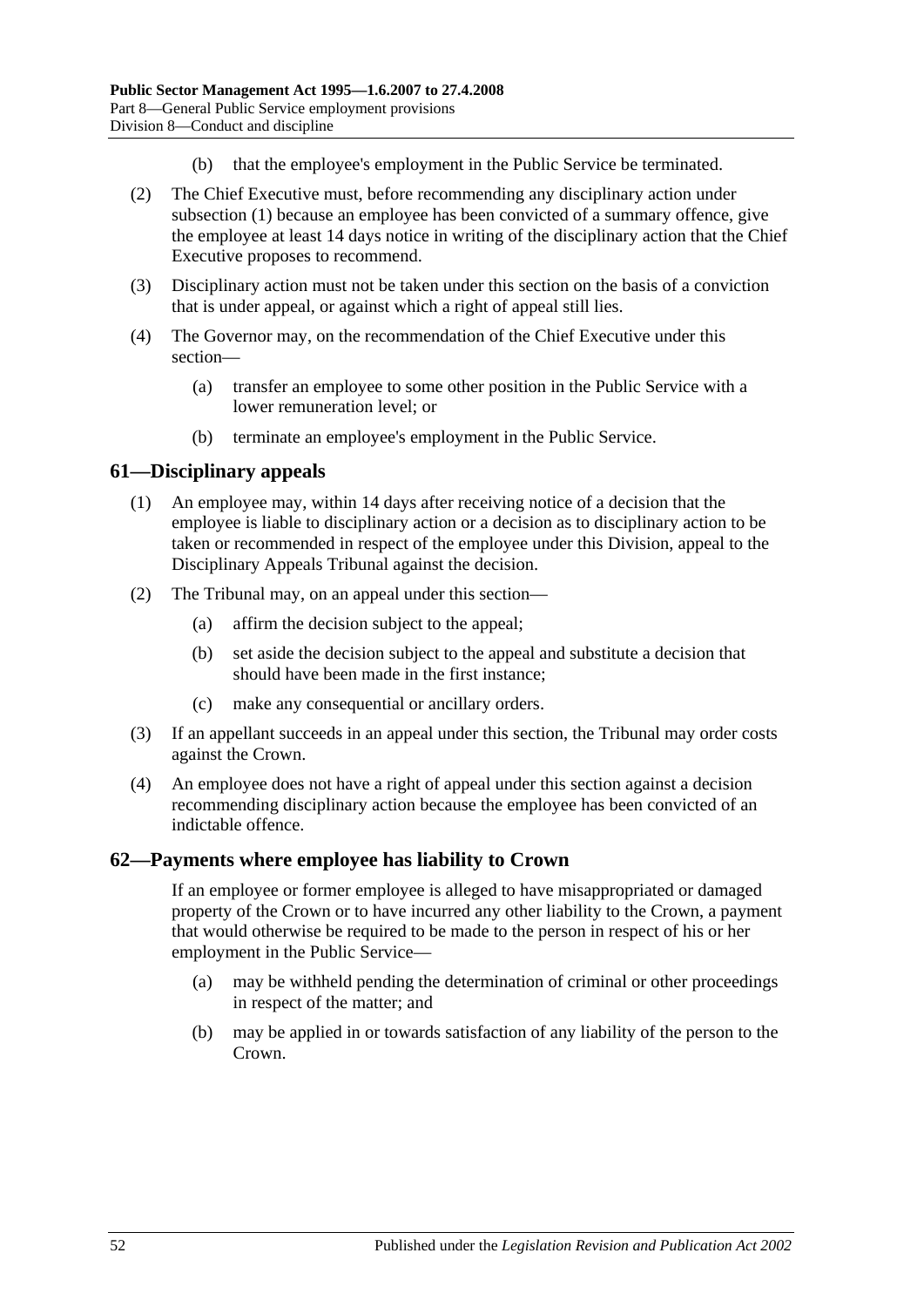## **Division 9—Appeal against administrative decisions**

#### **63—Chief Executive's responsibility to conciliate grievances**

Despite the provisions of this Division, the Chief Executive of an administrative unit is required to endeavour to resolve by conciliation any grievance that an employee in the unit may have in respect of his or her employment.

#### **64—Grievance appeals**

- (1) An employee who is aggrieved by an administrative decision that directly affects the employee may appeal to the Promotion and Grievance Appeals Tribunal against the decision.
- (2) Nothing in this section prevents a Chief Executive or the Commissioner from attempting to resolve by conciliation a matter the subject of an appeal under this section prior to the commencement of the hearing of the appeal.
- (3) The Tribunal may, if of the opinion—
	- (a) that an appeal is frivolous or vexatious; or
	- (b) that an appellant has not fully explored avenues for review or redress available within the administrative unit in which the appellant is employed,

decline to entertain the appeal.

- (4) The Tribunal may, on an appeal under this section—
	- (a) affirm the decision subject to the appeal; or
	- (b) give any directions that are, in the opinion of the Tribunal, necessary or desirable to redress the grievance.
- (5) An employee does not have a right of appeal under this section against a decision—
	- (a) that is appealable under some other provision of this Act; or
	- (b) that is of a class excluded by regulation from appeal under this section.

## <span id="page-52-0"></span>**Part 9—Miscellaneous**

#### **65—Preservation of powers of Governor to appoint, transfer and dismiss**

- (1) Nothing in this Act is to be taken to abrogate or restrict a right or power that the Governor may otherwise have to appoint a person to, or dismiss a person from, a position in the Public Service.
- (2) The Governor may transfer an employee from a position in the Public Service to any other position in the Public Service with the same or a higher remuneration level.
- (3) An employee may be transferred to a position for a specified term and, in that event, the employee must, at the end of the term—
	- (a) be transferred back to the employee's former position; or
	- (b) if that position is no longer available—be transferred to some other position with the same remuneration level as, or a higher remuneration level than, that of the employee's former position.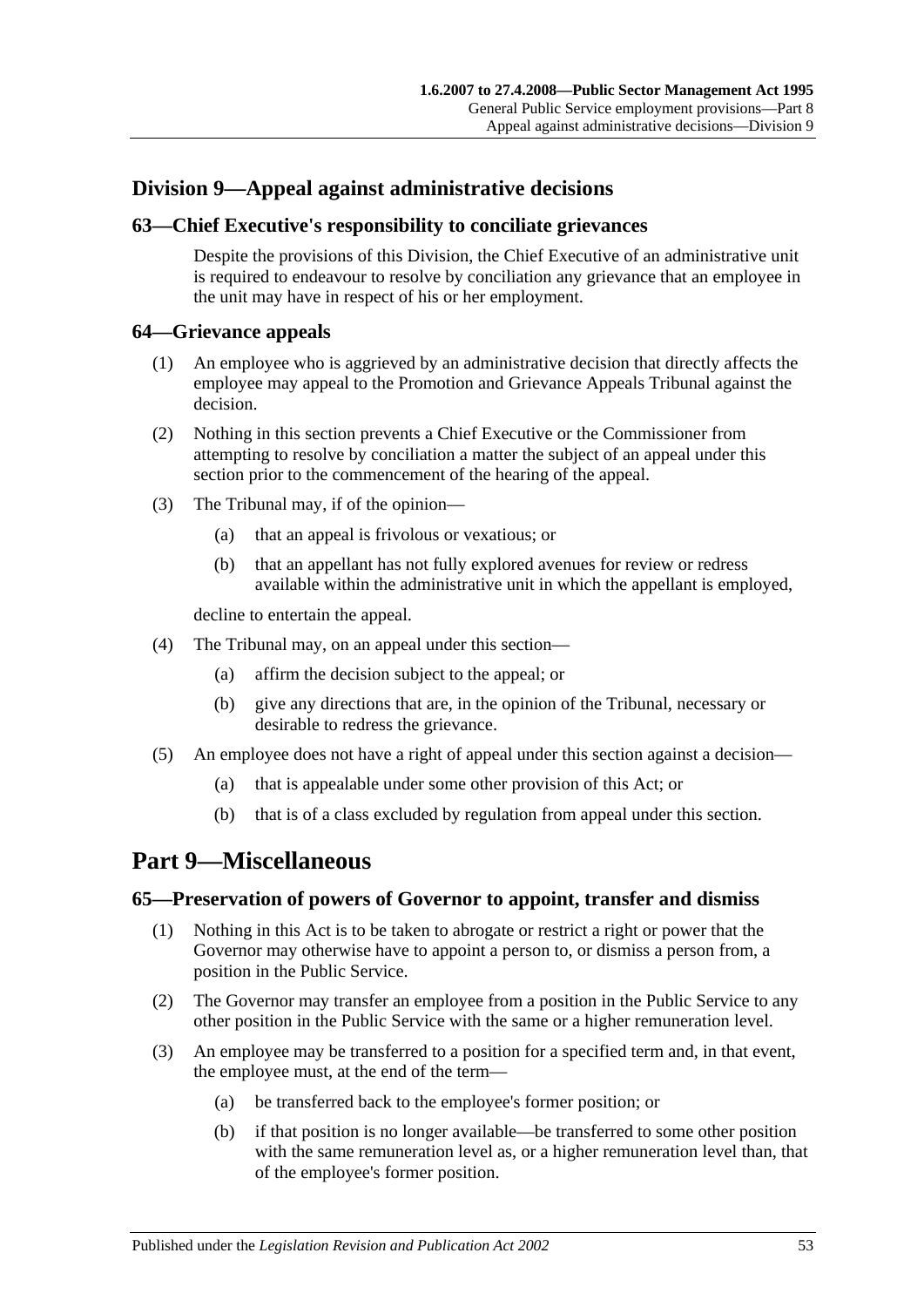#### **67—Equal employment opportunity programs**

- (1) The Minister may publish in the Gazette equal employment opportunity programs designed to ensure that persons of a defined class have equal opportunities in relation to employment in the public sector with persons not of that class.
- (2) The Minister may, in an equal employment opportunity program, make special provision—
	- (a) to assist persons of a defined class disproportionately represented amongst the unemployed to gain employment in the public sector; or
	- (b) to assist persons of a defined class employed in the public sector to compete for other positions or pursue careers in the public sector as effectively as persons not of that class,

and any such special provision will, despite the provisions of this or any other Act, be lawful.

(3) The Minister may, by notice published in the Gazette, vary or revoke an equal employment opportunity program.

#### **68—Transfers of employees within public sector**

- (1) If an employee is liable to be transferred under [Part 8](#page-42-0) to another position in the Public Service, the Commissioner may instead, if the Commissioner thinks fit, transfer the employee to a position in the employment of a public sector agency outside the Public Service.
- (2) If a public sector agency outside the Public Service determines that—
	- (a) a person employed by the agency is no longer required to perform the duties of his or her position, or cannot or is not performing the duties satisfactorily for health or other reasons; and
	- (b) it is not practicable to transfer the person to some other position in the employment of the agency,

the Commissioner may, if the Commissioner thinks fit, transfer the person to a position in the Public Service or in the employment of another public sector agency.

- <span id="page-53-0"></span>(3) A transfer under this section may be made on conditions as to—
	- (a) maintenance (whether complete or partial) of the person's remuneration and accrued and accruing rights in respect of superannuation; and
	- (b) maintenance of the person's accrued and accruing leave rights; and
	- (c) transfer of the person back to the person's former position or an equivalent position,

as determined by the Commissioner.

(4) Conditions determined by the Commissioner under [subsection](#page-53-0) (3) will have effect according to their terms and despite the provisions of this or any other Act.

#### **69—Appointment of Ministerial staff**

(1) The Premier may appoint a person as a member of a Minister's personal staff on conditions determined by the Premier.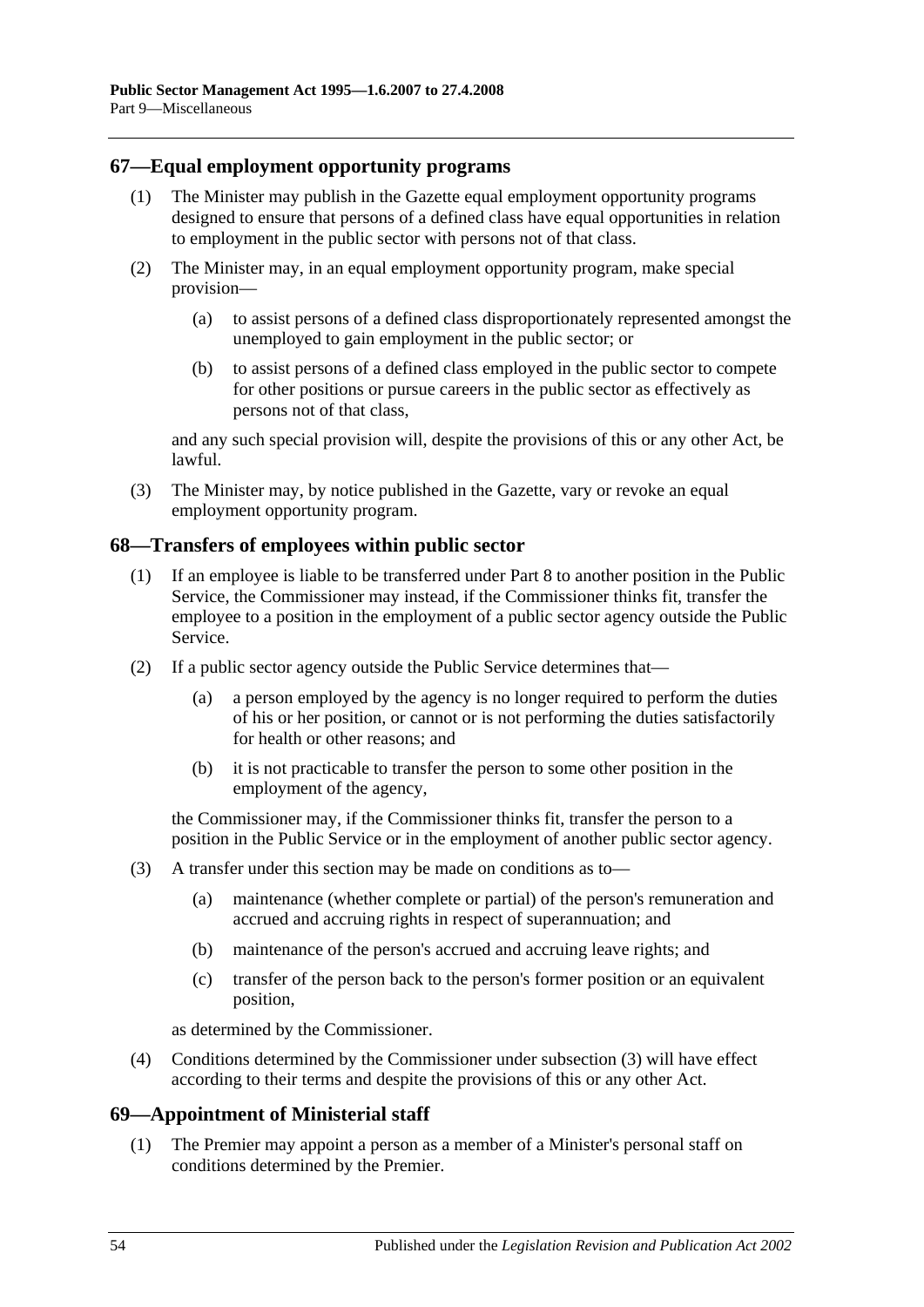- (2) A person appointed under this section is not an employee in the Public Service.
- (3) Appointments may not be made under this section so that at any time the number of persons so employed exceeds one per cent of all employees in the Public Service.
- (4) An appointment to a Minister's personal staff continues while the Minister continues to be a Minister (whether or not in the same Ministerial office) unless it sooner expires or is terminated under the conditions of appointment.
- <span id="page-54-0"></span>(5) The Premier must cause a report to be prepared not less frequently than once every 12 months setting out with respect to each Minister—
	- (a) details of all appointments made to the Minister's personal staff under this section (other than those described in previous reports under this section); and
	- (b) the number of persons for the time being employed on the Minister's personal staff under this section; and
	- (c) the remuneration and other conditions of appointment of each person for the time being employed on the Minister's personal staff under this section.
- (6) A report under [subsection](#page-54-0) (5) must—
	- (a) be published in the Gazette next issued after preparation of the report; and
	- (b) be laid before each House of Parliament within six sitting days after preparation of the report.

#### **70—Commissioner may approve arrangements for multiple appointments etc**

The Commissioner may approve, on conditions determined by the Commissioner, arrangements under which—

- (a) a person may be appointed to and employed in the Public Service for a period during which the person continues to hold or remains in some other office or employment outside the Public Service; or
- (b) a person who is employed in the Public Service may remain in that employment for a period during which the person holds or is engaged in some other office or employment outside the Public Service,

and any such arrangements will have effect according to their terms and despite the provisions of this or any other Act.

#### **70A—Incompatible public offices**

- (1) If a person holding an office is or has been appointed to a further office, he or she is not to be taken to have vacated the firstmentioned office or to have been invalidly appointed to the further office because—
	- (a) the potential exists or has existed for the duties of the offices to be in conflict; or
	- (b) the duties of either one or more of the offices require, by implication, the person's full time attention.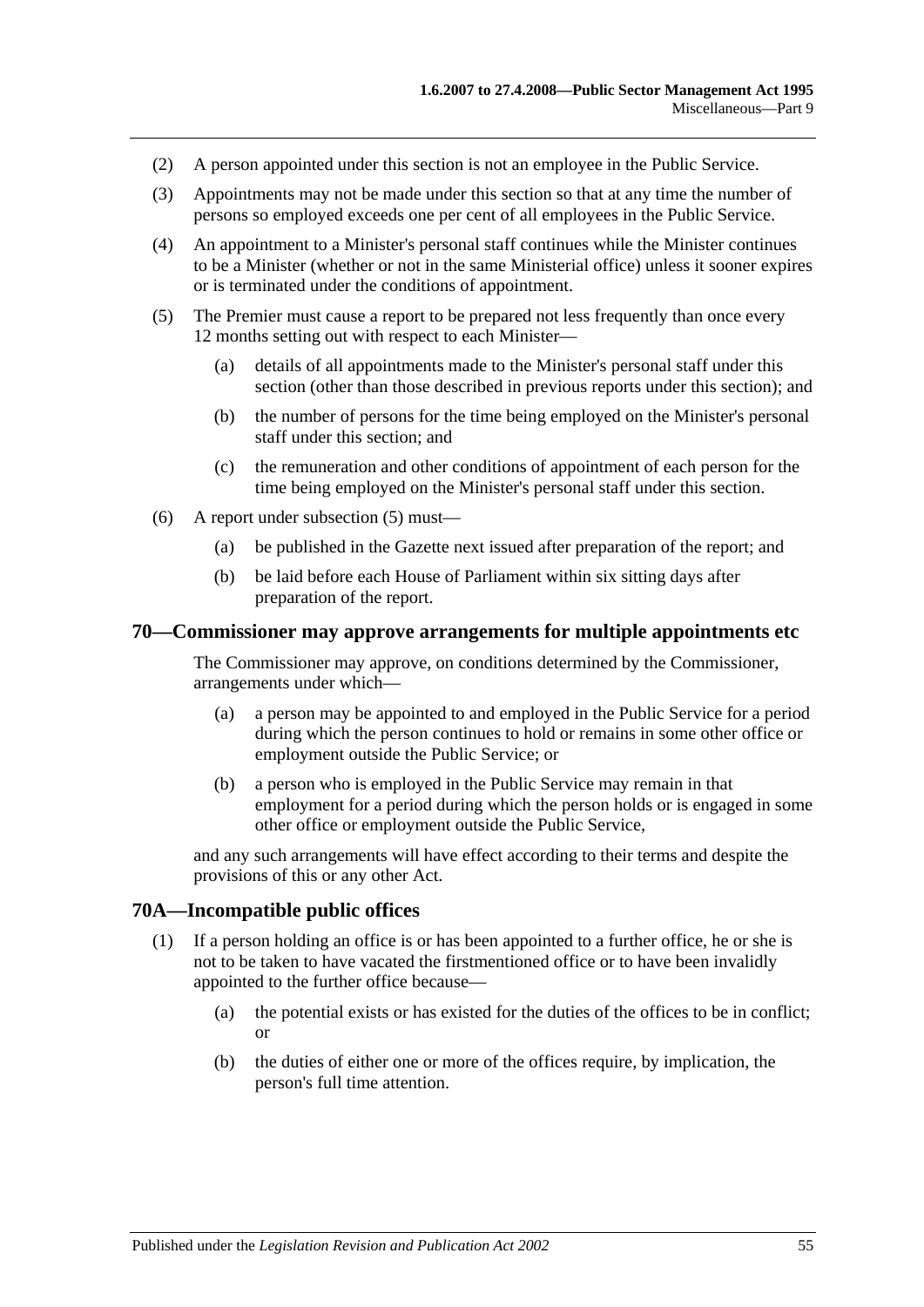- (2) The Governor may give directions in relation to an actual or potential conflict of duty and duty between offices held concurrently, or in relation to some other incompatibility between offices held concurrently, and, if the office holder concerned complies with those directions, he or she is excused from any breach that would otherwise have occurred.
- (3) In this section—

*office* means—

- (a) a public office; or
- (b) any position or employment in the public sector.

#### **71—Extension of operation of certain provisions of Act**

- (1) The Governor may, by proclamation—
	- (a) extend the operation of specified provisions of this Act, subject to such modifications (if any) as may be specified in the proclamation, to any specified class of public sector employees to whom those provisions do not apply of their own force; or
	- (b) vary or revoke a proclamation previously made under this subsection.
- <span id="page-55-1"></span>(2) Subject to [subsection](#page-55-0) (3), the provisions of [Schedule 2](#page-59-0) relating to long service leave apply to all public sector employees who—
	- (a) are remunerated at hourly, daily, weekly or fortnightly rates of payment; and
	- (b) are assigned to duties that form part of the operations of an administrative unit; and
	- (c) are, in the performance of the duties, subject to direction by the Chief Executive of the administrative unit.
- <span id="page-55-0"></span>(3) The Governor may, by proclamation—
	- (a) declare that the provisions of [Schedule 2](#page-59-0) relating to long service leave do not apply to a class of employees referred to in [subsection](#page-55-1) (2); or
	- (b) vary or revoke a proclamation previously made under this subsection.
- (4) A proclamation under this section may, if it so provides, have effect from a date specified in the proclamation that is earlier than the date of the proclamation.

#### **72—Operation of Industrial and Employee Relations Act**

A determination or decision under this Act affecting remuneration or conditions of employment is subject to an award, determination or enterprise or industrial agreement in force under the *Industrial [and Employee Relations Act](http://www.legislation.sa.gov.au/index.aspx?action=legref&type=act&legtitle=Industrial%20and%20Employee%20Relations%20Act%201994) 1994*.

#### **73—Freedom of association for employees**

- (1) No employee may be compelled to become, or remain, a member of an industrial or professional association.
- (2) No employee who is eligible for membership of an industrial or professional association may be prevented (except by the association itself acting in accordance with its rules) from becoming or remaining a member of the association.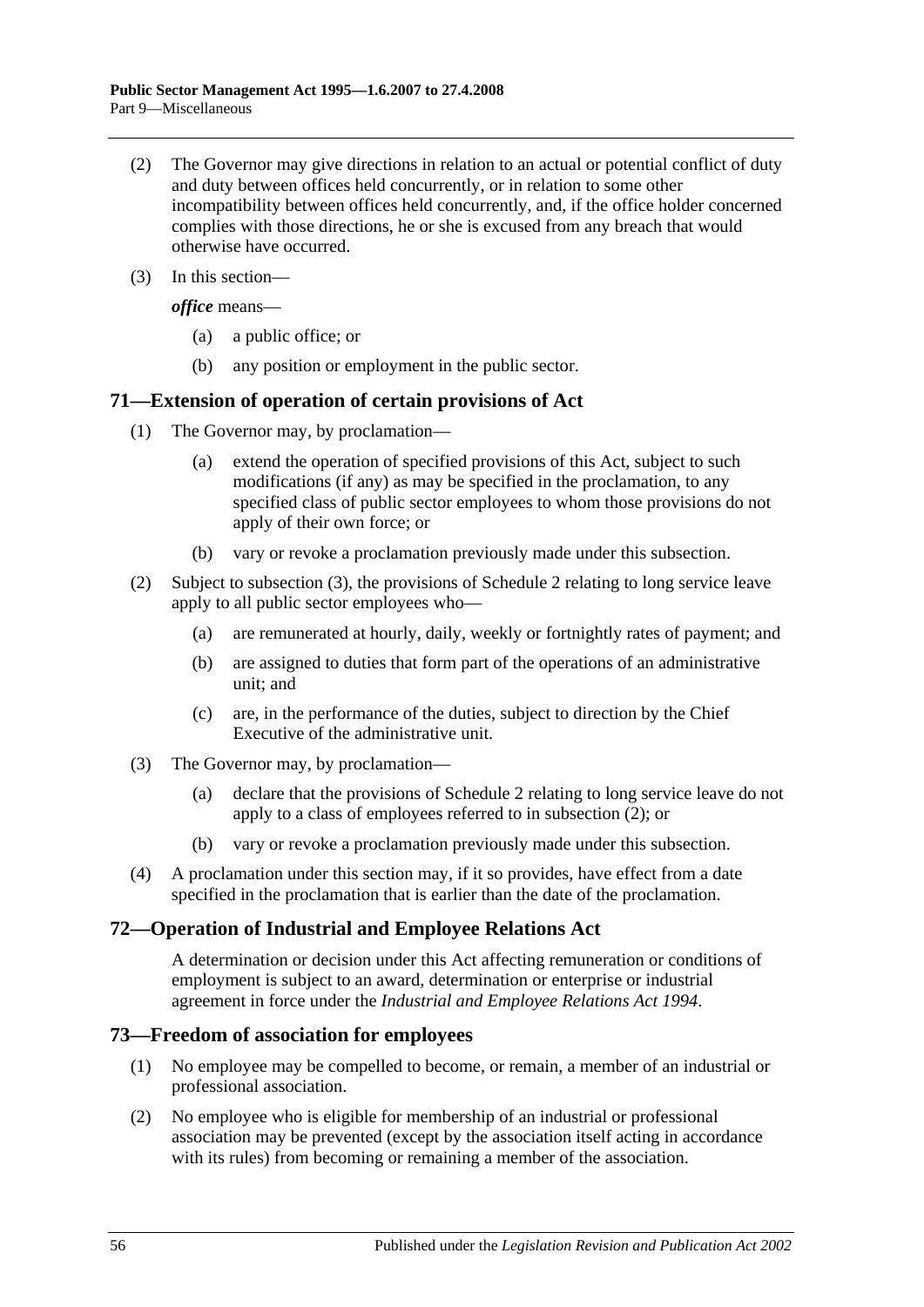### **74—Immunity of public sector employees, office holders and advisory body members**

- <span id="page-56-0"></span>(1) Subject to this Act, no civil liability attaches to a public sector employee, a person holding an office or position under this Act, a corporate agency member or an advisory body member for an act or omission in the exercise or purported exercise of official powers or functions.
- (2) An action that would, but for [subsection](#page-56-0) (1), lie against a person lies instead against the Crown, except in the case of a corporate agency member or an employee of a body corporate, in which case it lies instead against the body corporate.
- (3) This section does not prejudice rights of action of the Crown or the body corporate or employer in respect of an act or omission not in good faith.
- (4) This section does not apply to a corporate agency member if provisions of the *[Public](http://www.legislation.sa.gov.au/index.aspx?action=legref&type=act&legtitle=Public%20Corporations%20Act%201993)  [Corporations Act](http://www.legislation.sa.gov.au/index.aspx?action=legref&type=act&legtitle=Public%20Corporations%20Act%201993) 1993* apply to the body corporate.

#### **75—Temporary exercise of statutory powers**

- $(1)$  If—
	- (a) a statutory power or function is exercisable by an employee in an administrative unit; and
	- (b) the employee is absent or is for any reason unable to exercise the power or function,

the power or function may be exercised by the Chief Executive of the administrative unit or some other employee nominated by the Chief Executive by instrument in writing.

(2) An apparently genuine document purporting to be a copy of an instrument of nomination under this section will be accepted in any legal proceedings, in the absence of proof to the contrary, as proof that the employee referred to as the nominee was duly authorised to exercise the power or function referred to in the instrument.

#### **76—Obsolete references**

- (1) If the title of an administrative unit or position in the Public Service is altered, a reference in an Act or statutory instrument to the administrative unit or position under an earlier title is, unless the contrary intention appears, to be read as a reference to the administrative unit or position under its new title.
- <span id="page-56-1"></span>(2) The Governor may, by proclamation, direct that a reference in an Act or statutory instrument to an administrative unit or position in the Public Service be read as a reference to some other administrative unit or position in the Public Service.
- (3) In [subsection](#page-56-1) (2)—

*administrative unit* includes an administrative unit or department established under a repealed Act;

*position* includes a position or office in the Public Service created under a repealed Act.

(4) The Governor may, by proclamation, vary or revoke a proclamation under this section.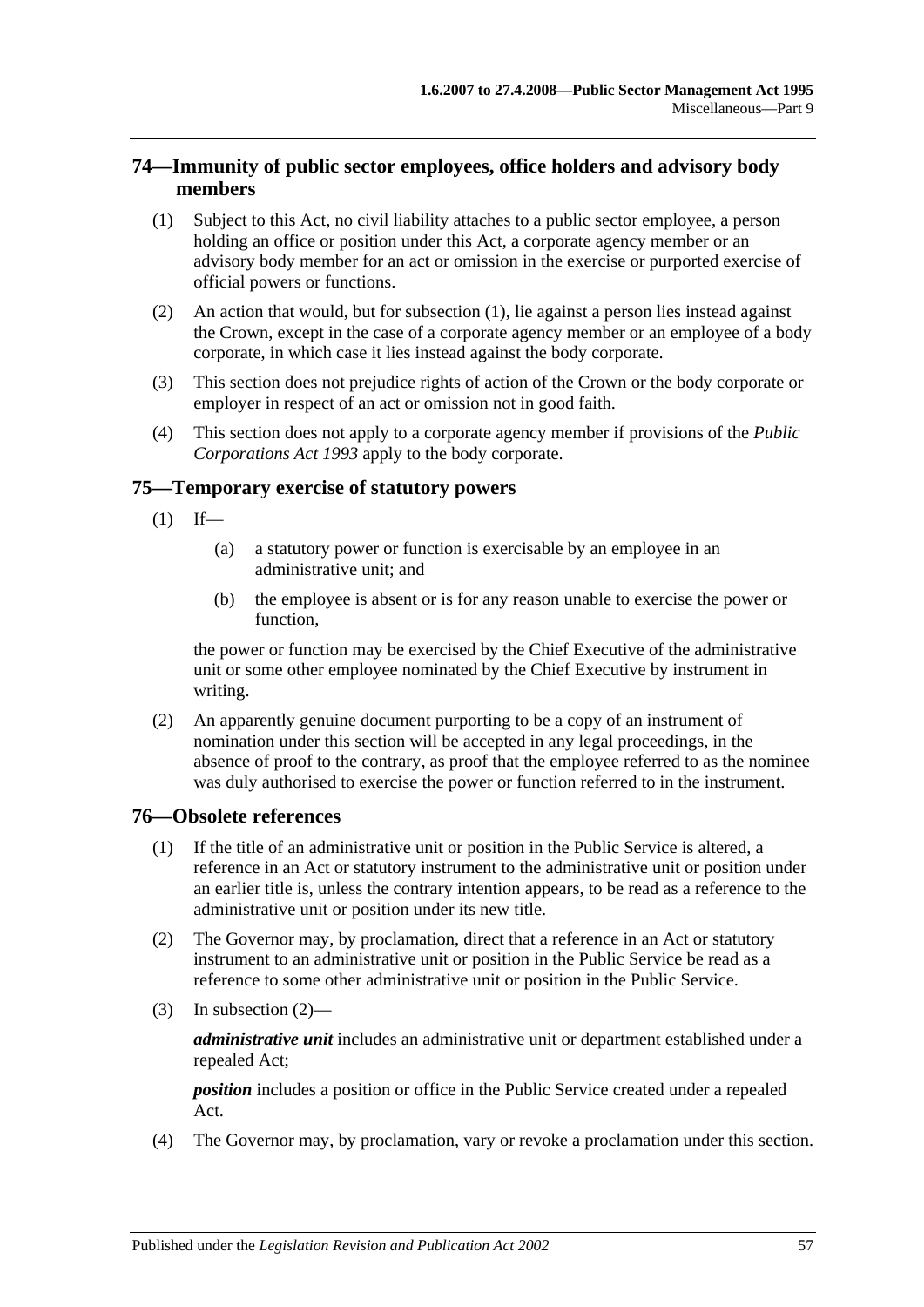#### **77—Evidentiary provision**

- (1) A certificate signed by the Commissioner certifying
	- that an administrative unit referred to in the certificate existed as an administrative unit of the Public Service at a time or over a period referred to in the certificate; or
	- (b) that a person named in the certificate occupied a specified position in the Public Service at a time or over a period referred to in the certificate,

will be accepted in any legal proceedings, in the absence of proof to the contrary, as proof of the matter so certified.

(2) An apparently genuine document purporting to be a certificate under this section will be accepted in any legal proceedings, in the absence of proof to the contrary, as such a certificate.

#### **78—War Service (Preference in Employment) Act**

Nothing in this Act derogates from the *[War Service \(Preference in Employment\)](http://www.legislation.sa.gov.au/index.aspx?action=legref&type=act&legtitle=War%20Service%20(Preference%20in%20Employment)%20Act%201943)  Act [1943](http://www.legislation.sa.gov.au/index.aspx?action=legref&type=act&legtitle=War%20Service%20(Preference%20in%20Employment)%20Act%201943)*.

#### **79—Service of notices**

A notice or document required or authorised by this Act to be given to or served on an employee may be given to or served on the employee personally or by post addressed to the employee at the address last notified by the employee in accordance with the regulations.

#### **79A—Proceedings for offences**

- (1) Proceedings may not be brought for an offence against this Act except with the consent of the Director of Public Prosecutions.
- (2) Notwithstanding any other Act, proceedings for a summary offence against this Act may be brought within the period of three years after the date on which the offence is alleged to have been committed or, with the consent of the Director of Public Prosecutions, at any later time.
- (3) A document purporting to be a consent of the Director of Public Prosecutions given under this section is, in the absence of proof to the contrary, proof of the consent.

#### **80—Regulations**

- (1) The Governor may make such regulations as are contemplated by this Act, or as are necessary or expedient for the purposes of this Act.
- (2) A regulation—
	- (a) may be of general or limited application and may vary in operation according to factors stated in the regulation; and
	- (b) may leave a matter or thing to be determined, dispensed with, regulated or prohibited according to the discretion of the Minister, the Commissioner or a Chief Executive, either generally or in particular case or class of cases; and
	- (c) may impose a penalty not exceeding a Division 8 fine for contravention of, or non-compliance with, the regulation.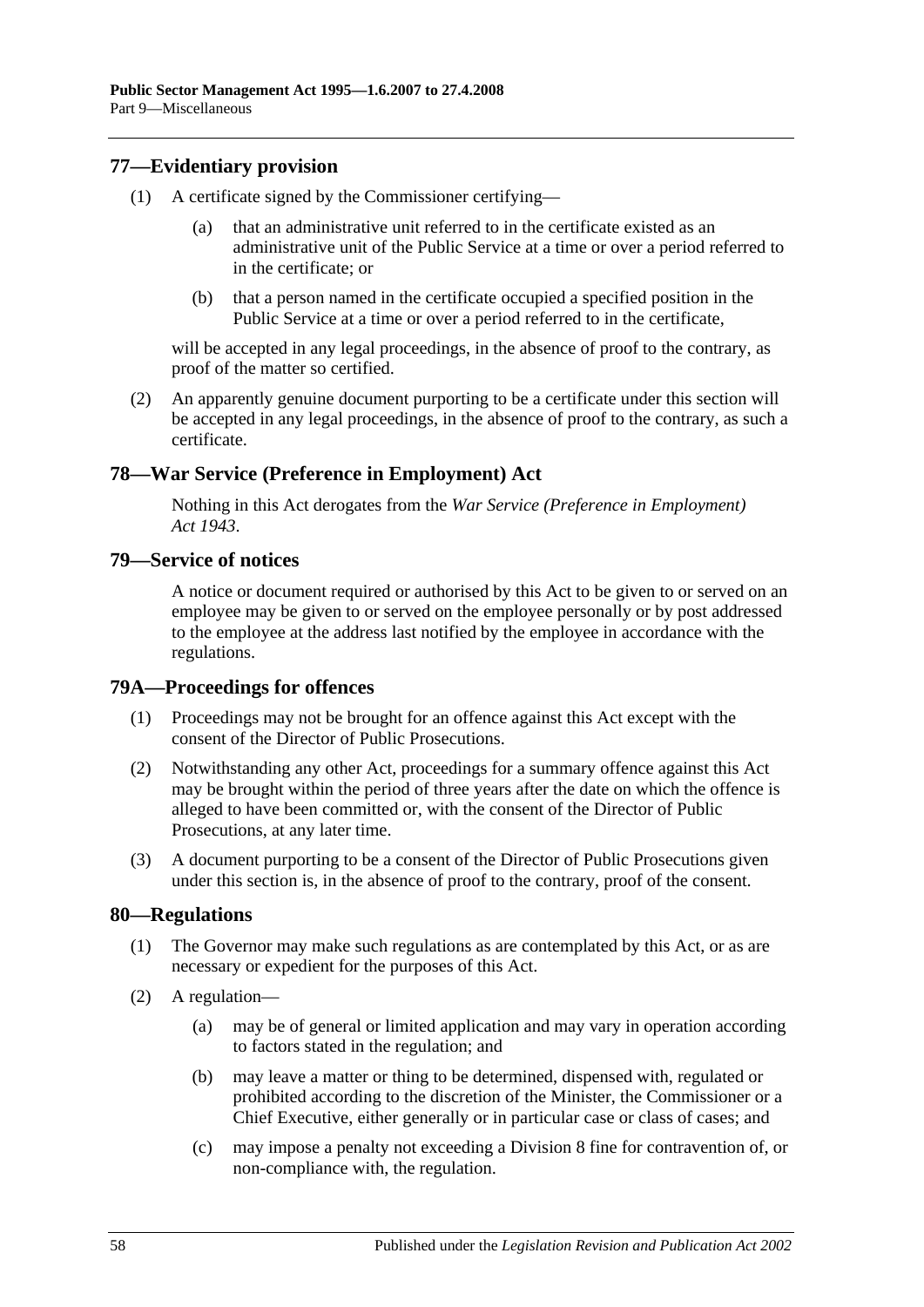## **Schedule 1—Persons excluded from Public Service**

- <span id="page-58-0"></span>1 (1) The following persons are excluded from the Public Service:
	- (a) members of the judiciary;
	- (b) members of the police force;
	- (c) the Auditor-General;
	- (d) the Ombudsman;
	- (e) the Police Complaints Authority;
	- (f) the Electoral Commissioner and the Deputy Electoral Commissioner;
	- (g) an officer of either House of Parliament or a person under the separate control of the President of the Legislative Council or the Speaker of the House of Assembly or a member of the joint parliamentary service;
	- (h) the Commissioner;
	- (i) an officer or employee appointed by the employing authority under the *[Education Act](http://www.legislation.sa.gov.au/index.aspx?action=legref&type=act&legtitle=Education%20Act%201972) 1972*;
	- (j) an officer or employee appointed by the employing authority under the *[Technical and Further Education Act](http://www.legislation.sa.gov.au/index.aspx?action=legref&type=act&legtitle=Technical%20and%20Further%20Education%20Act%201975) 1975*;
	- (k) a person appointed by the Premier to a Minister's personal staff under [Part 9;](#page-52-0)
	- (l) subject to a proclamation under [Part 3—](#page-24-0)
		- (i) an officer or employee who is remunerated solely by fees, allowances or commission;
		- (ii) an employee who is remunerated at hourly, daily, weekly or piece-work rates of payment (other than a person appointed under [Part 7](#page-35-0) to a casual position);
		- (iii) an officer or employee who is excluded under any other Act from the Public Service or whose terms and conditions of appointment are under another Act to be determined by the Governor, a Minister or any specified person or body;
	- (m) an officer or employee excluded from the Public Service by proclamation under [subclause](#page-58-0) (2).
	- (2) The Governor may, by proclamation—
		- (a) exclude an officer or employee or class of officers or employees from the Public Service; or
		- (b) vary or revoke a proclamation under this subclause.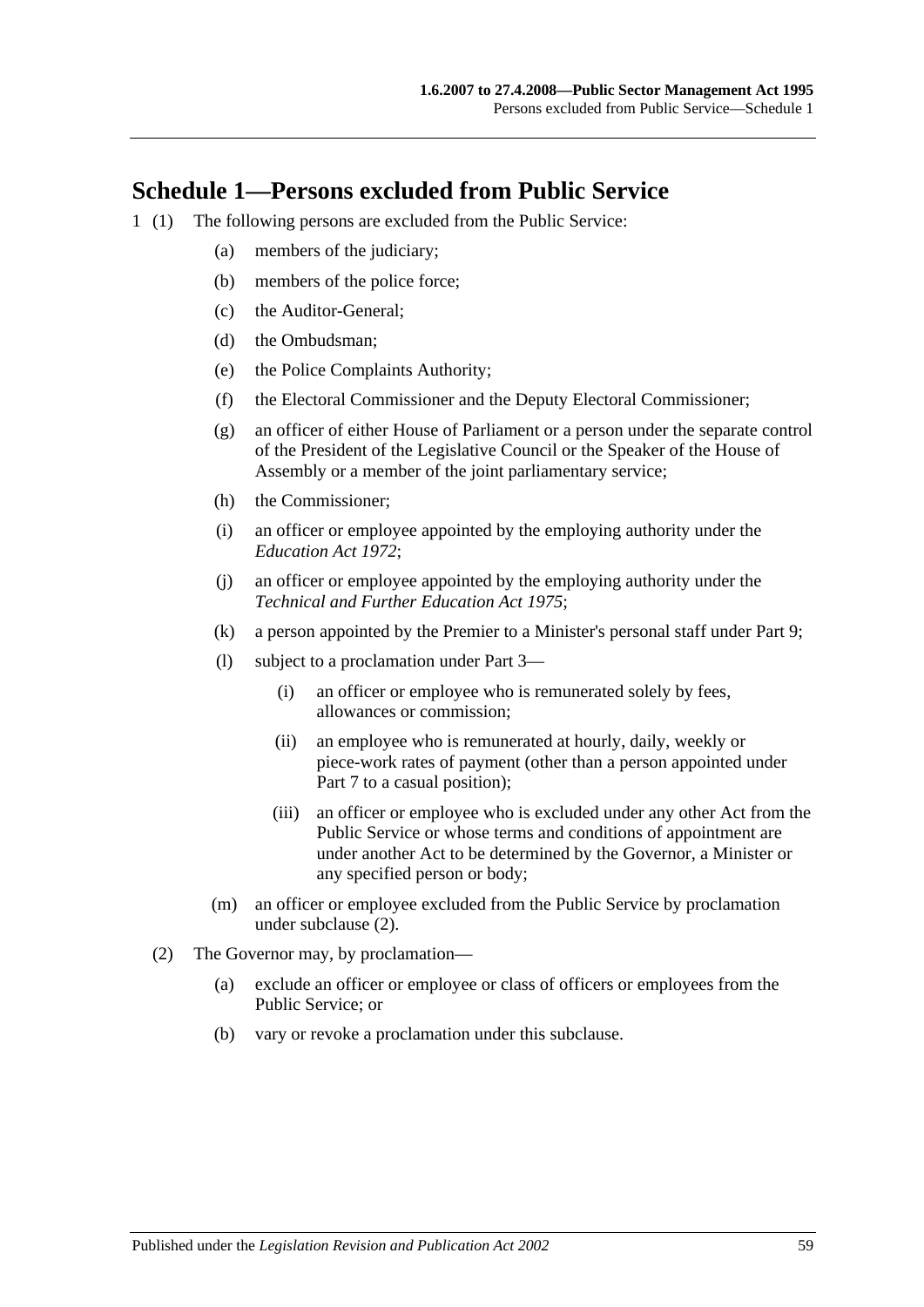# <span id="page-59-0"></span>**Schedule 2—Hours of attendance, holidays and leave of absence Part 1—Hours of attendance**

### **1—Hours of attendance**

- (1) Subject to this clause and any direction of the Chief Executive of the relevant administrative unit, an employee is obliged to attend at the employee's place of employment throughout the hours fixed by the regulations as ordinary business hours in relation to the Public Service.
- (2) The Chief Executive of an administrative unit may, at the request and with the consent of an employee occupying a position in the unit, determine that the duties of the position be performed on a part-time basis, and, in that event, the employee is not required to attend at his or her place of employment except according to the basis determined by the Chief Executive.
- (3) An employee is entitled to be absent from the employee's place of employment if the absence is authorised by or under a flexi-time scheme adopted by the Chief Executive of the relevant administrative unit.

#### **2—Directions relating to part-time employment**

- (1) The Commissioner may issue directions with respect to employment in the Public Service on a part-time basis.
- (2) The directions issued by the Commissioner under this section will have effect according to their terms and despite the other provisions of this Act.

## **Part 2—Holidays and closure of offices**

### **3—Public Service holidays**

- (1) Subject to [subclause](#page-59-1) (2), the following days are to be observed as holidays in the Public Service:
	- (a) all public holidays;
	- (b) any other days declared by proclamation to be holidays in the Public Service.
- <span id="page-59-1"></span>(2) The Chief Executive of an administrative unit may require employees employed in that administrative unit to attend for duty on a holiday.

#### <span id="page-59-2"></span>**4—Closure of offices etc**

- (1) The Minister may direct—
	- (a) that all or any of the offices of an administrative unit be closed; and
	- (b) that specified classes of employees be not required to work,

on a specified day or days.

<span id="page-59-3"></span>(2) If an employee is not required to work on a particular day because of a direction under [subclause](#page-59-2) (1) then, subject to [subclause](#page-60-0) (3), the employee is to be taken to have been granted recreation leave on that day or those days.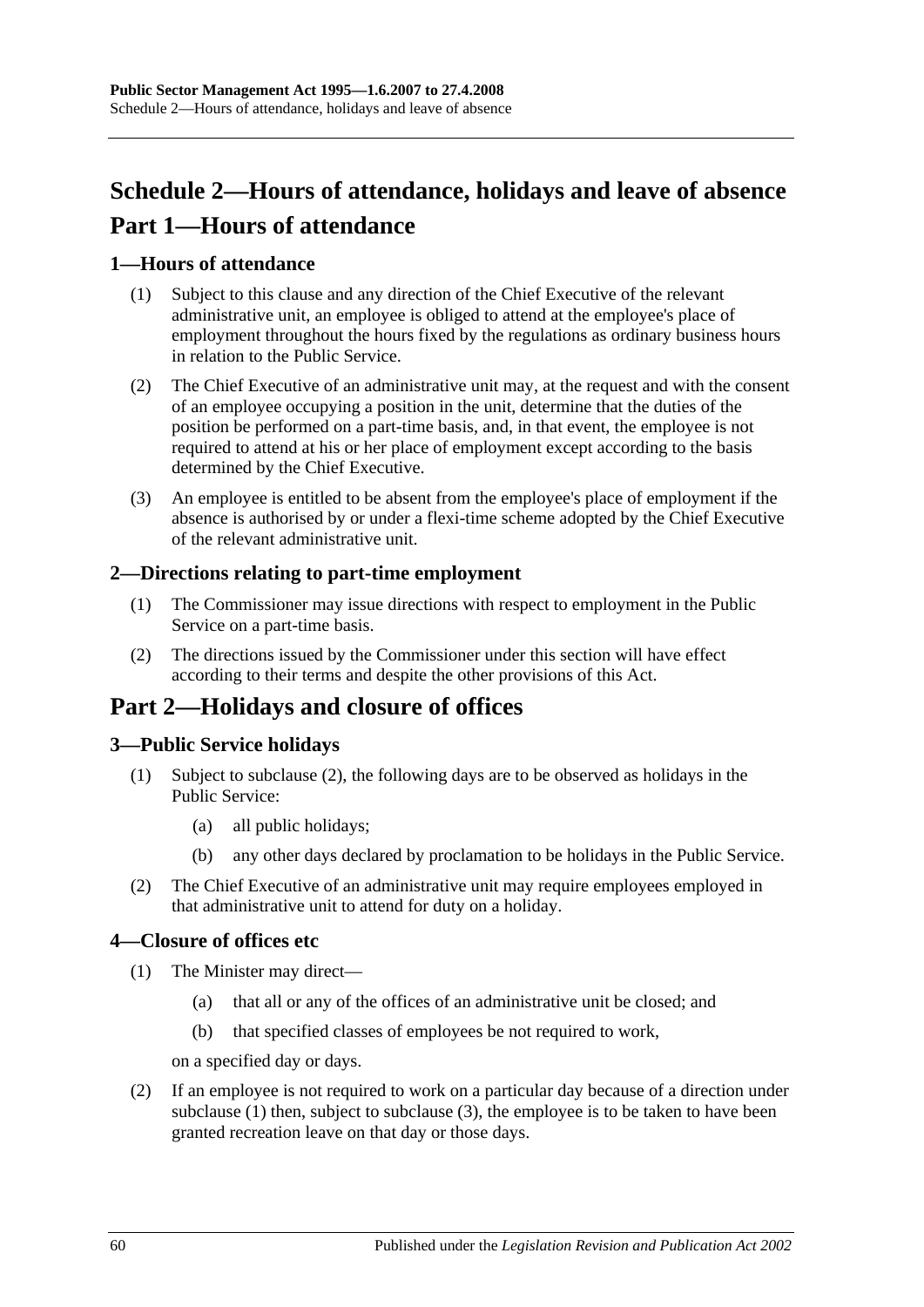<span id="page-60-0"></span>(3) An employee who is not required to work on a day by reason of a direction under [subclause](#page-59-2) (1) must if, the employee would, but for [subclause](#page-59-3) (2), have been entitled to sick leave on that day, be granted the sick leave, and, in that event, the employee is to be taken not to have been granted recreation leave on that day.

## **Part 3—Recreation leave**

- 5 (1) Subject to this clause and the regulations, an employee is entitled to 1⅔ days recreation leave for each completed month of the employee's service.
	- (2) If an employee performs the duties of a position on a part-time basis, the period of the employee's service for the purposes of this clause is to be determined in accordance with the regulations and any directions of the Commissioner.
	- (3) The Commissioner may, in appropriate cases, increase the entitlement to recreation leave of a particular employee or employees of a particular class.
	- (4) Recreation leave must be granted by the Chief Executive in accordance with the regulations and any directions of the Commissioner.
	- (5) Recreation leave may, in accordance with the regulations and any directions of the Commissioner, be taken in anticipation of the entitlement to that recreation leave accruing to the employee.
	- (6) If an employee who is entitled to recreation leave dies or ceases for any reason to be an employee, the employee, or the employee's personal representative, as the case requires, must, unless the Commissioner otherwise directs, be paid a sum calculated in accordance with the directions of the Commissioner as being the monetary value of the leave.
	- $(7)$  If—
		- (a) an employee has taken recreation leave in anticipation of the entitlement to that leave accruing to the employee; and
		- (b) before the entitlement to the leave accrues to the employee, the employee ceases for any reason to be an employee,

then, unless the Commissioner otherwise directs, a sum equal to the sum paid to the employee in respect of that leave is payable to the Treasurer as a debt by the employee.

(8) This clause does not apply to an employee employed in a casual position.

## **Part 4—Sick leave**

#### **6—Sick leave etc**

- (1) An employee is, subject to the regulations, entitled to take sick leave not exceeding the amount of sick leave standing to the credit of the employee.
- (2) Sick leave must be credited to an employee as follows:
	- (a) on the commencement of the employee's employment, six days sick leave must be credited to the employee;
	- (b) if an employee's employment commenced after 30 June in any year but before 1 January in the next year, then on 1 January a further six days sick leave must be credited to the employee;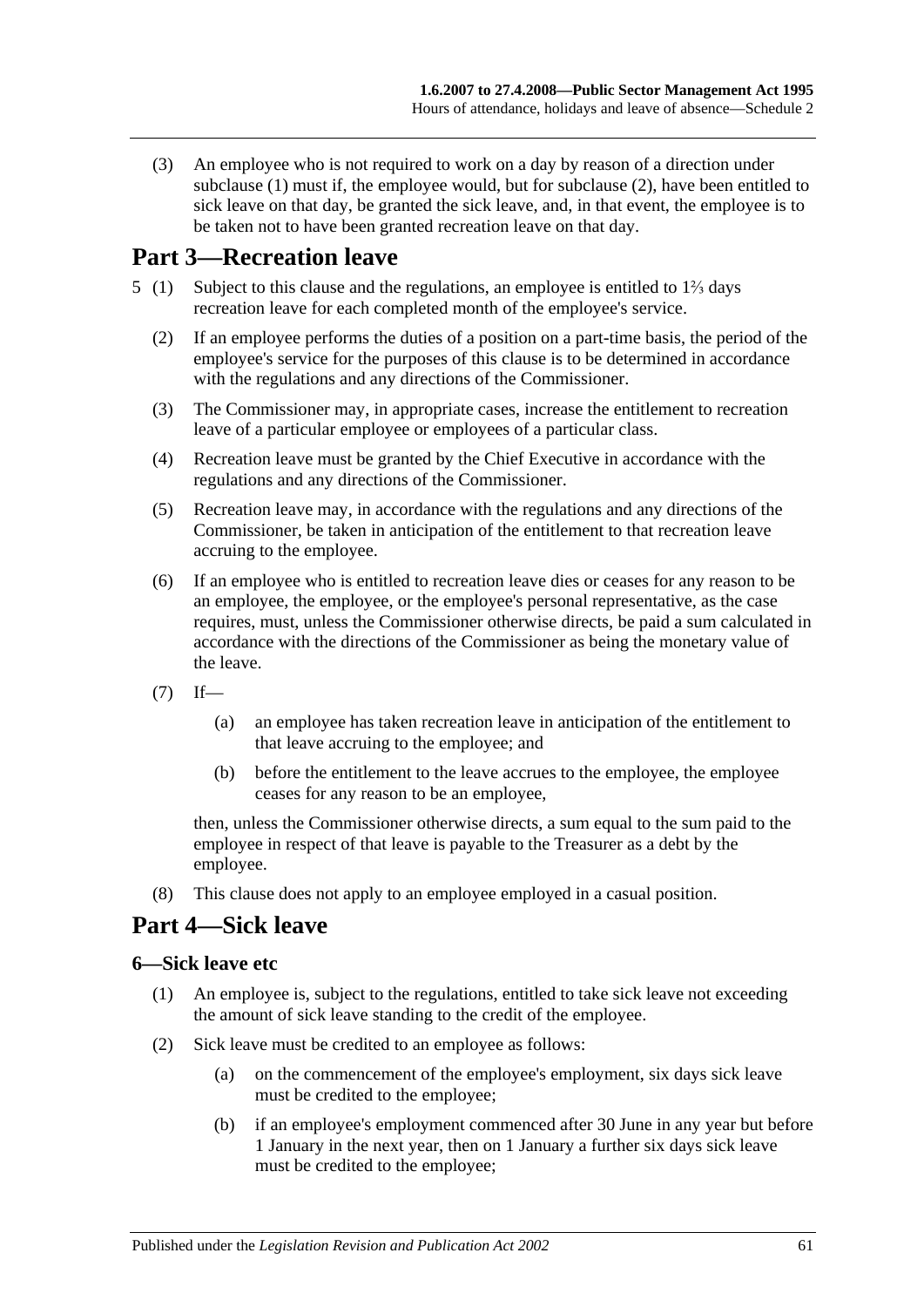- (c) on 1 July after the commencement of an employee's employment and on each succeeding 1 July, a further 12 days sick leave must be credited to the employee.
- (3) Despite the other provisions of this clause—
	- (a) an employee is not entitled to take—
		- (i) more than six days sick leave during the first six months of the employee's employment; or
		- (ii) more than 12 days sick leave during the first 12 months of the employee's employment; and
	- (b) the sick leave to be credited to an employee must—
		- (i) if an employee is employed on a part-time basis for any period; or
		- (ii) if an employee is absent for any period on leave without pay,

be reduced in accordance with the regulations and any directions of the Commissioner; and

- (c) the Commissioner may, in appropriate cases, increase the entitlement to sick leave of a particular employee or employees of a particular class; and
- (d) the Commissioner may approve a scheme in relation to a class of employees under which this clause will apply in a modified way in relation to employees of that class who individually apply to come under the scheme.
- (4) This clause does not apply to an employee employed in a casual position.

# **Part 5—Special leave**

#### **7—Special leave**

- (1) Special leave with pay may be granted for purposes prescribed by regulation.
- (2) The Chief Executive of the administrative unit in which an employee is employed may, subject to the directions of the Commissioner, grant to the employee special leave with pay—
	- (a) for a period determined in accordance with the regulations and the directions of the Commissioner in relation to the purpose for which special leave is to be taken; or
	- (b) for such other period as may be authorised, in the particular circumstances, by the Minister.
- (3) The Chief Executive of the administrative unit in which an employee is employed—
	- (a) must, subject to the directions of the Commissioner, grant to the employee special leave without pay for a period determined in accordance with the regulations and the directions of the Commissioner if the employee applies for special leave on the ground that—
		- (i) the employee is pregnant; or
		- (ii) the employee requires the leave to undertake the care of a young child not of school age of whom the employee is a parent; and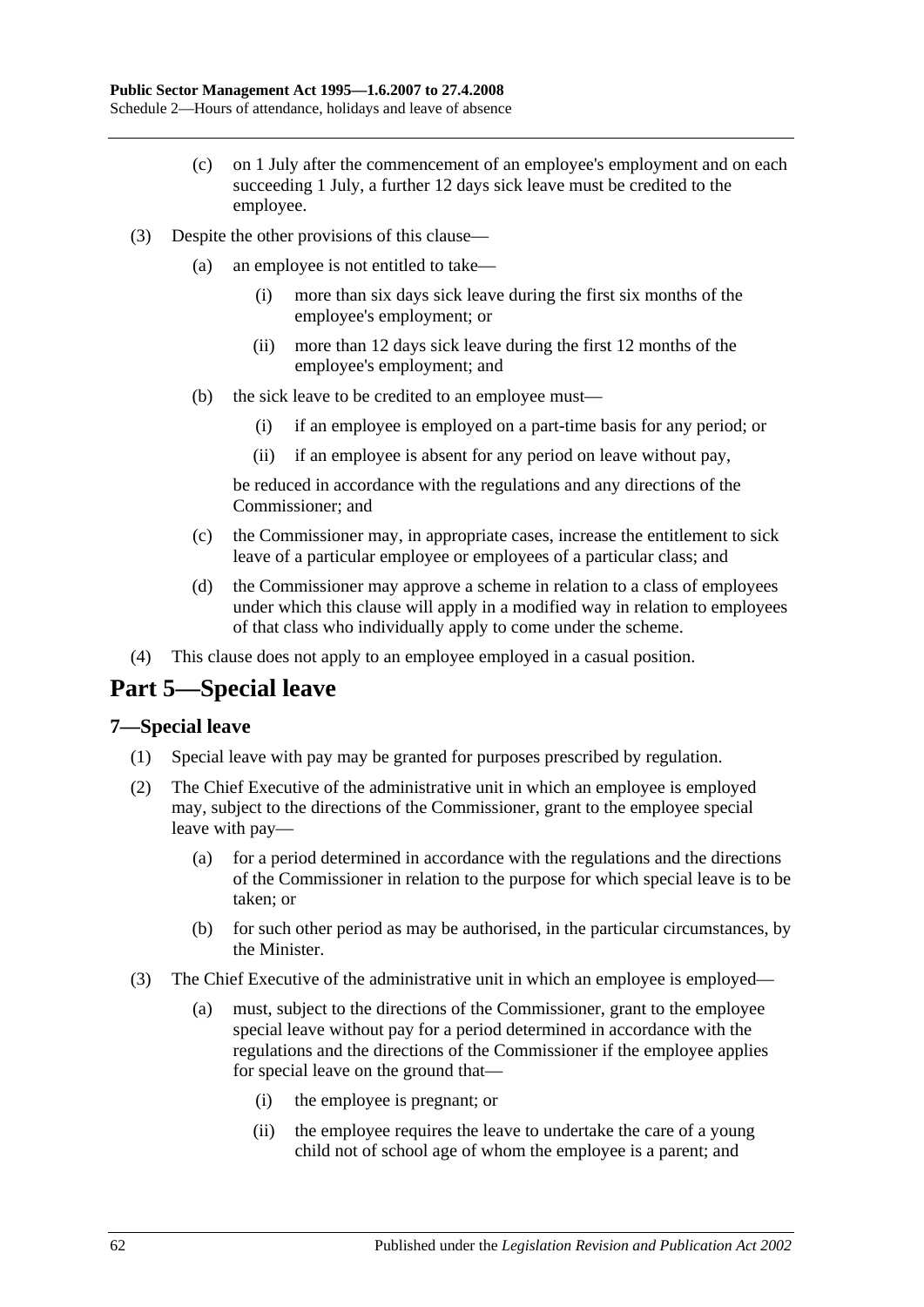- (b) may, subject to the directions of the Commissioner, grant to the employee special leave without pay for such other reason and such period as appears to the Chief Executive to be reasonable in the particular circumstances.
- (4) The granting of special leave under this clause is to be on such conditions as the Chief Executive may, subject to the directions of the Commissioner, determine.
- (5) The Chief Executive must, subject to the directions of the Commissioner, determine for what purposes (if any) and to what extent (if any) special leave without pay granted by the Chief Executive is to be counted as service or effective service for the purposes of this Act.

## **Part 6—Long service leave**

#### **8—Long service leave**

- (1) An employee who has 10 years or more effective service is entitled to the following long service leave:
	- (a) 90 days in respect of the first 10 years of effective service;
	- (b) nine days in respect of each subsequent year of effective service;
	- (c) 15 days in respect of the sixteenth and each subsequent year of effective service.
- (2) If an employee performs the duties of a position on a part-time basis, the employee's effective service is to be determined in accordance with the regulations and any directions of the Commissioner.
- (3) Every day occurring during a period of long service leave is (whether it is a working day or not) to be regarded as a day of that leave.
- (4) Where long service leave has been taken by an employee or a payment in lieu of long service leave has been made to an employee (either before or after the commencement of this Act), the employee's entitlement to long service leave is reduced accordingly.

### **9—Time and manner in which long service leave is to be taken**

- (1) Subject to the regulations and the directions of the Commissioner, long service leave must be taken at times and for periods agreed on by the employee entitled to the leave and the Chief Executive of the administrative unit in which the employee is employed.
- (2) Subject to the regulations, the Chief Executive may permit an employee who has not less than seven years effective service to take *pro rata* long service leave in respect of that effective service.

#### **10—Long service leave to be on full pay**

- (1) Subject to this clause, the salary to which an employee is entitled during long service leave is—
	- (a) the salary appropriate to the remuneration level of the employee's position during that leave; and
	- (b) subject to the regulations, if the employee was employed at a higher remuneration level (either before or after the commencement of this Act) during part of the employee's effective service, additional salary as determined by the Commissioner.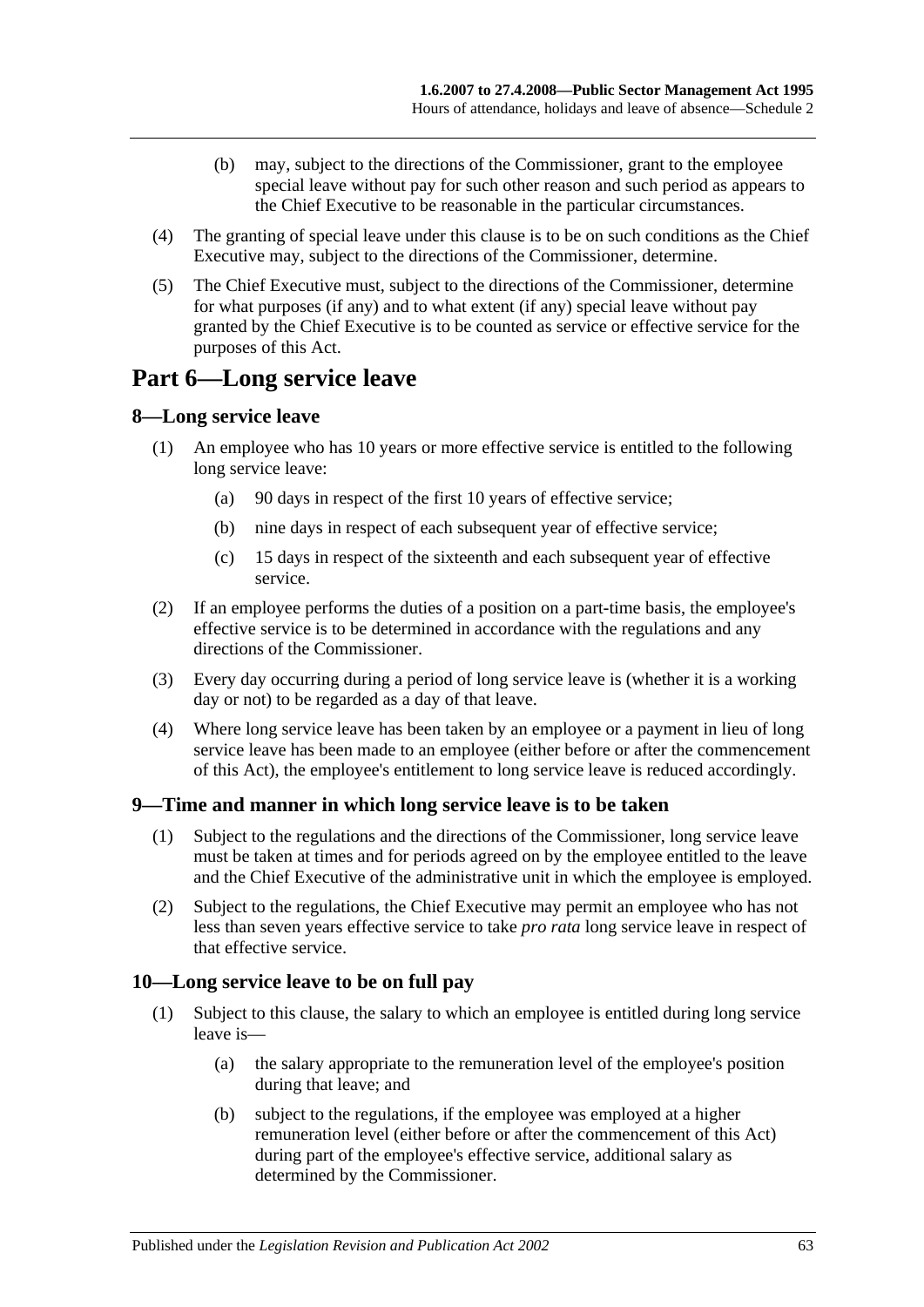- (2) If the effective service of an employee consists in whole or in part of part-time service or service in a casual position, the salary to which the employee is entitled during long service leave is to be as determined by the Commissioner by reference to the rate of remuneration applying to the employee's position during the period of the leave and the extent to which the employee's effective service was part-time or in a casual position.
- (3) An employee may elect to take long service leave on half salary, and in that event—
	- (a) the period of leave is to be twice the period to which the employee would otherwise have been entitled; and
	- (b) the first half of the leave is to be on full pay; and
	- (c) the second half of the leave is to be taken to be leave without pay.
- (4) An employee is, while on long service leave, entitled to receive, in addition to salary, the allowances (if any) determined by the Commissioner.

#### **11—Payment in lieu of long service leave**

- (1) The Minister may, on application by a Chief Executive, and the Chief Executive of an administrative unit may, on application by an executive in the unit, authorise that the Chief Executive or executive be paid, in lieu of a period of long service leave to which the person has accrued an entitlement, an amount equal to the salary and allowances (if any) that the person would have been entitled to receive during such a period of leave.
- (2) If an employee—
	- (a) who is entitled to long service leave; or
	- (b) to whom *pro rata* long service leave could have been granted,

dies or ceases for any reason to be an employee, then—

- (c) in the case of death—the employee's personal representative; or
- (d) in the case of cessation of service for any other reason—the employee,

must be paid a sum determined as follows:

- (e) in the case of an employee who was entitled to long service leave—the salary that would have been payable if the long service leave had commenced on the day of cessation of service;
- (f) in the case of an employee to whom *pro rata* long service leave could have been granted—the salary that would have been payable if *pro rata* long service leave had been granted in respect of all the employee's effective service and that leave had commenced on the day of cessation of service;
- (g) in either case—
	- (i) if the employee's service ceases during a year of service—a sum that bears to the salary that would have been payable in respect of long service leave for that year of service if it had been completed the same proportion as the number of complete months served in that year bears to 12; and
	- (ii) the allowances (if any) determined by the Commissioner.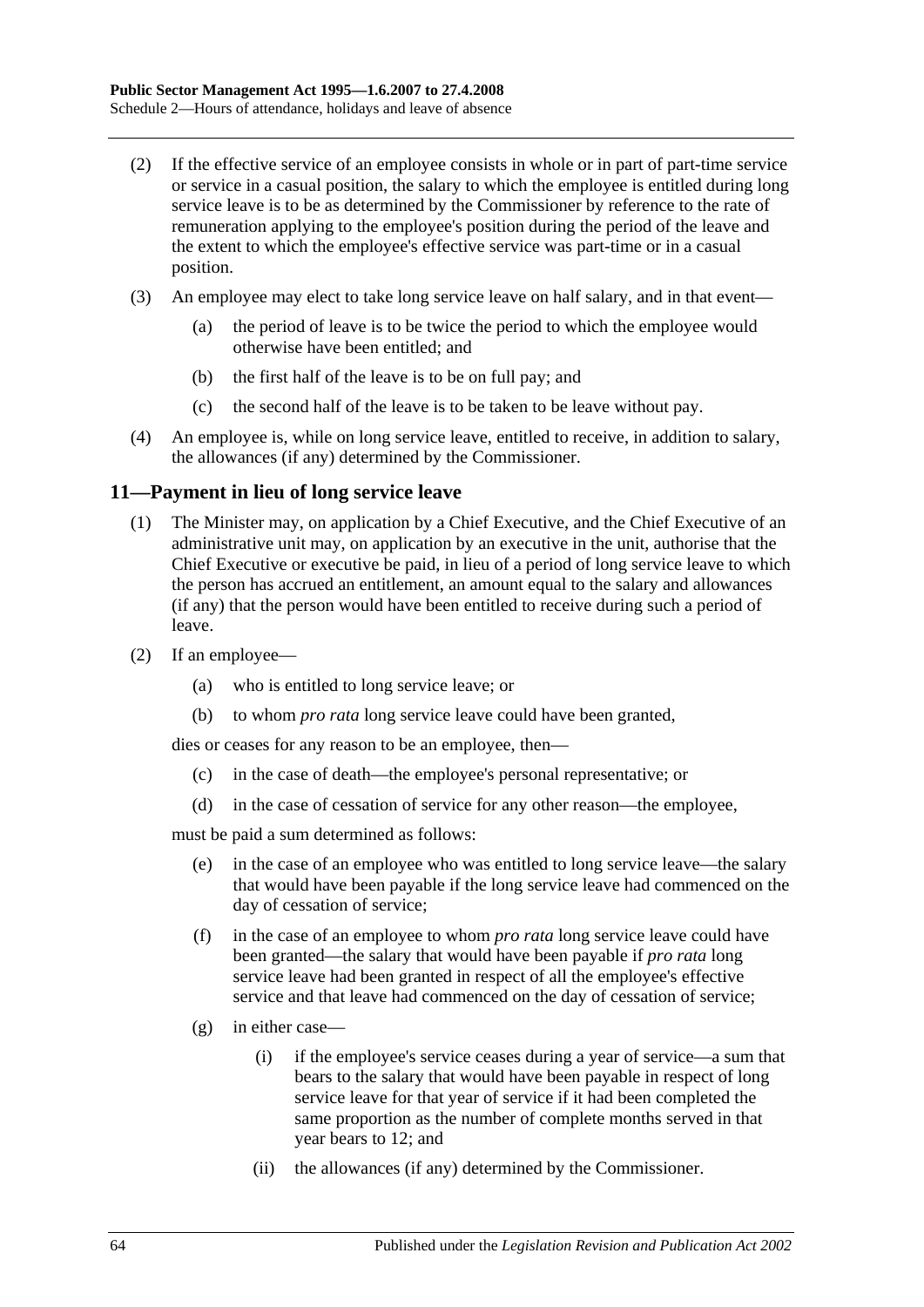(3) In determining a sum payable under this clause, no allowance may be made for an increase in salary granted or payable after the date of the payment.

## **Part 7—Adjustment to leave rights based on prior service**

#### **12—Adjustment to leave rights based on prior service**

If a person becomes an employee within three months after ceasing to be—

- (a) an officer or employee of the Crown in right of this State, the Commonwealth or another State or Territory of the Commonwealth; or
- (b) an officer or employee of a prescribed class,

then, for the purpose of determining the person's entitlement to recreation leave, sick leave or long service leave, the period of the person's service in that capacity is, to the extent determined by the Commissioner and subject to the conditions (if any) imposed by the Commissioner, to be counted as service or effective service for the purposes of this Act.

## **Part 8—Payments on death**

#### **13—Payment in respect of leave on death**

Despite any other provisions of this Schedule, the Chief Executive of an administrative unit may, if of the opinion that it is appropriate to do so, direct that a sum payable in respect of leave on the death of an employee in the unit be paid to dependants of the employee and not to the personal representative.

## **Schedule 3—Promotion and Grievance Appeals Tribunal and Disciplinary Appeals Tribunal**

#### **1—Promotion and Grievance Appeals Tribunal and Disciplinary Appeals Tribunal**

- (1) The following Tribunals are established:
	- (a) the *Promotion and Grievance Appeals Tribunal*; and
	- (b) the *Disciplinary Appeals Tribunal*.
- (2) Except where the contrary intention appears, the remaining provisions of this Schedule apply in relation to both the Promotion and Grievance Appeals Tribunal and the Disciplinary Appeals Tribunal.

#### <span id="page-64-0"></span>**2—Appointment of Presiding Officer and Deputy Presiding Officer**

- (1) The Governor may appoint—
	- (a) a suitable person to be Presiding Officer of the Tribunal; and
	- (b) a suitable person to be Deputy Presiding Officer of the Tribunal.
- (2) Before the Governor makes an appointment under [subclause](#page-64-0) (1), the Minister must invite representations from recognised organisations on the proposed appointment.
- (3) A person is not eligible to be appointed as Presiding Officer or Deputy Presiding Officer of the Disciplinary Appeals Tribunal unless that person is a member or a former member of the judiciary of the State or the Commonwealth.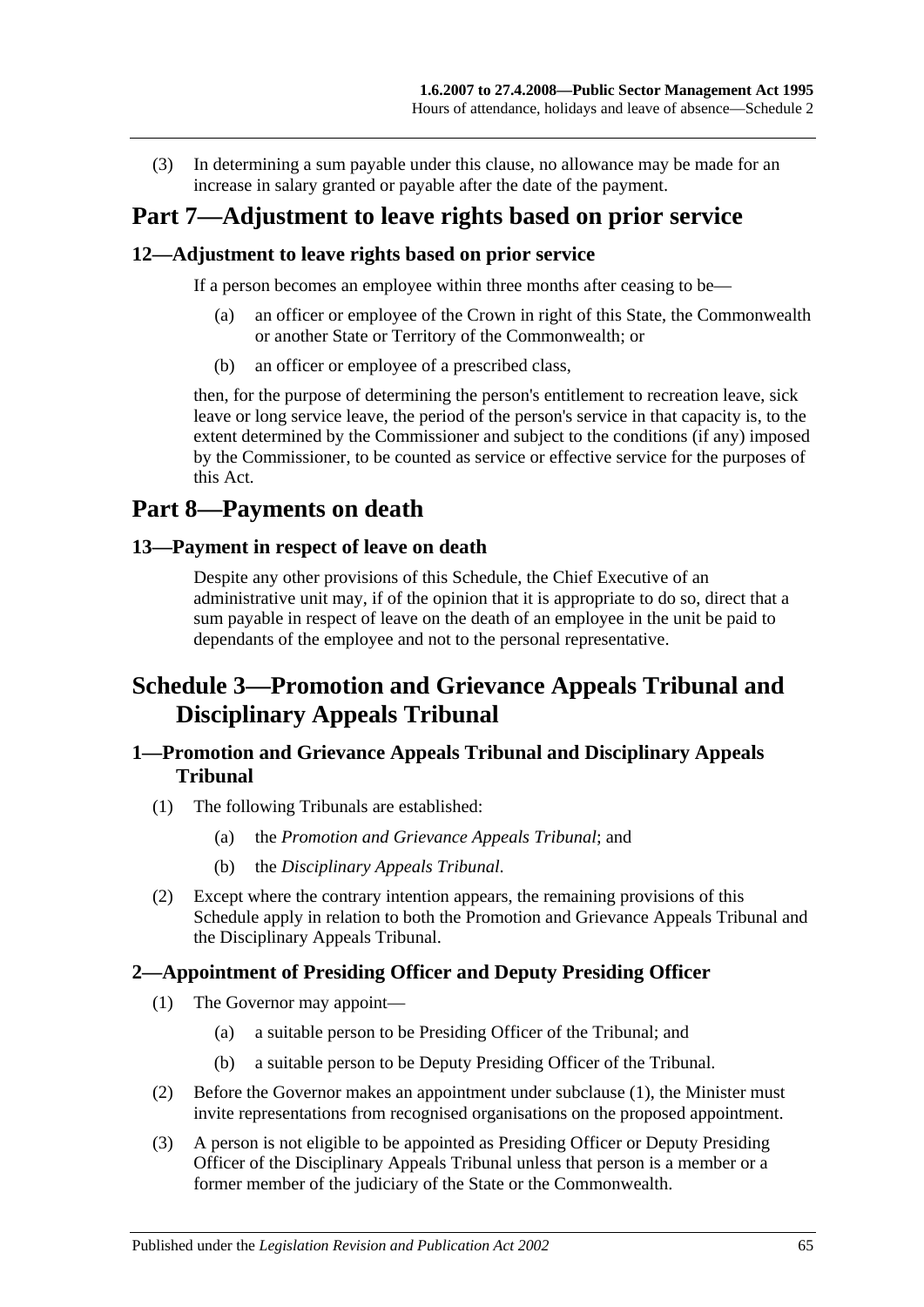- (4) A person is not eligible to be appointed as Presiding Officer or Deputy Presiding Officer of the Promotion and Grievance Appeals Tribunal—
	- (a) if the person is an employee; or
	- (b) unless the person has, in the opinion of the Governor, appropriate knowledge and experience of principles and practices of personnel management in the public sector.
- (5) In the absence of the Presiding Officer of the Tribunal, or if there is temporarily no Presiding Officer of the Tribunal, the Deputy Presiding Officer has all the powers and functions of the Presiding Officer.
- (6) A Presiding Officer or Deputy Presiding Officer of the Tribunal is to be appointed for a term of office (not exceeding five years) determined by the Governor and specified in the instrument of appointment and, at the end of a term of office, is eligible for reappointment.
- (7) A person ceases to be Presiding Officer or Deputy Presiding Officer of the Promotion and Grievance Appeals Tribunal if the person—
	- (a) completes a term of office and is not reappointed; or
	- (b) resigns by written notice addressed to the Minister; or
	- (c) is removed from office by the Governor on the ground of—
		- (i) misconduct; or
		- (ii) neglect of duties; or
		- (iii) incompetence; or
		- (iv) mental or physical incapacity to carry out official duties; or
	- (d) is convicted of an offence punishable by imprisonment; or
	- (e) becomes a member, or a candidate for election as a member, of the Parliament of the State or the Commonwealth.
- (8) A person ceases to be Presiding Officer or Deputy Presiding Officer of the Disciplinary Appeals Tribunal if the person—
	- (a) completes a term of office and is not reappointed; or
	- (b) resigns by written notice addressed to the Minister; or
	- (c) ceases to be a member of the judiciary.
- (9) A person who ceases to be Presiding Officer or Deputy Presiding Officer of the Tribunal on completion of a term of office, on resignation under this clause, or on retirement or resignation as a member of the judiciary, may continue to act in the relevant office for the purpose of completing the hearing and determination of proceedings part-heard at the completion of the term of office, or at the time of the retirement or resignation.

#### **3—Panels of nominees**

- <span id="page-65-0"></span>(1) For the purpose of constituting the Tribunal there is to be—
	- (a) a panel of employees nominated by the Commissioner; and
	- (b) a panel of employees nominated by recognised organisations.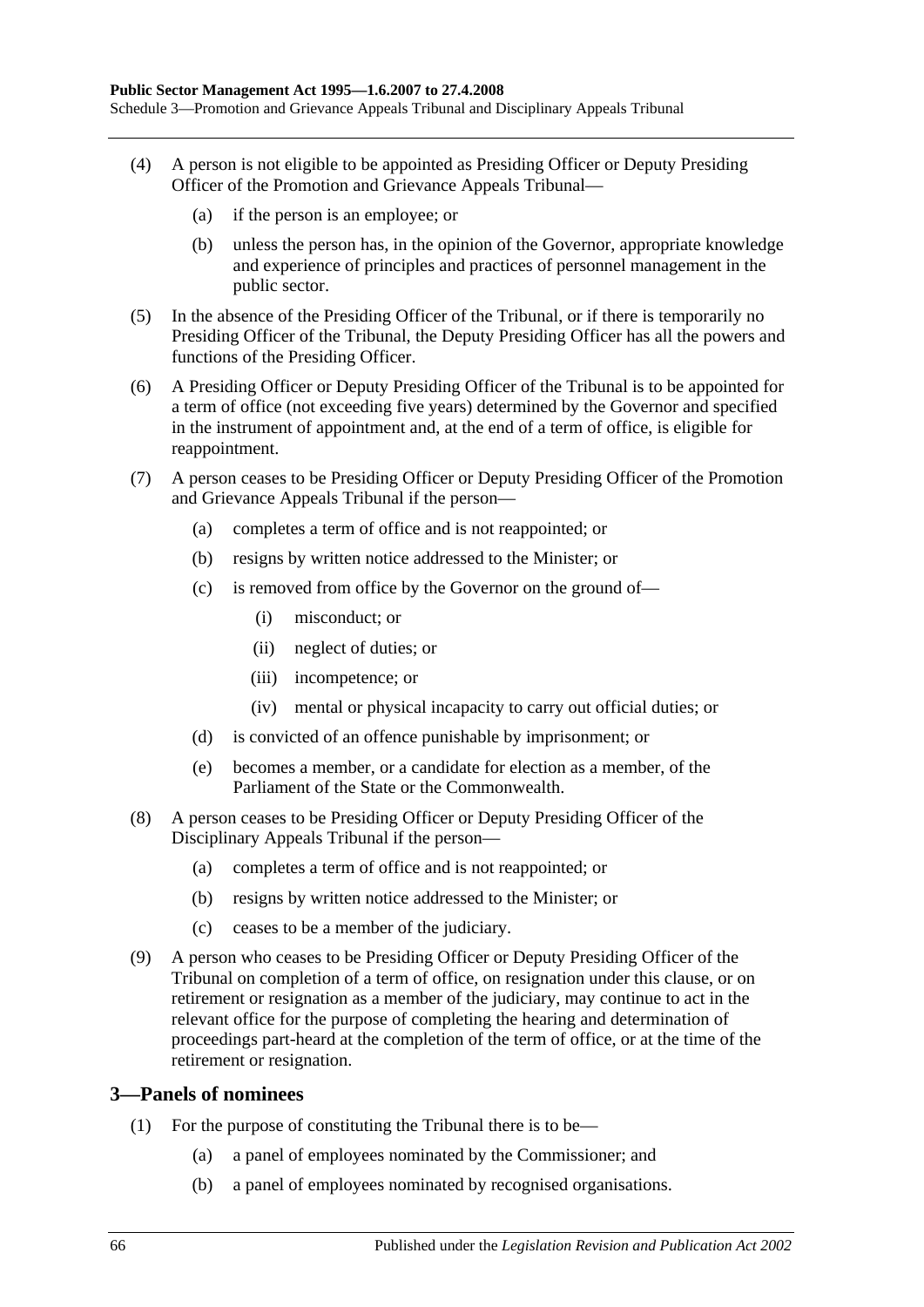- <span id="page-66-0"></span>(2) The Minister may from time to time invite the recognised organisations to nominate employees to constitute the panel referred to in [subclause](#page-65-0) (1)(b).
- (3) If a recognised organisation fails to make a nomination in response to an invitation under [subclause](#page-66-0) (2) within the time allowed in the invitation, the Minister may choose employees instead of nominees of the recognised organisation and any employees so chosen are to be taken to have been nominated to the relevant panel.
- (4) A person ceases to be a member of a panel if the person—
	- (a) ceases to be an employee; or
	- (b) resigns by notice in writing addressed to the Minister; or
	- (c) is removed from the panel by the Minister on the ground of misconduct, neglect of duty, incompetence or mental or physical incapacity to carry out official duties; or
	- (d) has completed a period of two years as a member of the panel since being nominated, or last renominated, as a member of the panel, and is not renominated to the panel.
- (5) A person who ceases to be a member of a panel on retirement or resignation from the Public Service, on resignation under this clause, or on completion of a period of two years as a member of the panel, may continue as a member of the panel for the purpose of completing the hearing and determination of proceedings of the Tribunal part-heard at the completion of the period as a member, or at the time of the retirement or resignation.

#### <span id="page-66-1"></span>**4—Constitution of Tribunal and divisions of Tribunal**

- (1) For the purpose of hearing and determining any proceedings, the Tribunal is to be constituted of—
	- (a) the Presiding Officer or Deputy Presiding Officer of the Tribunal; and
	- (b) a member of the panel of nominees of the Commissioner selected by the Presiding Officer for the purpose of those proceedings; and
	- (c) a member of the panel of nominees of recognised organisations selected for the purpose of those proceedings—
		- (i) by the appellant; or
		- (ii) if there are two or more appellants and they do not agree on the selection of a nominee—by the Presiding Officer.
- (2) The Presiding Officer, if of the opinion that it is expedient that separate divisions of the Tribunal should be constituted, may direct that the Tribunal sit in separate divisions.
- (3) A division of the Tribunal is to be constituted in accordance with [subclause](#page-66-1) (1).
- (4) Separate divisions of the Tribunal may sit contemporaneously to hear separate proceedings.

#### **5—Procedure at meetings of Tribunal**

(1) The Presiding Officer or Deputy Presiding Officer of the Tribunal must preside at the hearing of any proceedings by the Tribunal.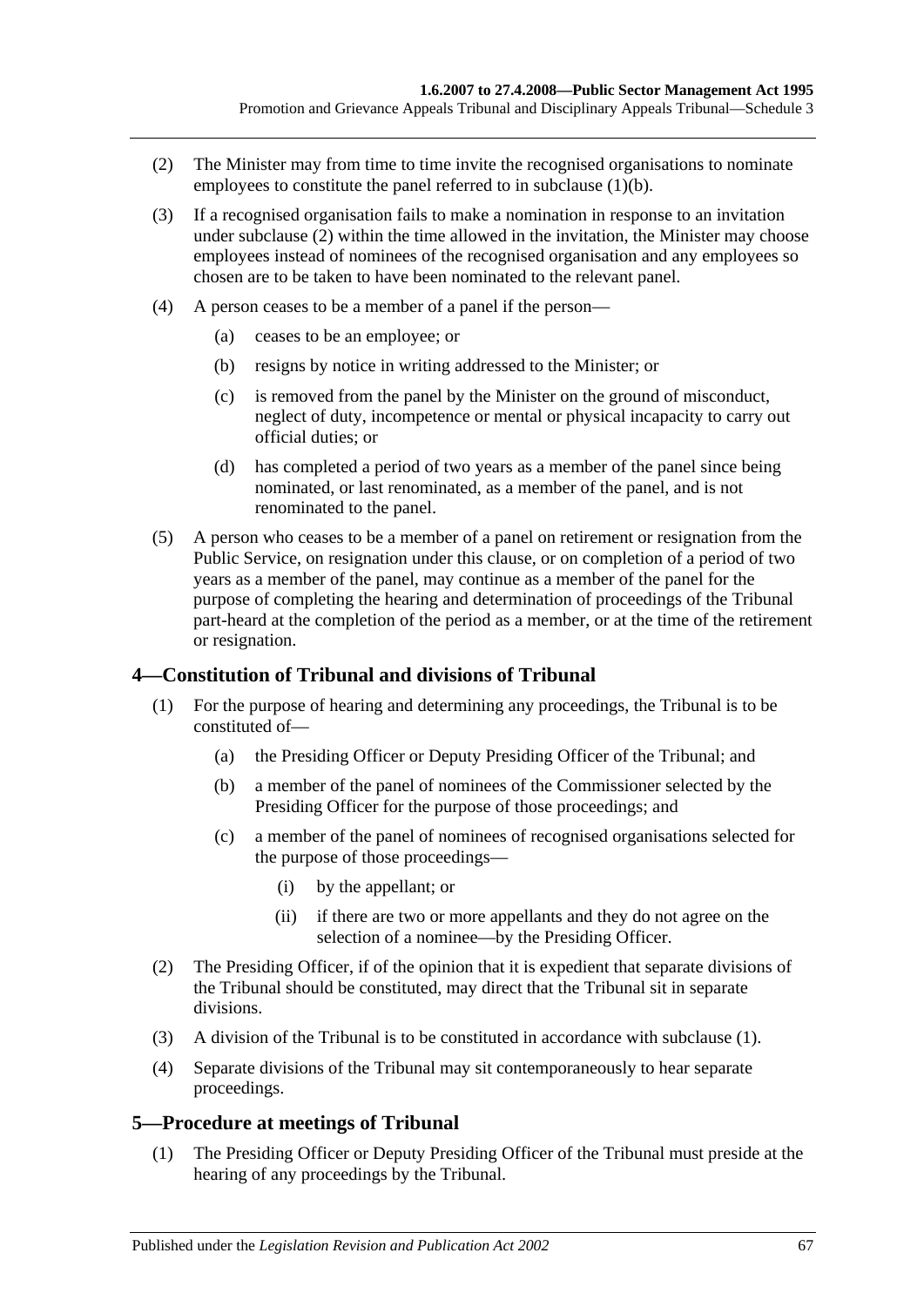- (2) The Presiding Officer or Deputy Presiding Officer of the Disciplinary Appeals Tribunal must decide any question of law arising in proceedings before that Tribunal but any other decision in which any two or more members of the Tribunal concur is a decision of the Tribunal.
- (3) A decision in which any two or more members of the Promotion and Grievance Appeals Tribunal concur is a decision of that Tribunal.

#### **6—Employee not subject to direction**

A member of the Tribunal who is an employee is not subject to direction as an employee in respect of the performance of duties as a member of the Tribunal.

#### **7—Secretary to Tribunal**

There is to be a Secretary to the Tribunal.

#### **8—Principles on which Promotion and Grievance Appeals Tribunal is to act**

In proceedings under this Act, the Promotion and Grievance Appeals Tribunal—

- (a) is to act according to equity, good conscience and the substantial merits of the case without regard to technicalities and legal forms; and
- (b) is not bound by any rules of evidence, but may inform itself on any matter in such manner as it thinks fit.

#### **9—Notice of proceedings etc**

- (1) The Presiding Officer or the Secretary to the Tribunal must give a party to proceedings before the Tribunal reasonable notice of the time and place at which the Tribunal is to hear those proceedings.
- (2) The Commissioner is to be treated as a party to all proceedings before the Tribunal.
- (3) A party must be afforded a reasonable opportunity to call or give evidence, to examine or cross-examine witnesses, and to make submissions to the Tribunal.
- (4) If a party does not attend at the time and place fixed by the notice, the Tribunal may hear the proceedings in the absence of that party.

#### **10—Representation**

- (1) Subject to [subclause](#page-67-0) (2), a person is entitled to appear personally, or by representative, in proceedings before the Tribunal.
- <span id="page-67-0"></span>(2) A person is not entitled to be represented by a legal practitioner except in proceedings before the Disciplinary Appeals Tribunal.

#### **11—Powers of Tribunal**

- (1) In the exercise of its powers or functions under this Act, the Tribunal may—
	- (a) by summons signed on behalf of the Tribunal by a member of the Tribunal, or the Secretary to the Tribunal, require the attendance before the Tribunal of any person; and
	- (b) by summons signed on behalf of the Tribunal by a member of the Tribunal, or the Secretary to the Tribunal, require the production of any record or object; and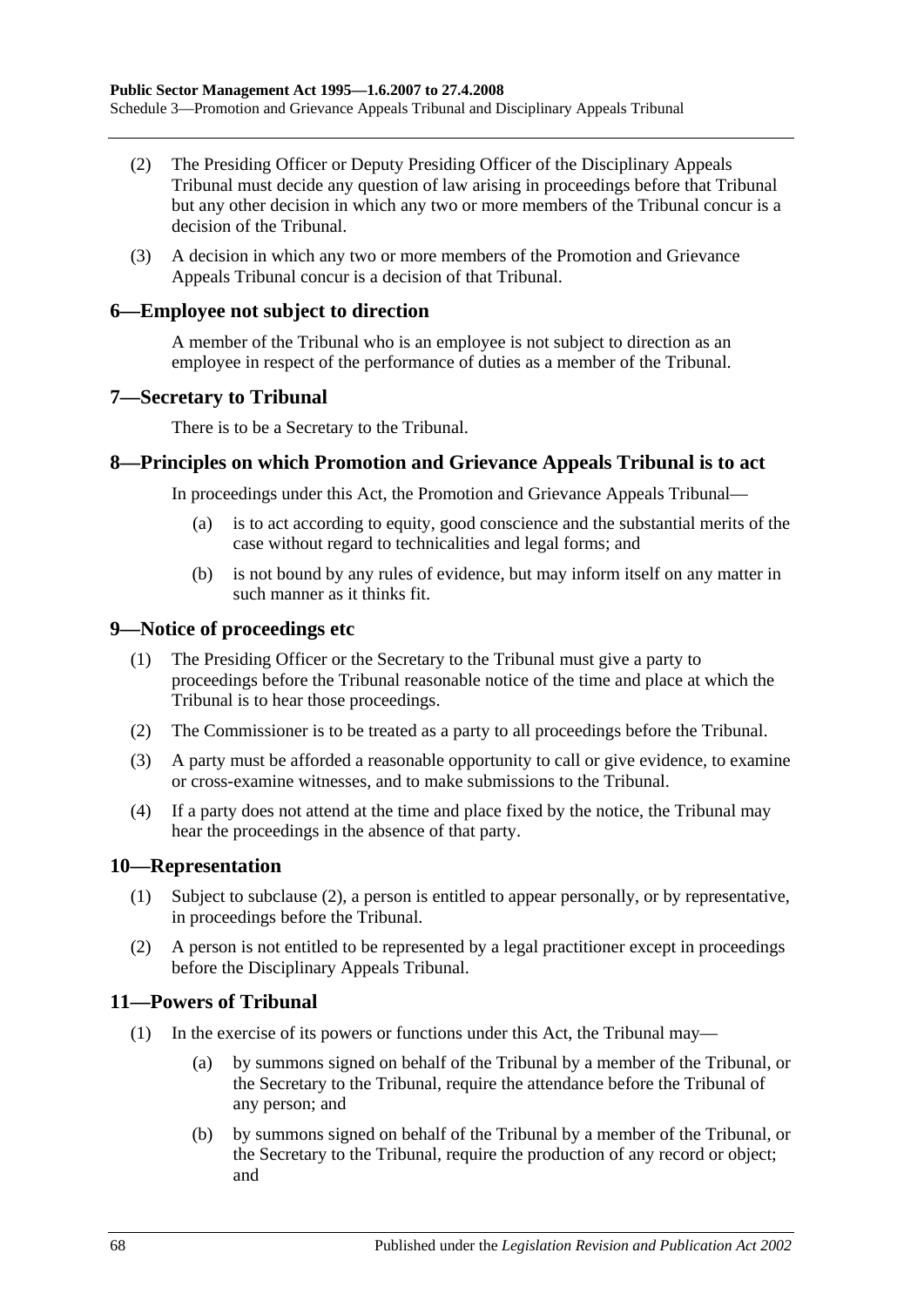- (c) require a person to make an oath or affirmation to answer truthfully all questions put by the Tribunal, or a person appearing before the Tribunal; and
- (d) require a person appearing before the Tribunal to answer relevant questions put by a member of the Tribunal or by a person appearing before the Tribunal.
- (2) Subject to [subclause](#page-68-0) (3), if a person—
	- (a) who has been served with a summons to attend before the Tribunal fails without reasonable excuse to attend in obedience to the summons; or
	- (b) who has been served with a summons to produce a record or object fails without reasonable excuse to comply with the summons; or
	- (c) misbehaves before the Tribunal, wilfully insults the Tribunal or a member of the Tribunal or interrupts the proceedings of the Tribunal; or
	- (d) refuses to be sworn or to affirm, or to answer a relevant question when required to do so by the Tribunal,

the person is guilty of an offence.

Penalty: Division 6 fine.

- <span id="page-68-0"></span>(3) A person is not obliged to answer a question or to produce a record or object (other than a record or object of the Government) under this clause if to do so would tend to incriminate the person of an offence.
- (4) In the course of proceedings, the Tribunal may—
	- (a) receive in evidence a transcript of evidence in proceedings before a court or tribunal and draw any conclusions of fact from the evidence that it considers proper; or
	- (b) adopt any findings, decision or judgment of a court or tribunal that may be relevant to the proceedings.

#### **12—Witness fees**

A person who appears as a witness in proceedings before the Tribunal is entitled to reimbursement of expenses in accordance with the regulations.

#### **13—Reasons for decision**

At the conclusion of an appeal, the Tribunal must, at the request of a party to the appeal, furnish the party with a statement of the reasons for the Tribunal's decision on the appeal.

#### **14—Report on proceedings of Tribunal**

- (1) The Presiding Officer of the Tribunal must, within three months after the end of each financial year, report to the Minister on the work of the Tribunal during that financial year.
- (2) The Minister must, within 12 sitting days after receipt of a report under this clause, cause copies of the report to be laid before each House of Parliament.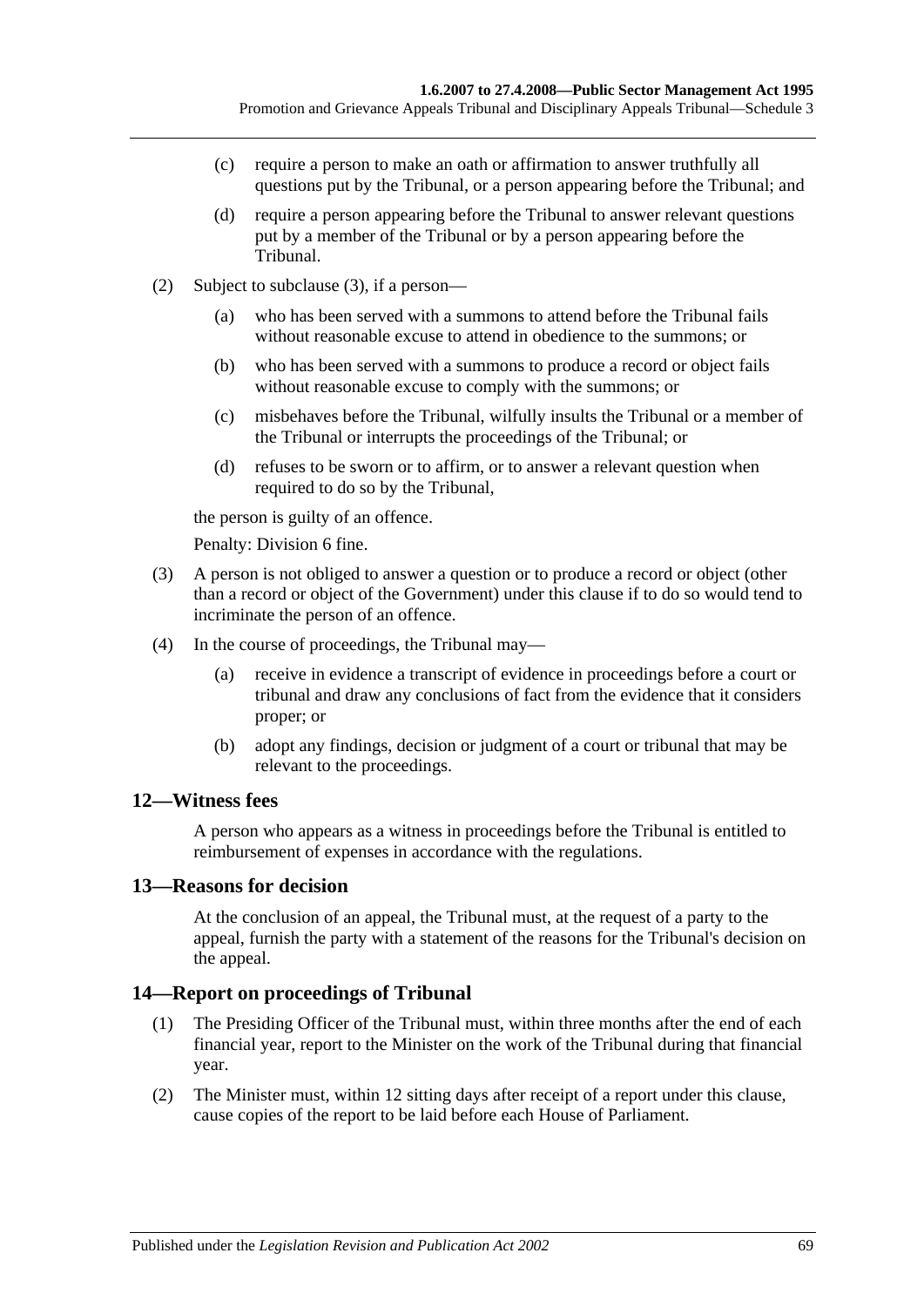# **Schedule 4—Repeal and transitional provisions**

#### **1—Repeal**

The *[Government Management and Employment Act](http://www.legislation.sa.gov.au/index.aspx?action=legref&type=act&legtitle=Government%20Management%20and%20Employment%20Act%201985) 1985* is repealed.

#### **2—Commissioner**

- (1) The person holding office as Commissioner under the repealed Act immediately before the commencement of this Act continues as the Commissioner subject to this Act.
- (2) Any entitlement of the Commissioner under the repealed Act to employment in a position in the Public Service at the end of a term of appointment continues to apply subject to any agreement made between the Commissioner and the Minister after the commencement of this Act.

#### **3—Administrative units continued**

The administrative units of the Public Service in existence under the repealed Act immediately before the commencement of this Act continue in existence subject to this Act.

#### **4—Positions continued**

- (1) The Public Service positions in existence under the repealed Act immediately before the commencement of this Act continue in existence as positions in the same administrative units subject to this Act.
- (2) A position classified as a senior position under the repealed Act immediately before the commencement of this Act continues as an executive position subject to this Act.

### **5—Employees continued in positions**

The persons employed in the Public Service under the repealed Act immediately before the commencement of this Act continue to be employed in the same positions in the Public Service subject to this Act.

#### **6—Basis of employment**

- (1) A person employed on probation under the repealed Act immediately before the commencement of this Act continues to be employed on probation subject to this Act.
- (2) A person employed in the Public Service on a temporary basis under the repealed Act immediately before the commencement of this Act is to be taken to be employed subject to a contract (which may be modified by agreement) between the employee and the relevant Chief Executive under which the employee's employment may be terminated by the Chief Executive at any time.
- (3) A person employed in the Public Service on a casual basis under the repealed Act immediately before the commencement of this Act is to be taken to be employed subject to a contract (which may be modified by agreement) between the employee and the relevant Chief Executive under which—
	- (a) the same conditions continue to apply in relation to the employment; and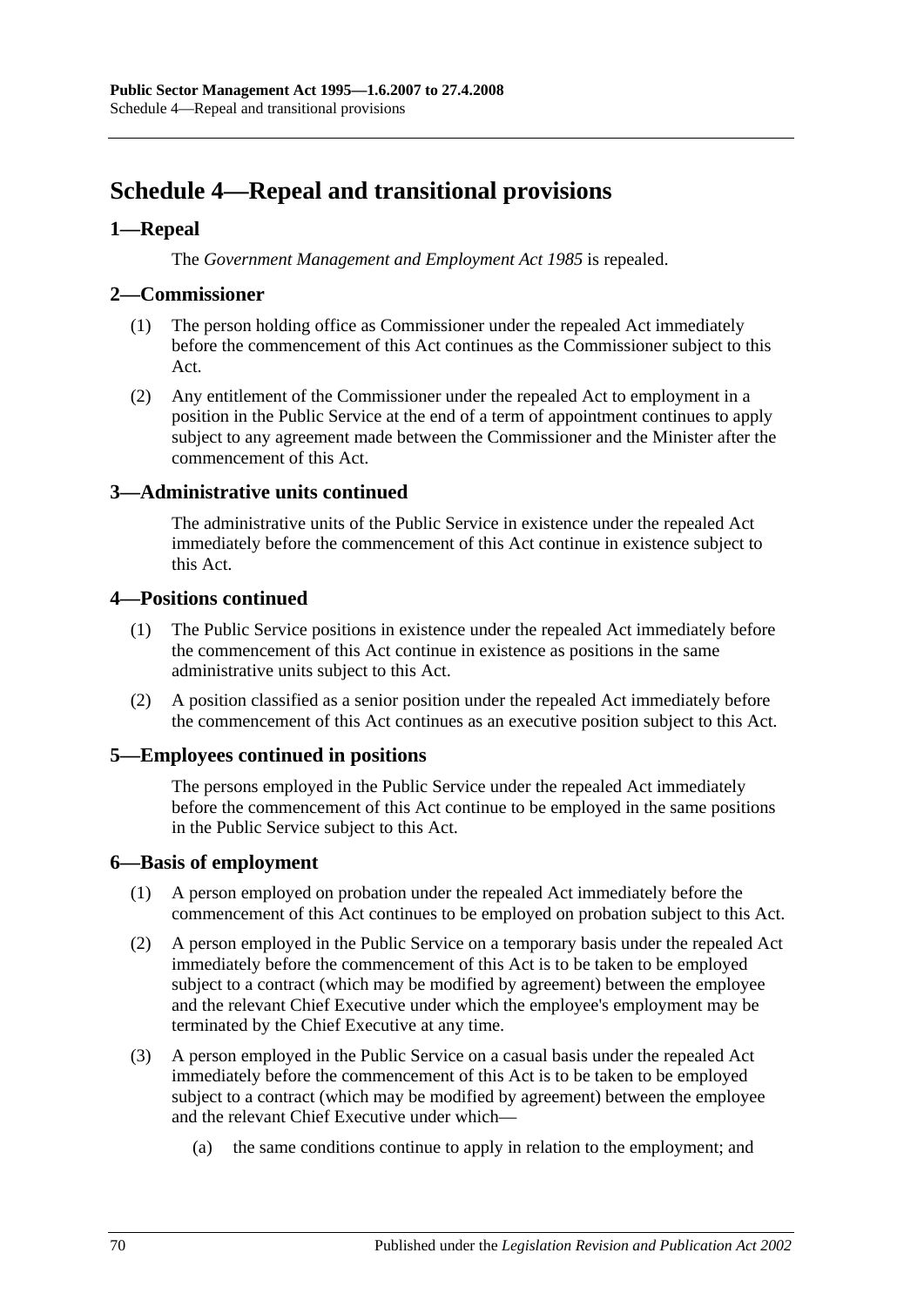- (b) the employee's employment may be terminated by the Chief Executive at any time.
- (4) A person employed in the Public Service for a fixed term under the repealed Act immediately before the commencement of this Act is to be taken to be employed subject to a contract (which may be modified by agreement) between the employee and the relevant Chief Executive under which—
	- (a) the same fixed term continues to apply in relation to the employment; and
	- (b) any entitlement of the employee under the repealed Act to employment in another position in the Public Service at the end of the fixed term continues to apply in relation to the employment.
- (5) A person employed in the Public Service for a fixed term and subject to negotiated conditions under the repealed Act immediately before the commencement of this Act is to be taken to be employed subject to a contract (which may be modified by agreement) between the employee and the relevant Chief Executive under which the same fixed term and conditions continue to apply in relation to the employment.

#### **7—Executives**

- <span id="page-70-0"></span>(1) The following provisions apply to an employee occupying a senior position under the repealed Act immediately before the commencement of this Act:
	- (a) despite [Division 1](#page-35-1) of [Part 7,](#page-35-0) the conditions of the person's employment as an executive need not, but may, if the parties so choose, be made subject to a contract under that Division between the employee and the relevant Chief Executive;
	- (b) [paragraph](#page-70-0) (a) ceases to apply to the employee—
		- (i) if the employee applies for and is appointed to an executive position; or
		- (ii) once the employee becomes a party to a contract under [Division 1](#page-35-1) of [Part 7](#page-35-0) governing the conditions of his or her employment as an executive.
- (2) The remuneration and other benefits, or limits of remuneration and other benefits, that may be determined by the Commissioner under [Part 6](#page-33-0) in relation to executive positions at a particular remuneration level may vary according to whether the conditions of a person's employment in such a position are or are not subject to a contract under [Division 1](#page-35-1) of [Part 7.](#page-35-0)

#### **8—Chief Executives**

The following provisions apply to a Chief Executive occupying a position of Chief Executive Officer of an administrative unit under the repealed Act immediately before the commencement of this Act:

- (a) the conditions of appointment to the Chief Executive's position are to be taken to be subject to a contract under [Part 4;](#page-25-0)
- (b) the contract is to be taken to provide that—
	- (i) the Chief Executive's appointment is for the same term as applied to his or her appointment under the repealed Act; and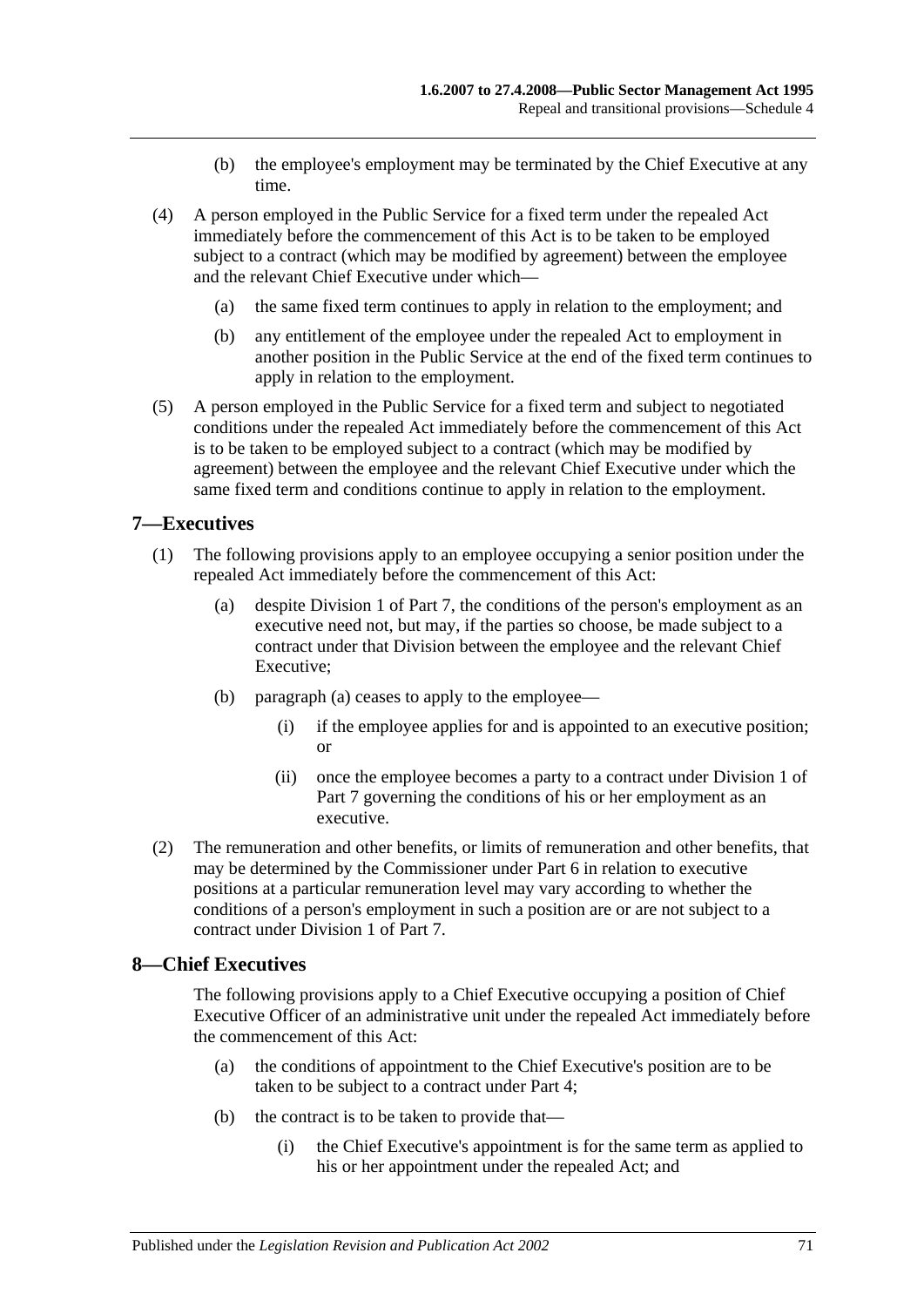- (ii) the Chief Executive is to meet performance standards as set from time to time by the Premier and the Minister responsible for the administrative unit; and
- (iii) the Chief Executive is entitled to the same remuneration and other benefits as applied to his or her appointment under the repealed Act; and
- (iv) any entitlement of the Chief Executive under the repealed Act to subsequent employment in a position in the Public Service continues to apply to his or her appointment in the event that—
	- (A) the Chief Executive is not reappointed at the end of a term of appointment; or
	- (B) the Chief Executive ceases to occupy the position before the end of a term of appointment otherwise than as a result of
		- resignation or retirement; or
		- termination by the Governor on the ground that the Chief Executive has, because of mental or physical incapacity, failed to carry out duties of the position satisfactorily or to the performance standards specified under the contract; or
		- termination by the Governor on the ground that the Chief Executive has been guilty of misconduct; or
		- termination by the Governor on the ground that the Chief Executive has been convicted of an offence punishable by imprisonment; or
		- termination by the Governor on the ground that the Chief Executive has engaged in any remunerative employment, occupation or business outside the duties of the position without the consent of the Minister responsible for the administrative unit; or
		- termination by the Governor on the ground that the Chief Executive has become bankrupt or applied to take the benefit of a law for the relief of insolvent debtors; or
		- termination because the Chief Executive becomes a member of the Parliament of the State or the Commonwealth or is sentenced to imprisonment for an offence;
- (c) the contract is subject to modification by agreement;
- (d) the provisions of [Part 4,](#page-25-0) including the provisions for termination by not less than three months notice and for a resulting termination payment, apply in relation to the Chief Executive;
- (e) the Chief Executive is not entitled to any payment as provided by section  $37(1)(d)(ii)$  of the repealed Act.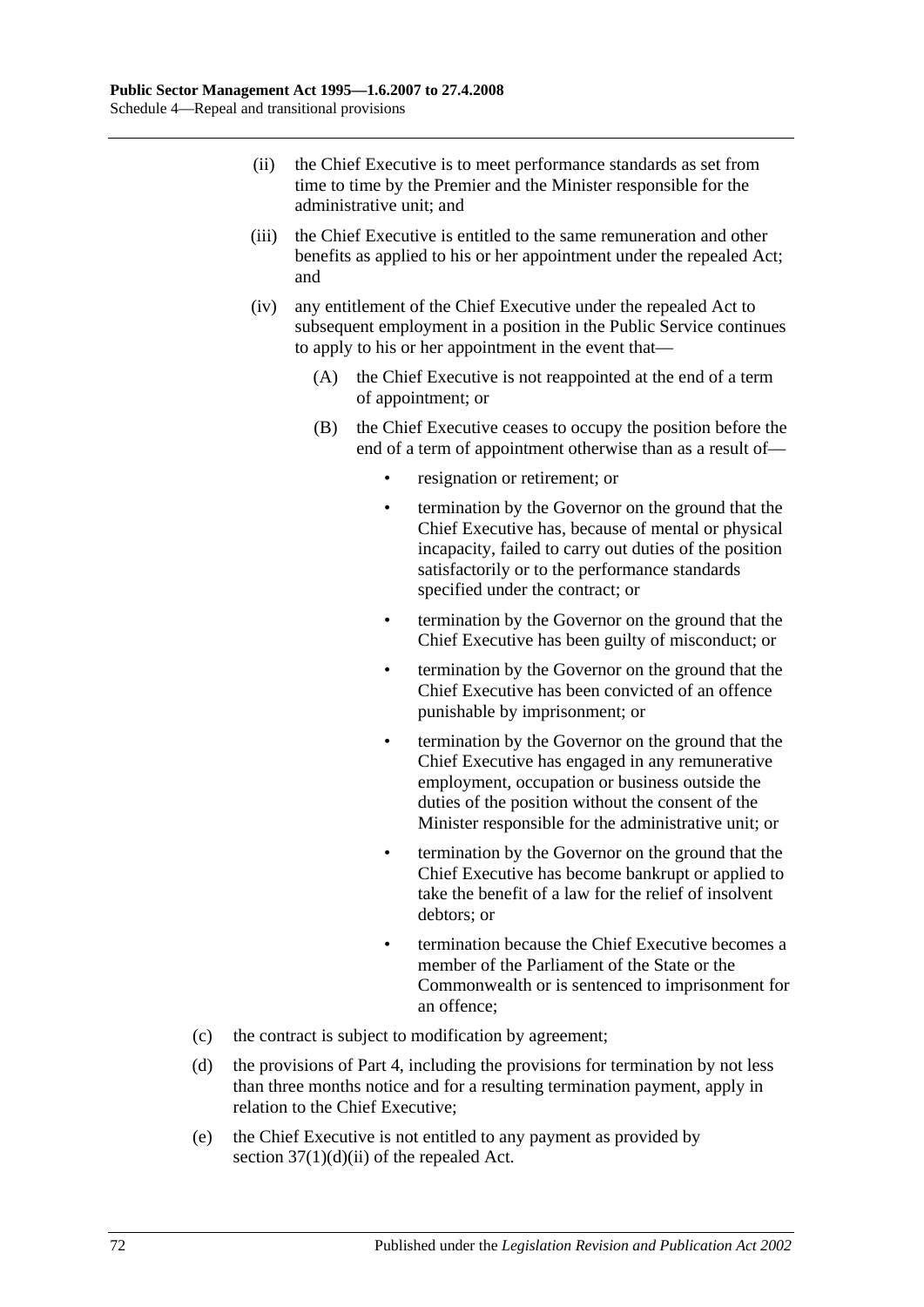### **9—Temporary promotional reassignments**

An employee occupying a position as a result of a temporary promotional reassignment under the repealed Act continues to occupy the position subject to the requirement that the employee must, within three years from the date of the temporary promotional reassignment, be assigned back to the employee's former position or, if that position is no longer available, to a position with a remuneration level that corresponds to the classification level of the employee's former position.

### **10—Classification and remuneration levels of positions**

The classification levels of positions in the Public Service under the repealed Act immediately before the commencement of this Act continue as the remuneration levels of the positions subject to this Act.

### **11—Tribunals continued**

The Disciplinary Appeals Tribunal and the Promotion and Grievance Appeals Tribunal as constituted under the repealed Act immediately before the commencement of this Act continue as the same Tribunals subject to this Act.

### **12—Leave rights**

Subject to this Act, existing and accruing rights in respect of leave of employees continued in employment under this Act remain in full force and effect.

#### **13—Directions etc continued**

A direction, instruction, determination or decision issued or made under a provision of the repealed Act and in force under the repealed Act immediately before the commencement of this Act continues in force subject to this Act as if issued or made under the corresponding provision of this Act.

### **14—Acts Interpretation Act applies**

The *[Acts Interpretation Act](http://www.legislation.sa.gov.au/index.aspx?action=legref&type=act&legtitle=Acts%20Interpretation%20Act%201915) 1915* applies, except to the extent of any inconsistency with the provisions of this Schedule, to the repeal effected by this Act.

#### **15—Interaction with Superannuation legislation**

- (1) Termination of an employee's employment in the Public Service under [Division 4](#page-43-0) of [Part 8](#page-42-0) is to be taken to constitute retrenchment for the purposes of the *[Superannuation](http://www.legislation.sa.gov.au/index.aspx?action=legref&type=act&legtitle=Superannuation%20Act%201988)  Act [1988](http://www.legislation.sa.gov.au/index.aspx?action=legref&type=act&legtitle=Superannuation%20Act%201988)*, the *[Superannuation \(Benefit Scheme\) Act](http://www.legislation.sa.gov.au/index.aspx?action=legref&type=act&legtitle=Superannuation%20(Benefit%20Scheme)%20Act%201992) 1992* and the *[Southern State](http://www.legislation.sa.gov.au/index.aspx?action=legref&type=act&legtitle=Southern%20State%20Superannuation%20Act%201994)  [Superannuation Act](http://www.legislation.sa.gov.au/index.aspx?action=legref&type=act&legtitle=Southern%20State%20Superannuation%20Act%201994) 1994*.
- (2) Termination of an employee's employment in the Public Service under [Division 5](#page-44-0) of [Part 8](#page-42-0) is to be taken to constitute termination on account of or on the ground of invalidity for the purposes of the *[Superannuation Act](http://www.legislation.sa.gov.au/index.aspx?action=legref&type=act&legtitle=Superannuation%20Act%201988) 1988*, the *[Superannuation](http://www.legislation.sa.gov.au/index.aspx?action=legref&type=act&legtitle=Superannuation%20(Benefit%20Scheme)%20Act%201992)  [\(Benefit Scheme\) Act](http://www.legislation.sa.gov.au/index.aspx?action=legref&type=act&legtitle=Superannuation%20(Benefit%20Scheme)%20Act%201992) 1992* and the *[Southern State Superannuation Act](http://www.legislation.sa.gov.au/index.aspx?action=legref&type=act&legtitle=Southern%20State%20Superannuation%20Act%201994) 1994*.
- (3) Termination of employee's employment in the Public Service under [Division 6](#page-46-0) of [Part](#page-42-0) 8 is to be taken to constitute termination on the ground of incompetence for the purposes of the *[Superannuation Act](http://www.legislation.sa.gov.au/index.aspx?action=legref&type=act&legtitle=Superannuation%20Act%201988) 1988*.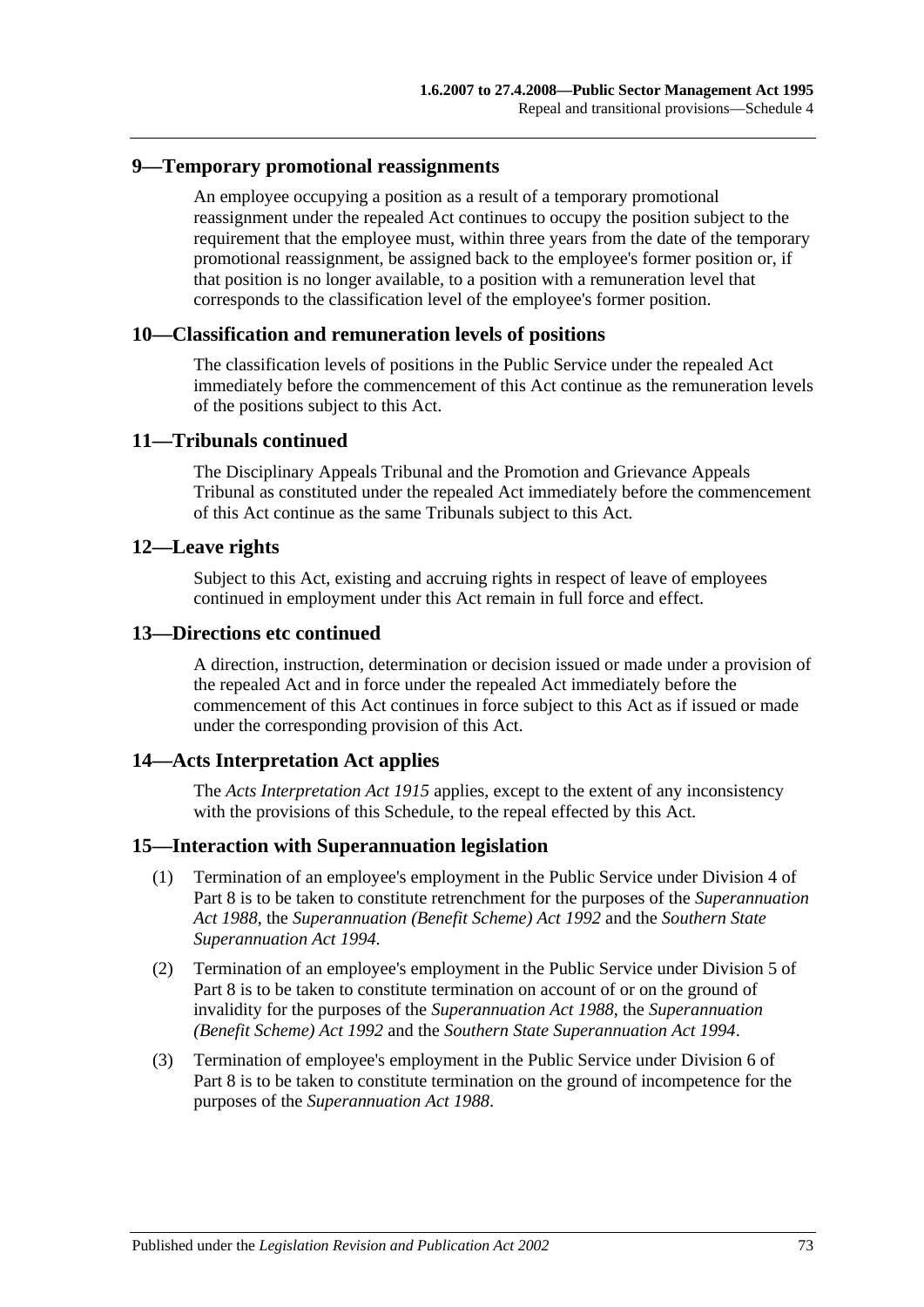# **Legislative history**

### **Notes**

- Amendments of this version that are uncommenced are not incorporated into the text.
- Please note—References in the legislation to other legislation or instruments or to titles of bodies or offices are not automatically updated as part of the program for the revision and publication of legislation and therefore may be obsolete.
- Earlier versions of this Act (historical versions) are listed at the end of the legislative history.
- For further information relating to the Act and subordinate legislation made under the Act see the Index of South Australian Statutes or www.legislation.sa.gov.au.

## **Legislation amended by principal Act**

The *Public Sector Management Act 1995* amended the following:

*Industrial and Employee Relations Act 1994*

### **Principal Act and amendments**

New entries appear in bold.

| Year | N <sub>0</sub> | Title                                                                                                    | Assent     | Commencement                                                                                                                                                                   |
|------|----------------|----------------------------------------------------------------------------------------------------------|------------|--------------------------------------------------------------------------------------------------------------------------------------------------------------------------------|
| 1995 | 39             | Public Sector Management Act 1995                                                                        | 4.5.1995   | 17.7.1995 (Gazette 13.7.1995 p54)                                                                                                                                              |
| 1998 | 17             | <b>Public Sector Management</b><br>(Incompatible Public Offices)<br>Amendment Act 1998                   | 2.4.1998   | 30.4.1998 (Gazette 30.4.1998 p2022)                                                                                                                                            |
| 2003 | 36             | Statutes Amendment (Honesty and<br>Accountability in Government) Act<br>2003                             | 31.7.2003  | Pt 5 (ss $18-29-29.4.2004$ ( <i>Gazette</i><br>29.4.2004 p1173) except new ss 6H & 6L<br>(as inserted by s 21) and s $28-31.7.2005$<br>$(s 7(5)$ Acts Interpretation Act 1915) |
| 2003 | 44             | <b>Statute Law Revision Act 2003</b>                                                                     | 23.10.2003 | Sch 1-24.11.2003 (Gazette 13.11.2003<br><i>p4048</i> )                                                                                                                         |
| 2005 | 25             | <b>Public Sector Management (Chief</b><br><i>Executive Accountability</i> ) <i>Amendment</i><br>Act 2005 | 9.6.2005   | 9.6.2005                                                                                                                                                                       |
| 2006 | 41             | <b>Statutes Amendment (Public Sector</b><br>Employment) Act 2006                                         | 14.12.2006 | Pt 16 (s $73$ )-1.4.2007 ( <i>Gazette</i><br>29.3.2007 p930)                                                                                                                   |
| 2006 | 43             | <b>Statutes Amendment (Domestic</b><br>Partners) Act 2006                                                | 14.12.2006 | Pt 71 (s 181)-1.6.2007 (Gazette<br>26.4.2007 p1352)                                                                                                                            |
| 2007 | 25             | <b>Protective Security Act 2007</b>                                                                      | 26.7.2007  | Sch 1 (cl 30)-28.4.2008 ( <i>Gazette</i><br>3.4.2008 p1183)                                                                                                                    |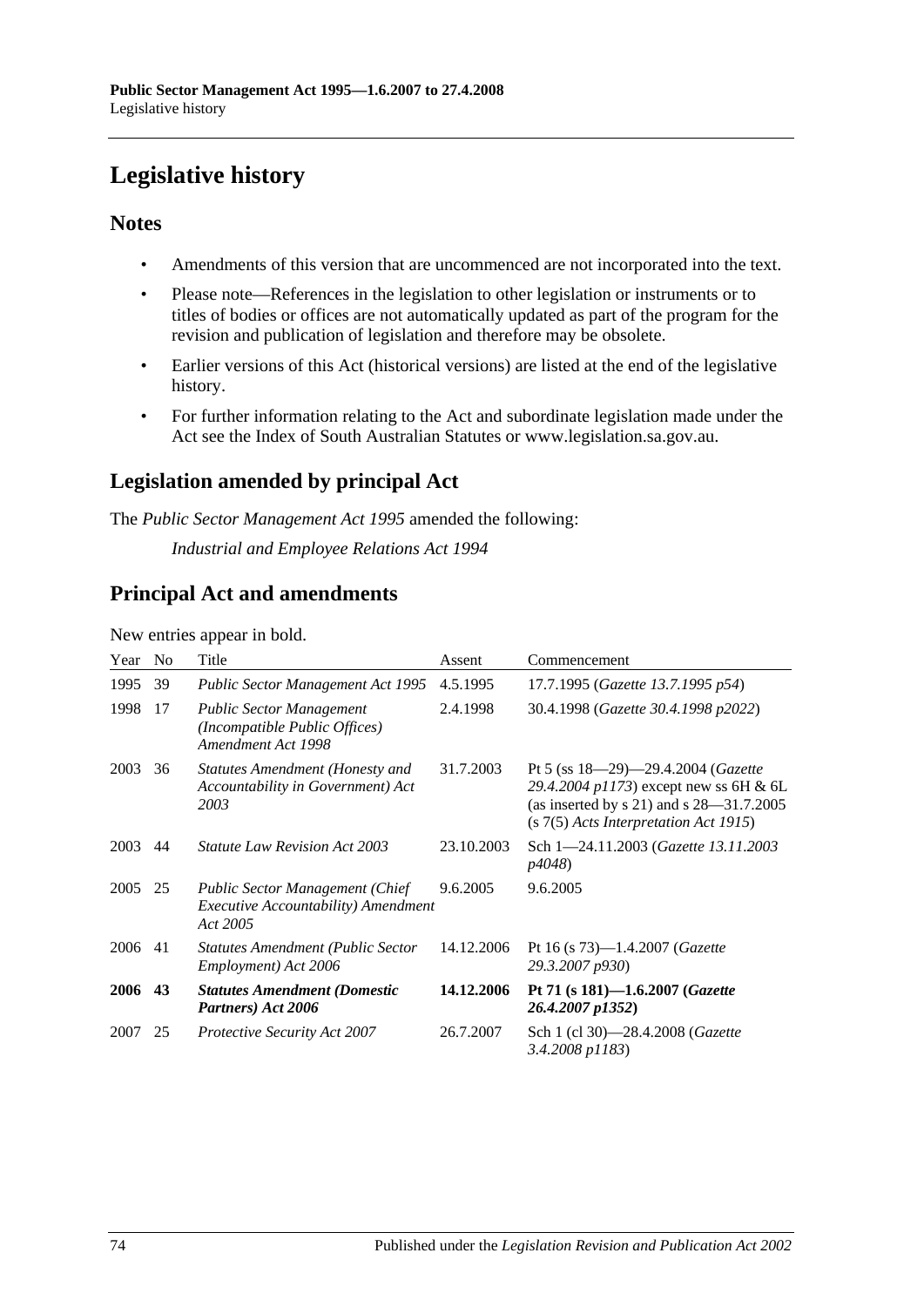## **Provisions amended**

New entries appear in bold.

Entries that relate to provisions that have been deleted appear in italics.

| Provision                     | How varied                                          | Commencement                       |  |
|-------------------------------|-----------------------------------------------------|------------------------------------|--|
| Long title                    | amended by 44/2003 s 3(1) (Sch 1)                   | 24.11.2003                         |  |
| Pt1                           |                                                     |                                    |  |
| s <sub>2</sub>                | deleted by $44/2003$ s $3(1)$ (Sch 1)               | 24.11.2003                         |  |
| s 3                           |                                                     |                                    |  |
| $s \; 3(1)$                   |                                                     |                                    |  |
| administrative<br>decision    | amended by $36/2003$ s $18(a)$                      | 29.4.2004                          |  |
| advisory body                 | inserted by $36/2003$ s $18(b)$                     | 29.4.2004                          |  |
| beneficiary                   | inserted by $36/2003$ s $18(b)$                     | 29.4.2004                          |  |
| contractor                    | inserted by $36/2003$ s $18(c)$                     | 29.4.2004                          |  |
| contract work                 | inserted by $36/2003$ s $18(c)$                     | 29.4.2004                          |  |
| corporate agency<br>executive | inserted by $36/2003$ s $18(c)$                     | 29.4.2004                          |  |
| corporate agency<br>member    | inserted by $36/2003$ s $18(c)$                     | 29.4.2004                          |  |
| debenture                     | inserted by $36/2003$ s $18(c)$                     | 29.4.2004                          |  |
| domestic partner              | inserted by $43/2006$ s $181(1)$                    | 1.6.2007                           |  |
| managed<br>investment scheme  | inserted by $36/2003$ s $18(d)$                     | 29.4.2004                          |  |
|                               | public sector agencyamended by 36/2003 s 18(e), (f) | 29.4.2004                          |  |
| relative                      | inserted by $36/2003$ s $18(g)$                     | 29.4.2004                          |  |
|                               | amended by 43/2006 s 181(2)                         | 1.6.2007                           |  |
| relevant interest             | inserted by $36/2003$ s $18(g)$                     | 29.4.2004                          |  |
| relevant Minister             | inserted by $36/2003$ s $18(g)$                     | 29.4.2004                          |  |
| senior official               | inserted by $36/2003$ s $18(h)$                     | 29.4.2004                          |  |
| spouse                        | inserted by $36/2003$ s $18(h)$                     | 29.4.2004                          |  |
|                               | substituted by 43/2006 s 181(3)                     | 1.6.2007                           |  |
| subsidiary                    | inserted by $36/2003$ s $18(h)$                     | 29.4.2004                          |  |
| nt objectives                 | whole-of-governme inserted by 25/2005 s 3           | 9.6.2005                           |  |
| $s \cdot 3(1a)$               | inserted by $36/2003$ s $18(i)$                     | 29.4.2004                          |  |
|                               | amended by 43/2006 s 181(4)                         | 1.6.2007                           |  |
| s(2)                          | amended by 36/2003 s 18(j)                          | 29.4.2004                          |  |
| Pt 2                          | heading substituted by 36/2003 s 19                 | 29.4.2004                          |  |
| Pt 2 Div 1                    | heading inserted by 36/2003 s 19                    | 29.4.2004                          |  |
| s <sub>6</sub>                | amended by 36/2003 s 20                             | 29.4.2004                          |  |
| Pt 2 Div 2                    | inserted by 36/2003 s 21                            | 29.4.2004                          |  |
| Pt 2 Div 3                    | inserted by 36/2003 s 21                            | 29.4.2004 except<br>s 6H-31.7.2005 |  |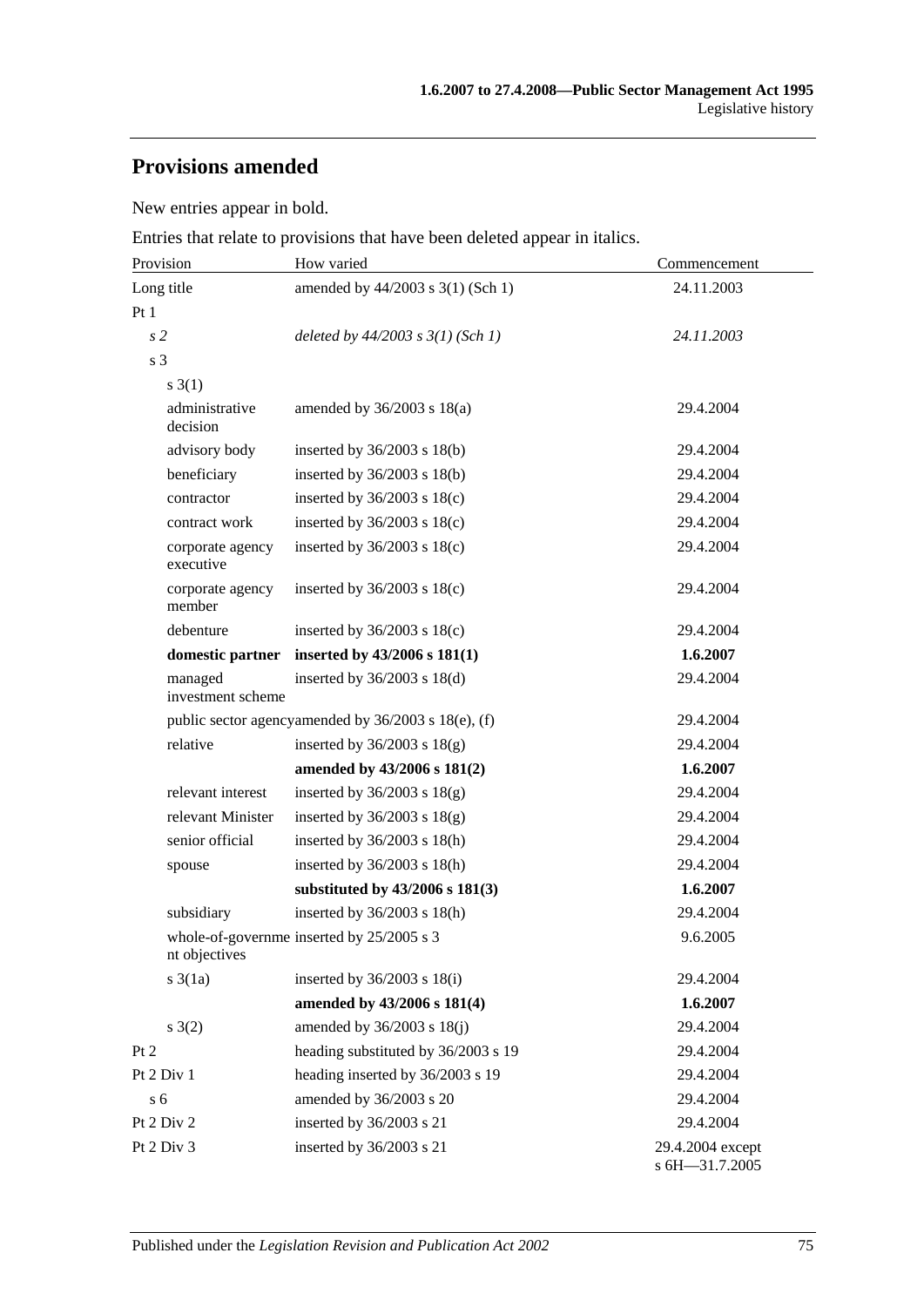| Pt 2 Div 4      | inserted by 36/2003 s 21                                                              | 29.4.2004 except<br>s 6L-31.7.2005 |
|-----------------|---------------------------------------------------------------------------------------|------------------------------------|
| Pt 2 Div 5      | inserted by 36/2003 s 21                                                              | 29.4.2004                          |
| Pt 2 Div 6      | inserted by 36/2003 s 21                                                              | 29.4.2004                          |
| Pt 2 Div 7      | inserted by 36/2003 s 21                                                              | 29.4.2004                          |
| Pt 2 Div 8      | inserted by 36/2003 s 21                                                              | 29.4.2004                          |
| Pt 2 Div 9      | inserted by 36/2003 s 21                                                              | 29.4.2004                          |
| Pt 4            |                                                                                       |                                    |
| s 12            |                                                                                       |                                    |
| s 12(1)         | amended by 36/2003 s 22                                                               | 29.4.2004                          |
|                 | amended by $25/2005$ s 4(1), (2)                                                      | 9.6.2005                           |
| s 14            | substituted by 25/2005 s 5                                                            | 9.6.2005                           |
| s <sub>15</sub> |                                                                                       |                                    |
| s 15(1)         | substituted by 25/2005 s 6                                                            | 9.6.2005                           |
| s 18            | deleted by 36/2003 s 23                                                               | 29.4.2004                          |
| Pt 5            |                                                                                       |                                    |
| s 21            |                                                                                       |                                    |
| $s \, 21(1)$    | amended by 36/2003 s 24                                                               | 29.4.2004                          |
| s <sub>27</sub> | deleted by 36/2003 s 25                                                               | 29.4.2004                          |
| Pt 8            |                                                                                       |                                    |
| s 56            | deleted by 36/2003 s 26                                                               | 29.4.2004                          |
| Pt 9            |                                                                                       |                                    |
| s 66            | deleted by 36/2003 s 27                                                               | 29.4.2004                          |
| s 70A           | inserted by 17/1998 s 3                                                               | 30.4.1998                          |
| s 74            |                                                                                       |                                    |
| s74(1)          | amended by 36/2003 s 28(a), (b)                                                       | 31.7.2005                          |
| $s \, 74(2)$    | amended by 36/2003 s 28(c), (d)                                                       | 31.7.2005                          |
| s74(3)          | amended by 36/2003 s 28(e)                                                            | 31.7.2005                          |
| s 74(4)         | inserted by $36/2003$ s $28(f)$                                                       | 31.7.2005                          |
| s 79A           | inserted by 36/2003 s 29                                                              | 29.4.2004                          |
| Sch 1           |                                                                                       |                                    |
| cl <sub>1</sub> |                                                                                       |                                    |
| cl $1(1)$       | amended by 41/2006 s 73(1), (2)                                                       | 1.4.2007                           |
| Sch 2           |                                                                                       |                                    |
| Pt <sub>1</sub> | heading preceding cl 1 deleted and Pt 1 heading<br>inserted by 44/2003 s 3(1) (Sch 1) | 24.11.2003                         |
| Pt 2            | heading preceding cl 3 deleted and Pt 2 heading<br>inserted by 44/2003 s 3(1) (Sch 1) | 24.11.2003                         |
| Pt <sub>3</sub> | heading preceding cl 5 deleted and Pt 3 heading<br>inserted by 44/2003 s 3(1) (Sch 1) | 24.11.2003                         |
| Pt 4            | heading preceding cl 6 deleted and Pt 4 heading<br>inserted by 44/2003 s 3(1) (Sch 1) | 24.11.2003                         |
| $Pt\,5$         | heading preceding cl 7 deleted and Pt 5 heading<br>inserted by 44/2003 s 3(1) (Sch 1) | 24.11.2003                         |